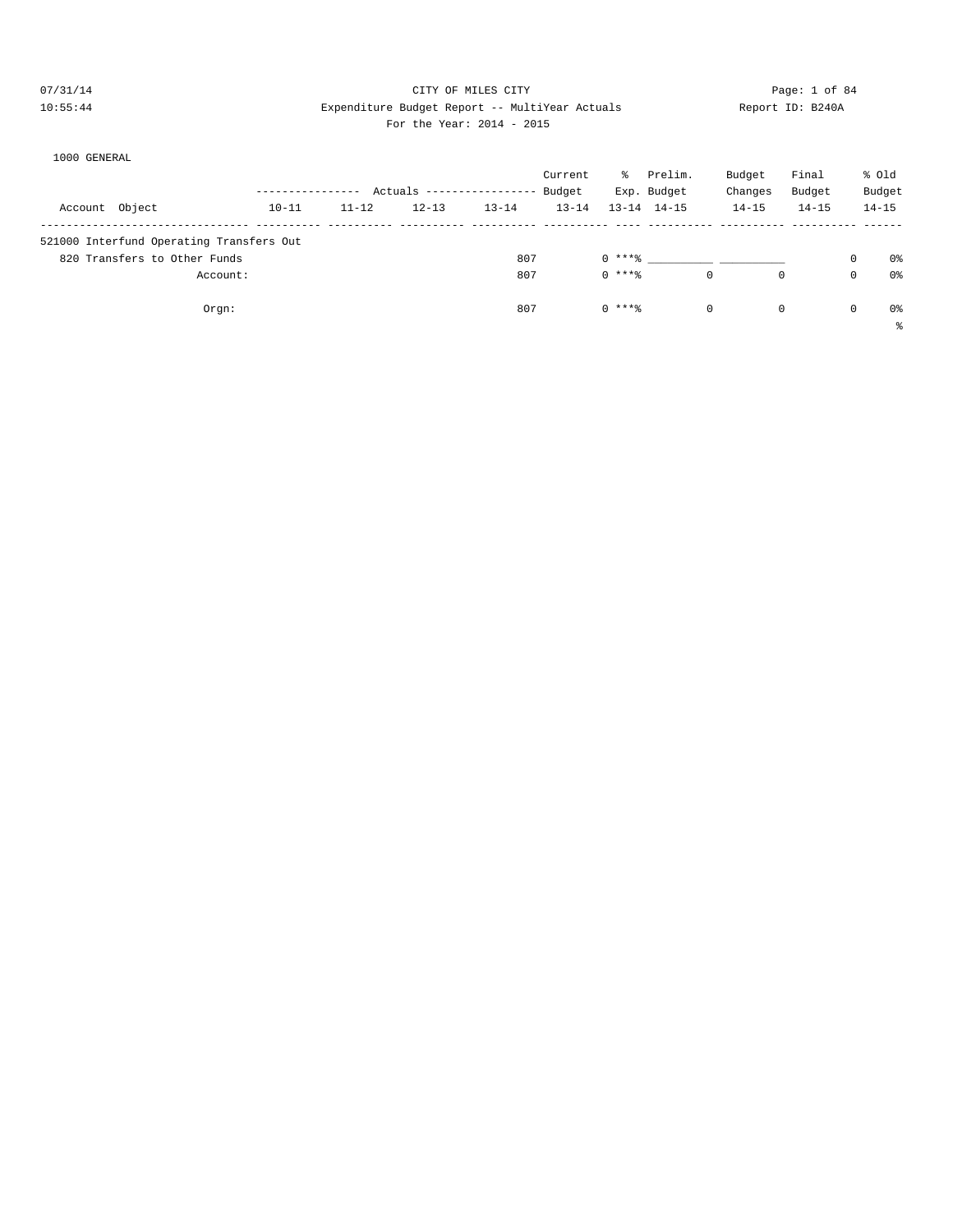### 07/31/14 Page: 2 of 84 10:55:44 Expenditure Budget Report -- MultiYear Actuals Report ID: B240A For the Year:  $2014 -$

| 1000 GENERAL |
|--------------|

| 1 Mayor                       |          |                                                 |                |           |                | Current             | ి        | Prelim.                                                                                                                                                                                                                                                                                                                  | Budget    | Final                | % old          |
|-------------------------------|----------|-------------------------------------------------|----------------|-----------|----------------|---------------------|----------|--------------------------------------------------------------------------------------------------------------------------------------------------------------------------------------------------------------------------------------------------------------------------------------------------------------------------|-----------|----------------------|----------------|
|                               |          | --------------- Actuals ---------------- Budget |                |           |                |                     |          | Exp. Budget                                                                                                                                                                                                                                                                                                              | Changes   | Budget               | Budget         |
| Account Object                |          | $10 - 11$                                       | $11 - 12$      | $12 - 13$ |                | $13 - 14$ $13 - 14$ |          | $13 - 14$ $14 - 15$                                                                                                                                                                                                                                                                                                      | $14 - 15$ | $14 - 15$            | $14 - 15$      |
| 410200 Executive Services(01) |          |                                                 |                |           |                |                     |          |                                                                                                                                                                                                                                                                                                                          |           |                      |                |
| 111 Salaries and Wages - Perm |          | 50,368                                          | 20,326         | 20,000    | 17,375         |                     |          | $17,000$ $102\$ $20,000$ $\qquad \qquad$                                                                                                                                                                                                                                                                                 |           | 20,000               | 117%           |
| 131 VACATION                  |          | 6,408                                           |                |           |                | $\Omega$            |          |                                                                                                                                                                                                                                                                                                                          |           | $\Omega$             | 0%             |
| 132 SICK LEAVE                |          | 1,203                                           |                |           |                | $\Omega$            |          |                                                                                                                                                                                                                                                                                                                          |           | $\Omega$             | 0 <sup>o</sup> |
| 141 Unemployment Insurance    |          | 57                                              | $\overline{1}$ |           |                | $\Omega$            |          |                                                                                                                                                                                                                                                                                                                          |           | $\mathbf 0$          | 0 <sup>°</sup> |
| 142 Workers' Compensation     |          | 577                                             | 111            | 96        | 68             | 80                  |          | 85% 78                                                                                                                                                                                                                                                                                                                   |           | 78                   | 97%            |
| 143 Health Insurance          |          | 6,402                                           |                | 6,660     | 1,237          |                     |          |                                                                                                                                                                                                                                                                                                                          |           | $\Omega$             | 0 <sup>°</sup> |
| 144 FICA                      |          | 3,677                                           | 1,555          | 1,526     | 1,322          |                     |          |                                                                                                                                                                                                                                                                                                                          |           | 1,530                | 100%           |
| 145 PERS                      |          | 4,120                                           | 1,414          | 1,414     | 1,402          | 1,414 99%           |          |                                                                                                                                                                                                                                                                                                                          |           | 1,635                | 115%           |
| 190 On Behalf Retirement Paym |          | 2,042                                           | 2,132          | 2,157     | 2,205          |                     |          |                                                                                                                                                                                                                                                                                                                          |           | $^{\circ}$           | 0 <sup>°</sup> |
| 210 Office Supplies and Mater |          | 237                                             | 152            | 695       | 56             |                     | 125 45%  | 125                                                                                                                                                                                                                                                                                                                      |           | 125                  | 100%           |
| 214 Small Items of Equipment  |          | 467                                             | 1,124          |           |                | 500                 |          | $0$ 응                                                                                                                                                                                                                                                                                                                    | 500 000   | 500                  | 100%           |
| 220 Operating Expenses        |          | $_{\rm 8}$                                      | 378            |           | 154            |                     |          |                                                                                                                                                                                                                                                                                                                          |           | $^{\circ}$           | 0 <sub>8</sub> |
| 311 Postage, Box Rent, Etc.   |          |                                                 |                | 9         | $\overline{1}$ |                     |          | $0***$ $\frac{1}{2}$ $\frac{1}{2}$ $\frac{1}{2}$ $\frac{1}{2}$ $\frac{1}{2}$ $\frac{1}{2}$ $\frac{1}{2}$ $\frac{1}{2}$ $\frac{1}{2}$ $\frac{1}{2}$ $\frac{1}{2}$ $\frac{1}{2}$ $\frac{1}{2}$ $\frac{1}{2}$ $\frac{1}{2}$ $\frac{1}{2}$ $\frac{1}{2}$ $\frac{1}{2}$ $\frac{1}{2}$ $\frac{1}{2}$ $\frac{1}{2}$ $\frac{1}{$ |           | $^{\circ}$           | 0 <sub>8</sub> |
| 345 Telephone                 |          | 552                                             | 628            | 419       | 400            |                     | 550 73%  |                                                                                                                                                                                                                                                                                                                          | 550       | 550                  | 100%           |
| 347 Internet                  |          | 85                                              | 37             |           |                | 100                 |          | $0\,$ $\,$                                                                                                                                                                                                                                                                                                               | 100 000   | 100                  | 100%           |
| 350 Professional Services     |          | 83                                              | 83             | 83        | 83             | 150                 |          | 55%                                                                                                                                                                                                                                                                                                                      | 150 30    | 150                  | 100%           |
| 360 Contr R & M               |          | 806                                             | 760            | 839       | 1,259          |                     | 650 194% |                                                                                                                                                                                                                                                                                                                          | 650 700   | 650                  | 100%           |
| 370 Travel                    |          | 789                                             | 1,329          | 1,655     | 609            | 1,500 41%           |          |                                                                                                                                                                                                                                                                                                                          |           | 1,500                | 100%           |
| 380 Training Services         |          | 200                                             | 425            | 300       | 170            |                     |          | 400 43%                                                                                                                                                                                                                                                                                                                  |           | 400                  | 100%           |
| 513 Liability                 |          |                                                 | 3,750          |           |                | $\mathbf 0$         |          |                                                                                                                                                                                                                                                                                                                          |           | $^{\circ}$           | 0 <sub>8</sub> |
|                               | Account: | 78,081                                          | 34,205         | 35,853    | 26,341         | 25,632 103%         |          |                                                                                                                                                                                                                                                                                                                          | 27, 218   | $^{\circ}$<br>27,218 | 106%           |
|                               | Orem:    | 78,081                                          | 34,205         | 35,853    | 26,341         | 25,632 103%         |          | 27,218                                                                                                                                                                                                                                                                                                                   |           | 0<br>27,218          | 106%           |
|                               |          |                                                 |                |           |                |                     |          |                                                                                                                                                                                                                                                                                                                          |           |                      | ႜ              |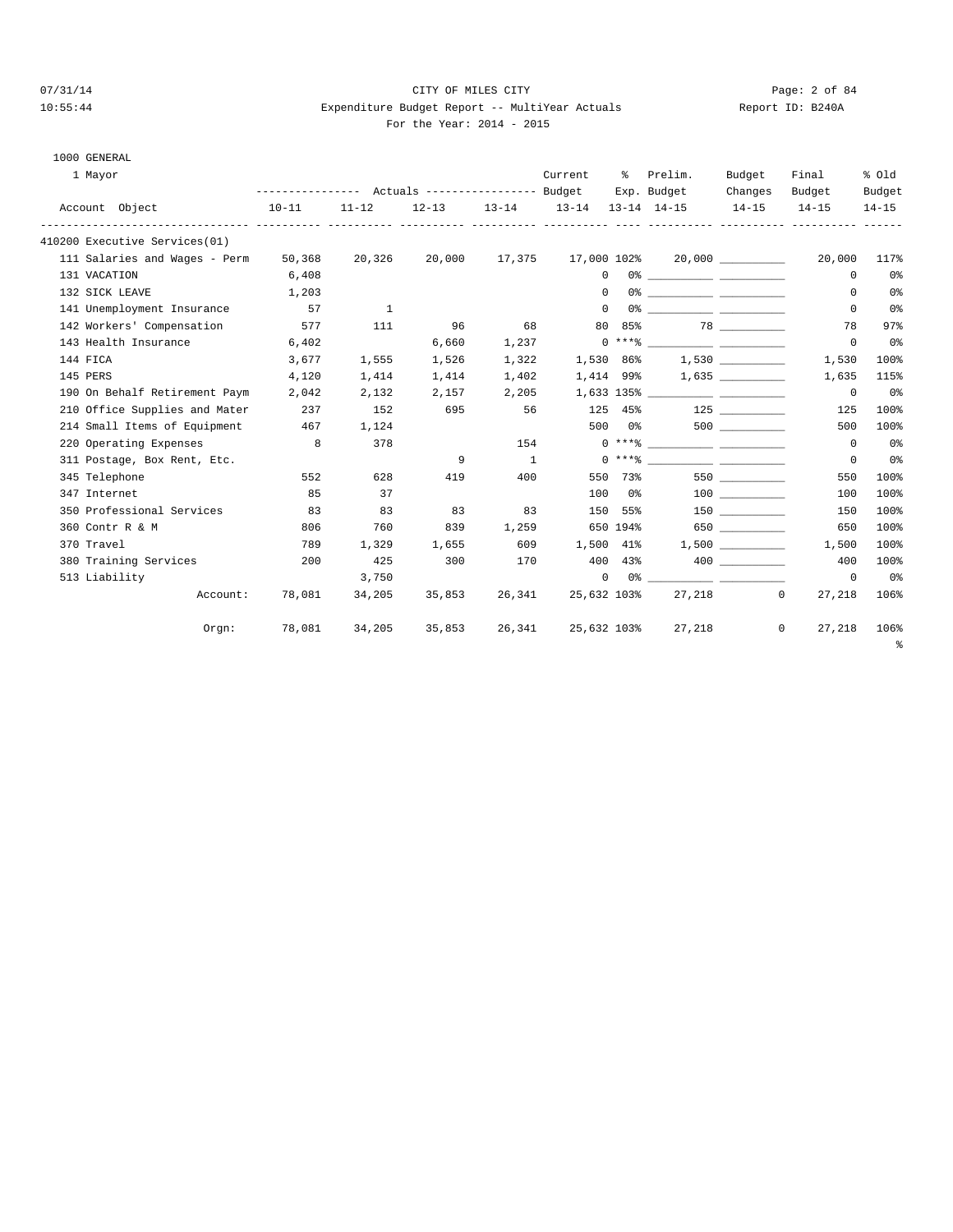1000 GENERAL

# 07/31/14 Page: 3 of 84 10:55:44 Expenditure Budget Report -- MultiYear Actuals Report ID: B240A For the Year: 2014 - 2015

| 2 City Council                           |           |           |           |        | Current                 | ႜႜၟ            | Prelim.<br>Exp. Budget                                                                                                                                                                                                                                                                                                 | Budget<br>Changes | Final<br>Budget   | % old<br>Budget |
|------------------------------------------|-----------|-----------|-----------|--------|-------------------------|----------------|------------------------------------------------------------------------------------------------------------------------------------------------------------------------------------------------------------------------------------------------------------------------------------------------------------------------|-------------------|-------------------|-----------------|
| Account Object                           | $10 - 11$ | $11 - 12$ | $12 - 13$ |        | 13-14 13-14 13-14 14-15 |                |                                                                                                                                                                                                                                                                                                                        | $14 - 15$         | $14 - 15$         | $14 - 15$       |
| 410100 Legislative Services(02)          |           |           |           |        |                         |                |                                                                                                                                                                                                                                                                                                                        |                   |                   |                 |
| 111 Salaries and Wages - Perm            | 24,000    | 24,000    | 24,000    | 24,250 | 24,000 101%             |                |                                                                                                                                                                                                                                                                                                                        |                   | 24,000            | 100%            |
| 141 Unemployment Insurance               |           | $-2$      |           | 13     |                         |                | $0***$ $****$                                                                                                                                                                                                                                                                                                          |                   | $\mathbf{0}$      | $0\,$ s         |
| 142 Workers' Compensation                | 169       | 130       | 115       | 95     |                         | 94 101%        |                                                                                                                                                                                                                                                                                                                        |                   | 94                | 100%            |
| 144 FICA                                 | 1,836     | 1,836     | 1,836     |        | 1,855 1,836 101%        |                |                                                                                                                                                                                                                                                                                                                        |                   | 1,837             | 100%            |
| 145 PERS                                 | 636       | 636       | 636       | 615    |                         | 636 97%        |                                                                                                                                                                                                                                                                                                                        |                   | 1,961             | 308%            |
| 220 Operating Expenses                   |           | 66        | 487       | 178    |                         | $0$ ****       |                                                                                                                                                                                                                                                                                                                        | 200               |                   | $200$ ******    |
| 350 Professional Services                |           | 5,000     | 2,850     |        | $\overline{0}$          | 0 %            |                                                                                                                                                                                                                                                                                                                        |                   |                   | $500$ *****%    |
| 370 Travel                               | 578       | 333       |           |        |                         | 500 0%         |                                                                                                                                                                                                                                                                                                                        |                   | 500               | 100%            |
| 380 Training Services                    |           | 215       | 165       |        | 500                     | 0 <sup>8</sup> |                                                                                                                                                                                                                                                                                                                        | 500 000           | 500               | 100%            |
| Account:                                 | 27,219    | 32,214    | 30,089    | 27,006 | 27,566 98%              |                |                                                                                                                                                                                                                                                                                                                        | 29,592 0          | 29,592            | 107%            |
| 410105 Safety Culture-Supplies           |           |           |           |        |                         |                |                                                                                                                                                                                                                                                                                                                        |                   |                   |                 |
| 230 Repair and Maintenance Su            | 282       |           |           |        | 1,000                   | 0%             |                                                                                                                                                                                                                                                                                                                        |                   | 500               | 50%             |
| Account:                                 | 282       |           |           |        | 1,000                   | 0%             | 500                                                                                                                                                                                                                                                                                                                    |                   | $\Omega$<br>500   | 50%             |
| 411101 Labor Negotiations                |           |           |           |        |                         |                |                                                                                                                                                                                                                                                                                                                        |                   |                   |                 |
| 350 Professional Services                | 1,754     |           |           |        |                         | $\Omega$       | $0$ $\frac{1}{2}$ $\frac{1}{2}$ $\frac{1}{2}$ $\frac{1}{2}$ $\frac{1}{2}$ $\frac{1}{2}$ $\frac{1}{2}$ $\frac{1}{2}$ $\frac{1}{2}$ $\frac{1}{2}$ $\frac{1}{2}$ $\frac{1}{2}$ $\frac{1}{2}$ $\frac{1}{2}$ $\frac{1}{2}$ $\frac{1}{2}$ $\frac{1}{2}$ $\frac{1}{2}$ $\frac{1}{2}$ $\frac{1}{2}$ $\frac{1}{2}$ $\frac{1}{2$ |                   | 0                 | 0%              |
| Account:                                 | 1,754     |           |           |        |                         | $0$ ****       | $\Omega$                                                                                                                                                                                                                                                                                                               |                   | $\Omega$<br>0     | 0%              |
| 470300 Ecomonic Development              |           |           |           |        |                         |                |                                                                                                                                                                                                                                                                                                                        |                   |                   |                 |
| 350 Professional Services                | 5,000     | 16,610    | 13,438    | 13,569 |                         |                |                                                                                                                                                                                                                                                                                                                        |                   | 12,000            | 89%             |
| Account:                                 | 5,000     | 16,610    | 13,438    | 13,569 | 13,438 101%             |                |                                                                                                                                                                                                                                                                                                                        | 12,000 0          | 12,000            | 89%             |
| 521000 Interfund Operating Transfers Out |           |           |           |        |                         |                |                                                                                                                                                                                                                                                                                                                        |                   |                   |                 |
| 820 Transfers to Other Funds             |           | 250,000   |           | 53,875 |                         |                | 46,000 117%                                                                                                                                                                                                                                                                                                            |                   | 0                 | 0%              |
| Account:                                 |           | 250,000   |           | 53,875 | 46,000 117%             |                | $\overline{0}$                                                                                                                                                                                                                                                                                                         |                   | 0<br>$\Omega$     | 0%              |
| Orem:                                    | 34,255    | 298,824   | 43,527    | 94,450 |                         | 88,004 107%    | 42,092                                                                                                                                                                                                                                                                                                                 |                   | $\circ$<br>42,092 | 47%             |
|                                          |           |           |           |        |                         |                |                                                                                                                                                                                                                                                                                                                        |                   |                   | ÷               |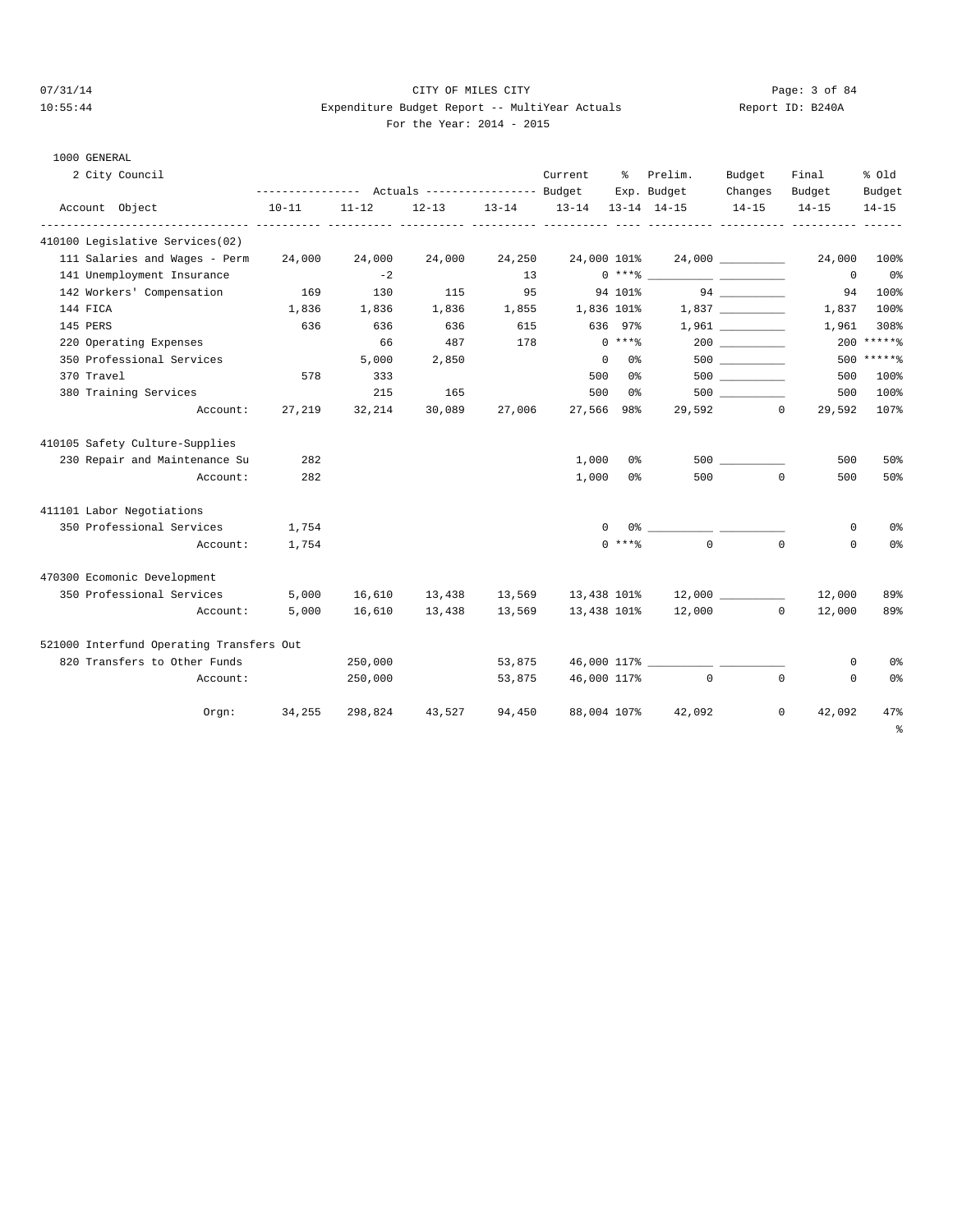#### 07/31/14 Page: 4 of 84 10:55:44 Expenditure Budget Report -- MultiYear Actuals Report ID: B240A For the Year: 2014 - 2015

| 3 City Clerk                             |               |               | --------------- Actuals ---------------- Budget |           | Current            | ႜ            | Prelim.<br>Exp. Budget | Budget<br>Changes    | Final<br>Budget    | % old<br>Budget |
|------------------------------------------|---------------|---------------|-------------------------------------------------|-----------|--------------------|--------------|------------------------|----------------------|--------------------|-----------------|
| Account Object                           | $10 - 11$     | $11 - 12$     | $12 - 13$                                       | $13 - 14$ | $13 - 14$          |              | $13 - 14$ $14 - 15$    | $14 - 15$            | $14 - 15$          | $14 - 15$       |
| 410500 Financial Services(03)            |               |               |                                                 |           |                    |              |                        |                      |                    |                 |
| 111 Salaries and Wages - Perm            | 62,813        | 117,755       | 108,964                                         | 105,320   | 109,195 96%        |              |                        | $108,994$ _________  | 108,994            | 99%             |
| 121 OVERTIME-PERMANENT                   | 529           | 1,246         | 353                                             |           | 4,267              |              | 0% __                  |                      | 0                  | 0%              |
| 131 VACATION                             | 5,651         | 9,370         | 10,144                                          | 6,790     |                    | 5,847 116%   |                        |                      | 5,847              | 100%            |
| 132 SICK LEAVE                           | 799           | 2,581         | 6,845                                           | 2,685     |                    | 0 ****       |                        | 3,000 __________     |                    | $3,000$ *****%  |
| 133 OTHER LEAVE PAY                      | 517           | 2,356         | 1,243                                           | 2,675     |                    | 7,212 37%    |                        | $11,975$ __________  | 11,975             | 166%            |
| 141 Unemployment Insurance               | 105           | 334           | 468                                             | 531       |                    | 569 93%      |                        |                      | 577                | 101%            |
| 142 Workers' Compensation                | 639           | 1,077         | 1,120                                           | 1,077     |                    | 1,148 94%    |                        |                      | 1,477              | 128%            |
| 143 Health Insurance                     | 6,868         | 18,353        | 18,706                                          | 22,289    | 22,266 100%        |              |                        | 22,590 __________    | 22,590             | 101%            |
| 144 FICA                                 | 5,340         | 10,228        | 10,188                                          | 9,016     |                    | 9,678 93%    |                        | 9,795 __________     | 9,795              | 101%            |
| 145 PERS                                 | 2,687         | 7,296         | 7,316                                           | 9,227     | 10,116 91%         |              |                        |                      | 10,461             | 103%            |
| 196 CLOTHING ALLOTMENT                   | 330           | 210           | 495                                             | 450       |                    | 450 100%     |                        | $450$ _________      | 450                | 100%            |
| 210 Office Supplies and Mater            | 889           | 2,192         | 2,999                                           | 2,726     |                    | 2,808 97%    |                        |                      | 3,000              | 106%            |
| 214 Small Items of Equipment             | 2,949         | 1,827         | 2,472                                           | 298       |                    | 3,050 10%    |                        |                      | 3,050              | 100%            |
| Computer-\$900                           |               |               |                                                 |           |                    |              |                        |                      |                    |                 |
| Printer-\$400                            |               |               |                                                 |           |                    |              |                        |                      |                    |                 |
| Monitors-\$400                           |               |               |                                                 |           |                    |              |                        |                      |                    |                 |
| Software-\$500                           |               |               |                                                 |           |                    |              |                        |                      |                    |                 |
| Calculator, etc-\$1000                   |               |               |                                                 |           |                    |              |                        |                      |                    |                 |
| 220 Operating Expenses                   | 892           | 3,302         | 3,535                                           | 609       |                    | 3,600 17%    |                        |                      | 3,600              | 100%            |
| 230 Repair and Maintenance Su            | 19            | 261           |                                                 |           | 200                | 0 %          |                        |                      | 200                | 100%            |
| 311 Postage, Box Rent, Etc.              | 948           | 603           | 1,960                                           | $-306$    |                    | $3,600 -98$  |                        |                      | 3,600              | 100%            |
| 320 Printing, Duplicating, Ty            | 744           | 6,259         | 451                                             | 260       |                    | 1,000 26%    |                        |                      | 1,000              | 100%            |
| 330 Publicity, Subscriptions             | 1,612         | 1,427         | 681                                             | 901       |                    | 1,400 64%    |                        |                      | 1,400              | 100%            |
| 334 Memberships, Registration            | 2,596         | 2,563         | 2,838                                           | 2,858     |                    | 3,400 84%    |                        | $3,400$ ____________ | 3,400              | 100%            |
| 345 Telephone                            | 1,172         | 891           | 693                                             | 673       |                    | 750 90%      |                        |                      | 750                | 100%            |
| 347 Internet                             | 115           | 193           | 222                                             | 237       |                    | 250 95%      |                        |                      | 250                | 100%            |
| 350 Professional Services                | 14,516        | 29,632        | 21,434                                          | 23,176    | 35,000 66%         |              |                        | $27,000$ _________   | 27,000             | 77%             |
| Oleness- \$17,000                        |               |               |                                                 |           |                    |              |                        |                      |                    |                 |
| Google-\$500                             |               |               |                                                 |           |                    |              |                        |                      |                    |                 |
| Google Archive- \$500                    |               |               |                                                 |           |                    |              |                        |                      |                    |                 |
| Filing Fees- \$500                       |               |               |                                                 |           |                    |              |                        |                      |                    |                 |
| Post Employ- \$5000                      |               |               |                                                 |           |                    |              |                        |                      |                    |                 |
| 360 Contr R & M                          | 5,516         | 5,969         | 4,590                                           | 13,511    |                    | 8,000 169%   |                        | $12,500$ _________   | 12,500             | 156%            |
| Data Image-\$4500                        |               |               |                                                 |           |                    |              |                        |                      |                    |                 |
| City Silo-\$500                          |               |               |                                                 |           |                    |              |                        |                      |                    |                 |
| Municipal Code-\$4000<br>Ouckbooks-\$250 |               |               |                                                 |           |                    |              |                        |                      |                    |                 |
|                                          |               |               |                                                 |           |                    |              |                        |                      |                    |                 |
| 370 Travel                               | 1,167         | 1,023         | 921                                             | 788       |                    | 1,200 66%    |                        |                      | 1,500              | 125%            |
| 380 Training Services                    | 260           | 592           | 274                                             | 898       | 1,000              | $90\%$       |                        |                      | 1,200              | 120%            |
| 382 Books<br>513 Liability               |               | 79            | 306                                             | 13        | 200<br>$\mathbb O$ | $7\%$<br>0 % |                        |                      | 200<br>$\mathbb O$ | 100%<br>0%      |
| 521 Surety Bonds for Official            | 74,625<br>325 | 73,416<br>235 | 67,923<br>923                                   | 983       |                    | 983 100%     |                        |                      | 983                | 100%            |
| 940 Machinery & Equipment                |               | 28,926        |                                                 |           | 0                  |              | $0\%$ __               |                      | $\mathbf 0$        | 0 <sub>8</sub>  |
| Account:                                 | 194,623       | 330,196       | 278,064                                         | 207,685   | 237,189 88%        |              | 238,799                | $\mathbb O$          | 238,799            | 100%            |
|                                          |               |               |                                                 |           |                    |              |                        |                      |                    |                 |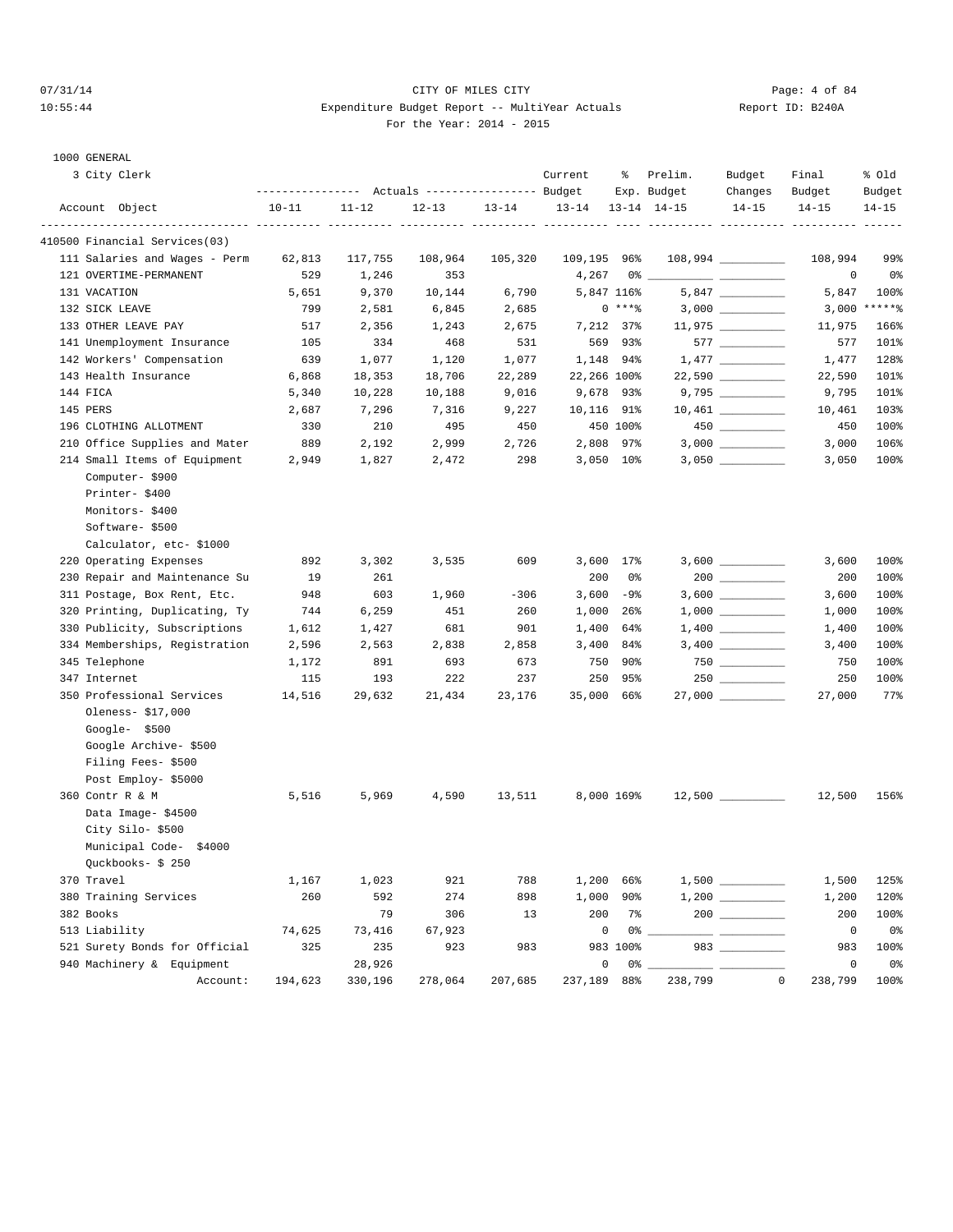# 07/31/14 Page: 5 of 84 10:55:44 Expenditure Budget Report -- MultiYear Actuals Report ID: B240A For the Year: 2014 - 2015

|                | 3 City Clerk                             | ---------------- |           | Actuals ----------------- |           | Current<br>Budget | ွေ  | Prelim.<br>Exp. Budget | Budget<br>Changes | Final<br>Budget | % old<br>Budget |
|----------------|------------------------------------------|------------------|-----------|---------------------------|-----------|-------------------|-----|------------------------|-------------------|-----------------|-----------------|
| Account Object |                                          | $10 - 11$        | $11 - 12$ | $12 - 13$                 | $13 - 14$ | $13 - 14$         |     | $13 - 14$ $14 - 15$    | $14 - 15$         | $14 - 15$       | $14 - 15$       |
|                | 411101 Labor Negotiations                |                  |           |                           |           |                   |     |                        |                   |                 |                 |
|                | 350 Professional Services                | 24,598           | 24,122    | 12,677                    | 8,615     | 12,000            | 72% |                        | 10,000 000        | 10,000          | 83%             |
|                | Account:                                 | 24,598           | 24,122    | 12,677                    | 8,615     | 12,000            | 72% | 10,000                 | 0                 | 10,000          | 83%             |
|                | 510330 Comprehensive Liability Insurance |                  |           |                           |           |                   |     |                        |                   |                 |                 |
| 513 Liability  |                                          |                  |           |                           | 63,584    | 63,584 100%       |     |                        | 28,657            | 28,657          | 45%             |
|                | Account:                                 |                  |           |                           | 63,584    | 63,584 100%       |     | 28,657                 | 0                 | 28,657          | 45%             |
|                | Orem:                                    | 219,221          | 354,318   | 290,741                   | 279,884   | 312,773           | 89% | 277,456                | 0                 | 277,456         | 88%             |
|                |                                          |                  |           |                           |           |                   |     |                        |                   |                 | $\epsilon$      |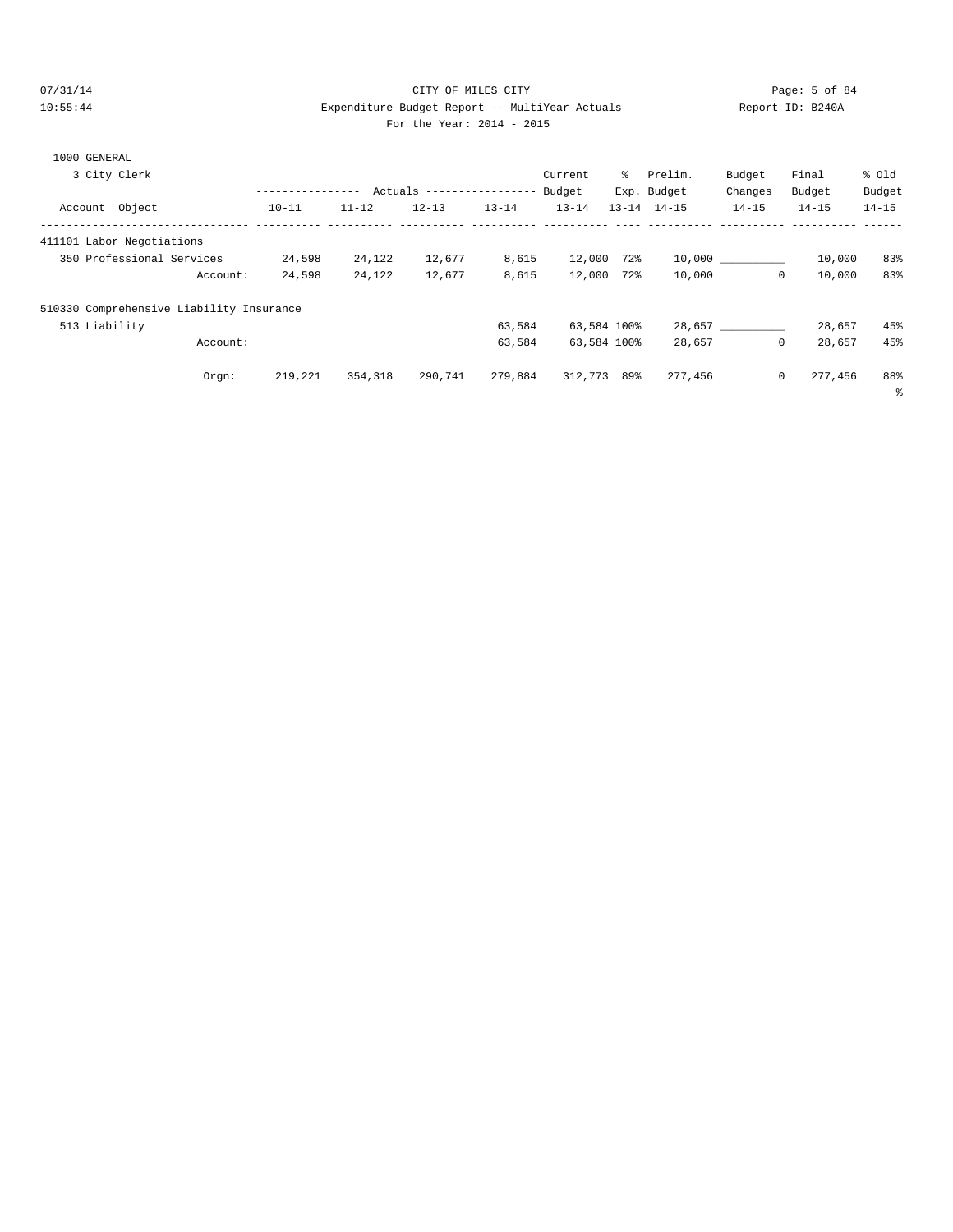# 07/31/14 Page: 6 of 84 10:55:44 Expenditure Budget Report -- MultiYear Actuals Report ID: B240A For the Year: 2014 - 2015

# 1000 GENERAL

| 4 Attorney      |                                               |           |        |                                                 |         | Current     | $\approx$            | Prelim.                                                       | Budget         | Final                     | % old           |
|-----------------|-----------------------------------------------|-----------|--------|-------------------------------------------------|---------|-------------|----------------------|---------------------------------------------------------------|----------------|---------------------------|-----------------|
|                 |                                               |           |        | --------------- Actuals ---------------- Budget |         |             |                      | Exp. Budget                                                   | Changes        | Budget                    | Budget          |
| Account Object  |                                               | $10 - 11$ | 11-12  |                                                 |         |             |                      | $12-13$ $13-14$ $13-14$ $13-14$ $14-15$ $14-15$               |                | $14 - 15$                 | $14 - 15$       |
|                 | 411100 Legal Services(04)                     |           |        |                                                 |         |             |                      |                                                               |                |                           |                 |
|                 | 111 Salaries and Wages - Perm $62,165$ 77,479 |           |        | 104,757                                         | 84,966  | 78,098 109% |                      |                                                               |                | 107,232 107,232 137%      |                 |
| 131 VACATION    |                                               |           |        |                                                 | 2,879   |             | $0***$               |                                                               | 3,000          |                           | $3,000$ ***** % |
| 132 SICK LEAVE  |                                               |           |        |                                                 | 32      |             | $0$ ****             |                                                               | 1,500          |                           | $1,500$ ******  |
|                 | 141 Unemployment Insurance                    | 93        | 195    | 367                                             | 396     |             |                      | 352 113%                                                      | 503 and $\sim$ | 503                       | 142%            |
|                 | 142 Workers' Compensation                     | 554       | 653    | 2,366                                           | 1,703   |             | 395 431%             |                                                               | 579 — 100      | 579                       | 146%            |
| 144 FICA        |                                               | 4,756     | 5,927  | 8,017                                           | 6,725   |             | 5,975 113%           |                                                               | 8,548          | 8,548                     | 143%            |
| 145 PERS        |                                               | 4,250     | 5,142  | 6,994                                           | 7,092   |             | 6,303 113%           |                                                               | 9,129          | 9,129                     | 144%            |
|                 | 196 CLOTHING ALLOTMENT                        |           |        | 38                                              | 38      |             | 56 68%               |                                                               | 100 000        | 100                       | 178%            |
|                 | 210 Office Supplies and Mater                 |           | 177    | 1,066                                           | 1,585   |             | 250 634%             |                                                               | 500 000        | 500                       | 200%            |
|                 | 214 Small Items of Equipment                  |           |        |                                                 |         |             | $200$ $0\frac{6}{3}$ |                                                               | 450 72         | 450                       | 225%            |
|                 | 220 Operating Expenses                        | 815       | 537    | 603                                             | 818     |             | 300 273%             |                                                               | 500 000        | 500                       | 166%            |
|                 | 311 Postage, Box Rent, Etc.                   | 168       | 174    | 300                                             | 791     |             | 300 264%             |                                                               | 600 000        | 600                       | 200%            |
| 345 Telephone   |                                               | 115       | 101    | 129                                             | 83      | 120         |                      | 69% ମ                                                         | 120            | 120                       | 100%            |
| 347 Internet    |                                               |           |        |                                                 |         | 120         |                      |                                                               |                | $\overline{0}$            | 0 <sup>8</sup>  |
|                 | 350 Professional Services                     | 1,760     | 2,187  | 1,733                                           | 12,108  |             | $1,200$ ****         |                                                               | 5,500          | 5,500                     | 458%            |
| 360 Contr R & M |                                               |           |        | 100                                             |         |             | $200$ $0\frac{6}{3}$ |                                                               | 100 000        | 100                       | 50%             |
| 370 Travel      |                                               | 299       | 365    | 346                                             | 392     |             | 550 71%              |                                                               | 550 350        | 550                       | 100%            |
|                 | Account:                                      | 74,975    | 92,937 | 126,816                                         | 119,608 | 94,419 127% |                      |                                                               | 138,911 0      | 138,911                   | 147%            |
|                 | Orem:                                         |           |        |                                                 |         |             |                      | 74,975   92,937   126,816   119,608   94,419   127%   138,911 |                | $\overline{0}$<br>138,911 | 147%            |

%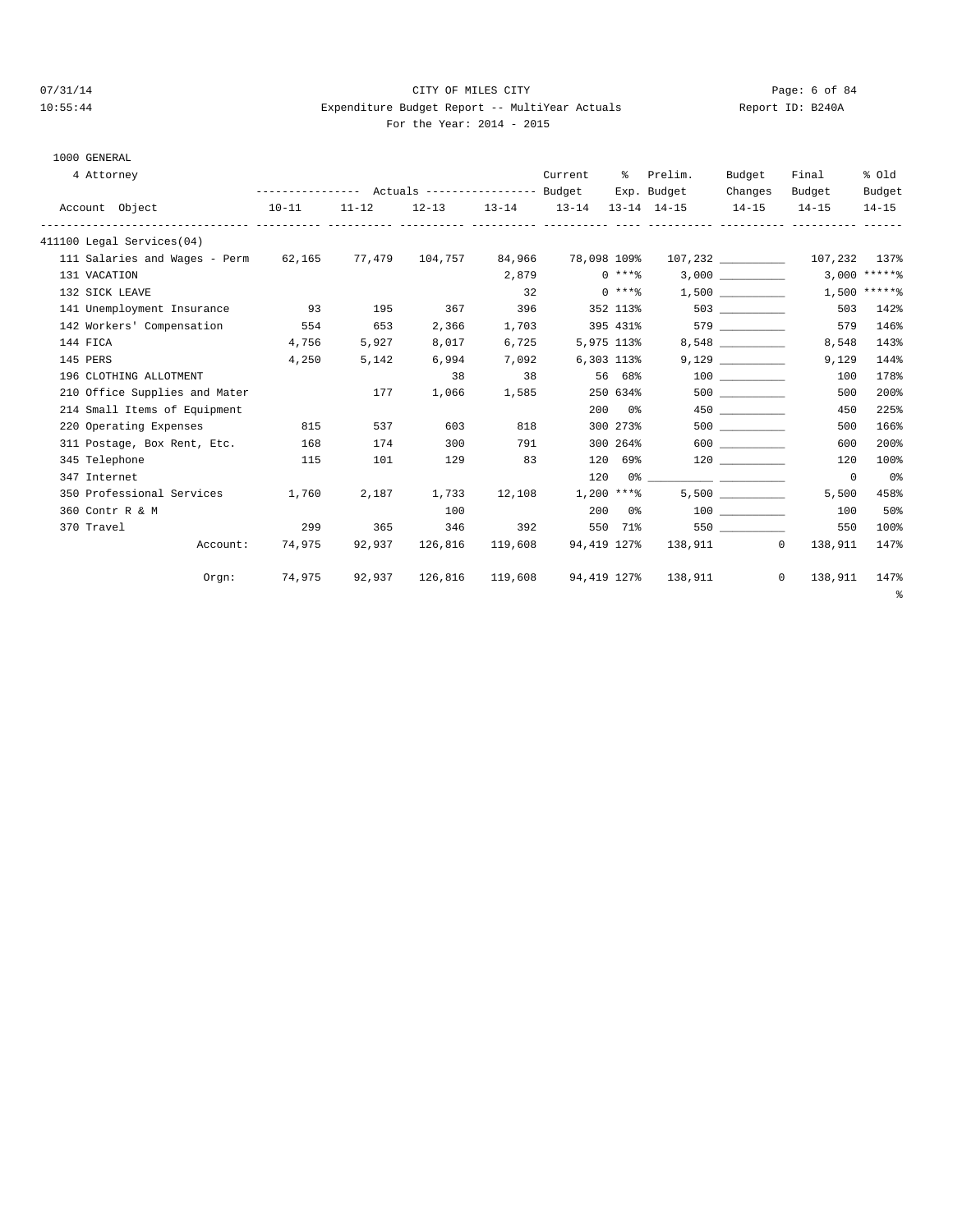# 07/31/14 Page: 7 of 84 10:55:44 Expenditure Budget Report -- MultiYear Actuals Report ID: B240A For the Year: 2014 - 2015

| 5 Police                                   |           | --------------- Actuals ---------------- Budget |           |           | Current      | ႜ              | Prelim.<br>Exp. Budget                                                                                                                                                                                                                                                                                                                                             | Budget<br>Changes   | Final<br>Budget | % old<br>Budget |
|--------------------------------------------|-----------|-------------------------------------------------|-----------|-----------|--------------|----------------|--------------------------------------------------------------------------------------------------------------------------------------------------------------------------------------------------------------------------------------------------------------------------------------------------------------------------------------------------------------------|---------------------|-----------------|-----------------|
| Account Object                             | $10 - 11$ | $11 - 12$                                       | $12 - 13$ | $13 - 14$ | $13 - 14$    |                | $13 - 14$ $14 - 15$                                                                                                                                                                                                                                                                                                                                                | $14 - 15$           | $14 - 15$       | $14 - 15$       |
| 411101 Labor Negotiations                  |           |                                                 |           |           |              |                |                                                                                                                                                                                                                                                                                                                                                                    |                     |                 |                 |
| 350 Professional Services                  | 124       |                                                 |           |           | $\mathbf{0}$ | $0\degree$ $-$ |                                                                                                                                                                                                                                                                                                                                                                    |                     | 0               | 0%              |
| Account:                                   | 124       |                                                 |           |           |              | $0$ ****       | $\mathbf 0$                                                                                                                                                                                                                                                                                                                                                        | $\mathbf 0$         | $\mathbf 0$     | 0%              |
|                                            |           |                                                 |           |           |              |                |                                                                                                                                                                                                                                                                                                                                                                    |                     |                 |                 |
| 420140 Crime Control and Investigation(05) |           |                                                 |           |           |              |                |                                                                                                                                                                                                                                                                                                                                                                    |                     |                 |                 |
| 111 Salaries and Wages - Perm              | 480,627   | 543,995                                         | 606,856   | 644,909   | 619,418 104% |                |                                                                                                                                                                                                                                                                                                                                                                    | 652,543             | 652,543         | 105%            |
| 121 OVERTIME-PERMANENT                     | 36,893    | 55,296                                          | 38,507    | 35,811    | 21,504 167%  |                |                                                                                                                                                                                                                                                                                                                                                                    | $21,500$ __________ | 21,500          | 99%             |
| 131 VACATION                               | 27,683    | 38,304                                          | 32,554    | 32,380    | 30,000 108%  |                |                                                                                                                                                                                                                                                                                                                                                                    |                     | 30,000          | 100%            |
| 132 SICK LEAVE                             | 8,703     | 14,926                                          | 15,537    | 19,721    | 7,500 263%   |                |                                                                                                                                                                                                                                                                                                                                                                    | 7,500 __________    | 7,500           | 100%            |
| 133 OTHER LEAVE PAY                        | 4,970     | 16,276                                          | 8,948     | 2,164     | 8,004 27%    |                |                                                                                                                                                                                                                                                                                                                                                                    |                     | 8,004           | 100%            |
| 134 HOLIDAY PAY                            | 25,479    | 32,267                                          | 30,667    | 28,194    | 21,504 131%  |                |                                                                                                                                                                                                                                                                                                                                                                    | $21,500$ __________ | 21,500          | 99%             |
| 141 Unemployment Insurance                 | 879       | 1,770                                           | 2,608     | 3,500     | 3,186 110%   |                |                                                                                                                                                                                                                                                                                                                                                                    |                     | 3,406           | 106%            |
| 142 Workers' Compensation                  | 23,618    | 26,802                                          | 30,866    | 33,792    | 32,326 105%  |                |                                                                                                                                                                                                                                                                                                                                                                    |                     | 34,709          | 107%            |
| 143 Health Insurance                       | 83,582    | 97,677                                          | 98,153    | 99,117    | 111,306 89%  |                |                                                                                                                                                                                                                                                                                                                                                                    |                     | 107,304         | 96%             |
| 144 FICA                                   | 9,155     | 10,968                                          | 11,332    | 9,731     | 13,631 71%   |                |                                                                                                                                                                                                                                                                                                                                                                    |                     | 10,974          | 80%             |
| 146 Police Pension                         | 65,412    | 81,055                                          | 86,471    | 93,816    | 94,431 99%   |                |                                                                                                                                                                                                                                                                                                                                                                    |                     | 109,054         | 115%            |
| 190 On Behalf Retirement Paym              | 154,585   | 172,966                                         | 187,355   | 212,480   | 243,501 87%  |                |                                                                                                                                                                                                                                                                                                                                                                    |                     | 0               | 0%              |
| 196 CLOTHING ALLOTMENT                     | 6,120     | 10,200                                          | 12,123    | 12,330    | 12,960       | 95%            |                                                                                                                                                                                                                                                                                                                                                                    |                     | 12,960          | 100%            |
| 210 Office Supplies and Mater              | 2,320     | 4,295                                           | 5,890     | 4,399     |              | 5,000 88%      |                                                                                                                                                                                                                                                                                                                                                                    | 6,000 __________    | 6,000           | 120%            |
| 214 Small Items of Equipment               | 27,558    | 11,367                                          | 10,342    | 14,463    | 19,600 74%   |                |                                                                                                                                                                                                                                                                                                                                                                    |                     | 35,000          | 178%            |
| 220 Operating Expenses                     | 8,082     | 6,364                                           | 12,329    | 14,315    | 13,125 109%  |                |                                                                                                                                                                                                                                                                                                                                                                    |                     | 13,125          | 100%            |
| 226 Clothing and Uniforms                  | 606       | 1,206                                           | 580       | 444       |              | 500 89%        |                                                                                                                                                                                                                                                                                                                                                                    |                     | 500             | 100%            |
| 227 Firearm Supplies                       | 3,914     | 4,838                                           | 4,823     | 1,220     |              | 4,800 25%      |                                                                                                                                                                                                                                                                                                                                                                    |                     | 4,800           | 100%            |
| 230 Repair and Maintenance Su              | 8,354     | 9,637                                           | 8,350     | 10,320    |              | 6,000 172%     |                                                                                                                                                                                                                                                                                                                                                                    |                     | 6,000           | 100%            |
| 231 Gas, Oil, Diesel Fuel, Gr              | 32,241    | 36,240                                          | 38,345    | 37,632    | 32,000 118%  |                |                                                                                                                                                                                                                                                                                                                                                                    |                     | 38,000          | 118%            |
| 311 Postage, Box Rent, Etc.                | 577       | 508                                             | 920       | 842       |              | 600 140%       |                                                                                                                                                                                                                                                                                                                                                                    | $800$               | 800             | 133%            |
| 330 Publicity, Subscriptions               | 100       | 320                                             | 110       | 110       |              | 300 37%        |                                                                                                                                                                                                                                                                                                                                                                    | $300$               | 300             | 100%            |
| 334 Memberships, Registration              | 1,741     | 1,717                                           | 1,800     | 2,129     |              | 1,800 118%     |                                                                                                                                                                                                                                                                                                                                                                    |                     | 3,208           | 178%            |
| 345 Telephone                              | 6,077     | 3,930                                           | 3,555     | 3,785     |              | 4,500 84%      |                                                                                                                                                                                                                                                                                                                                                                    |                     | 4,500           | 100%            |
| 346 Garbage Service                        | 463       | 516                                             | 516       | 516       |              | 500 103%       |                                                                                                                                                                                                                                                                                                                                                                    |                     | 500             | 100%            |
| 347 Internet                               | 1,034     | 1,010                                           | 722       | 787       | 800          | 98%            |                                                                                                                                                                                                                                                                                                                                                                    | $800$               | 800             | 100%            |
| 350 Professional Services                  | 11,458    | 9,609                                           | 15,032    | 11,689    |              | 9,000 130%     |                                                                                                                                                                                                                                                                                                                                                                    |                     | 9,000           | 100%            |
| 360 Contr R & M                            | 2,463     | 855                                             | 475       | 209       |              | 1,500 14%      |                                                                                                                                                                                                                                                                                                                                                                    |                     | 204             | 13%             |
| 366 R&M Vehicles - Police/Ani              | 30,727    | 14,084                                          | 16,299    | 18,025    | 18,000 100%  |                |                                                                                                                                                                                                                                                                                                                                                                    |                     | 18,000          | 100%            |
| 370 Travel                                 | 2,882     | 5,080                                           | 10,527    | 3,903     |              | 5,500 71%      |                                                                                                                                                                                                                                                                                                                                                                    |                     | 4,500           | 81%             |
| 380 Training Services                      | 4,595     | 9,270                                           | 7,868     | 3,638     | 9,000        | $40\%$         |                                                                                                                                                                                                                                                                                                                                                                    |                     | 8,000           | 88%             |
| 381 BOOKS(POP&MILES) (correct              |           |                                                 |           |           | 500          | 0%             |                                                                                                                                                                                                                                                                                                                                                                    |                     | 200             | 40%             |
| 512 Insurance on Vehicles & E              | 383       | 351                                             | 1,032     | 1,475     |              | 1,475 100%     |                                                                                                                                                                                                                                                                                                                                                                    | $999$               | 999             | 67%             |
| 513 Liability                              | 1,304     |                                                 | 1,413     |           |              |                |                                                                                                                                                                                                                                                                                                                                                                    |                     | $\mathsf 0$     | 0 <sub>8</sub>  |
| 700 Grants, Contributions & I              | 15,970    | 15,970                                          | 15,970    | 31,940    | 15,970 200%  |                |                                                                                                                                                                                                                                                                                                                                                                    |                     | 15,970          | 100%            |
| 940 Machinery & Equipment                  | 48,149    |                                                 |           |           |              |                | $\begin{picture}(150,10) \put(0,0){\vector(1,0){100}} \put(15,0){\vector(1,0){100}} \put(15,0){\vector(1,0){100}} \put(15,0){\vector(1,0){100}} \put(15,0){\vector(1,0){100}} \put(15,0){\vector(1,0){100}} \put(15,0){\vector(1,0){100}} \put(15,0){\vector(1,0){100}} \put(15,0){\vector(1,0){100}} \put(15,0){\vector(1,0){100}} \put(15,0){\vector(1,0){100}}$ |                     | 0               | 0%              |
|                                            |           |                                                 |           |           |              |                | Account: 1,138,704 1,239,669 1,318,875 1,389,786 1,369,741 101% 1,189,860                                                                                                                                                                                                                                                                                          |                     | 0 1, 189, 860   | 86%             |
| 420142 Drug Enforcement                    |           |                                                 |           |           |              |                |                                                                                                                                                                                                                                                                                                                                                                    |                     |                 |                 |
| 111 Salaries and Wages - Perm              | 35,983    | 24,982                                          | 37,250    | 28,724    | 45,263 63%   |                |                                                                                                                                                                                                                                                                                                                                                                    | 46,816 _________    | 46,816          | 103%            |
| 121 OVERTIME-PERMANENT                     | 111       | 42                                              | 2,644     | 2,689     |              | 1,274 211%     |                                                                                                                                                                                                                                                                                                                                                                    |                     | 1,274           | 100%            |
| 131 VACATION                               | 2,289     | 3,202                                           | 1,301     | 1,626     |              | 1,070 152%     |                                                                                                                                                                                                                                                                                                                                                                    |                     | 1,070           | 100%            |
| 132 SICK LEAVE                             | 369       | 173                                             | 2,151     | 355       |              | 700 51%        |                                                                                                                                                                                                                                                                                                                                                                    |                     | 700             | 100%            |
|                                            |           |                                                 |           |           |              |                |                                                                                                                                                                                                                                                                                                                                                                    |                     |                 |                 |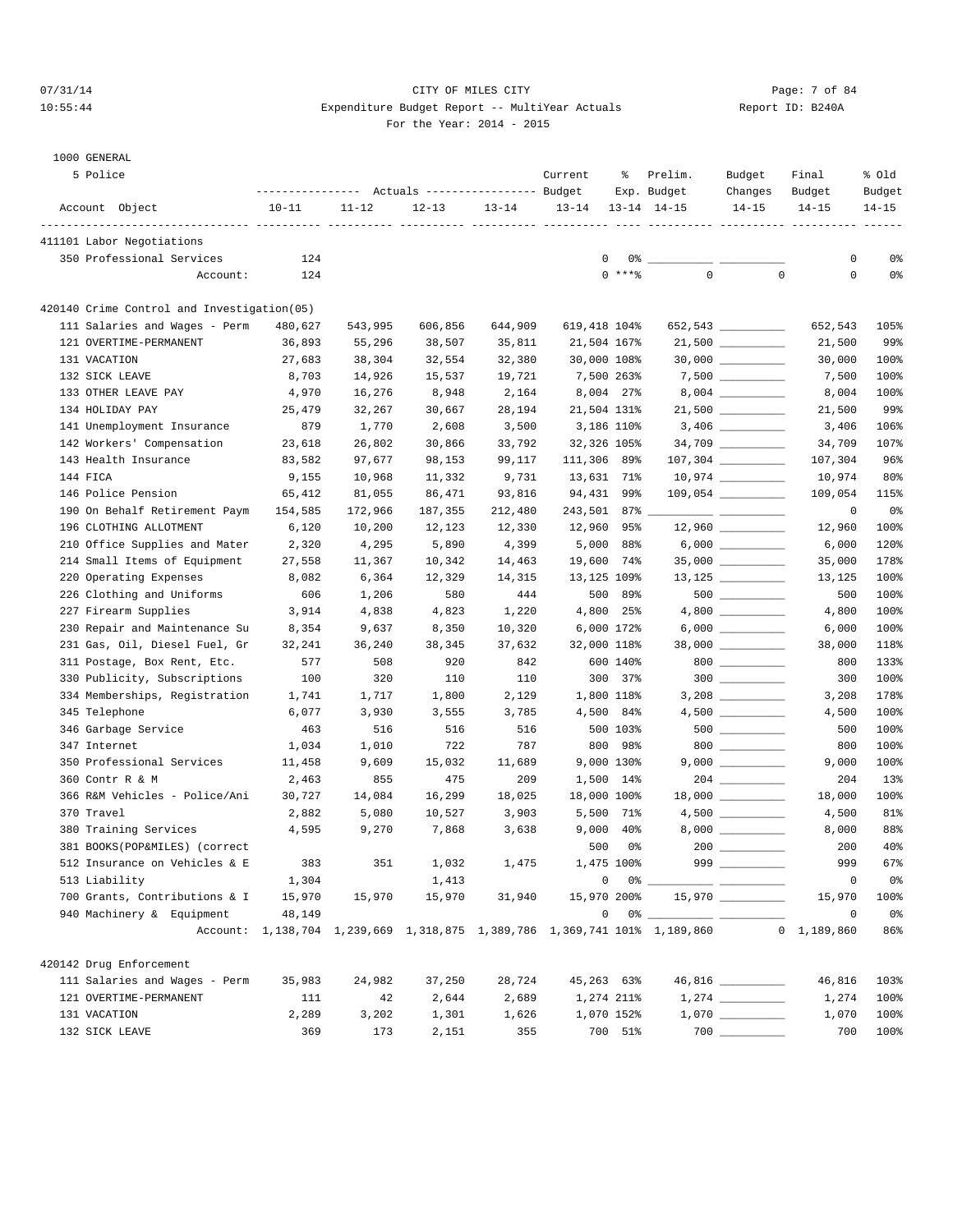# 07/31/14 Page: 8 of 84 10:55:44 Expenditure Budget Report -- MultiYear Actuals Report ID: B240A For the Year: 2014 - 2015

| 5 Police                       |           |                                                 |                                                     |           | Current           | ႜ                 | Prelim.      | Budget                                                | Final                                         | % Old     |
|--------------------------------|-----------|-------------------------------------------------|-----------------------------------------------------|-----------|-------------------|-------------------|--------------|-------------------------------------------------------|-----------------------------------------------|-----------|
|                                |           | --------------- Actuals ---------------- Budget |                                                     |           |                   |                   | Exp. Budget  | Changes                                               | Budget                                        | Budget    |
| Account Object                 | $10 - 11$ | $11 - 12$<br>-----------                        | $12 - 13$<br>---------- ---------- ----------- ---- | $13 - 14$ | 13-14 13-14 14-15 |                   |              | $14 - 15$                                             | $14 - 15$<br>---------- ---------- ---------- | $14 - 15$ |
| 133 OTHER LEAVE PAY            | 111       | 184                                             | 215                                                 |           | 531               | 0%                |              |                                                       | 531                                           | 100%      |
| 134 HOLIDAY PAY                |           |                                                 |                                                     |           | 212               | 0%                |              |                                                       | 212                                           | 100%      |
| 141 Unemployment Insurance     | 59        | 72                                              | 152                                                 | 150       | 219               | 68%               |              |                                                       | 228                                           | 104%      |
| 142 Workers' Compensation      | 1,732     | 1,197                                           | 1,882                                               | 1,484     | 2,219             | 67%               |              |                                                       | 2,316                                         | 104%      |
| 143 Health Insurance           | 6,390     | 4,526                                           | 7,883                                               | 5,571     |                   | 7,422 75%         |              | $7,530$ __________                                    | 7,530                                         | 101%      |
| 144 FICA                       | 562       | 430                                             | 632                                                 | 2,195     |                   | 705 311%          |              | $734 \ \ \underline{\hspace{1.5cm}}$                  | 734                                           | 104%      |
| 146 Police Pension             | 5,528     | 3,809                                           | 5,784                                               | 4,308     |                   | 6,762 64%         |              |                                                       | 7,292                                         | 107%      |
| 196 CLOTHING ALLOTMENT         | 720       | 720                                             |                                                     |           | 720               | 0%                |              |                                                       | 720                                           | 100%      |
| Account:                       | 53,854    | 39,337                                          | 59,894                                              | 47,102    | 67,097 70%        |                   | 69,423       | $\circ$                                               | 69,423                                        | 103%      |
| 420144 School Resource Officer |           |                                                 |                                                     |           |                   |                   |              |                                                       |                                               |           |
| 111 Salaries and Wages - Perm  | 27,844    |                                                 |                                                     | 37,772    | 29,463 128%       |                   |              |                                                       | 34,529                                        | 117%      |
| 121 OVERTIME-PERMANENT         | 3,304     |                                                 |                                                     |           | 1,500             | 0%                |              |                                                       | 1,500                                         | 100%      |
| 131 VACATION                   | 360       |                                                 |                                                     |           | 3,976             | 0%                |              |                                                       | 1,500                                         | 37%       |
| 132 SICK LEAVE                 | 63        |                                                 |                                                     |           | 1,300             | 0%                |              |                                                       | 1,300                                         | 100%      |
| 133 OTHER LEAVE PAY            | 473       |                                                 |                                                     |           | 2,500             | 0%                |              |                                                       | 1,000                                         | 40%       |
| 134 HOLIDAY PAY                | 167       |                                                 |                                                     |           | 500               | 0%                |              | 500 000                                               | 500                                           | 100%      |
| 141 Unemployment Insurance     | 49        |                                                 |                                                     | 170       | 177               | 96%               |              |                                                       | 182                                           | 102%      |
| 142 Workers' Compensation      | 1,388     |                                                 |                                                     | 1,677     | 1,792             | 94%               |              | $1,851$ ________                                      | 1,851                                         | 103%      |
| 143 Health Insurance           | 4,392     |                                                 |                                                     | 5,565     |                   | 5,202 107%        |              |                                                       | 5,648                                         | 108%      |
| 144 FICA                       | 469       |                                                 |                                                     | 535       |                   | 569 94%           |              | 585                                                   | 585                                           | 102%      |
| 146 Police Pension             | 3,632     |                                                 |                                                     | 5,082     |                   | 5,236 97%         |              | $5,811$ __________                                    | 5,811                                         | 110%      |
| 196 CLOTHING ALLOTMENT         | 630       |                                                 |                                                     |           | 0                 |                   |              |                                                       | 0                                             | 0%        |
| 214 Small Items of Equipment   | 1,274     |                                                 |                                                     |           | $\mathbf{0}$      |                   |              |                                                       | 0                                             | 0%        |
| 231 Gas, Oil, Diesel Fuel, Gr  | 1,650     |                                                 |                                                     |           | $\mathbf 0$       |                   |              |                                                       | $\circ$                                       | 0%        |
| 370 Travel                     | 262       |                                                 |                                                     |           | 0                 |                   |              |                                                       | 0                                             | 0%        |
| 380 Training Services          | 50        |                                                 |                                                     |           | 0                 |                   |              |                                                       | 0                                             | 0%        |
| Account:                       | 46,007    |                                                 |                                                     | 50,801    | 52,215 97%        |                   | 54,406       | $\mathbf{0}$                                          | 54,406                                        | 104%      |
| 420160 Communications-Dispatch |           |                                                 |                                                     |           |                   |                   |              |                                                       |                                               |           |
| 111 Salaries and Wages - Perm  | 193,091   | 191,204                                         | 208,197                                             | 239,808   | 243,149 99%       |                   |              | 249,526 ___________                                   | 249,526                                       | 102%      |
| 121 OVERTIME-PERMANENT         | 3,956     | 5,855                                           | 2,517                                               | 6,900     |                   | 6,000 115%        |              | 7,000 __________                                      | 7,000                                         | 116%      |
| 131 VACATION                   | 17,738    | 16,652                                          | 13,297                                              | 11,600    | 12,000 97%        |                   |              |                                                       | 12,000                                        | 100%      |
| 132 SICK LEAVE                 | 9,323     | 7,866                                           | 9,393                                               | 9,873     | 4,500 219%        |                   |              |                                                       | 4,500                                         | 100%      |
| 133 OTHER LEAVE PAY            | 4,547     | 7,392                                           | 3,868                                               | 3,543     |                   | $3,500$ 101% $\_$ |              |                                                       | 0                                             | 0%        |
| 134 HOLIDAY PAY                | 11,255    | 10,816                                          | 12,209                                              | 12,185    | 12,620 97%        |                   |              |                                                       | 3,851                                         | 30%       |
| 141 Unemployment Insurance     | 360       | 610                                             | 880                                                 | 1,286     |                   | 1,265 102%        |              |                                                       | 1,321                                         | 104%      |
| 142 Workers' Compensation      | 10,260    | 9,541                                           | 10,727                                              | 12,513    | 12,929 97%        |                   | $13,257$ ___ |                                                       | 13,257                                        | 102%      |
| 143 Health Insurance           | 32,491    | 35,706                                          | 39,994                                              | 37,208    | 44,532 84%        |                   |              |                                                       | 45,181                                        | 101%      |
| 144 FICA                       | 17,106    | 18,476                                          | 19,056                                              | 21,722    | 21,509 101%       |                   |              |                                                       | 22,447                                        | 104%      |
| 145 PERS                       | 13,785    | 16,281                                          | 17,034                                              | 22,562    | 20,676 109%       |                   |              | 23,652                                                | 23,652                                        | 114%      |
| 146 Police Pension             | 1,207     |                                                 |                                                     | 3         |                   | $0***$ $*$        |              | $\overline{\phantom{a}}$ and $\overline{\phantom{a}}$ | $\mathbf 0$                                   | 0%        |
| 196 CLOTHING ALLOTMENT         | 2,040     | 1,795                                           | 1,934                                               | 1,867     |                   | 2,400 78%         |              |                                                       | 2,000                                         | 83%       |
| 210 Office Supplies and Mater  | 3,827     | 4,368                                           | 1,750                                               | 1,733     |                   | $3,000$ 58%       |              |                                                       | 3,000                                         | 100%      |
| 214 Small Items of Equipment   |           |                                                 | 203                                                 |           | 200               | 0%                |              |                                                       | 4,500                                         | 2250%     |
| 220 Operating Expenses         | 555       | 3,792                                           | 1,045                                               | 1,414     |                   | 1,000 141%        |              |                                                       | 1,500                                         | 150%      |
| 226 Clothing and Uniforms      |           | 93                                              |                                                     | 108       |                   | $100 108$ $\_$    |              |                                                       | 0                                             | 0%        |
| 231 Gas, Oil, Diesel Fuel, Gr  | 646       | 962                                             | 517                                                 | 579       |                   | 500 116%          |              | 600                                                   | 600                                           | 120%      |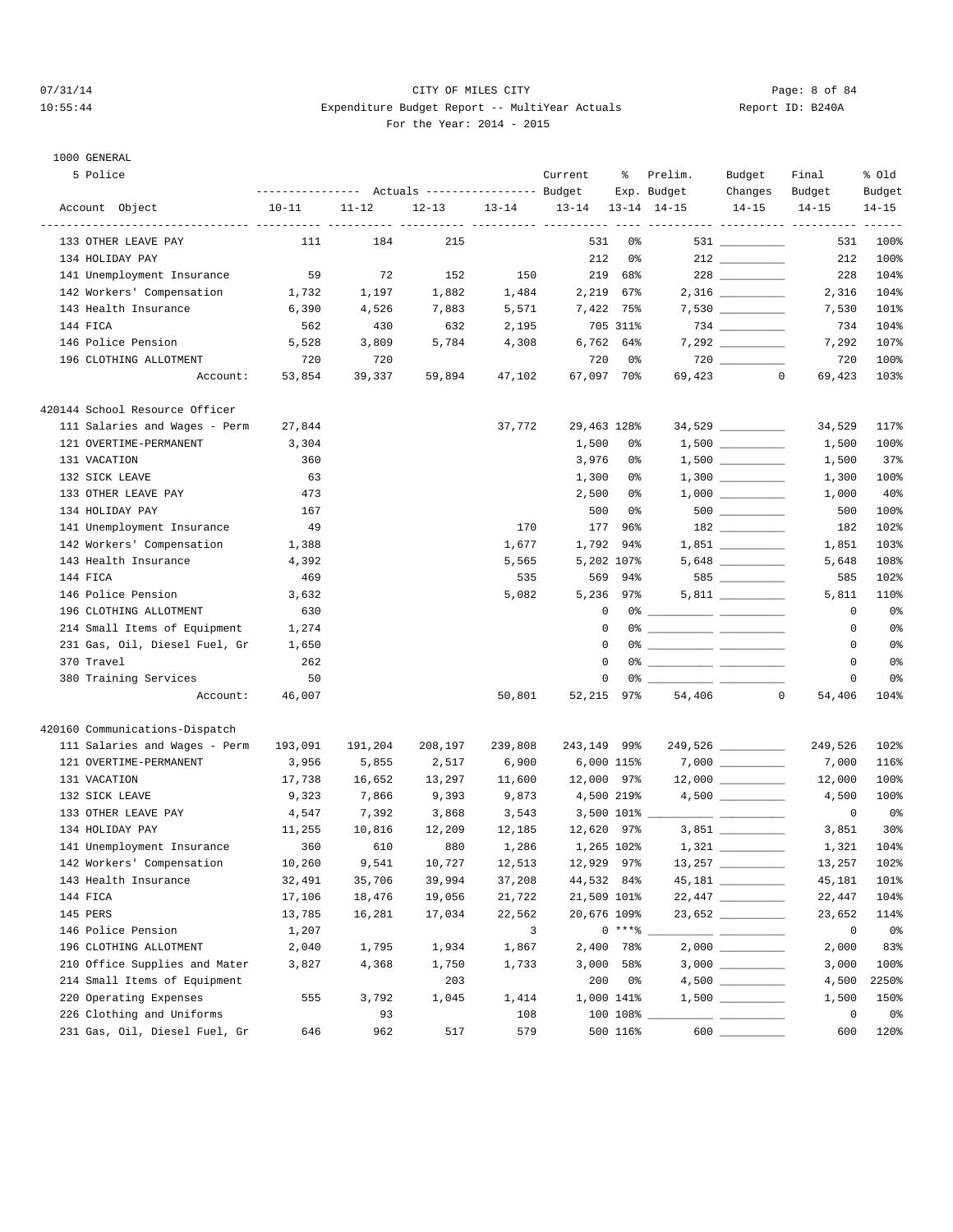# 07/31/14 Page: 9 of 84 10:55:44 Expenditure Budget Report -- MultiYear Actuals Report ID: B240A For the Year: 2014 - 2015

| 5 Police                              |         |           |                                 |           | Current    | ႜႜၟ      | Prelim.                                                                                                                                                                                                                                                                                                                                                            | Budget            | Final               | % old          |
|---------------------------------------|---------|-----------|---------------------------------|-----------|------------|----------|--------------------------------------------------------------------------------------------------------------------------------------------------------------------------------------------------------------------------------------------------------------------------------------------------------------------------------------------------------------------|-------------------|---------------------|----------------|
|                                       |         |           |                                 |           |            |          | Exp. Budget                                                                                                                                                                                                                                                                                                                                                        | Changes           | Budget              | Budget         |
| Account Object<br>$10 - 11$           |         | $11 - 12$ |                                 |           |            |          | $12-13$ $13-14$ $13-14$ $13-14$ $14-15$ $14-15$                                                                                                                                                                                                                                                                                                                    |                   | $14 - 15$           | $14 - 15$      |
| 311 Postage, Box Rent, Etc. 108 102   |         |           |                                 |           |            |          | 75 63 75 84% 50                                                                                                                                                                                                                                                                                                                                                    |                   | 50                  | 66%            |
| 320 Printing, Duplicating, Ty -55 433 |         |           | 140                             |           |            |          | $100 \t 0$ % $100$                                                                                                                                                                                                                                                                                                                                                 |                   | 100                 | 100%           |
| 330 Publicity, Subscriptions          |         | 125       | 130                             |           |            |          | 150 0%                                                                                                                                                                                                                                                                                                                                                             | 100 000           | 100                 | 66%            |
| 334 Memberships, Registration         | 69      | 339       | 368                             | 381       |            |          |                                                                                                                                                                                                                                                                                                                                                                    |                   | 400                 | 100%           |
| 345 Telephone 3,438                   |         | 4,180     | 4,191                           | 6,284     | 4,000 157% |          |                                                                                                                                                                                                                                                                                                                                                                    |                   | 5,100               | 127%           |
| 347 Internet                          | 49      | 22        |                                 |           |            |          | $\begin{picture}(150,10) \put(0,0){\vector(1,0){100}} \put(15,0){\vector(1,0){100}} \put(15,0){\vector(1,0){100}} \put(15,0){\vector(1,0){100}} \put(15,0){\vector(1,0){100}} \put(15,0){\vector(1,0){100}} \put(15,0){\vector(1,0){100}} \put(15,0){\vector(1,0){100}} \put(15,0){\vector(1,0){100}} \put(15,0){\vector(1,0){100}} \put(15,0){\vector(1,0){100}}$ |                   | $\mathbf 0$         | 0 <sup>8</sup> |
| 350 Professional Services             | 726     | 682       |                                 | 1,058 664 |            | 500 133% |                                                                                                                                                                                                                                                                                                                                                                    | 5,000             | 5,000               | 1000%          |
| 366 R&M Vehicles - Police/Ani 28      |         | 17        |                                 | 569       |            |          | 200 285% 400 400                                                                                                                                                                                                                                                                                                                                                   |                   | 400                 | 200%           |
| 370 Travel                            | 440     | 1,702     | 894                             |           |            |          | $1,842$ 1,000 184% 1,500 _________                                                                                                                                                                                                                                                                                                                                 |                   | 1,500               | 150%           |
| 380 Training Services                 | 231     | 1,481     | 1,424                           |           |            |          | $1,008$ $1,000$ $101\%$ 700                                                                                                                                                                                                                                                                                                                                        |                   | 700                 | 70%            |
| 400 BUILDING MATERIALS                |         |           | 108                             |           |            |          | $\begin{picture}(150,10) \put(0,0){\vector(1,0){100}} \put(15,0){\vector(1,0){100}} \put(15,0){\vector(1,0){100}} \put(15,0){\vector(1,0){100}} \put(15,0){\vector(1,0){100}} \put(15,0){\vector(1,0){100}} \put(15,0){\vector(1,0){100}} \put(15,0){\vector(1,0){100}} \put(15,0){\vector(1,0){100}} \put(15,0){\vector(1,0){100}} \put(15,0){\vector(1,0){100}}$ |                   | $\overline{0}$      | 0 <sup>8</sup> |
| Account:                              | 327,221 | 340,492   | 351,009                         |           |            |          | 395,715 397,305 100% 407,685 0                                                                                                                                                                                                                                                                                                                                     |                   | 407,685             | 102%           |
| 490500 Other Debt Service Payments    |         |           |                                 |           |            |          |                                                                                                                                                                                                                                                                                                                                                                    |                   |                     |                |
| 610 Principal-Police Cars             |         | 8,698     |                                 |           |            |          |                                                                                                                                                                                                                                                                                                                                                                    |                   | 9,138               | 50%            |
| 620 Interest-Police Cars              |         | 815       | 505                             | 226       |            |          |                                                                                                                                                                                                                                                                                                                                                                    |                   | $\overline{0}$      | 0%             |
| Account:                              |         |           | 9,513 18,164 18,232 18,233 100% |           |            |          |                                                                                                                                                                                                                                                                                                                                                                    | $\Omega$<br>9,138 | 9,138               | 50%            |
| Orgn:                                 |         |           |                                 |           |            |          | 1,565,910 1,629,011 1,747,942 1,901,636 1,904,591 100% 1,730,512                                                                                                                                                                                                                                                                                                   |                   | $0 \quad 1,730,512$ | $90\%$         |
|                                       |         |           |                                 |           |            |          |                                                                                                                                                                                                                                                                                                                                                                    |                   |                     | ႜႜ             |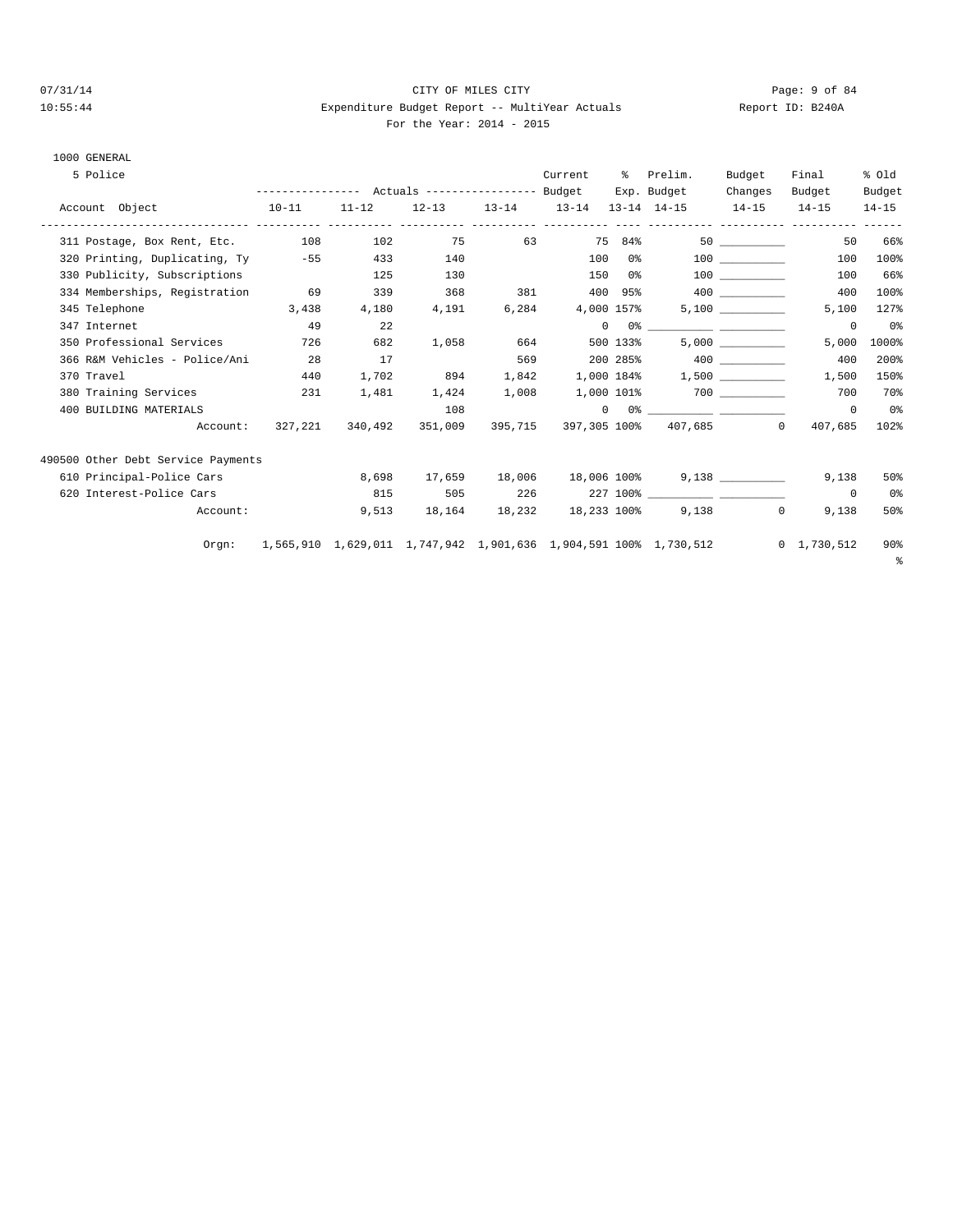# 07/31/14 Page: 10 of 84 10:55:44 Expenditure Budget Report -- MultiYear Actuals Report ID: B240A For the Year: 2014 - 2015

|  | 6 Police Judge |  |
|--|----------------|--|
|--|----------------|--|

| 6 Police Judge                   |           |           | --------------- Actuals ---------------- Budget |         | Current                                 | ႜႜႜၟ       | Prelim.<br>Exp. Budget | Budget<br>Changes    | Final<br>Budget         | % Old<br>Budget |
|----------------------------------|-----------|-----------|-------------------------------------------------|---------|-----------------------------------------|------------|------------------------|----------------------|-------------------------|-----------------|
| Account Object                   | $10 - 11$ | $11 - 12$ |                                                 |         | $12-13$ $13-14$ $13-14$ $13-14$ $14-15$ |            |                        | $14 - 15$            | $14 - 15$               | $14 - 15$       |
| 410300 Judicial Services(06)     |           |           |                                                 |         |                                         |            |                        |                      |                         |                 |
| 111 Salaries and Wages - Perm    | 78,184    | 78,214    | 79,660                                          | 81,922  | 92,725 88%                              |            |                        | 83,932               | 83,932                  | 90 <sub>8</sub> |
| 121 OVERTIME-PERMANENT           | 531       | 91        | 53                                              | 151     |                                         | 600 25%    |                        |                      | 1,000                   | 166%            |
| 131 VACATION                     | 4,002     | 6,916     | 3,825                                           | 2,612   |                                         | $0***$     |                        |                      |                         | 5,000 *****%    |
| 132 SICK LEAVE                   | 1,011     | 3,951     | 1,366                                           | 2,198   |                                         | $0***8$    |                        |                      |                         | $3,000$ *****%  |
| 141 Unemployment Insurance       | 102       | 186       | 244                                             | 302     |                                         | 300 101%   |                        |                      | 418                     | 139%            |
| 142 Workers' Compensation        | 881       | 851       | 890                                             | 867     |                                         | 924 94%    |                        |                      | 919                     | 99%             |
| 143 Health Insurance             | 12,780    | 14,225    | 14,528                                          | 14,854  | 14,504 102%                             |            |                        | $15,060$ ___________ | 15,060                  | 103%            |
| 144 FICA                         | 6,229     | 6,759     | 6,460                                           | 6,611   | 7,139 93%                               |            |                        |                      | 7,109                   | 99%             |
| 145 PERS                         | 4,769     | 5,250     | 4,900                                           | 5,364   |                                         | 6,598 81%  |                        |                      | 7,500                   | 113%            |
| 196 CLOTHING ALLOTMENT           | 300       | 300       | 300                                             | 300     | 300 100%                                |            |                        |                      | 300                     | 100%            |
| 210 Office Supplies and Mater    | 1,827     | 1,459     | 1,473                                           | 334     | 1,800 19%                               |            |                        |                      | 1,800                   | 100%            |
| 214 Small Items of Equipment     | 1,055     | 460       | 1,427                                           | 7,033   | 1,000 703%                              |            |                        |                      | 1,000                   | 100%            |
| 220 Operating Expenses           | 308       | 326       | $-324$                                          | 686     |                                         | 350 196%   |                        |                      | 350                     | 100%            |
| 230 Repair and Maintenance Su    | 125       | 16        |                                                 | 40      |                                         | 100 40%    |                        |                      | 100                     | 100%            |
| 311 Postage, Box Rent, Etc.      | 768       | 971       | 1,275                                           | 1,900   | 1,200 158%                              |            |                        |                      | 1,500                   | 125%            |
| 330 Publicity, Subscriptions     | 377       | 425       |                                                 |         | 800                                     | 0%         |                        | $800$                | 800                     | 100%            |
| 334 Memberships, Registration    | 1,465     | 1,300     | 1,485                                           | 1,485   |                                         | 1,500 99%  |                        |                      | 1,500                   | 100%            |
| 345 Telephone                    | 1,876     | 1,278     | 1,679                                           | 2,420   |                                         | $0***$     |                        |                      | 2,000                   | $*****$         |
| 346 Garbage Service              |           |           | 178                                             |         | $\circ$                                 |            |                        |                      | $\mathbf 0$             | 0%              |
| 347 Internet                     | 121       | 71        |                                                 | 109     | 2,000                                   | 5%ะ        |                        |                      | 2,500                   | 125%            |
| 350 Professional Services        | 447       | 400       | 550                                             | 580     |                                         | 500 116%   |                        | 1,000                | 1,000                   | 200%            |
| 360 Contr R & M                  | 1,911     | 1,500     |                                                 | 2,164   |                                         | 2,000 108% |                        |                      | 2,000                   | 100%            |
| 370 Travel                       | 2,909     | 3,135     | 2,534                                           | 3,212   |                                         | 3,000 107% |                        |                      | 3,500                   | 116%            |
| 380 Training Services            |           | 279       | 58                                              |         | 400                                     | 0 %        |                        | 400 000              | 400                     | 100%            |
| 382 Books                        | 133       | 740       | 354                                             | 503     |                                         | 800 63%    |                        | $800$                | 800                     | 100%            |
| 394 Jury and Witness Fees -1,713 |           | $-2,326$  | $-827$                                          | 730     |                                         | $0***8$    |                        |                      | $\overline{0}$          | 0%              |
| 533 Machinery and Equipment R    | 1,509     | 1,196     | $-929$                                          | 353     |                                         | 1,000 35%  |                        |                      | 1,000                   | 100%            |
| Account:                         | 121,907   | 127,973   | 121,159                                         | 136,730 | 139,540 98%                             |            | 144,488                |                      | $\mathbf{0}$<br>144,488 | 103%            |
| Orgn:                            | 121,907   | 127,973   | 121,159                                         | 136,730 | 139,540 98%                             |            | 144,488                |                      | $\mathbf{0}$<br>144,488 | 103%            |
|                                  |           |           |                                                 |         |                                         |            |                        |                      |                         | နွ              |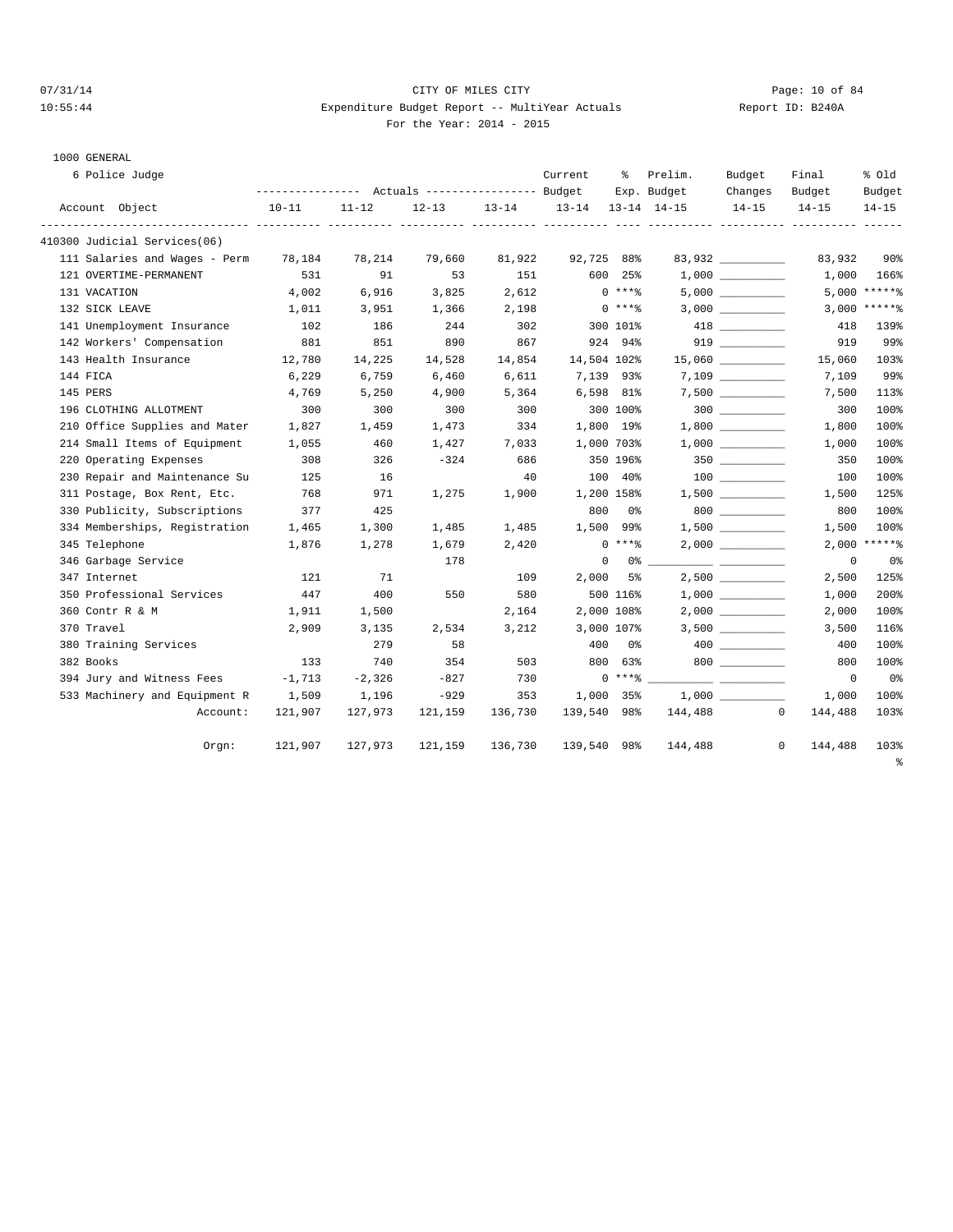# 07/31/14 Page: 11 of 84 10:55:44 Expenditure Budget Report -- MultiYear Actuals Report ID: B240A For the Year: 2014 - 2015

| 7 Fire                         | ----------------- |           | Actuals ----------------- Budget |           | Current      | ႜ           | Prelim.<br>Exp. Budget | Budget<br>Changes                                                                                                                                                                                                                                                                                                                                                                                                                                                          | Final<br>Budget | % old<br>Budget |
|--------------------------------|-------------------|-----------|----------------------------------|-----------|--------------|-------------|------------------------|----------------------------------------------------------------------------------------------------------------------------------------------------------------------------------------------------------------------------------------------------------------------------------------------------------------------------------------------------------------------------------------------------------------------------------------------------------------------------|-----------------|-----------------|
| Account Object                 | $10 - 11$         | $11 - 12$ | $12 - 13$                        | $13 - 14$ | $13 - 14$    |             | $13 - 14$ $14 - 15$    | $14 - 15$                                                                                                                                                                                                                                                                                                                                                                                                                                                                  | $14 - 15$       | $14 - 15$       |
| 411101 Labor Negotiations      |                   |           |                                  |           |              |             |                        |                                                                                                                                                                                                                                                                                                                                                                                                                                                                            |                 |                 |
| 350 Professional Services      | 3,899             |           |                                  |           |              | 0<br>0%     |                        |                                                                                                                                                                                                                                                                                                                                                                                                                                                                            | 0               | 0%              |
| Account:                       | 3,899             |           |                                  |           |              | $0$ ****    | $\mathbf 0$            | $\mathbf 0$                                                                                                                                                                                                                                                                                                                                                                                                                                                                | $\mathbf 0$     | 0%              |
| 420460 Fire Suppression(07)    |                   |           |                                  |           |              |             |                        |                                                                                                                                                                                                                                                                                                                                                                                                                                                                            |                 |                 |
| 111 Salaries and Wages - Perm  | 286,248           | 295,052   | 320,895                          | 378,021   | 435,792 87%  |             |                        |                                                                                                                                                                                                                                                                                                                                                                                                                                                                            | 422,014         | 96%             |
| 112 SALARIES AND WAGES - PART  | 1,927             | 1,352     | 4,238                            | 1,689     | 6,000        | 28%         |                        |                                                                                                                                                                                                                                                                                                                                                                                                                                                                            | 6,000           | 100%            |
| 121 OVERTIME-PERMANENT         | 23,314            | 20,305    | 22,902                           | 27,440    |              | 23,000 119% |                        |                                                                                                                                                                                                                                                                                                                                                                                                                                                                            | 25,000          | 108%            |
| 122 OVERTIME-CNTY FIRE OVT     | 2,153             |           |                                  |           |              | 0<br>0%     |                        |                                                                                                                                                                                                                                                                                                                                                                                                                                                                            | 0               | 0%              |
| 131 VACATION                   | 17,020            | 4,290     | 12,713                           | 13,680    |              | 15,550 88%  |                        |                                                                                                                                                                                                                                                                                                                                                                                                                                                                            | 16,000          | 102%            |
| 132 SICK LEAVE                 | 15,932            | 5,096     | 7,168                            | 17,316    |              | 15,000 115% |                        |                                                                                                                                                                                                                                                                                                                                                                                                                                                                            | 15,000          | 100%            |
| 133 OTHER LEAVE PAY            | 867               | 256       | 2,055                            | 987       |              | 3,000 33%   |                        |                                                                                                                                                                                                                                                                                                                                                                                                                                                                            | 4,000           | 133%            |
| 134 HOLIDAY PAY                | 5,593             | 6,463     | 8,128                            | 7,848     |              | 8,500 92%   |                        |                                                                                                                                                                                                                                                                                                                                                                                                                                                                            | 10,000          | 117%            |
| 141 Unemployment Insurance     | 526               | 850       | 1,327                            | 2,068     |              | 1,949 106%  |                        | $2,219$                                                                                                                                                                                                                                                                                                                                                                                                                                                                    | 2,219           | 113%            |
| 142 Workers' Compensation      | 13,680            | 11,923    | 13,786                           | 17,032    |              | 15,319 111% |                        | $15,925$ _________                                                                                                                                                                                                                                                                                                                                                                                                                                                         | 15,925          | 103%            |
| 143 Health Insurance           | 52,107            | 53,255    | 57,908                           | 67,688    |              | 73,775 92%  |                        |                                                                                                                                                                                                                                                                                                                                                                                                                                                                            | 75,904          | 102%            |
| 144 FICA                       | 4,127             | 4,905     | 5,733                            | 6,753     |              | 6,318 107%  |                        |                                                                                                                                                                                                                                                                                                                                                                                                                                                                            | 7,150           | 113%            |
| 147 Firemen's Pension          | 44,197            | 44,232    | 48,250                           | 59,642    |              | 62,580 95%  |                        | 69,801 _________                                                                                                                                                                                                                                                                                                                                                                                                                                                           | 69,801          | 111%            |
| 190 On Behalf Retirement Paym  | 171,676           | 182,957   | 189,319                          | 190,855   | 188,005 102% |             |                        | $\frac{1}{2} \left( \frac{1}{2} \right) \left( \frac{1}{2} \right) \left( \frac{1}{2} \right) \left( \frac{1}{2} \right) \left( \frac{1}{2} \right) \left( \frac{1}{2} \right) \left( \frac{1}{2} \right) \left( \frac{1}{2} \right) \left( \frac{1}{2} \right) \left( \frac{1}{2} \right) \left( \frac{1}{2} \right) \left( \frac{1}{2} \right) \left( \frac{1}{2} \right) \left( \frac{1}{2} \right) \left( \frac{1}{2} \right) \left( \frac{1}{2} \right) \left( \frac$ | 0               | 0%              |
| 210 Office Supplies and Mater  | 801               | 1,002     | 379                              | 49        | 900          | 5%          |                        |                                                                                                                                                                                                                                                                                                                                                                                                                                                                            | 1,000           | 111%            |
| 211 Clothing Allotment         | 7,380             | 7,763     | 7,973                            | 7,816     |              | 7,900 99%   |                        |                                                                                                                                                                                                                                                                                                                                                                                                                                                                            | 8,000           | 101%            |
| 214 Small Items of Equipment   | 4,701             | 4,557     | 3,562                            | 1,322     | 4,500        | 29%         |                        |                                                                                                                                                                                                                                                                                                                                                                                                                                                                            | 5,500           | 122%            |
| 220 Operating Expenses         | 2,799             | 3,496     | 3,265                            | 2,753     |              | $3,500$ 79% |                        |                                                                                                                                                                                                                                                                                                                                                                                                                                                                            | 4,000           | 114%            |
| 222 Chemicals, Lab & Med Suppl | 125               | 10        |                                  |           |              | 0<br>0%     |                        | <u> 22 - 22 - 22 - 22 - 22 - 22 - 2</u>                                                                                                                                                                                                                                                                                                                                                                                                                                    | 0               | 0 <sup>°</sup>  |
| 226 Clothing and Uniforms      | 3,363             | 5,006     | 4,614                            | 5,144     |              | 5,000 103%  |                        |                                                                                                                                                                                                                                                                                                                                                                                                                                                                            | 8,000           | 160%            |
| 230 Repair and Maintenance Su  | 5,730             | 5,567     | 5,597                            | 5,702     |              | 5,000 114%  |                        |                                                                                                                                                                                                                                                                                                                                                                                                                                                                            | 6,000           | 120%            |
| 231 Gas, Oil, Diesel Fuel, Gr  | 5,024             | 6,612     | 7,238                            | 7,704     |              | 6,000 128%  |                        |                                                                                                                                                                                                                                                                                                                                                                                                                                                                            | 8,000           | 133%            |
| 241 Consumable Tools           | 425               | 375       | 400                              |           | 350          | 0%          |                        |                                                                                                                                                                                                                                                                                                                                                                                                                                                                            | 2,000           | 571%            |
| 311 Postage, Box Rent, Etc.    | 156               | 65        | 15                               | 29        |              | 150 19%     |                        |                                                                                                                                                                                                                                                                                                                                                                                                                                                                            | 100             | 66%             |
| 320 Printing, Duplicating, Ty  | 202               | 72        | 71                               | 242       |              | 100 242%    |                        |                                                                                                                                                                                                                                                                                                                                                                                                                                                                            | 100             | 100%            |
| 330 Publicity, Subscriptions   | 340               | 665       | 235                              | 265       |              | 500 53%     |                        | $300$                                                                                                                                                                                                                                                                                                                                                                                                                                                                      | 300             | 60%             |
| 334 Memberships, Registration  | 2,542             | 2,110     | 1,945                            | 1,200     |              | 1,200 100%  |                        |                                                                                                                                                                                                                                                                                                                                                                                                                                                                            | 1,800           | 150%            |
| 341 Electric Utility Services  | 3,294             | 3,044     | 3,258                            | 3,617     |              | 3,300 110%  |                        |                                                                                                                                                                                                                                                                                                                                                                                                                                                                            | 3,500           | 106%            |
| 342 Water Utility Services     | 452               | 443       | 430                              | 365       |              | 450 81%     |                        |                                                                                                                                                                                                                                                                                                                                                                                                                                                                            | 450             | 100%            |
| 343 Sewer Utility Services     | 212               | 266       | 235                              | 220       |              | 300 73%     |                        | $300$                                                                                                                                                                                                                                                                                                                                                                                                                                                                      | 300             | 100%            |
| 344 Gas Utility Service        | 1,778             | 1,218     | 1,186                            | 1,956     | 2,000        | 98%         |                        |                                                                                                                                                                                                                                                                                                                                                                                                                                                                            | 2,000           | 100%            |
| 345 Telephone                  | 2,482             | 2,755     | 2,817                            | 3,176     |              | 3,000 106%  |                        |                                                                                                                                                                                                                                                                                                                                                                                                                                                                            | 3,200           | 106%            |
| 346 Garbage Service            | 574               | 780       | 690                              | 493       |              | 900 55%     |                        | 600 _________                                                                                                                                                                                                                                                                                                                                                                                                                                                              | 600             | 66%             |
| 347 Internet                   | 383               | 377       | 839                              | 1,534     |              | 1,000 153%  |                        |                                                                                                                                                                                                                                                                                                                                                                                                                                                                            | 2,000           | 200%            |
| 350 Professional Services      | 4,900             | 4,116     | 5,734                            | 4,801     |              | 5,500 87%   |                        |                                                                                                                                                                                                                                                                                                                                                                                                                                                                            | 5,500           | 100%            |
| 360 Contr R & M                | 1,926             | 1,038     | 3,675                            | 538       |              | 2,000 27%   |                        | $6,000$                                                                                                                                                                                                                                                                                                                                                                                                                                                                    | 6,000           | 300%            |
| 364 R&M Vehicles - Fire/Amb    | 4,679             | 4,912     | 7,316                            | 6,444     |              | 6,500 99%   |                        |                                                                                                                                                                                                                                                                                                                                                                                                                                                                            | 8,000           | 123%            |
| 370 Travel                     | 2,348             | 2,347     | 1,984                            | 2,508     |              | 2,500 100%  |                        |                                                                                                                                                                                                                                                                                                                                                                                                                                                                            | 3,000           | 120%            |
| 380 Training Services          | 1,054             | 1,783     | 556                              | 1,481     |              | 2,000 74%   |                        |                                                                                                                                                                                                                                                                                                                                                                                                                                                                            | 3,000           | 150%            |
| 382 Books                      | 1,576             | 730       | 461                              | 1,334     |              | 1,500 89%   |                        |                                                                                                                                                                                                                                                                                                                                                                                                                                                                            | 1,500           | 100%            |
| 400 BUILDING MATERIALS         | 1,103             | 1,548     | 1,729                            | 1,059     |              | 1,800 59%   |                        |                                                                                                                                                                                                                                                                                                                                                                                                                                                                            | 1,800           | 100%            |
| 511 Insurance on Buildings     | 1,780             | 1,843     | 2,033                            | 1,723     |              | 1,723 100%  |                        |                                                                                                                                                                                                                                                                                                                                                                                                                                                                            | 1,575           | 91%             |
| 512 Insurance on Vehicles & E  | 2,343             | 2,788     | 5,266                            | 5,343     |              | 5,343 100%  |                        |                                                                                                                                                                                                                                                                                                                                                                                                                                                                            | 4,552           | 85%             |
| Account:                       | 703,839           | 698,224   | 767,925                          | 859,837   | 929,704 92%  |             | 760,790                | $\mathbf 0$                                                                                                                                                                                                                                                                                                                                                                                                                                                                | 760,790         | 81%             |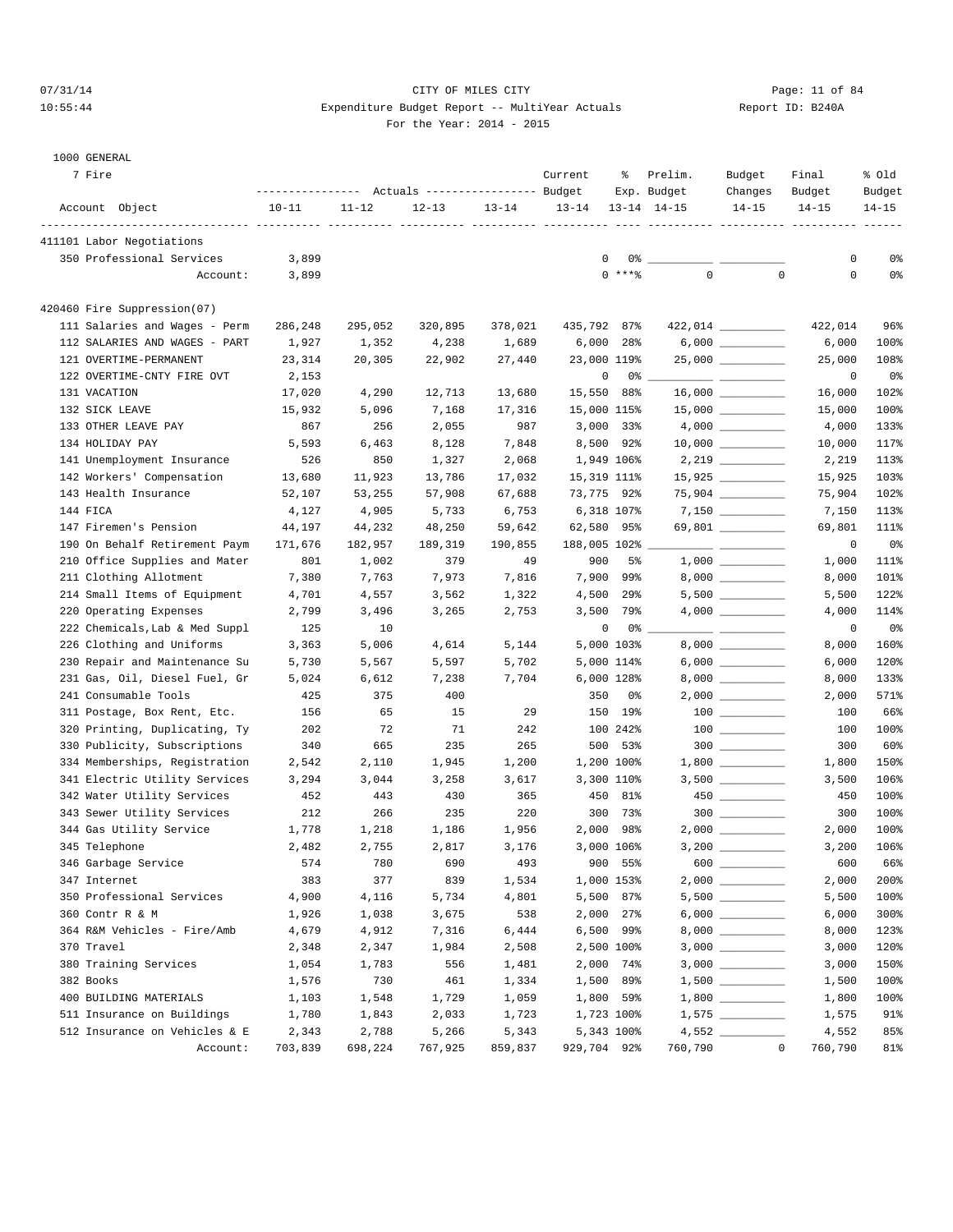# 07/31/14 Page: 12 of 84 10:55:44 Expenditure Budget Report -- MultiYear Actuals Report ID: B240A

| For the Year: 2014 - 2015 |  |  |
|---------------------------|--|--|
|                           |  |  |

| 1000 GENERAL                             |                  |           |                            |           |           |                     |                                                                                                                                                                                                                               |             |           |             |                |
|------------------------------------------|------------------|-----------|----------------------------|-----------|-----------|---------------------|-------------------------------------------------------------------------------------------------------------------------------------------------------------------------------------------------------------------------------|-------------|-----------|-------------|----------------|
| 7 Fire                                   |                  |           |                            |           | Current   | ိ                   | Prelim.                                                                                                                                                                                                                       | Budget      | Final     | % old       |                |
|                                          | ---------------- |           | Actuals ------------------ |           | Budget    |                     | Exp. Budget                                                                                                                                                                                                                   | Changes     | Budget    | Budget      |                |
| Account Object                           | $10 - 11$        | $11 - 12$ | $12 - 13$                  | $13 - 14$ | $13 - 14$ |                     | $13 - 14$ $14 - 15$                                                                                                                                                                                                           | $14 - 15$   | $14 - 15$ | $14 - 15$   |                |
| 490500 Other Debt Service Payments       |                  |           |                            |           |           |                     |                                                                                                                                                                                                                               |             |           |             |                |
| 604 Prpl-Fire Wtr Tender (200            | 11,917           | 6,066     |                            |           |           | $\circ$             | 0.3 - 0.3 - 0.3 - 0.3 - 0.3 - 0.3 - 0.3 - 0.3 - 0.3 - 0.3 - 0.3 - 0.3 - 0.3 - 0.3 - 0.3 - 0.3 - 0.3 - 0.3 - 0.3 - 0.3 - 0.3 - 0.3 - 0.3 - 0.3 - 0.3 - 0.3 - 0.3 - 0.3 - 0.3 - 0.3 - 0.3 - 0.3 - 0.3 - 0.3 - 0.3 - 0.3 - 0.3 - |             |           | 0           | 0%             |
| 627 Interest-Fire Wtr Tender             | 621              | 121       |                            |           |           | 0 %<br>$\mathbf{0}$ |                                                                                                                                                                                                                               |             |           | $\mathbf 0$ | 0 <sup>°</sup> |
| Account:                                 | 12,538           | 6,187     |                            |           |           | $0***$              | $\mathbf 0$                                                                                                                                                                                                                   | 0           |           | $\mathbf 0$ | 0 <sub>8</sub> |
| 521000 Interfund Operating Transfers Out |                  |           |                            |           |           |                     |                                                                                                                                                                                                                               |             |           |             |                |
| 820 Transfers to Other Funds             | 12,500           |           |                            |           |           | $\Omega$<br>0%      |                                                                                                                                                                                                                               |             |           | $\mathbf 0$ | 0%             |
| Account:                                 | 12,500           |           |                            |           |           | $0$ ****            | $\Omega$                                                                                                                                                                                                                      | $\Omega$    |           | $\mathbf 0$ | 0 <sup>°</sup> |
| $Orgn$ :                                 | 732,776          | 704,411   | 767,925                    | 859,837   |           | 929,704 92%         | 760,790                                                                                                                                                                                                                       | $\mathbf 0$ | 760,790   |             | 81%            |
|                                          |                  |           |                            |           |           |                     |                                                                                                                                                                                                                               |             |           |             | る              |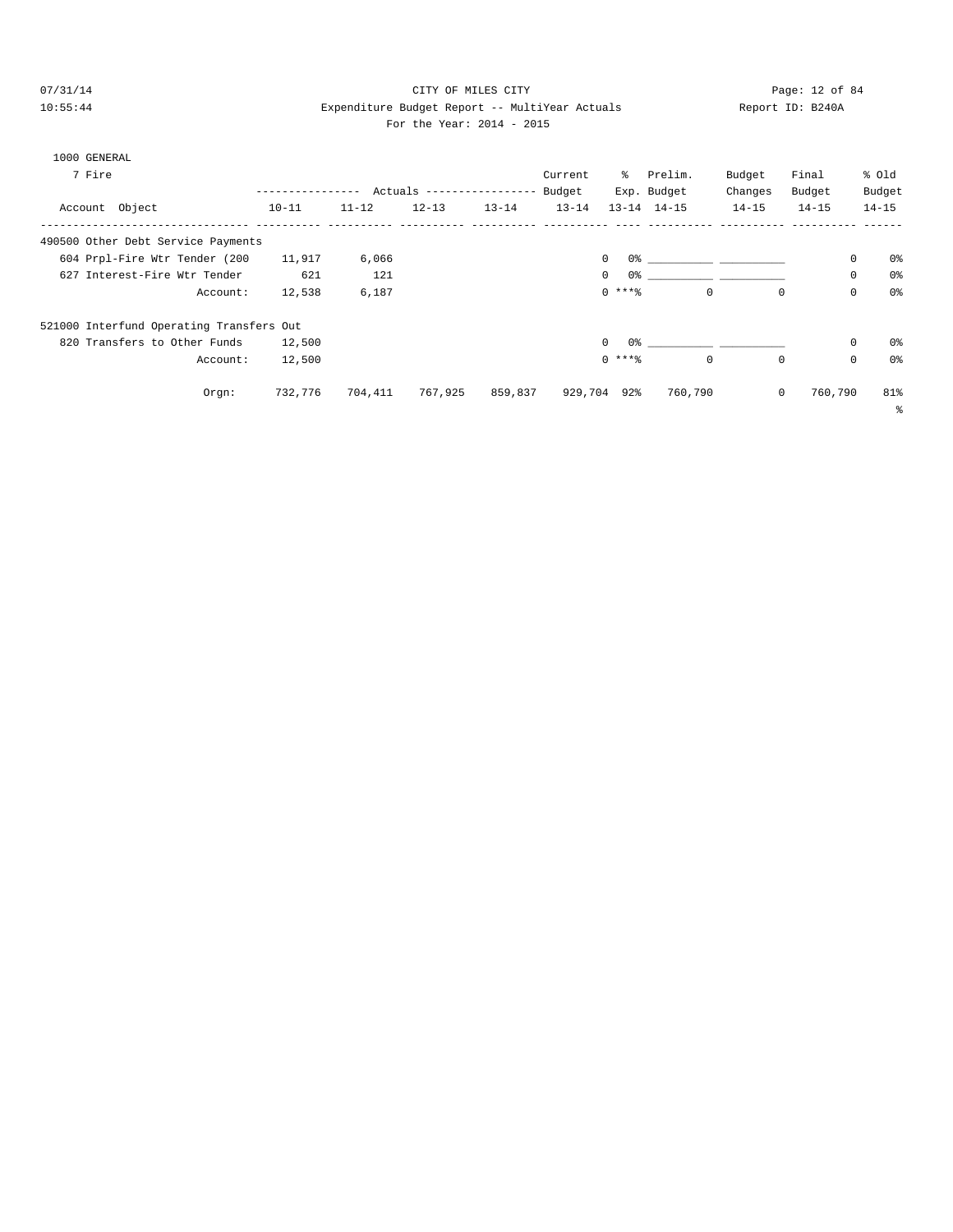# 07/31/14 Page: 13 of 84 10:55:44 Expenditure Budget Report -- MultiYear Actuals Report ID: B240A For the Year: 2014 - 2015

| 8 City Hall Maintenance       |                                                 |           |        |                         | Current     | - 옹                   | Prelim.             | Budget               | Final                    | % old     |
|-------------------------------|-------------------------------------------------|-----------|--------|-------------------------|-------------|-----------------------|---------------------|----------------------|--------------------------|-----------|
|                               | --------------- Actuals ---------------- Budget |           |        |                         |             |                       | Exp. Budget         | Changes              | Budget                   | Budget    |
| Account Object                | $10 - 11$                                       | $11 - 12$ |        | $12-13$ $13-14$ $13-14$ |             |                       | $13 - 14$ $14 - 15$ | $14 - 15$            | $14 - 15$                | $14 - 15$ |
| 411230 City Hall              |                                                 |           |        |                         |             |                       |                     |                      |                          |           |
| 214 Small Items of Equipment  |                                                 |           |        |                         |             | 400 0%                |                     |                      | 400                      | 100%      |
| 220 Operating Expenses 2,561  |                                                 | 2,134     | 2,487  | 2,428                   |             | 2,500 97%             |                     | $2,500$ ____________ | 2,500                    | 100%      |
| 230 Repair and Maintenance Su | 203                                             | 708       | 637    | 4,263                   |             | 1,000 426%            |                     |                      | 1,000                    | 100%      |
| 341 Electric Utility Services | 4,454                                           | 4,629     | 4,890  | 5,343                   |             | 5,500 97%             |                     |                      | 5,500                    | 100%      |
| 342 Water Utility Services    | 678                                             | 691       | 676    | 627                     |             | 750 84%               |                     |                      | 750                      | 100%      |
| 343 Sewer Utility Services    | 354                                             | 354       | 381    | 390                     |             | 370 105%              |                     | 370 370              | 370                      | 100%      |
| 344 Gas Utility Service       | 5,705                                           | 3,242     | 2,529  | 3,462                   |             | $5,000$ 69%           |                     |                      | 5,000                    | 100%      |
| 346 Garbage Service           | 190                                             | 190       | 190    | 47                      |             | 200 24%               |                     |                      | 200                      | 100%      |
| 360 Contr R & M               | 69.921                                          | 14,826    | 6,709  | 27,181                  | 29,000 94%  |                       |                     |                      | 30,000                   | 103%      |
| 400 BUILDING MATERIALS        |                                                 |           |        |                         |             | $3000$ $0\frac{6}{3}$ |                     |                      | 1,000                    | 333%      |
| 511 Insurance on Buildings    | 2,244                                           | 2,323     | 2,649  | 2,483                   | 2,483 100%  |                       |                     | 2,336                | 2,336                    | 94%       |
| 930 Improvements Other than B |                                                 | 47,350    |        | 9,950                   |             |                       | $0***$ $****$       |                      | $^{\circ}$               | 0%        |
| Account:                      | 86,310                                          | 76,447    | 21,148 | 56,174                  | 47,503 118% |                       |                     | 49,056<br>$^{\circ}$ | 49,056                   | 103%      |
| Orgn:                         | 86,310                                          | 76,447    | 21,148 | 56,174                  | 47,503 118% |                       | 49,056              |                      | $\overline{0}$<br>49,056 | 103%      |
|                               |                                                 |           |        |                         |             |                       |                     |                      |                          | ి         |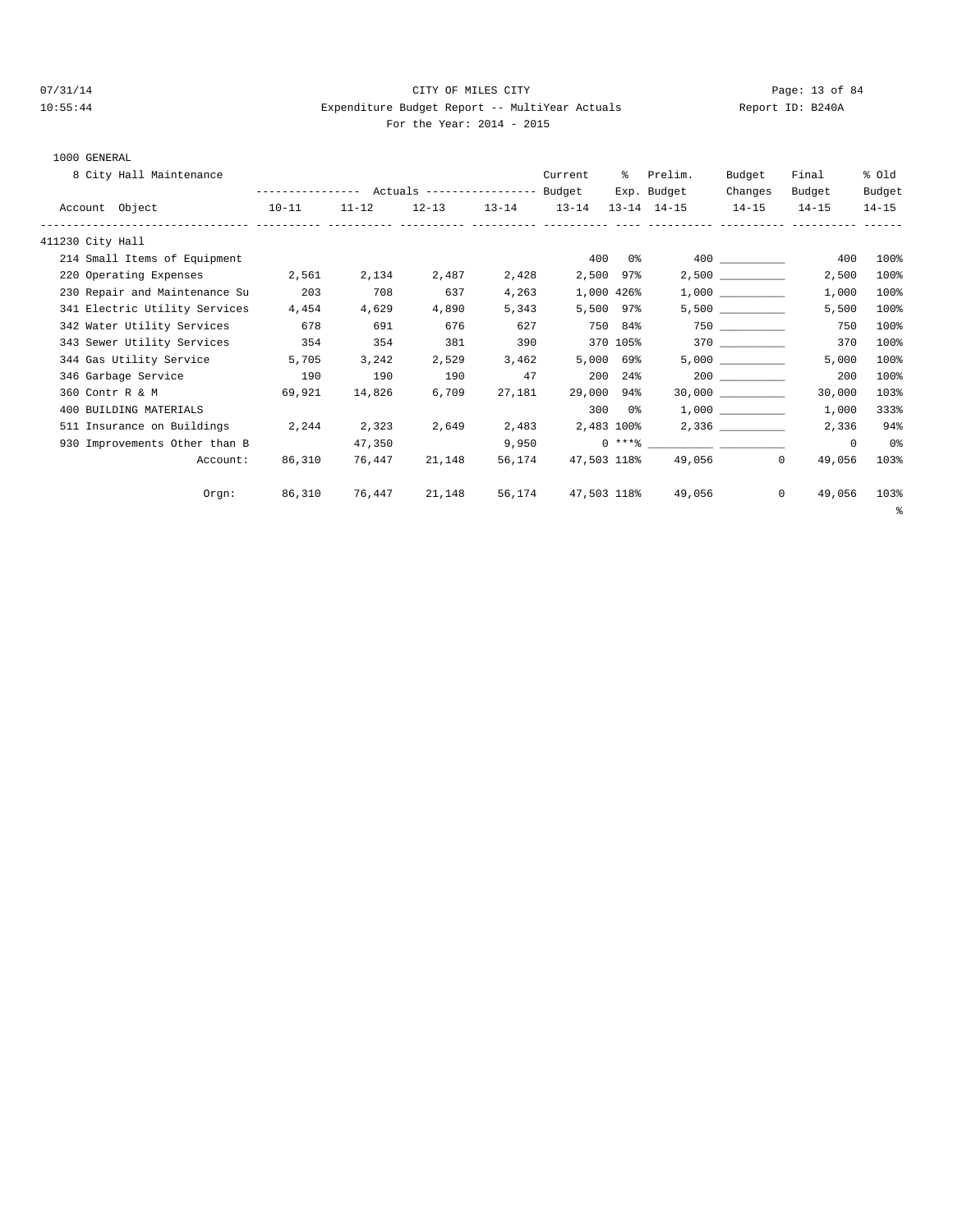# $O7/31/14$  Page: 14 of 84 10:55:44 Expenditure Budget Report -- MultiYear Actuals Report ID: B240A For the Year: 2014 - 2015

| 9 Treasurer                   |        |           |           |                     | Current     | ိ          | Prelim.                                                                                                                                                                                                                                                                                                                                                            | Budget                | Final                  | % old     |
|-------------------------------|--------|-----------|-----------|---------------------|-------------|------------|--------------------------------------------------------------------------------------------------------------------------------------------------------------------------------------------------------------------------------------------------------------------------------------------------------------------------------------------------------------------|-----------------------|------------------------|-----------|
|                               |        |           |           |                     |             |            | Exp. Budget                                                                                                                                                                                                                                                                                                                                                        | Changes               | Budget                 | Budget    |
| Account Object<br>$10-11$     |        | $11 - 12$ | $12 - 13$ | $13 - 14$ $13 - 14$ |             |            | 13-14 14-15 14-15                                                                                                                                                                                                                                                                                                                                                  |                       | $14 - 15$              | $14 - 15$ |
| 410540 City Treasurer(09)     |        |           |           |                     |             |            |                                                                                                                                                                                                                                                                                                                                                                    |                       |                        |           |
| 111 Salaries and Wages - Perm | 20,000 | 20,000    | 20,000    | 20,000              | 20,000 100% |            |                                                                                                                                                                                                                                                                                                                                                                    | $25,000$ ____________ | 25,000                 | 125%      |
| 142 Workers' Compensation     | 141    | 108       | 96        | 78                  |             | 78 100%    |                                                                                                                                                                                                                                                                                                                                                                    | 79 — 10               | 79                     | 101%      |
| 144 FICA                      | 1,530  | 1,530     | 1,530     | 1,530               | 1,530 100%  |            |                                                                                                                                                                                                                                                                                                                                                                    |                       | 1,530                  | 100%      |
| 145 PERS                      | 1,414  | 1,414     | 1,414     | 1,614               |             | 1,614 100% |                                                                                                                                                                                                                                                                                                                                                                    | 1,634                 | 1,634                  | 101%      |
| 214 Small Items of Equipment  | 1,688  |           |           |                     |             |            | $\begin{picture}(180,10) \put(0,0){\vector(1,0){100}} \put(10,0){\vector(1,0){100}} \put(10,0){\vector(1,0){100}} \put(10,0){\vector(1,0){100}} \put(10,0){\vector(1,0){100}} \put(10,0){\vector(1,0){100}} \put(10,0){\vector(1,0){100}} \put(10,0){\vector(1,0){100}} \put(10,0){\vector(1,0){100}} \put(10,0){\vector(1,0){100}} \put(10,0){\vector(1,0){100}}$ |                       | $^{\circ}$             | 0%        |
| 345 Telephone                 |        | 84        | 119       | 83                  |             | 100 83%    |                                                                                                                                                                                                                                                                                                                                                                    | 100 000               | 100                    | 100%      |
| 350 Professional Services     | 83     | 83        | 83        | 83                  |             | 83 100%    |                                                                                                                                                                                                                                                                                                                                                                    | 100 000               | 100                    | 120%      |
| 360 Contr R & M               | 485    | 855       | 944       | 1,416               |             | 840 169%   |                                                                                                                                                                                                                                                                                                                                                                    |                       | 944                    | 112%      |
| 369 Other Repair and Maintena |        |           |           |                     | 450         |            | $0$ $\frac{1}{2}$ $\frac{1}{2}$ $\frac{1}{2}$ $\frac{1}{2}$ $\frac{1}{2}$ $\frac{1}{2}$ $\frac{1}{2}$ $\frac{1}{2}$ $\frac{1}{2}$ $\frac{1}{2}$ $\frac{1}{2}$ $\frac{1}{2}$ $\frac{1}{2}$ $\frac{1}{2}$ $\frac{1}{2}$ $\frac{1}{2}$ $\frac{1}{2}$ $\frac{1}{2}$ $\frac{1}{2}$ $\frac{1}{2}$ $\frac{1}{2}$ $\frac{1}{2$                                             |                       | 0                      | 0%        |
| 550 Investment Revenue Costs  | 540    |           |           |                     | $\circ$     | 0%         |                                                                                                                                                                                                                                                                                                                                                                    |                       | $\mathbf 0$            | 0%        |
| Account:                      | 25,881 | 24,074    | 24,186    | 24,804              | 24,695 100% |            | 29,387                                                                                                                                                                                                                                                                                                                                                             |                       | $^{\circ}$<br>29,387   | 119%      |
| $Orgn$ :                      | 25,881 | 24,074    | 24,186    | 24,804              | 24,695 100% |            | 29,387                                                                                                                                                                                                                                                                                                                                                             |                       | $\mathbf{0}$<br>29,387 | 119%      |
|                               |        |           |           |                     |             |            |                                                                                                                                                                                                                                                                                                                                                                    |                       |                        | ್ಠಿ       |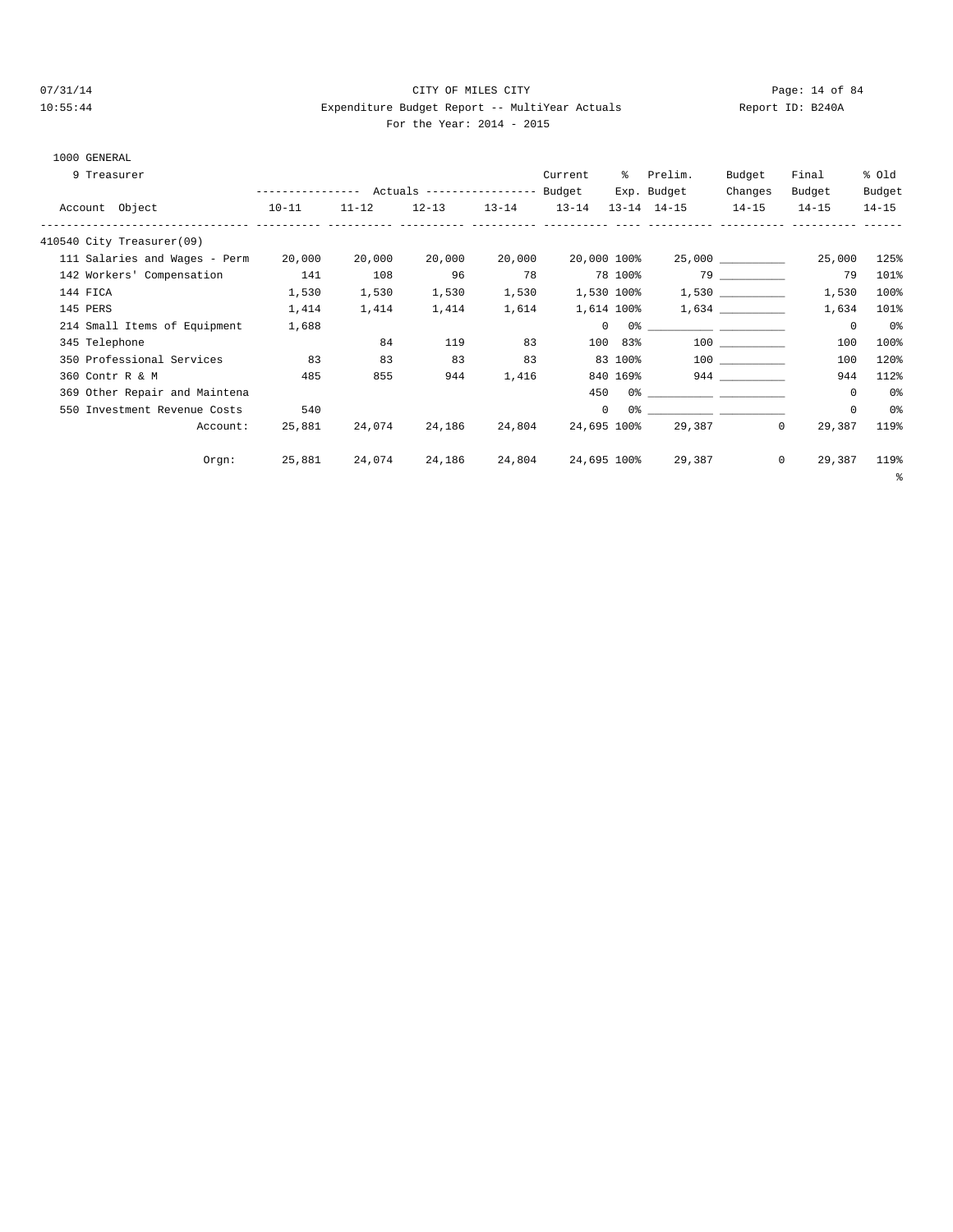# $O7/31/14$  Page: 15 of 84 10:55:44 Expenditure Budget Report -- MultiYear Actuals Report ID: B240A For the Year: 2014 - 2015

| For the Year: $2014 - 20$ |  |  |  |  |  |  |
|---------------------------|--|--|--|--|--|--|
|---------------------------|--|--|--|--|--|--|

| 1000 GENERAL<br>11 Historic Preservation | ---------------- |           | Actuals ----------------- |           | Current<br>Budget | ိ            | Prelim.<br>Exp. Budget | Budget<br>Changes | Final<br>Budget | % old<br>Budget |
|------------------------------------------|------------------|-----------|---------------------------|-----------|-------------------|--------------|------------------------|-------------------|-----------------|-----------------|
| Account Object                           | $10 - 11$        | $11 - 12$ | $12 - 13$                 | $13 - 14$ | $13 - 14$         |              | $13 - 14$ $14 - 15$    | $14 - 15$         | $14 - 15$       | $14 - 15$       |
| 470130 HP GRANT                          |                  |           |                           |           |                   |              |                        |                   |                 |                 |
| 700 Grants, Contributions & I            | 1,500            |           |                           |           |                   | $\mathbf{0}$ |                        |                   | 0               | 0%              |
| Account:                                 | 1,500            |           |                           |           |                   | $0$ ****     | $\Omega$               | $\mathbf 0$       | $\mathbf 0$     | 0 <sup>8</sup>  |
| 521000 Interfund Operating Transfers Out |                  |           |                           |           |                   |              |                        |                   |                 |                 |
| 820 Transfers to Other Funds             | 6,000            | 6,000     | 6,000                     | 8,000     |                   | 8,000 100%   |                        | 47,566            | 47,566          | 594%            |
| Account:                                 | 6,000            | 6.000     | 6,000                     | 8,000     |                   | 8,000 100%   | 47,566                 | $\mathbf{0}$      | 47,566          | 594%            |
| Orgn:                                    | 7,500            | 6,000     | 6,000                     | 8,000     |                   | 8,000 100%   | 47,566                 | $\mathbf 0$       | 47,566          | 594%            |
|                                          |                  |           |                           |           |                   |              |                        |                   |                 | နွ              |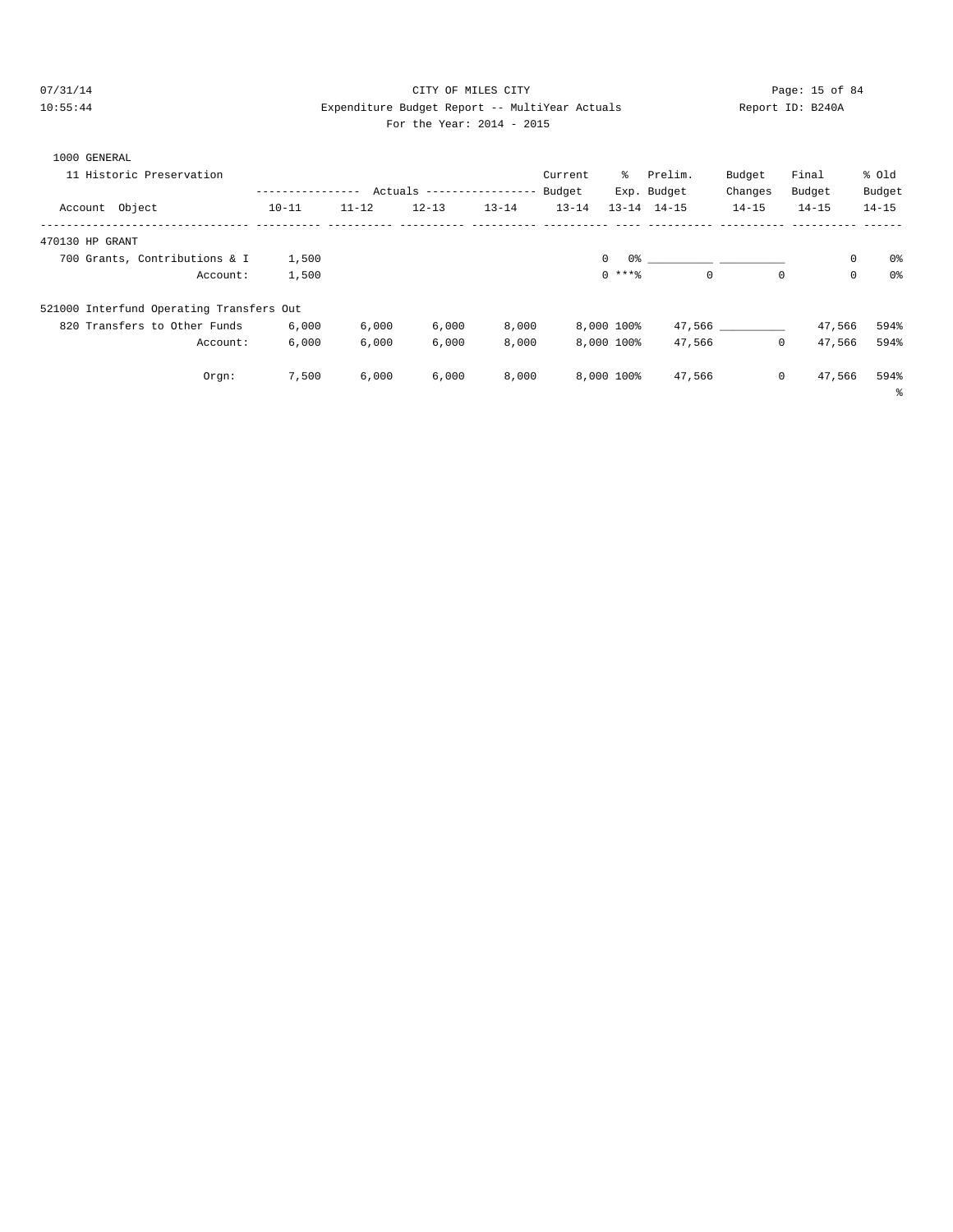## 07/31/14 Page: 16 of 84 10:55:44 Expenditure Budget Report -- MultiYear Actuals Report ID: B240A For the Year: 2014 - 2015

| 13 Park                                | ---------------- |           | Actuals ----------------- Budget |           | Current      | ႜွ         | Prelim.<br>Exp. Budget | Budget<br>Changes | Final<br>Budget | % old<br>Budget |
|----------------------------------------|------------------|-----------|----------------------------------|-----------|--------------|------------|------------------------|-------------------|-----------------|-----------------|
| Account Object                         | $10 - 11$        | $11 - 12$ | $12 - 13$                        | $13 - 14$ | $13 - 14$    |            | $13 - 14$ $14 - 15$    | $14 - 15$         | $14 - 15$       | $14 - 15$       |
| 411101 Labor Negotiations              |                  |           |                                  |           |              |            |                        |                   |                 |                 |
| 350 Professional Services              | 124              |           |                                  |           | 0            |            | $0^{\frac{6}{5}}$ __   |                   | 0               | 0 <sup>8</sup>  |
| Account:                               | 124              |           |                                  |           |              | $0$ ****   | $\Omega$               | $\mathbf{0}$      | $\mathbf 0$     | 0%              |
|                                        |                  |           |                                  |           |              |            |                        |                   |                 |                 |
| 430263 STREET LIGHTING                 |                  |           |                                  |           |              |            |                        |                   |                 |                 |
| 341 Electric Utility Services          | 438              | 849       | 1,276                            |           |              | 0%         |                        |                   | 0               | 0%              |
| Account:                               | 438              | 849       | 1,276                            |           |              | $0$ ****   | $\mathbf 0$            | $\mathbf 0$       | $\mathbf 0$     | 0%              |
| 460432 Lion Shelter                    |                  |           |                                  |           |              |            |                        |                   |                 |                 |
| 230 Repair and Maintenance Su          |                  |           |                                  | 48        | 5,000        | 1%         |                        |                   | 5,000           | 100%            |
| 360 Contr R & M                        |                  |           |                                  | 2,002     | $\mathbf{0}$ | $***$ $%$  |                        |                   | 0               | 0 <sup>8</sup>  |
| Account:                               |                  |           |                                  | 2,050     |              | 5,000 41%  | 5,000                  | $\mathbf 0$       | 5,000           | 100%            |
| 460433 Park Operations(13)             |                  |           |                                  |           |              |            |                        |                   |                 |                 |
| 111 Salaries and Wages - Perm          | 121,958          | 117,992   | 118,678                          | 132,731   | 129,796 102% |            |                        |                   | 145,368         | 111%            |
| 121 OVERTIME-PERMANENT                 | 6,780            | 7,909     | 6,614                            | 7,337     |              | 6,000 122% |                        |                   | 6,800           | 113%            |
| 131 VACATION                           | 9,142            | 14,859    | 8,427                            | 8,291     | 10,500 79%   |            |                        |                   | 10,000          | 95%             |
| 132 SICK LEAVE                         | 6,139            | 5,691     | 3,534                            | 4,905     |              | 5,000 98%  |                        |                   | 5,000           | 100%            |
| 133 OTHER LEAVE PAY                    |                  | 27        |                                  |           | 0            | 0%         |                        |                   | 1,021           | ******          |
| 134 HOLIDAY PAY                        | 3,395            | 4,537     | 4,314                            | 3,847     |              | 3,000 128% |                        |                   | 3,400           | 113%            |
| 141 Unemployment Insurance             | 220              | 382       | 497                              | 709       |              | 694 102%   |                        | 565 __________    | 565             | 81%             |
| 142 Workers' Compensation              | 8,962            | 7,744     | 7,501                            | 8,234     |              | 8,051 102% |                        |                   | 8,538           | 106%            |
| 143 Health Insurance                   | 20,419           | 21,057    | 22,300                           | 23,967    | 24,047 100%  |            |                        |                   | 24,398          | 101%            |
| 144 FICA                               | 10,834           | 11,327    | 10,396                           | 11,487    | 11,804 97%   |            |                        |                   | 9,608           | 81%             |
| 145 PERS                               | 9,586            | 10,043    | 9,148                            | 11,775    | 11,670 101%  |            |                        |                   | 10,261          | 87%             |
| 196 CLOTHING ALLOTMENT                 | 473              | 465       | 450                              | 458       |              | 450 102%   |                        | $450$ ___________ | 450             | 100%            |
| 210 Office Supplies and Mater          | 132              | 97        | 184                              | 246       |              | 150 164%   |                        |                   | 150             | 100%            |
| 214 Small Items of Equipment           | 86               | 1,868     | 3,293                            | 5,836     |              | 7,500 78%  |                        |                   | 7,500           | 100%            |
| 220 Operating Expenses                 | 1,631            | 1,868     | 2,244                            | 2,002     | 2,200        | 91%        |                        |                   | 2,200           | 100%            |
| 222 Chemicals, Lab & Med Suppl         | 3,348            | 5,860     | 6,879                            | 4,316     | 8,920        | 48%        |                        | 8,920             | 8,920           | 100%            |
| 226 Clothing and Uniforms              | 398              | 140       | 471                              | 420       | 500          | 84%        |                        | $500$ ___________ | 500             | 100%            |
| 230 Repair and Maintenance Su          | 9,811            | 12,842    | 12,402                           | 8,230     | 10,000       | 82%        |                        |                   | 10,000          | 100%            |
| 231 Gas, Oil, Diesel Fuel, Gr          | 7,801            | 8,674     | 8,662                            | 7,383     | 8,000        | 92%        |                        |                   | 8,000           | 100%            |
| 334 Memberships, Registration          | 497              | 320       | 320                              | 345       | 500          | 69%        |                        |                   | 500             | 100%            |
| 341 Electric Utility Services          | 7,441            | 5,490     | 5,904                            | 8,556     |              | 7,500 114% |                        |                   | 7,500           | 100%            |
| 342 Water Utility Services             | 16,463           | 15,763    | 29,729                           | 18,578    | 22,000       | 84%        |                        |                   | 22,000          | 100%            |
| 343 Sewer Utility Services             | 794              | 679       | 827                              | 739       |              | 1,000 74%  |                        |                   | 1,000           | 100%            |
| 344 Gas Utility Service                | 1,703            | 2,251     | 2,933                            | 3,661     |              | 2,400 153% | $3,000$ __             |                   | 3,000           | 125%            |
| 345 Telephone                          | 635              | 495       | 487                              | 513       |              | 500 103%   |                        |                   | 500             | 100%            |
| 346 Garbage Service                    | 948              | 1,016     | 948                              | 237       |              | 850 28%    |                        |                   | 500             | 58%             |
| 347 Internet                           | 413              | 442       | 414                              | 451       |              | 450 100%   |                        |                   | 450             | 100%            |
| 350 Professional Services              | 851              | 809       | 6,931                            | 6,167     | 10,000 62%   |            |                        |                   | 19,300          | 193%            |
| \$10,000 for services                  |                  |           |                                  |           |              |            |                        |                   |                 |                 |
| \$9300 for Denton sports complex match |                  |           |                                  |           |              |            |                        |                   |                 |                 |
| 360 Contr R & M                        | 1,203            | 1,304     | 1,439                            | 5,463     |              | 9,000 61%  |                        |                   | 9,000           | 100%            |
| 363 R&M Vehicles/Equip/Labor-          | 22,856           | 16,804    | 17,190                           | 7,243     | 17,300       | 42%        |                        | 17,300 __________ | 17,300          | 100%            |
| 370 Travel                             |                  |           |                                  | 129       | 600          | 22%        |                        | $600$             | 600             | 100%            |
| 380 Training Services                  | 131              | 105       | 618                              | 62        | 1,000        | $6\%$      |                        | $800$             | 800             | 80%             |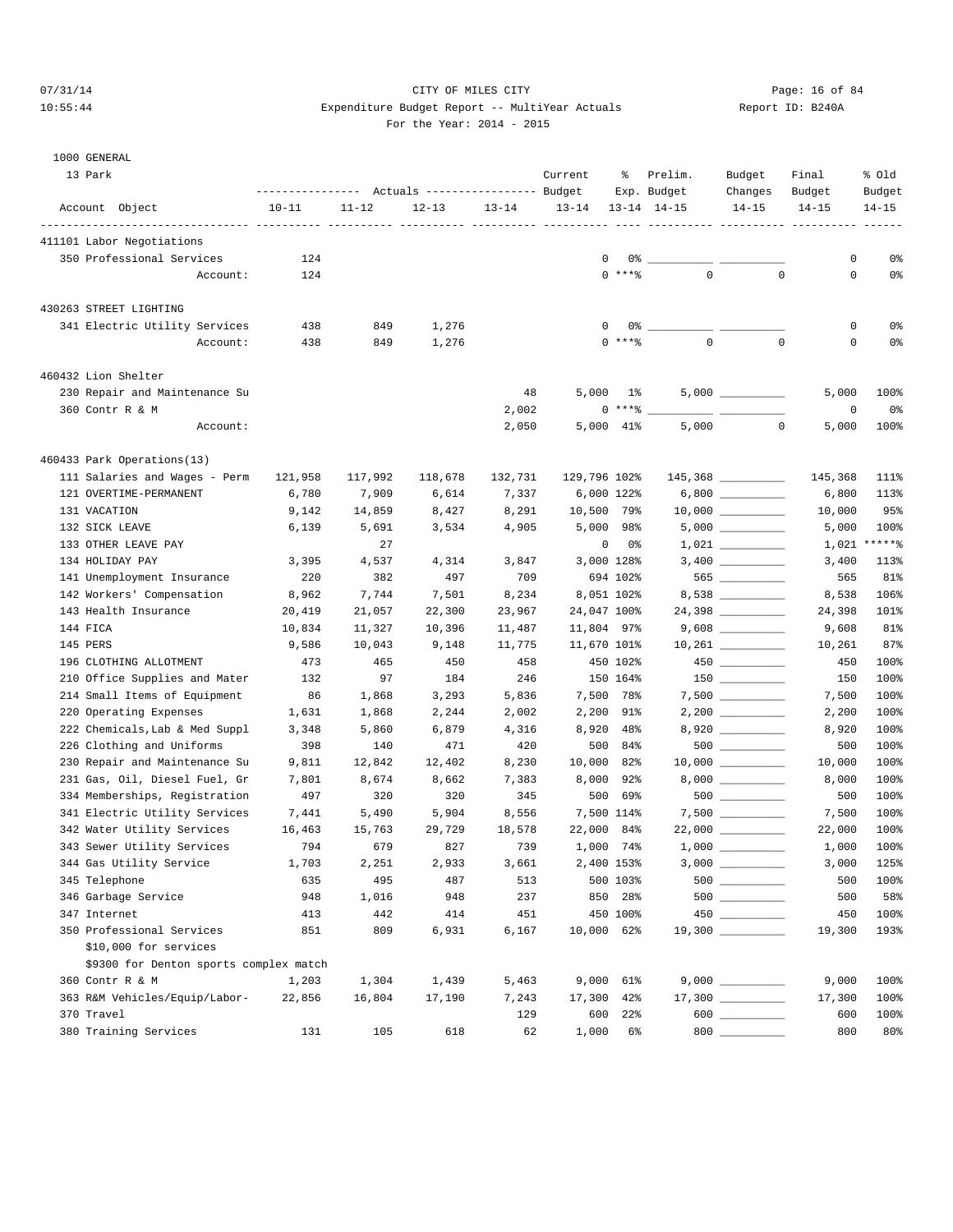1000 GENERAL

### 07/31/14 Page: 17 of 84 10:55:44 Expenditure Budget Report -- MultiYear Actuals Report ID: B240A  $914 - 2015$

|  | For the Year: 2014 |  |
|--|--------------------|--|
|  |                    |  |

| 13 Park                                                                                                                                    |         |       |                                     |    | Current |          | % Prelim.                                                                                                                                                                                                                                                                                                                                                          | Budget            | Final       | % Old             |
|--------------------------------------------------------------------------------------------------------------------------------------------|---------|-------|-------------------------------------|----|---------|----------|--------------------------------------------------------------------------------------------------------------------------------------------------------------------------------------------------------------------------------------------------------------------------------------------------------------------------------------------------------------------|-------------------|-------------|-------------------|
|                                                                                                                                            |         |       |                                     |    |         |          | Exp. Budget                                                                                                                                                                                                                                                                                                                                                        | Changes           | Budget      | Budget            |
| Account Object<br>$10-11$<br>.composition-differential composition and the composition of the composition of the composition and the compo |         |       |                                     |    |         |          | $11-12$ $12-13$ $13-14$ $13-14$ $13-14$ $14-15$ $14-15$ $14-15$                                                                                                                                                                                                                                                                                                    |                   |             | $14 - 15$         |
| 511 Insurance on Buildings 2,739 2,835 2,799 2,383 2,383 100%                                                                              |         |       |                                     |    |         |          |                                                                                                                                                                                                                                                                                                                                                                    | 2,957 ___________ |             | 2,957 124%        |
| 512 Insurance on Vehicles & E                                                                                                              | 419     |       |                                     |    |         |          | 446 476 451 451 100% 559                                                                                                                                                                                                                                                                                                                                           |                   |             | 559 123%          |
| 514 Other Insurance (Boilers)                                                                                                              |         |       |                                     |    |         |          | 800 0% 800                                                                                                                                                                                                                                                                                                                                                         |                   | 800         | 100%              |
| 533 Machinery and Equipment R                                                                                                              |         |       | 193                                 |    |         |          | $\begin{picture}(150,10) \put(0,0){\vector(1,0){100}} \put(15,0){\vector(1,0){100}} \put(15,0){\vector(1,0){100}} \put(15,0){\vector(1,0){100}} \put(15,0){\vector(1,0){100}} \put(15,0){\vector(1,0){100}} \put(15,0){\vector(1,0){100}} \put(15,0){\vector(1,0){100}} \put(15,0){\vector(1,0){100}} \put(15,0){\vector(1,0){100}} \put(15,0){\vector(1,0){100}}$ |                   | $\Omega$    | 0%                |
| 930 Improvements Other than B                                                                                                              |         |       | 14,810                              |    |         | $\circ$  |                                                                                                                                                                                                                                                                                                                                                                    | 9,900             |             | $9,900$ ***** %   |
| 936 Parks and Recreation Faci                                                                                                              |         |       | 36,634 337,216 1,899                |    | 89,177  |          |                                                                                                                                                                                                                                                                                                                                                                    |                   | $^{\circ}$  | 0%                |
| 940 Machinery & Equipment 15,000                                                                                                           |         |       |                                     |    |         | $\Omega$ | $0\,$ % and $0\,$ $\sim$                                                                                                                                                                                                                                                                                                                                           |                   |             | $5.000$ ***** %   |
| Account:                                                                                                                                   | 293,208 |       | 318,775 649,228 299,051             |    |         |          | 414,193 72% 364,345 0                                                                                                                                                                                                                                                                                                                                              |                   | 364,345 87% |                   |
| 460434 Fish, Wildlife Trailways                                                                                                            |         |       |                                     |    |         |          |                                                                                                                                                                                                                                                                                                                                                                    |                   |             |                   |
| 740 Awards and Indemnities 2,298                                                                                                           |         | 6,585 |                                     |    |         |          | $6,467$ $16,953$ $38\%$ $10,486$ 10.189 10,486                                                                                                                                                                                                                                                                                                                     |                   |             | 61%               |
| Account:                                                                                                                                   | 2,298   | 6,585 |                                     |    |         |          | $6,467$ 16,953 38% 10,486 0                                                                                                                                                                                                                                                                                                                                        |                   | 10,486      | 61%               |
| 460439 Riverside Park Tennis Court Project                                                                                                 |         |       |                                     |    |         |          |                                                                                                                                                                                                                                                                                                                                                                    |                   |             |                   |
| 350 Professional Services                                                                                                                  |         |       |                                     |    | 34      |          | $0***$ $1,066$                                                                                                                                                                                                                                                                                                                                                     |                   |             | $1.066$ *****%    |
| Account:                                                                                                                                   |         |       |                                     | 34 |         | $0$ **** |                                                                                                                                                                                                                                                                                                                                                                    | $1.066$ 0         |             | 1,066 ******      |
| Orem:                                                                                                                                      | 296,068 |       | 326,209 650,504 307,602 436,146 71% |    |         |          | 380,897                                                                                                                                                                                                                                                                                                                                                            | $^{\circ}$        | 380,897     | 87%<br>$\epsilon$ |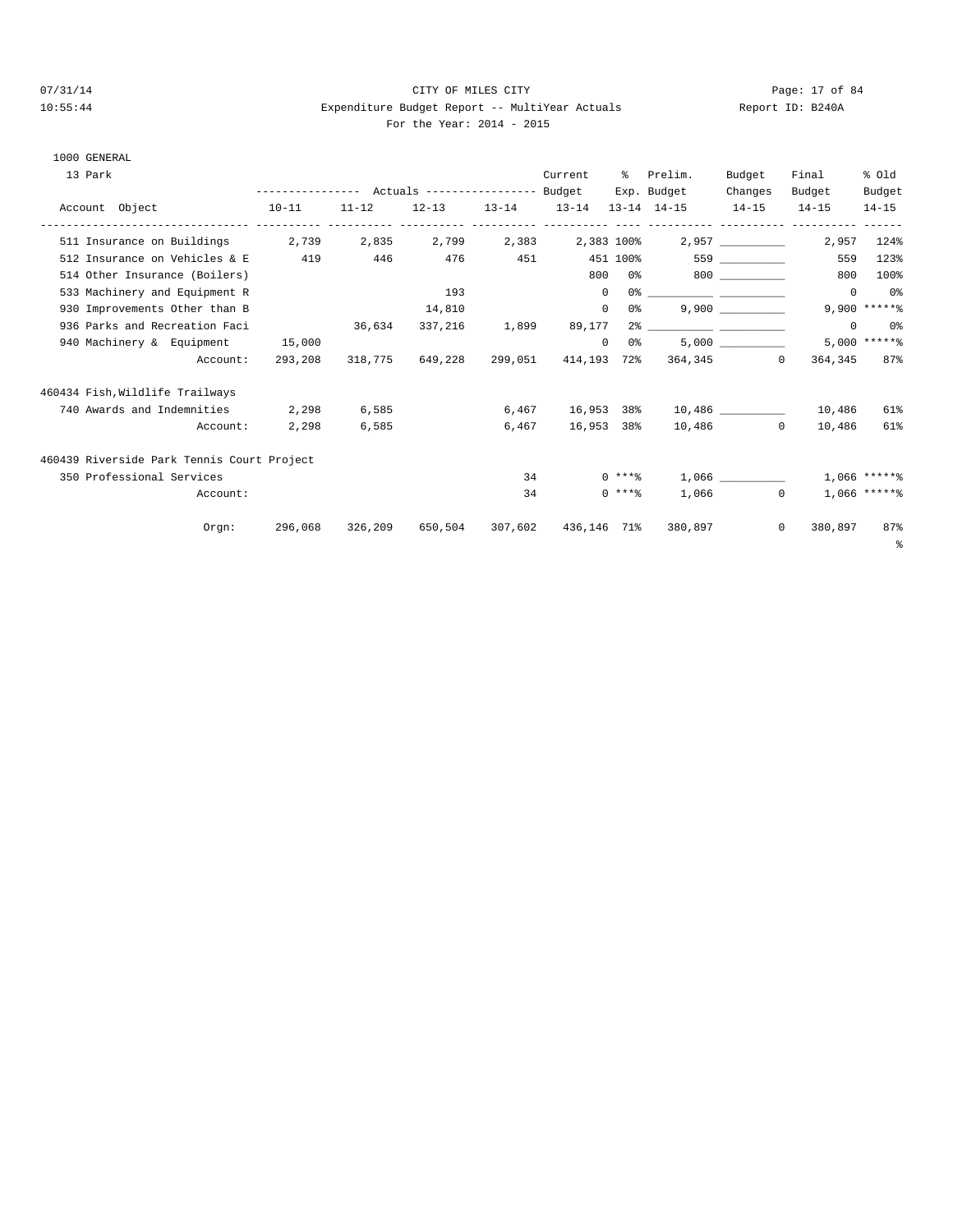#### 07/31/14 Page: 18 of 84 10:55:44 Expenditure Budget Report -- MultiYear Actuals Report ID: B240A For the Year: 2014 - 2015

| 1000 GENERAL                    |        |        |                     |        |                   |                |             |                    |                     |                     |
|---------------------------------|--------|--------|---------------------|--------|-------------------|----------------|-------------|--------------------|---------------------|---------------------|
| 14 Swim Pool                    |        |        |                     |        | Current           |                | % Prelim.   | Budget             | Final               | % old               |
|                                 |        |        |                     |        |                   |                | Exp. Budget | Changes<br>$14-15$ | Budget<br>$14 - 15$ | Budget<br>$14 - 15$ |
| Account Object<br>$10-11$       |        | 11-12  | $12 - 13$ $13 - 14$ |        | 13-14 13-14 14-15 |                |             |                    |                     |                     |
| 460445 Swimming Pool            |        |        |                     |        |                   |                |             |                    |                     |                     |
| 111 Salaries and Wages - Perm   | 26,696 | 25,129 | 37,541              | 48,602 | 50,000 97%        |                |             |                    | 44,221              | 88%                 |
| 141 Unemployment Insurance 40   |        | 63     | 131                 | 218    | 69 316%           |                |             |                    | 200                 | 289%                |
| 142 Workers' Compensation 1,677 |        | 1,342  | 2,046               | 2,537  |                   | 797 318%       |             | 2,315              | 2,315               | 290%                |
| 144 FICA                        | 2,042  | 1,922  | 2,872               | 3,707  | 1,165 318%        |                |             |                    | 3,396               | 291%                |
| 145 PERS                        | 485    | 386    | 459                 | 536    | 127 422%          |                |             | 447                | 447                 | 351%                |
| 214 Small Items of Equipment    |        |        |                     |        | 200               | 0 <sup>8</sup> |             | 200                | 200                 | 100%                |
| 220 Operating Expenses          | 1,692  | 2,107  | 498                 | 36     | $900$ 4%          |                |             | $900$              | 900                 | 100%                |
| 222 Chemicals, Lab & Med Suppl  | 2,580  | 1,208  | 2,613               | 2,943  | 3,000 98%         |                |             | 3,500              | 3,500               | 116%                |
| 226 Clothing and Uniforms       |        |        |                     | 336    |                   | $0***8$        |             | 500 000            |                     | $500$ ******        |
| 230 Repair and Maintenance Su   | 68     | 1,135  | 8,272               |        | $1,000$ 2%        |                |             |                    | 1,000               | 100%                |
| 341 Electric Utility Services   | 415    | 827    | 1,456               | 1,555  | 1,000 156%        |                |             | 1,000              | 1,000               | 100%                |
| 342 Water Utility Services      | 167    | 206    | 322                 | 240    |                   | 300 80%        |             | 300                | 300                 | 100%                |
| 343 Sewer Utility Services      | 55     | 55     | 76                  | 85     |                   | 85 100%        |             | $85$ __________    | 85                  | 100%                |
| 344 Gas Utility Service         |        |        | 39                  |        | $\circ$           |                |             |                    | $\Omega$            | - 0 %               |
| 345 Telephone                   | 95     | 35     | 192                 | 34     | 130               | $26\%$         |             |                    | 130                 | 100%                |
|                                 |        |        |                     |        |                   |                |             |                    |                     |                     |

 350 Professional Services 325 395 250 0% 250 \_\_\_\_\_\_\_\_\_\_ 250 100% 360 Contr R & M 300 100% 495 21, 242 500 0% 500 100% 500 500 500 500 100% 363 R&M Vehicles/Equip/Labor- 3,228 1,836 495 270 1,000 27% 1,000 \_\_\_\_\_\_\_\_\_\_ 1,000 100% 380 Training Services 635 821 1,200 68% 1,200 \_\_\_\_\_\_\_\_\_\_ 1,200 100% 540 Special Assessments 638 563 678 83% 678 \_\_\_\_\_\_\_\_\_\_ 678 100% 930 Improvements Other than B 33,411 0 0% \_\_\_\_\_\_\_\_\_\_ \_\_\_\_\_\_\_\_\_\_ 0 0%

Account: 39,240 71,117 79,287 62,505 62,401 100% 61,822 0 61,822 99%

 Orgn: 39,240 71,117 79,287 62,505 62,401 100% 61,822 0 61,822 99% %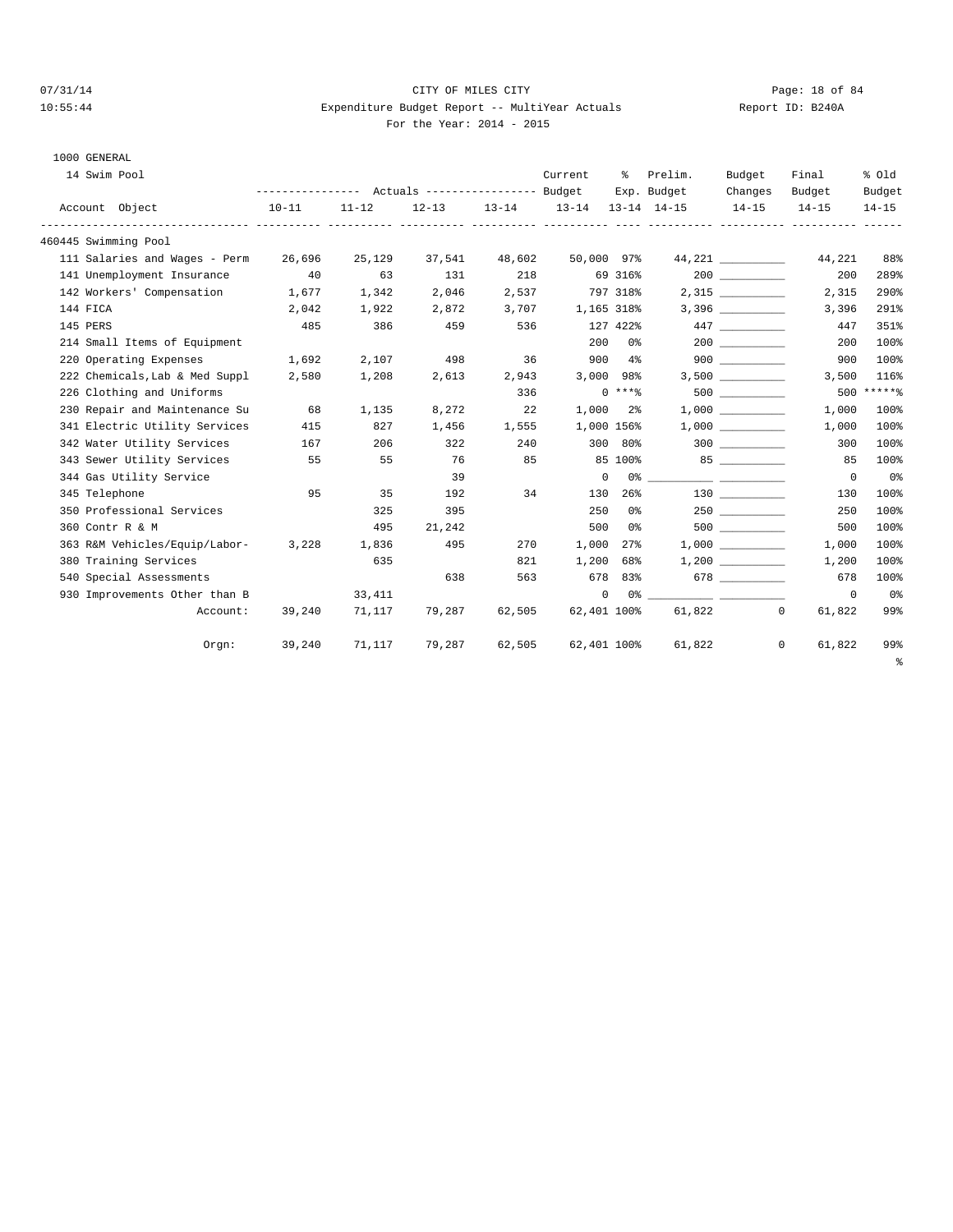#### 07/31/14 Page: 19 of 84 10:55:44 Expenditure Budget Report -- MultiYear Actuals Report ID: B240A For the Year: 2014 - 2015

| 1000 GENERAL                             |           |           |           |                   |              |         |                     |              |           |           |
|------------------------------------------|-----------|-----------|-----------|-------------------|--------------|---------|---------------------|--------------|-----------|-----------|
| 16 Library                               |           |           |           |                   | Current      | - 왕 - 종 | Prelim.             | Budget       | Final     | % old     |
|                                          |           | Actuals   |           | ----------------- | Budget       |         | Exp. Budget         | Changes      | Budget    | Budget    |
| Account Object                           | $10 - 11$ | $11 - 12$ | $12 - 13$ | $13 - 14$         | $13 - 14$    |         | $13 - 14$ $14 - 15$ | $14 - 15$    | $14 - 15$ | $14 - 15$ |
| 521000 Interfund Operating Transfers Out |           |           |           |                   |              |         |                     |              |           |           |
| 820 Transfers to Other Funds             | 266,597   | 309,632   | 277,928   | 283,487           | 283,487 100% |         | 287,739             |              | 287,739   | 101%      |
| Account:                                 | 266,597   | 309,632   | 277,928   | 283,487           | 283,487 100% |         | 287,739             | 0            | 287,739   | 101%      |
| Orgn:                                    | 266,597   | 309,632   | 277,928   | 283,487           | 283,487 100% |         | 287,739             | $\mathbf{0}$ | 287,739   | 101%      |
|                                          |           |           |           |                   |              |         |                     |              |           | နွ        |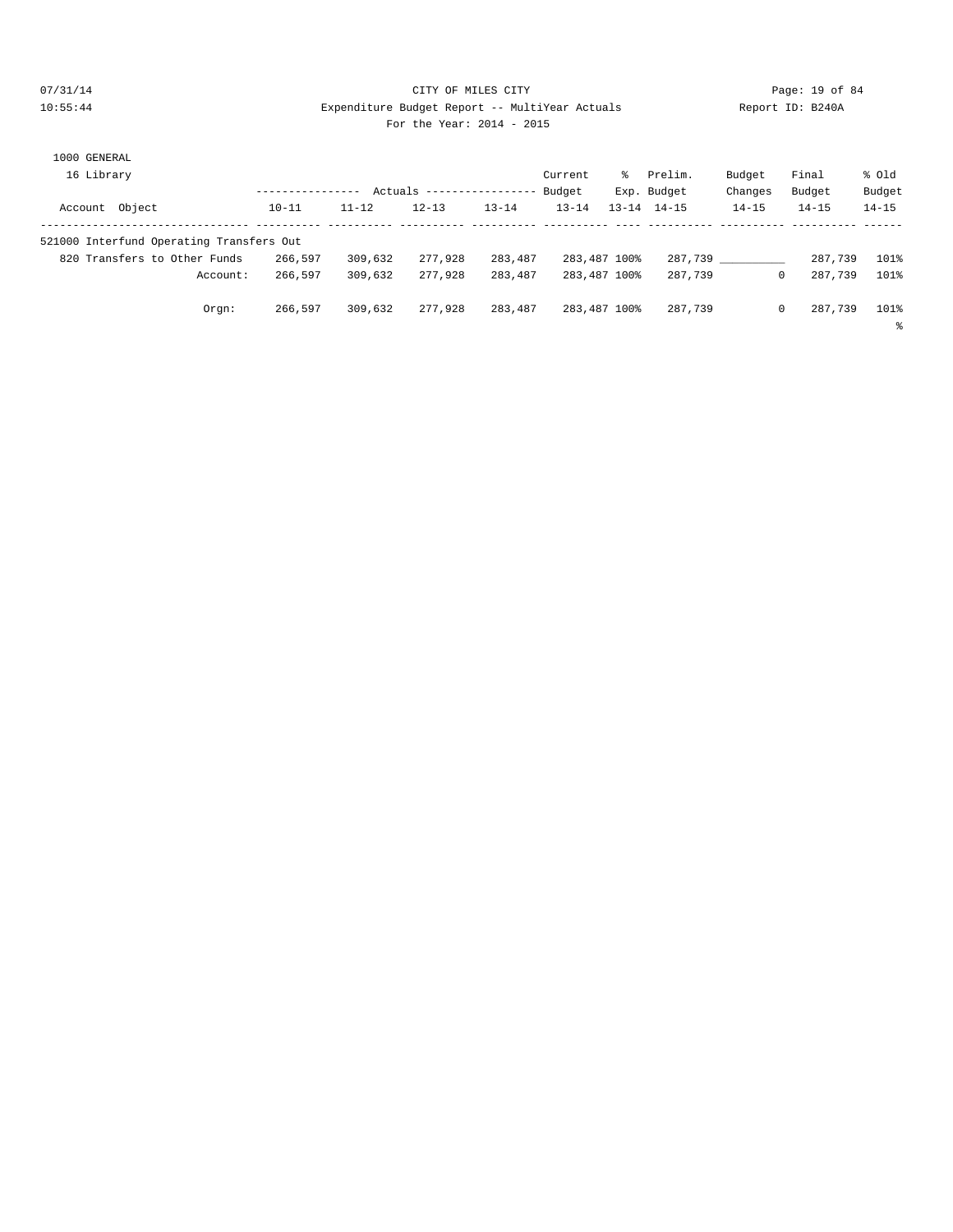# 07/31/14 Page: 20 of 84 10:55:44 Expenditure Budget Report -- MultiYear Actuals Report ID: B240A For the Year: 2014 - 2015

| 21 Animal Control                  |           |           |                                                       |           | Current   | နွ                             | Prelim.             | Budget    | Final                 | % old                      |
|------------------------------------|-----------|-----------|-------------------------------------------------------|-----------|-----------|--------------------------------|---------------------|-----------|-----------------------|----------------------------|
|                                    |           |           | ---------------    Actuals ----------------    Budget |           |           |                                | Exp. Budget         | Changes   | Budget                | Budget                     |
| Account Object                     | $10 - 11$ | $11 - 12$ | $12 - 13$                                             | $13 - 14$ | $13 - 14$ |                                | $13 - 14$ $14 - 15$ | $14 - 15$ | $14 - 15$             | $14 - 15$<br>$- - - - - -$ |
| 440600 Animal Control Services(21) |           |           |                                                       |           |           |                                |                     |           |                       |                            |
| 111 Salaries and Wages - Perm      | 36,595    | 34,987    | 36,985                                                | 37,974    |           | 42,864 89%                     |                     |           | 42,080                | 98%                        |
| 121 OVERTIME-PERMANENT             | 44        | 23        |                                                       |           |           | $\mathbf{0}$<br>0 <sup>o</sup> |                     |           |                       | 500 ******                 |
| 131 VACATION                       | 2,725     | 3,985     | 4,513                                                 | 4,448     |           | $0$ ****                       |                     |           |                       | $1,500$ *****%             |
| 132 SICK LEAVE                     | 295       | 790       | 1,014                                                 | 757       |           | $0$ ****                       |                     |           |                       | $700$ ******               |
| 133 OTHER LEAVE PAY                |           | 794       |                                                       |           |           | $\mathbf 0$<br>0%              |                     |           |                       | 500 ******                 |
| 134 HOLIDAY PAY                    | 262       | 301       | 232                                                   | 392       |           | $0$ ****                       |                     | 300       |                       | 300 ******                 |
| 141 Unemployment Insurance         | 60        | 105       | 151                                                   | 196       |           | 101 194%                       |                     |           | 205                   | 202%                       |
| 142 Workers' Compensation          | 2,506     | 2,233     | 2,340                                                 | 2,269     |           | 1,177 193%                     |                     |           | 2,387                 | 202%                       |
| 143 Health Insurance               | 6,390     | 6,968     | 7,268                                                 | 7,431     |           | 7,422 100%                     |                     |           | 7,530                 | 101%                       |
| 144 FICA                           | 3,062     | 3,212     | 3,298                                                 | 3,333     |           | 1,720 194%                     |                     |           | 3,487                 | 202%                       |
| 145 PERS                           | 2,567     | 2,713     | 2,764                                                 | 3,289     |           | 1,643 200%                     |                     |           | 3,549                 | 216%                       |
| 196 CLOTHING ALLOTMENT             | 485       | 720       | 360                                                   |           | 720       | 0%                             |                     |           | 720                   | 100%                       |
| 210 Office Supplies and Mater      | 156       | 82        |                                                       |           | 150       | 0%                             |                     |           | 150                   | 100%                       |
| 211 Clothing Allotment             |           |           |                                                       |           | 150       | 0%                             |                     |           | 150                   | 100%                       |
| 214 Small Items of Equipment       | 47        | 628       | 322                                                   | 12        | 400       | 3%                             |                     |           | 400                   | 100%                       |
| 220 Operating Expenses             | 1,234     | 1,439     | 780                                                   | 1,350     |           | 1,200 113%                     |                     |           | 1,200                 | 100%                       |
| 230 Repair and Maintenance Su      | 480       |           | 3                                                     | 6         | 250       | $2\frac{6}{9}$                 |                     |           | 250                   | 100%                       |
| 231 Gas, Oil, Diesel Fuel, Gr      | 1,405     | 1,466     | 1,441                                                 | 1,264     | 1,400     | 90%                            |                     |           | 1,400                 | 100%                       |
| 311 Postage, Box Rent, Etc.        |           | 16        |                                                       |           | 20        | 0%                             |                     |           | 20                    | 100%                       |
| 320 Printing, Duplicating, Ty      |           |           |                                                       |           | 25        | 0%                             |                     | 25        | 25                    | 100%                       |
| 330 Publicity, Subscriptions       |           |           |                                                       |           | 25        | 0%                             |                     | 25        | 25                    | 100%                       |
| 341 Electric Utility Services      | 368       | 349       | 490                                                   | 552       |           | 350 158%                       |                     | 500       | 500                   | 142%                       |
| 342 Water Utility Services         | 276       | 281       | 275                                                   | 256       | 350       | 73%                            |                     |           | 350                   | 100%                       |
| 343 Sewer Utility Services         | 119       | 119       | 146                                                   | 155       |           | 150 103%                       |                     |           | 150                   | 100%                       |
| 344 Gas Utility Service            | 496       | 417       | 401                                                   | 492       | 600       | 82%                            |                     | $600$     | 600                   | 100%                       |
| 345 Telephone                      | 502       | 529       | 445                                                   | 482       | 500       | 96%                            |                     | $500$     | 500                   | 100%                       |
| 347 Internet                       |           |           |                                                       |           | 20        | 0%                             |                     |           | 20                    | 100%                       |
| 350 Professional Services          | 4,034     | 2,286     | 2,738                                                 | 2,882     | 3,000     | 96%                            |                     |           | 3,000                 | 100%                       |
| 360 Contr R & M                    |           | 187       |                                                       |           | 100       | 0%                             |                     |           | $\mathbf 0$           | 0%                         |
| 366 R&M Vehicles - Police/Ani      |           |           |                                                       |           | 100       | 0 <sup>8</sup>                 |                     |           | 100                   | 100%                       |
| 370 Travel                         |           |           |                                                       |           | 200       | 0%                             |                     |           | 200                   | 100%                       |
| 380 Training Services              |           |           |                                                       |           | 100       | 0%                             |                     |           | 100                   | 100%                       |
| 511 Insurance on Buildings         | 69        | 71        | 81                                                    | 68        |           | 68 100%                        |                     |           | 73                    | 107%                       |
| 810 Losses (Bad debt expense       |           | 85        |                                                       |           |           | $\mathsf 0$<br>0%              |                     |           | 0                     | 0 <sup>8</sup>             |
| Account:                           | 64,177    | 64,786    | 66,047                                                | 67,608    |           | 64,805 104%                    | 72,671              |           | $\mathbf 0$<br>72,671 | 112%                       |
| $0$ rgn:                           | 64,177    | 64,786    | 66,047                                                | 67,608    |           | 64,805 104%                    | 72,671              |           | $\mathbf 0$<br>72,671 | 112%<br>$\epsilon$         |
|                                    |           |           |                                                       |           |           |                                |                     |           |                       |                            |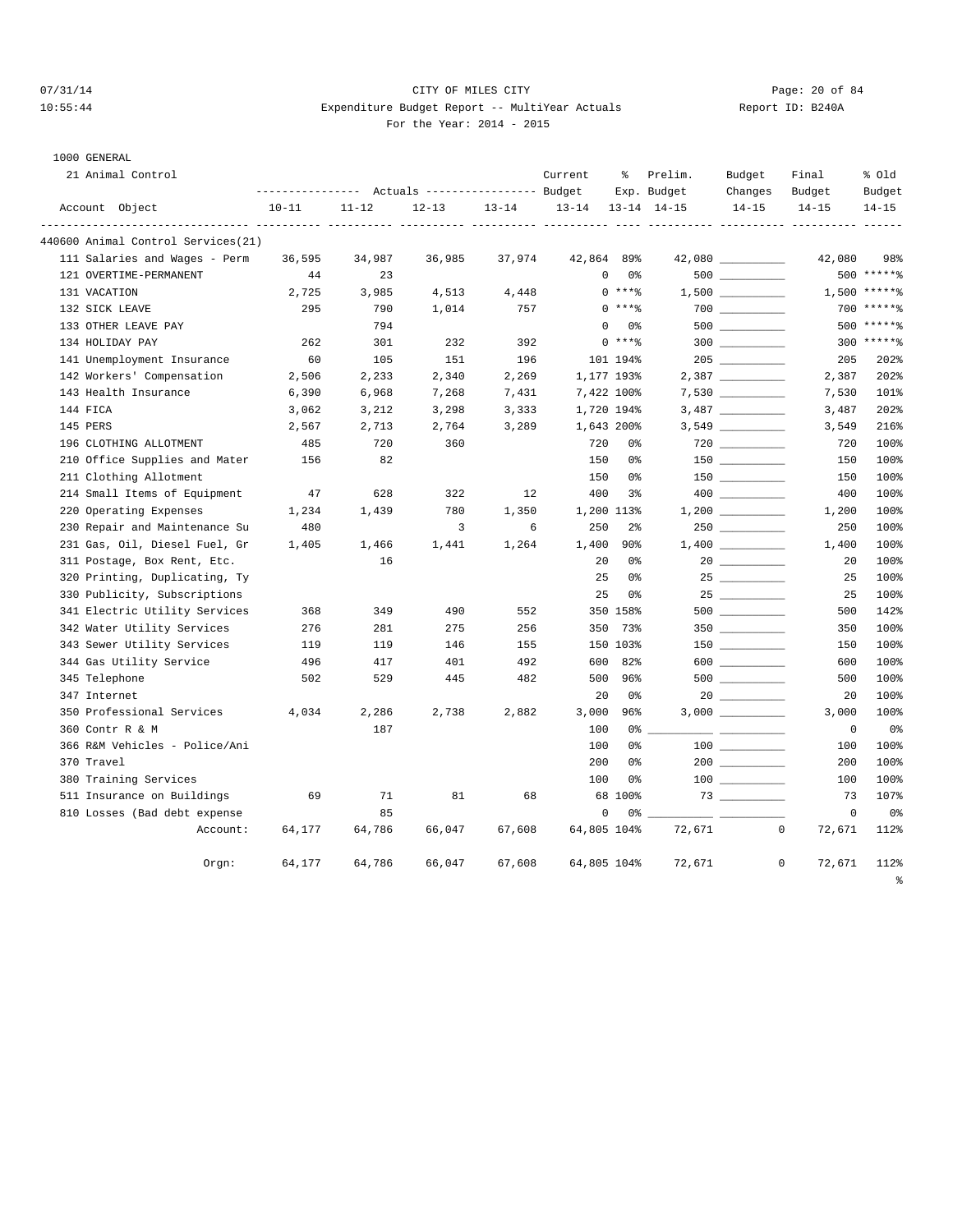# 07/31/14 Page: 21 of 84 10:55:44 Expenditure Budget Report -- MultiYear Actuals Report ID: B240A For the Year: 2014 - 2015

| 36 Planning & Community Services                         |           | ---------------    Actuals ----------------    Budget |           |           | Current     | ႜ                 | Prelim.<br>Exp. Budget | Budget<br>Changes                                | Final<br>Budget                 | % old<br>Budget |
|----------------------------------------------------------|-----------|-------------------------------------------------------|-----------|-----------|-------------|-------------------|------------------------|--------------------------------------------------|---------------------------------|-----------------|
| Account Object                                           | $10 - 11$ | $11 - 12$                                             | $12 - 13$ | $13 - 14$ | $13 - 14$   |                   | $13 - 14$ $14 - 15$    | $14 - 15$                                        | $14 - 15$                       | $14 - 15$       |
| 411020 Community Services & Planning                     |           |                                                       |           |           |             |                   |                        |                                                  | ---------- ---------- --------- |                 |
| 111 Salaries and Wages - Perm                            | 33        | 75,396                                                | 75,256    | 36,415    | 34,356 106% |                   |                        | 33,735 ___________                               | 33,735                          | 98%             |
| \$1.00 raise, recommended by HR and 9% Larson            |           |                                                       |           |           |             |                   |                        |                                                  |                                 |                 |
| 121 OVERTIME-PERMANENT                                   |           | 58                                                    | 54        | 93        |             | $0$ ****          |                        |                                                  |                                 | 500 ******      |
| 131 VACATION                                             |           | 2,033                                                 | 5,239     | 5,340     |             | 396 ****          |                        |                                                  |                                 | 4,000 1010%     |
| 132 SICK LEAVE                                           |           | 790                                                   | 1,220     | 2,433     |             | 198 ****          |                        | $2\, , \, 0\,0\,0\quad \underline{\hspace{1cm}}$ | 2,000                           | 1010%           |
| 133 OTHER LEAVE PAY                                      |           | 1,104                                                 | 1,739     | 1,345     |             | $0***8$           |                        |                                                  |                                 | $3,143$ ******  |
| \$1.00 raise, recommended by HR                          |           |                                                       |           |           |             |                   |                        |                                                  |                                 |                 |
| 141 Unemployment Insurance                               |           | $-210$                                                | 293       | 207       |             | 155 134%          |                        |                                                  | 195                             | 125%            |
| \$1.00 raise, recommended by HR                          |           |                                                       |           |           |             |                   |                        |                                                  |                                 |                 |
| 142 Workers' Compensation                                |           | 444                                                   | 424       | 240       |             | 1,799 13%         |                        |                                                  | 199                             | 11%             |
| \$1.00 raise, recommended by HR                          |           |                                                       |           |           |             |                   |                        |                                                  |                                 |                 |
| 143 Health Insurance                                     |           | 14,273                                                | 15,186    | 8,714     |             | 7,422 117%        |                        |                                                  | 8,208                           | 110%            |
| 144 FICA                                                 |           | 5,494                                                 | 6,362     | 3,467     |             | 2,628 132%        |                        |                                                  | 3,318                           | 126%            |
| \$1.00 raise, recommended by HR                          |           |                                                       |           |           |             |                   |                        |                                                  |                                 |                 |
| 145 PERS                                                 |           | 5,832                                                 | 5,851     | 3,615     |             | 2,772 130%        |                        |                                                  | 3,544                           | 127%            |
| \$1.00 raise, recommended by HR                          |           |                                                       |           |           |             |                   |                        |                                                  |                                 |                 |
| 196 CLOTHING ALLOTMENT                                   |           | 314                                                   | 314       | 314       |             | 314 100%          |                        |                                                  | 314                             | 100%            |
| 210 Office Supplies and Mater                            |           | 716                                                   | 635       | 423       | 850         | 50%               |                        | 800                                              | 800                             | 94%             |
| 214 Small Items of Equipment                             |           | 3,016                                                 | 2,224     | 212       |             | 1,200 18%         |                        | $800$                                            | 800                             | 66%             |
| 220 Operating Expenses                                   |           |                                                       | 124       | 71        | 100         | 71%               |                        | $\begin{tabular}{c} 100 \end{tabular}$           | 100                             | 100%            |
| 311 Postage, Box Rent, Etc.                              |           | 171                                                   | 263       | 118       | 200         | 59%               |                        | 250                                              | 250                             | 125%            |
| 320 Printing, Duplicating, Ty                            |           | 333                                                   | 27        |           | 500         | 0%                |                        |                                                  | 500                             | 100%            |
| 327 Map Printing                                         |           |                                                       | 28        |           | 250         | 0%                |                        |                                                  | 100                             | 40%             |
| 330 Publicity, Subscriptions                             |           |                                                       | 33        | 33        |             | $0***8$           |                        | $775$                                            |                                 | 775 ******      |
| 331 Publication of Formal & L                            |           | 264                                                   | 474       |           | 275         | 0%                |                        | $\begin{tabular}{c} 275 \end{tabular}$           | 275                             | 100%            |
| 334 Memberships, Registration                            |           |                                                       | 275       |           | 0           | 0%                |                        |                                                  |                                 | 100 ******      |
| 345 Telephone                                            |           | 1,044                                                 | 887       | 949       |             | 900 105%          |                        | $900$                                            | 900                             | 100%            |
| 347 Internet                                             |           | 53                                                    | 40        |           | 100         | 0%                |                        | $\begin{tabular}{c} 100 \end{tabular}$           | 100                             | 100%            |
| 350 Professional Services                                |           | 249                                                   | 10,599    | 28,035    | 20,500 137% |                   |                        | $180,000$ __________                             | 180,000                         | 878%            |
| Land Solutions assistance- \$30,000                      |           |                                                       |           |           |             |                   |                        |                                                  |                                 |                 |
| Match for Transportion Study- 20% of \$150,000= \$30,000 |           |                                                       |           |           |             |                   |                        |                                                  |                                 |                 |
| 360 Contr R & M                                          |           | 1,771                                                 | 1,955     | 2,318     |             | 2,000 116%        |                        |                                                  | 1,500                           | 75%             |
| 370 Travel                                               |           | 980                                                   | 2,278     | 405       |             | 800 51%           |                        |                                                  | 1,000                           | 125%            |
| 380 Training Services                                    |           | 875                                                   | 280       | 175       |             | 700 25%           |                        |                                                  | 1,000                           | 142%            |
| 382 Books                                                |           |                                                       |           | 58        | 250         | $23\%$            |                        |                                                  | 200                             | 80%             |
| 940 Machinery & Equipment                                |           |                                                       | 5,520     |           |             | $\mathbf 0$<br>0% |                        |                                                  | 0                               | 0%              |
| Account:                                                 |           | 33 115,000 137,580                                    |           | 94,980    | 78,665 121% |                   | 247,556                | $\overline{0}$                                   | 247,556 314%                    |                 |
| 521000 Interfund Operating Transfers Out                 |           |                                                       |           |           |             |                   |                        |                                                  |                                 |                 |
| 820 Transfers to Other Funds                             | 94,722    | 408                                                   |           |           | 0           | 0%                |                        |                                                  | 0                               | 0%              |
| Account:                                                 | 94,722    | 408                                                   |           |           |             | $0$ ****          | $\mathbf 0$            |                                                  | $\mathbf 0$<br>$\mathsf 0$      | 0 <sup>°</sup>  |
| Orgn:                                                    | 94,755    | 115,408                                               | 137,580   | 94,980    | 78,665 121% |                   | 247,556                |                                                  | 0<br>247,556                    | 314%<br>ႜ       |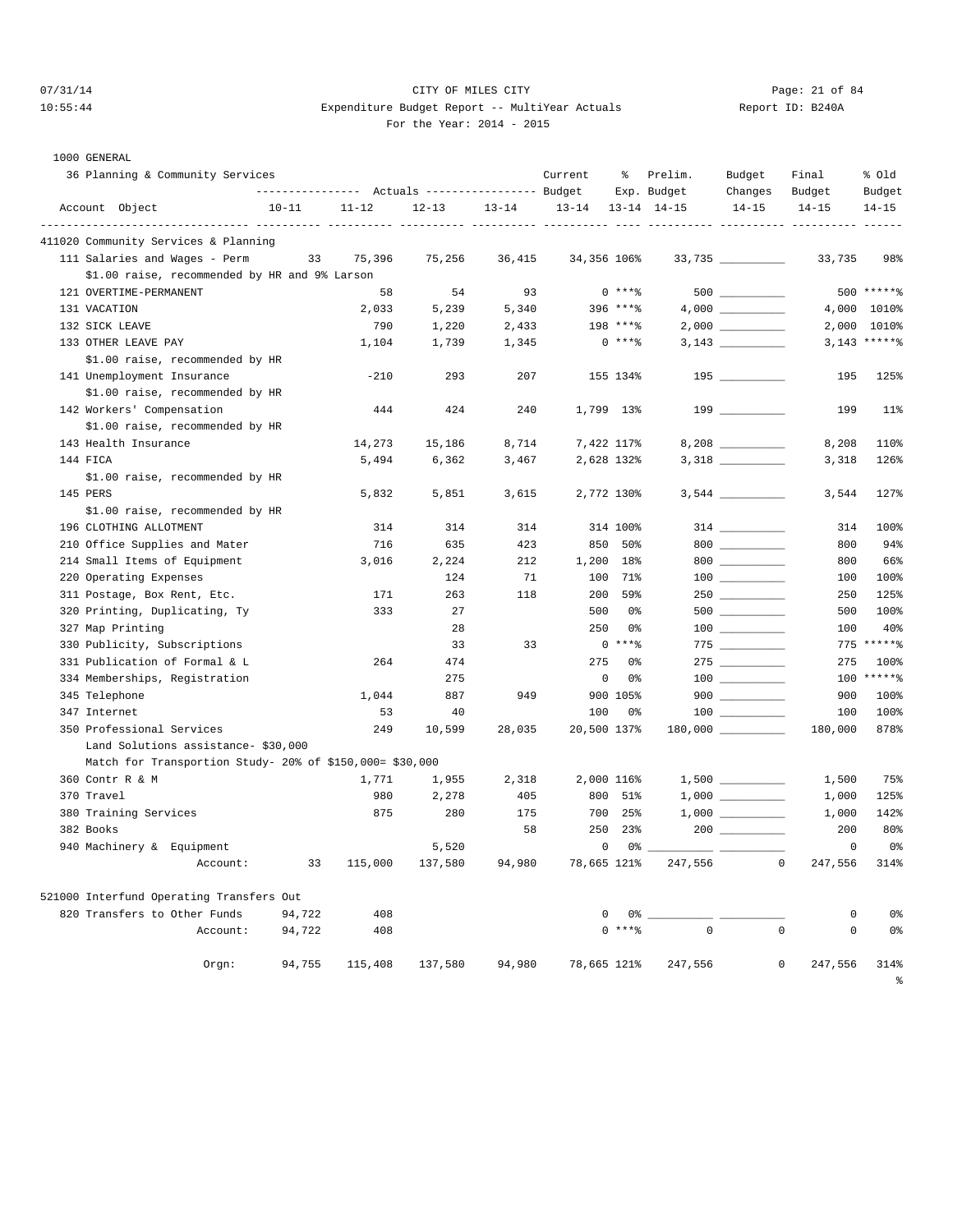#### 07/31/14 Page: 22 of 84 10:55:44 Expenditure Budget Report -- MultiYear Actuals Report ID: B240A For the Year: 2014 - 2015

| 1000 GENERAL                             |           |           |           |                 |           |             |             |           |           |           |
|------------------------------------------|-----------|-----------|-----------|-----------------|-----------|-------------|-------------|-----------|-----------|-----------|
| 37 CITY HEALTH                           |           |           |           |                 | Current   | ွေ          | Prelim.     | Budget    | Final     | % old     |
|                                          |           | Actuals   |           | --------------- | Budget    |             | Exp. Budget | Changes   | Budget    | Budget    |
| Account Object                           | $10 - 11$ | $11 - 12$ | $12 - 13$ | $13 - 14$       | $13 - 14$ | $13 - 14$   | $14 - 15$   | $14 - 15$ | $14 - 15$ | $14 - 15$ |
| 521000 Interfund Operating Transfers Out |           |           |           |                 |           |             |             |           |           |           |
| 820 Transfers to Other Funds             | 1,000     | 30,000    | 30,000    | 30,000          |           | 30,000 100% | 30,000      |           | 30,000    | 100%      |
| Account:                                 | 1,000     | 30,000    | 30,000    | 30,000          |           | 30,000 100% | 30,000      | 0         | 30,000    | 100%      |
| Orgn:                                    | 1,000     | 30,000    | 30,000    | 30,000          |           | 30,000 100% | 30,000      | 0         | 30,000    | 100%      |
|                                          |           |           |           |                 |           |             |             |           |           | နွ        |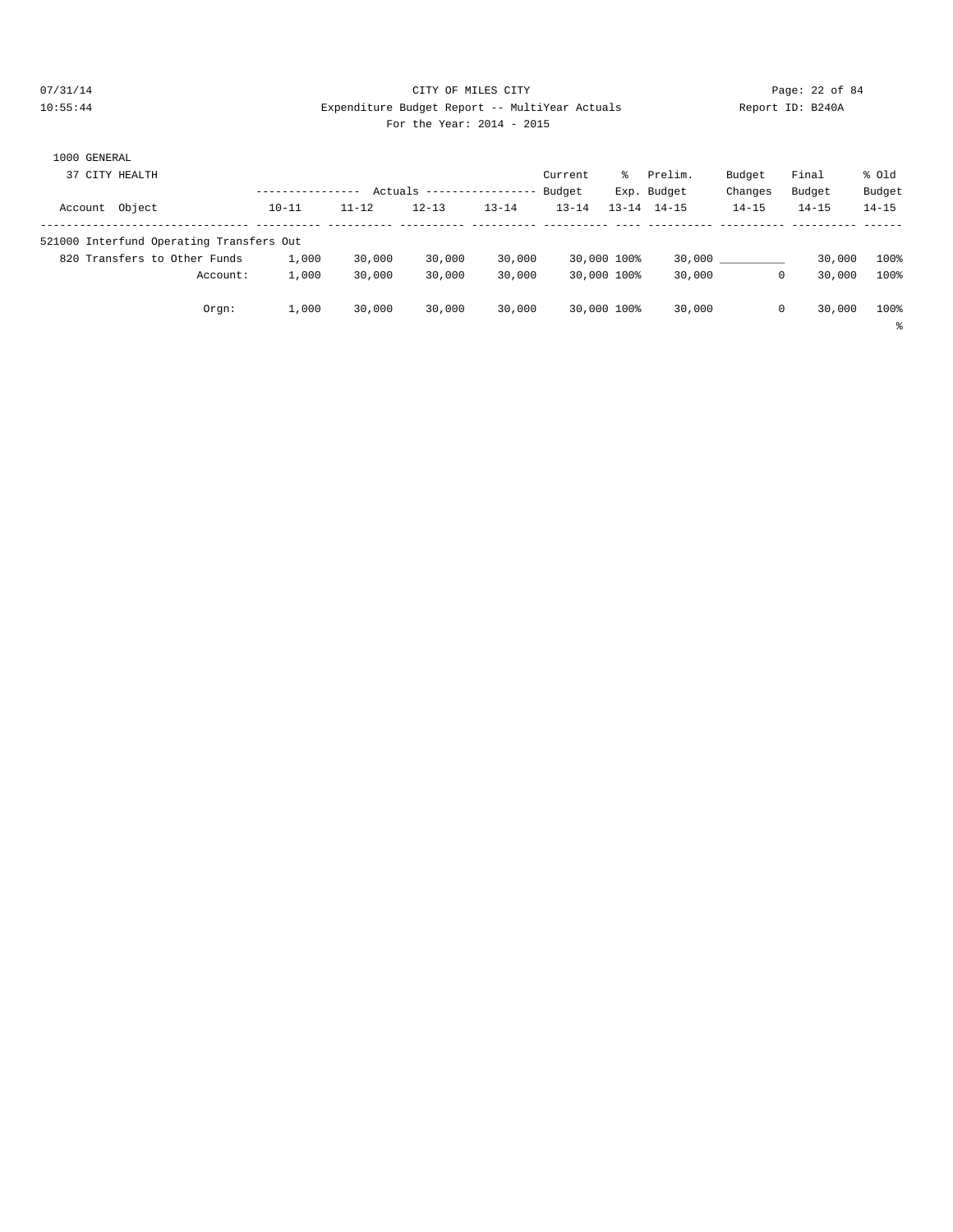# 07/31/14 Page: 23 of 84 10:55:44 Expenditure Budget Report -- MultiYear Actuals Report ID: B240A For the Year: 2014 - 2015

1000 GENERAL<br>201 Flood Prevention

| 201 Flood Prevention<br>Current<br>ွေ<br>Prelim.<br>Budget<br>Final<br>--------------- Actuals ---------------- Budget<br>Exp. Budget<br>Changes<br>Budget<br>$10 - 11$<br>$11 - 12$<br>$12 - 13$<br>$13 - 14$<br>$13 - 14$<br>$13 - 14$ $14 - 15$<br>$14 - 15$<br>$14 - 15$<br>Account Object<br>431200 Flood Control<br>111 Salaries and Wages - Perm<br>11,018<br>14,305<br>12,213 117%<br>897<br>619<br>2,200 28%<br>131 VACATION<br>700 000<br>132 SICK LEAVE<br>321<br>847<br>700 121%<br>133 OTHER LEAVE PAY<br>728<br>0 <sup>8</sup><br>72 99%<br>74<br>141 Unemployment Insurance<br>43<br>71 | % Old<br>Budget<br>$14 - 15$<br>12,242<br>100%<br>100%<br>2,200<br>100%<br>700 |
|--------------------------------------------------------------------------------------------------------------------------------------------------------------------------------------------------------------------------------------------------------------------------------------------------------------------------------------------------------------------------------------------------------------------------------------------------------------------------------------------------------------------------------------------------------------------------------------------------------|--------------------------------------------------------------------------------|
|                                                                                                                                                                                                                                                                                                                                                                                                                                                                                                                                                                                                        |                                                                                |
|                                                                                                                                                                                                                                                                                                                                                                                                                                                                                                                                                                                                        |                                                                                |
|                                                                                                                                                                                                                                                                                                                                                                                                                                                                                                                                                                                                        |                                                                                |
|                                                                                                                                                                                                                                                                                                                                                                                                                                                                                                                                                                                                        |                                                                                |
|                                                                                                                                                                                                                                                                                                                                                                                                                                                                                                                                                                                                        |                                                                                |
|                                                                                                                                                                                                                                                                                                                                                                                                                                                                                                                                                                                                        |                                                                                |
|                                                                                                                                                                                                                                                                                                                                                                                                                                                                                                                                                                                                        |                                                                                |
|                                                                                                                                                                                                                                                                                                                                                                                                                                                                                                                                                                                                        | 180%<br>1,311                                                                  |
|                                                                                                                                                                                                                                                                                                                                                                                                                                                                                                                                                                                                        | 74<br>102%                                                                     |
| 862<br>929<br>838 111%<br>142 Workers' Compensation<br>140                                                                                                                                                                                                                                                                                                                                                                                                                                                                                                                                             | 862<br>102%                                                                    |
| 143 Health Insurance<br>2,969 100%<br>2,301<br>2,972                                                                                                                                                                                                                                                                                                                                                                                                                                                                                                                                                   | 101%<br>3,012                                                                  |
| 144 FICA<br>936<br>1,211<br>1,212 100%                                                                                                                                                                                                                                                                                                                                                                                                                                                                                                                                                                 | 103%<br>1,259                                                                  |
| 145 PERS<br>899<br>1,221<br>1,279 95%                                                                                                                                                                                                                                                                                                                                                                                                                                                                                                                                                                  | 105%<br>1,344                                                                  |
| 60<br>60<br>196 CLOTHING ALLOTMENT<br>60<br>60 100%                                                                                                                                                                                                                                                                                                                                                                                                                                                                                                                                                    | 100%<br>60                                                                     |
| 210 Office Supplies and Mater<br>300<br>284<br>323<br>250 129%                                                                                                                                                                                                                                                                                                                                                                                                                                                                                                                                         | 120%<br>300                                                                    |
| 214 Small Items of Equipment<br>2,244<br>12<br>1,500<br>$1\%$                                                                                                                                                                                                                                                                                                                                                                                                                                                                                                                                          | 5,085<br>339%                                                                  |
| 220 Operating Expenses<br>231<br>250<br>92%<br>240                                                                                                                                                                                                                                                                                                                                                                                                                                                                                                                                                     | 440%<br>1,100                                                                  |
| 231 Gas, Oil, Diesel Fuel, Gr<br>118<br>$\mathbf 0$<br>0%                                                                                                                                                                                                                                                                                                                                                                                                                                                                                                                                              | 350 ******                                                                     |
| 311 Postage, Box Rent, Etc.<br>300 375%<br>91<br>137<br>1,124                                                                                                                                                                                                                                                                                                                                                                                                                                                                                                                                          | 600%<br>1,800                                                                  |
| 327 Map Printing<br>33<br>150<br>0%                                                                                                                                                                                                                                                                                                                                                                                                                                                                                                                                                                    | 100%<br>150                                                                    |
| 358<br>495<br>100 495%<br>$200$<br>330 Publicity, Subscriptions                                                                                                                                                                                                                                                                                                                                                                                                                                                                                                                                        | 200<br>200%                                                                    |
| 331 Publication of Formal & L<br>2,000<br>105<br>1,587<br>132<br>7%<br>$2,000$ ____________                                                                                                                                                                                                                                                                                                                                                                                                                                                                                                            | 100%<br>2,000                                                                  |
| 334 Memberships, Registration<br>250<br>250<br>110<br>170<br>68%<br>135                                                                                                                                                                                                                                                                                                                                                                                                                                                                                                                                | 100%<br>250                                                                    |
| 345 Telephone<br>100<br>0%                                                                                                                                                                                                                                                                                                                                                                                                                                                                                                                                                                             | 100%<br>100                                                                    |
| 80,000 __________<br>350 Professional Services<br>198,500<br>125,390<br>63%                                                                                                                                                                                                                                                                                                                                                                                                                                                                                                                            | 40%<br>80,000                                                                  |
| 370 Travel<br>1,762<br>229<br>33<br>2,000<br>$2\,$                                                                                                                                                                                                                                                                                                                                                                                                                                                                                                                                                     | 60%<br>1,200                                                                   |
| 380 Training Services<br>400<br>632<br>$-412$<br>$500 - 82$                                                                                                                                                                                                                                                                                                                                                                                                                                                                                                                                            | 100%<br>500                                                                    |
| 382 Books<br>100<br>0 %                                                                                                                                                                                                                                                                                                                                                                                                                                                                                                                                                                                | 100%<br>100                                                                    |
| $0***$ $*$<br>513 Liability<br>1,152                                                                                                                                                                                                                                                                                                                                                                                                                                                                                                                                                                   | 0 <sup>°</sup><br>$\overline{0}$                                               |
| 533 Machinery and Equipment R<br>250<br>0%                                                                                                                                                                                                                                                                                                                                                                                                                                                                                                                                                             | 100%<br>250                                                                    |
| 250<br>250<br>250 100%<br>250<br>540 Special Assessments                                                                                                                                                                                                                                                                                                                                                                                                                                                                                                                                               | 100%<br>250                                                                    |
| 228,771 66%<br>3,341<br>21,989<br>151,135<br>116,699<br>$^{\circ}$<br>116,699<br>Account:                                                                                                                                                                                                                                                                                                                                                                                                                                                                                                              | 51%                                                                            |
| 3,341<br>21,989<br>228,771 66%<br>116,699<br>$\mathbf 0$<br>Orgn:<br>151,135<br>116,699                                                                                                                                                                                                                                                                                                                                                                                                                                                                                                                |                                                                                |

%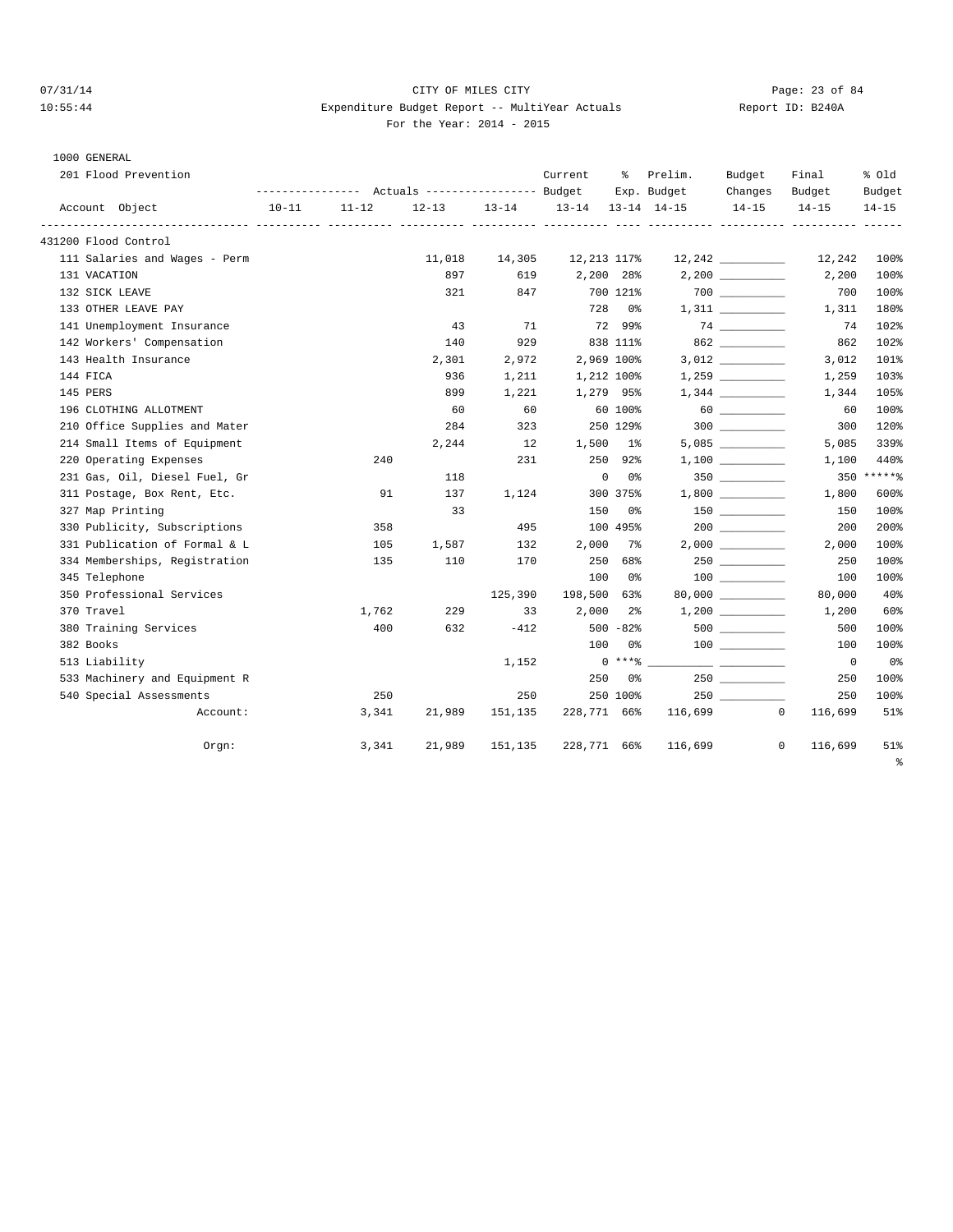### $O7/31/14$  Page: 24 of 84 10:55:44 Expenditure Budget Report -- MultiYear Actuals Report ID: B240A For the Year: 2014 - 2015

|  | For the Year: $2014 - 2$ |  |  |
|--|--------------------------|--|--|
|  |                          |  |  |

%

| 1000 GENERAL<br>301 Elections |           |           |           | Actuals ----------------- | Current<br>Budget | ိ         | Prelim.<br>Exp. Budget | Budget<br>Changes | Final<br>Budget | % old<br>Budget |
|-------------------------------|-----------|-----------|-----------|---------------------------|-------------------|-----------|------------------------|-------------------|-----------------|-----------------|
| Account Object                | $10 - 11$ | $11 - 12$ | $12 - 13$ | $13 - 14$                 | $13 - 14$         | $13 - 14$ | $14 - 15$              | $14 - 15$         | $14 - 15$       | $14 - 15$       |
| 410600 Elections              |           |           |           |                           |                   |           |                        |                   |                 |                 |
| PURCHASED SERVICES<br>300     | 2,056     | 6,435     |           | 4,382                     | 9,500             | 46%       | 9.500                  |                   | 9,500           | 100%            |
| Account:                      | 2,056     | 6,435     |           | 4,382                     | 9,500             | 46%       | 9,500                  |                   | 9,500<br>0      | 100%            |
| Orgn:                         | 2,056     | 6,435     |           | 4,382                     | 9,500             | 46%       | 9,500                  |                   | 9,500<br>0      | 100%            |

Fund: 3,710,709 4,275,128 4,448,632 4,509,970 4,768,636 95% 4,454,360 0 4,454,360 93%

%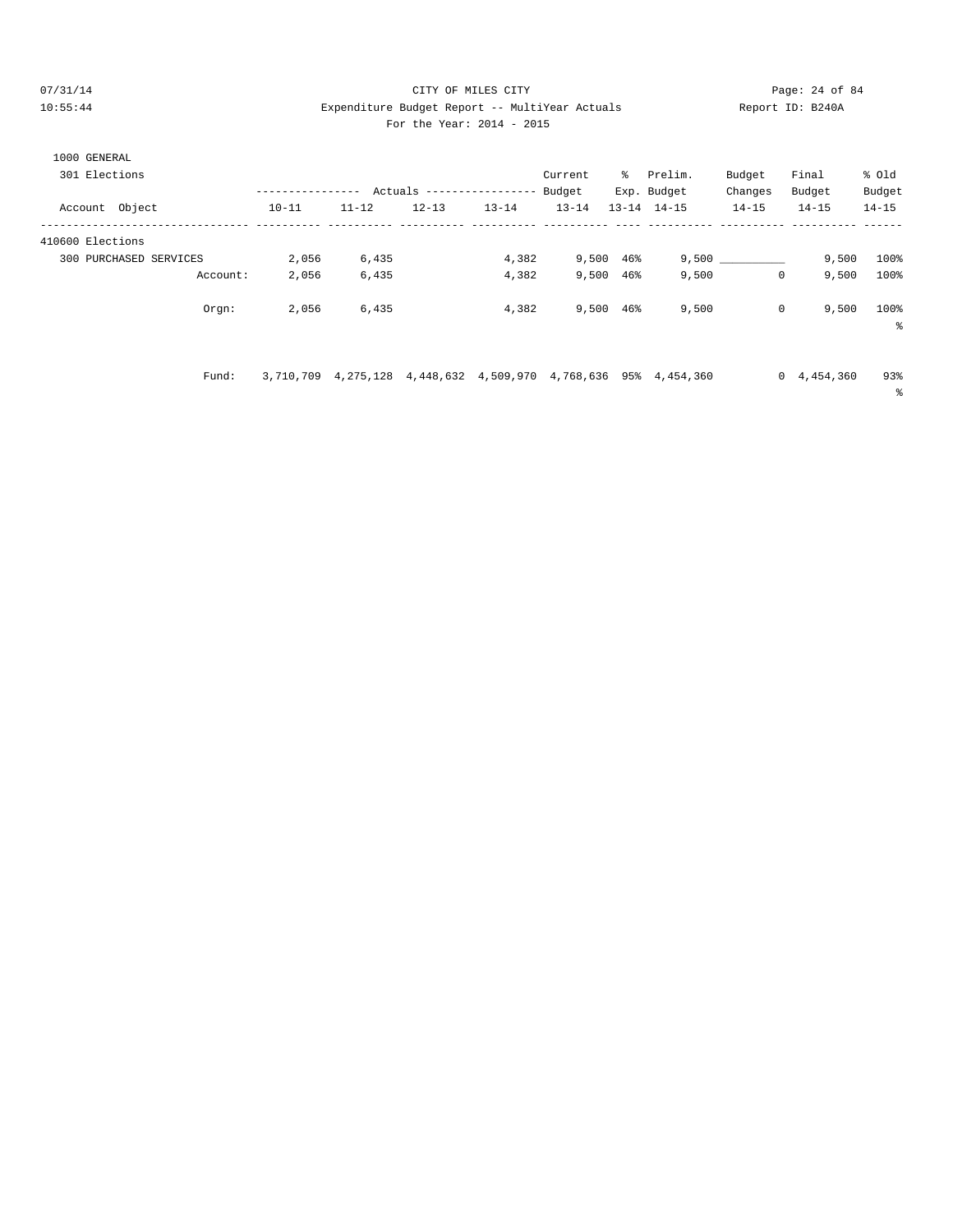# $O7/31/14$  Page: 25 of 84 10:55:44 Expenditure Budget Report -- MultiYear Actuals For the Year: 2014 - 2015

| Report ID: B240A |  |
|------------------|--|
|                  |  |

2220 LIBRARY

| 16 Library                               |           |           | Actuals ----------------- Budget |           | Current     | ႜ                  | Prelim.<br>Exp. Budget | Budget<br>Changes    | Final<br>Budget | % old<br>Budget |
|------------------------------------------|-----------|-----------|----------------------------------|-----------|-------------|--------------------|------------------------|----------------------|-----------------|-----------------|
| Account Object                           | $10 - 11$ | $11 - 12$ | $12 - 13$                        | $13 - 14$ | $13 - 14$   |                    | $13 - 14$ $14 - 15$    | $14 - 15$            | $14 - 15$       | $14 - 15$       |
| 460100 Library Services(16)              |           |           |                                  |           |             |                    |                        |                      |                 |                 |
| 111 Salaries and Wages - Perm            | 168,330   | 169,805   | 168,874                          | 172,550   | 191,938 90% |                    |                        | $176,111$ __________ | 176,111         | 91%             |
| Delete addition FTE                      |           |           |                                  |           |             |                    |                        |                      |                 |                 |
| 121 OVERTIME-PERMANENT                   |           |           |                                  |           |             | $\mathbf{0}$<br>0% |                        | 600 ________         |                 | 600 ******      |
| 131 VACATION                             | 9,108     | 14,555    | 14,522                           | 14,095    |             | $0***8$            |                        |                      |                 | 12,000 ******   |
| 132 SICK LEAVE                           | 5,556     | 4,784     | 5,530                            | 4,573     |             | $0***8$            |                        |                      |                 | 4,000 ******    |
| 133 OTHER LEAVE PAY                      | 291       | 94        | 590                              | 667       |             | $0***8$            |                        |                      |                 | $3,839$ ******  |
| 141 Unemployment Insurance               | 273       | 477       | 666                              | 867       |             | 864 100%           |                        | 885                  | 885             | 102%            |
| 142 Workers' Compensation                | 1,287     | 1,070     | 913                              | 753       |             | 750 100%           |                        |                      | 768             | 102%            |
| 143 Health Insurance                     | 31,974    | 34,857    | 36,332                           | 37,147    | 37,110 100% |                    |                        | 37,650 __________    | 37,650          | 101%            |
| 144 FICA                                 | 13,455    | 14,152    | 13,969                           | 14,175    | 14,683 97%  |                    |                        | $15,044$ _________   | 15,044          | 102%            |
| 145 PERS                                 | 12,819    | 13,508    | 13,399                           | 15,485    | 15,489 100% |                    |                        | $16,067$ __________  | 16,067          | 103%            |
| 196 CLOTHING ALLOTMENT                   | 600       | 750       | 750                              | 750       |             | 900 83%            |                        | $900$                | 900             | 100%            |
| 210 Office Supplies and Mater            | 871       | 2,068     | 1,408                            | 1,072     |             | 1,500 71%          |                        |                      | 1,500           | 100%            |
| 214 Small Items of Equipment             | 6,558     | 799       | 3,116                            | 368       |             | $0$ ****           |                        |                      |                 | $2,000$ *****%  |
| Staff & Patron PC's needed               |           |           |                                  |           |             |                    |                        |                      |                 |                 |
| 220 Operating Expenses                   | 138       | 104       |                                  | 185       |             | 1,000 19%          |                        |                      | 200             | 20 <sub>8</sub> |
| 224 Janitorial Supplies                  | 214       | 390       | 592                              | 506       |             | 500 101%           |                        |                      | 700             | 140%            |
| 311 Postage, Box Rent, Etc.              | 941       | 1,606     | 1,412                            | 1,381     |             | 2,000 69%          |                        |                      | 2,000           | 100%            |
| 320 Printing, Duplicating, Ty            | 827       | 1,311     | 963                              | 1,144     |             | 1,000 114%         |                        |                      | 1,500           | 150%            |
| 330 Publicity, Subscriptions             | 279       | 360       |                                  |           |             | 0<br>0%            |                        |                      | 0               | 0 <sup>8</sup>  |
| 334 Memberships, Registration            |           |           |                                  |           | 1,000       | 0%                 |                        |                      | 250             | 25%             |
| 341 Electric Utility Services            | 4,948     | 5,285     | 6,081                            | 6,766     |             | 6,500 104%         |                        |                      | 7,000           | 107%            |
| 342 Water Utility Services               | 445       | 428       | 291                              | 285       |             | 500 57%            |                        |                      | 400             | 80%             |
| 343 Sewer Utility Services               | 162       | 193       | 285                              | 157       | 300         | 52%                |                        |                      | 200             | 66%             |
| 344 Gas Utility Service                  | 2,171     | 1,442     | 1,621                            | 2,125     | 4,000       | 53%                |                        |                      | 3,000           | 75%             |
| 345 Telephone                            | 939       | 1,022     | 922                              | 678       |             | 1,500 45%          |                        |                      | 1,000           | 66%             |
| 346 Garbage Service                      | 210       | 407       | 209                              | 209       | 500         | 42%                |                        | $300$                | 300             | 60%             |
| 347 Internet                             | 1,492     | 820       | 504                              | 875       |             | 1,500 58%          |                        |                      | 1,100           | 73%             |
| 350 Professional Services                | 6,286     | 4,730     | 4,742                            | 6,888     |             | 7,000 98%          |                        |                      | 8,000           | 114%            |
| 360 Contr R & M                          | 6,146     | 8,659     | 5,130                            | 5,934     |             | 8,000 74%          |                        |                      | 9,187           | 114%            |
| Cleaning contract increased              |           |           |                                  |           |             |                    |                        |                      |                 |                 |
| 370 Travel                               | 1,352     | 1,100     | 1,710                            | 2,065     |             | 2,000 103%         |                        |                      | 2,200           | 110%            |
| 380 Training Services                    | 189       |           | 202                              | 370       |             | 1,500 25%          |                        | $500$ _________      | 500             | 33%             |
| 382 Books                                | 8,108     | 12,086    | 7,083                            | 7,291     | 15,000 49%  |                    |                        |                      | 15,000          | 100%            |
| 511 Insurance on Buildings               | 8,325     | 3,186     | 8,359                            | 3,055     |             | 3,055 100%         |                        |                      | 5,000           | 163%            |
| 513 Liability                            |           | 4,775     |                                  |           |             | $\mathbf 0$        | $0\%$ $\qquad$         |                      | 0               | 0%              |
| 920 Buildings                            |           |           | 59,311                           |           |             | $0\qquad 0\,$ %    |                        |                      | 0               | 0.‱             |
| Account:                                 | 294,294   | 304,823   | 359,486                          | 302,416   | 320,089 94% |                    | 328,901                | 0                    | 328,901         | 102%            |
| 510330 Comprehensive Liability Insurance |           |           |                                  |           |             |                    |                        |                      |                 |                 |
| 511 Insurance on Buildings               |           |           |                                  |           | 4,000       |                    |                        |                      | $\mathbb O$     | 0%              |
| 513 Liability                            |           |           |                                  | 3,622     |             | 3,622 100%         |                        |                      | 1,750           | 48%             |
| Account:                                 |           |           |                                  | 3,622     |             | 7,622 48%          | 1,750                  | 0                    | 1,750           | $22$ %          |
| 521000 Interfund Operating Transfers Out |           |           |                                  |           |             |                    |                        |                      |                 |                 |
| 820 Transfers to Other Funds             | 16,674    | 16,115    | 18,152                           | 18,577    | 18,576 100% |                    |                        | $20,413$ _________   | 20,413          | 109%            |

Adm Fees, updated 7/30/14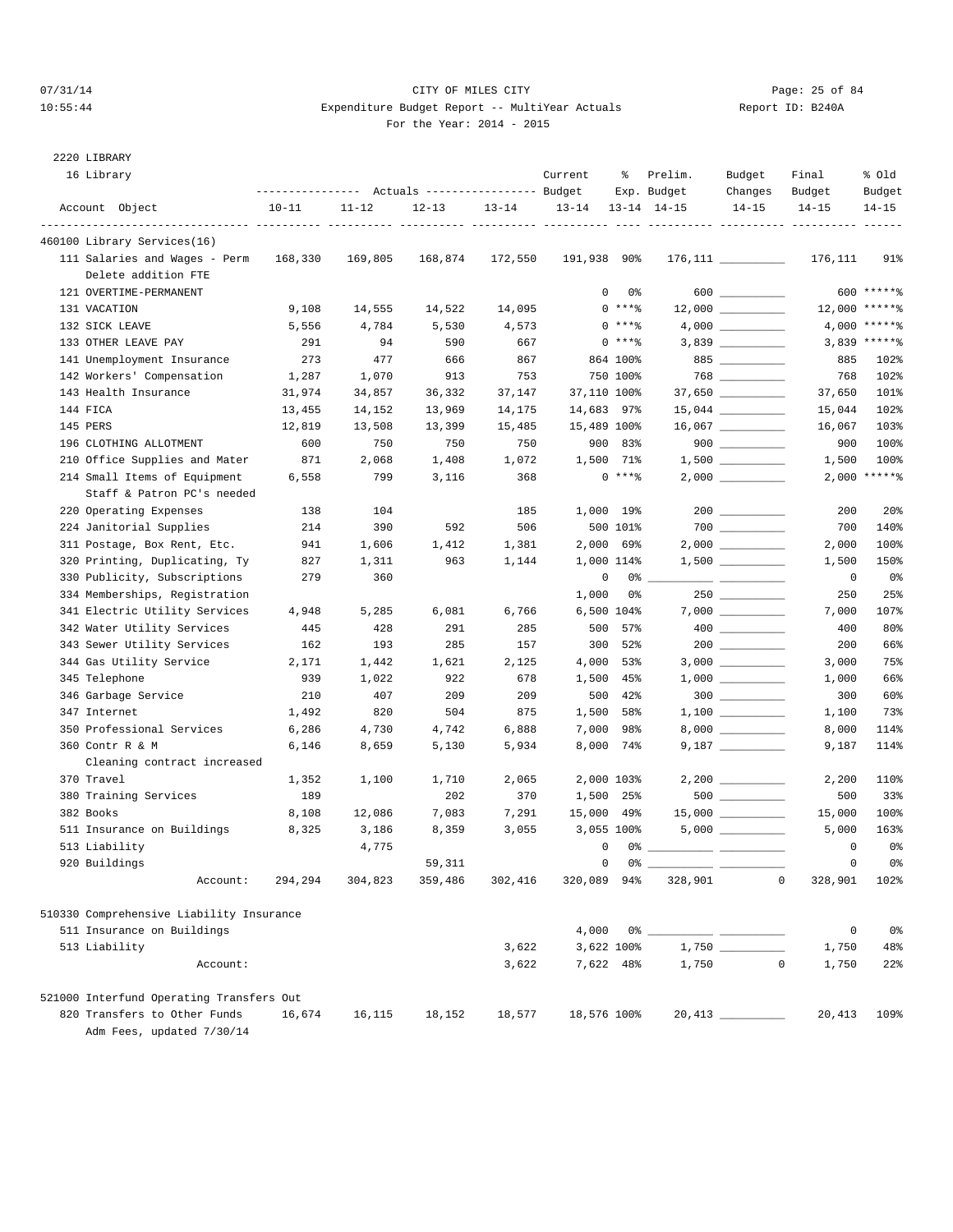#### 07/31/14 Page: 26 of 84 10:55:45 Expenditure Budget Report -- MultiYear Actuals Report ID: B240A For the Year: 2014 - 2015

| 2220 LIBRARY<br>16 Library |          | ---------------- | Actuals   |           | ------------------ | Current<br>Budget | ိ      | Prelim.<br>Exp. Budget | Budget<br>Changes | Final<br>Budget        | % old<br>Budget   |
|----------------------------|----------|------------------|-----------|-----------|--------------------|-------------------|--------|------------------------|-------------------|------------------------|-------------------|
| Account Object             |          | $10 - 11$        | $11 - 12$ | $12 - 13$ | $13 - 14$          | $13 - 14$         |        | $13 - 14$ $14 - 15$    | $14 - 15$         | $14 - 15$              | $14 - 15$         |
| 920 Buildings              |          |                  |           |           |                    | 18,000            |        |                        |                   | $\mathbb O$            | 0%                |
|                            | Account: | 16,674           | 16,115    | 18,152    | 18,577             | 36,576            | $51\%$ | 20,413                 |                   | $\mathbf{0}$<br>20,413 | 55%               |
|                            | Orgn:    | 310,968          | 320,938   | 377,638   | 324,615            | 364,287           | 89%    | 351,064                |                   | 0<br>351,064           | 96%<br>နွ         |
|                            | Fund:    | 310,968          | 320,938   | 377,638   | 324,615            | 364,287           | 89%    | 351,064                |                   | 0<br>351,064           | 96%<br>$\epsilon$ |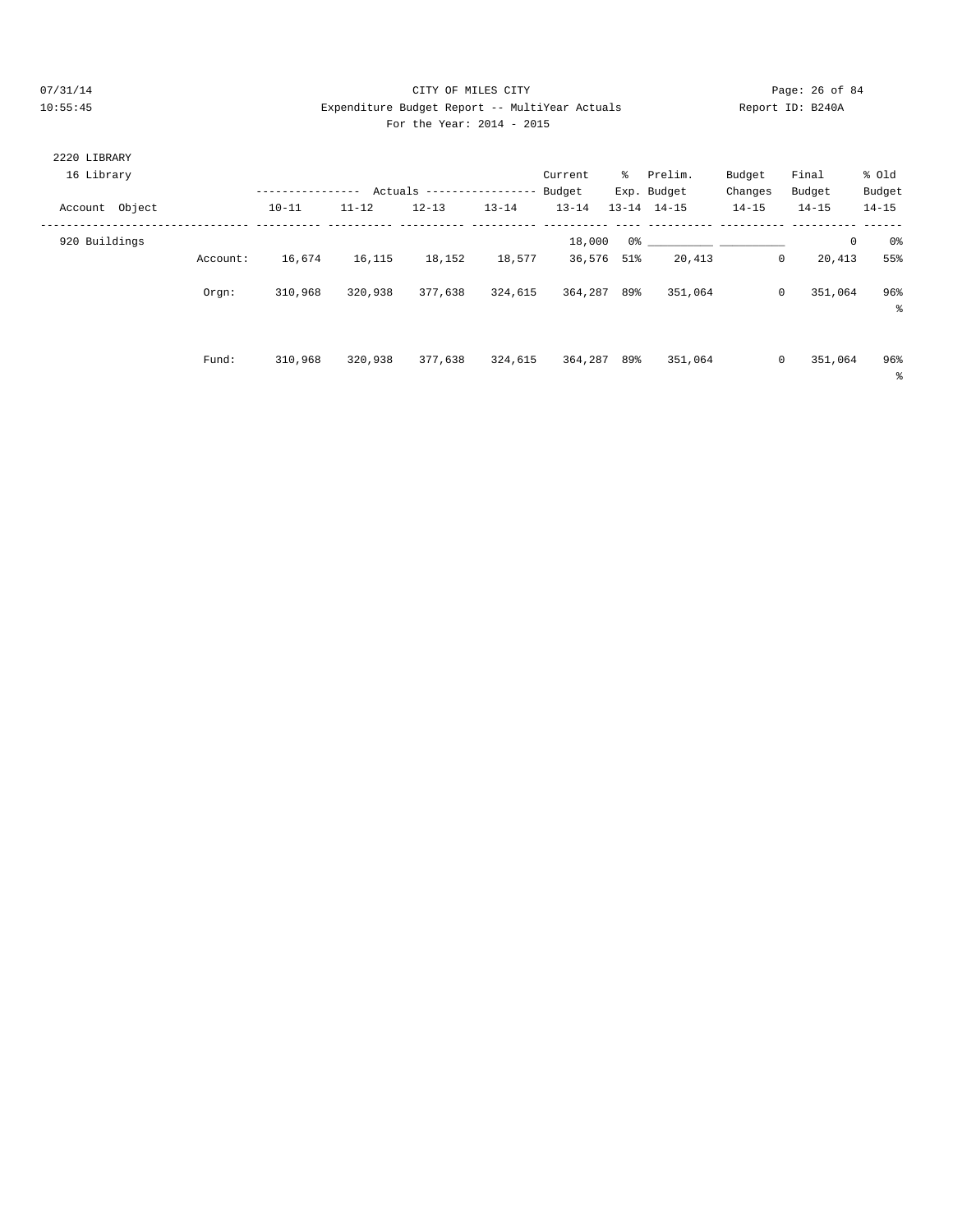#### 07/31/14 Page: 27 of 84 10:55:45 Expenditure Budget Report -- MultiYear Actuals Report ID: B240A For the Year: 2014 - 2015

| 2250 Planning & Community Serv           |                                                       |           |           |           |           |                       |                                                                                                                                                                                                                                                                                                                        |           |             |             |                |
|------------------------------------------|-------------------------------------------------------|-----------|-----------|-----------|-----------|-----------------------|------------------------------------------------------------------------------------------------------------------------------------------------------------------------------------------------------------------------------------------------------------------------------------------------------------------------|-----------|-------------|-------------|----------------|
| 36 Planning & Community Services         |                                                       |           |           |           | Current   | ွေ                    | Prelim.                                                                                                                                                                                                                                                                                                                | Budget    | Final       |             | % Old          |
|                                          | ---------------    Actuals ----------------    Budget |           |           |           |           |                       | Exp. Budget                                                                                                                                                                                                                                                                                                            | Changes   | Budget      |             | Budget         |
| Account Object                           | $10 - 11$                                             | $11 - 12$ | $12 - 13$ | $13 - 14$ | $13 - 14$ |                       | $13 - 14$ $14 - 15$                                                                                                                                                                                                                                                                                                    | $14 - 15$ | $14 - 15$   |             | $14 - 15$      |
| 411010 Planning Administration           |                                                       |           |           |           |           |                       |                                                                                                                                                                                                                                                                                                                        |           |             |             |                |
| 350 Professional Services                | 3,483                                                 |           |           |           |           | $\mathbf 0$           |                                                                                                                                                                                                                                                                                                                        |           |             | 0           | 0 <sup>8</sup> |
| Account:                                 | 3,483                                                 |           |           |           |           | $0$ ****              | $\Omega$                                                                                                                                                                                                                                                                                                               |           | $\Omega$    | $\Omega$    | 0 <sup>°</sup> |
| 411020 Community Services & Planning     |                                                       |           |           |           |           |                       |                                                                                                                                                                                                                                                                                                                        |           |             |             |                |
| 111 Salaries and Wages - Perm            | 75,505                                                |           |           |           |           | $\mathbf 0$           |                                                                                                                                                                                                                                                                                                                        |           |             | $\mathbf 0$ | 0 <sup>°</sup> |
| 121 OVERTIME-PERMANENT                   | 67                                                    |           |           |           |           | $\Omega$              |                                                                                                                                                                                                                                                                                                                        |           |             | $\mathbf 0$ | 0 <sup>°</sup> |
| 131 VACATION                             | 12,925                                                |           |           |           |           | $\mathbf 0$           |                                                                                                                                                                                                                                                                                                                        |           |             | $\mathbf 0$ | 0 <sup>°</sup> |
| 132 SICK LEAVE                           | 3,145                                                 |           |           |           |           | $\mathbf 0$           |                                                                                                                                                                                                                                                                                                                        |           |             | $\mathbf 0$ | 0 <sup>°</sup> |
| 133 OTHER LEAVE PAY                      | 1,420                                                 |           |           |           |           | $\Omega$              |                                                                                                                                                                                                                                                                                                                        |           |             | $\mathbf 0$ | 0 <sub>8</sub> |
| 141 Unemployment Insurance               | 140                                                   |           |           |           |           | $\mathbf 0$           |                                                                                                                                                                                                                                                                                                                        |           |             | 0           | 0 <sup>°</sup> |
| 142 Workers' Compensation                | 840                                                   |           |           |           |           | $\Omega$              |                                                                                                                                                                                                                                                                                                                        |           |             | $\Omega$    | 0 <sup>°</sup> |
| 143 Health Insurance                     | 15,881                                                |           |           |           |           | $\mathbf 0$           |                                                                                                                                                                                                                                                                                                                        |           |             | $\mathsf 0$ | 0 <sup>°</sup> |
| 144 FICA                                 | 6,851                                                 |           |           |           |           | $\Omega$              |                                                                                                                                                                                                                                                                                                                        |           |             | $\Omega$    | 0 <sup>°</sup> |
| 145 PERS                                 | 6,541                                                 |           |           |           |           | 0                     |                                                                                                                                                                                                                                                                                                                        |           |             | $\mathbf 0$ | 0%             |
| 196 CLOTHING ALLOTMENT                   | 488                                                   |           |           |           |           | $\Omega$              |                                                                                                                                                                                                                                                                                                                        |           |             | $\Omega$    | 0 <sup>8</sup> |
| 210 Office Supplies and Mater            | 249                                                   |           |           |           |           | 0                     |                                                                                                                                                                                                                                                                                                                        |           |             | $\mathbf 0$ | 0 <sup>°</sup> |
| 214 Small Items of Equipment             | 1,507                                                 |           |           |           |           | $\Omega$              |                                                                                                                                                                                                                                                                                                                        |           |             | $\Omega$    | 0 <sup>°</sup> |
| 220 Operating Expenses                   | 344                                                   |           |           |           |           | $\mathbf 0$           |                                                                                                                                                                                                                                                                                                                        |           |             | $\mathbf 0$ | 0 <sup>°</sup> |
| 311 Postage, Box Rent, Etc.              | 34                                                    |           |           |           |           | $\mathbf 0$           |                                                                                                                                                                                                                                                                                                                        |           |             | $\mathbf 0$ | 0 <sup>°</sup> |
| 327 Map Printing                         | 91                                                    |           |           |           |           | $\Omega$              |                                                                                                                                                                                                                                                                                                                        |           |             | $\Omega$    | 0 <sup>°</sup> |
| 330 Publicity, Subscriptions             | 55                                                    |           |           |           |           | $\Omega$              |                                                                                                                                                                                                                                                                                                                        |           |             | $\mathbf 0$ | 0 <sup>8</sup> |
| 331 Publication of Formal & L            | 182                                                   |           |           |           |           | $\mathbf 0$           |                                                                                                                                                                                                                                                                                                                        |           |             | $\mathbf 0$ | 0 <sup>8</sup> |
| 345 Telephone                            | 771                                                   |           |           |           |           | $\Omega$              |                                                                                                                                                                                                                                                                                                                        |           |             | $\Omega$    | 0 <sup>8</sup> |
| 347 Internet                             | 99                                                    |           |           |           |           | $\mathbf 0$           |                                                                                                                                                                                                                                                                                                                        |           |             | $\mathbf 0$ | 0 <sup>°</sup> |
| 350 Professional Services                | 418                                                   |           |           |           |           | $\Omega$              |                                                                                                                                                                                                                                                                                                                        |           |             | $\Omega$    | 0 <sup>°</sup> |
| 360 Contr R & M                          | 3,124                                                 |           |           |           |           | $\mathbf 0$           |                                                                                                                                                                                                                                                                                                                        |           |             | $\mathbf 0$ | 0 <sup>°</sup> |
| 370 Travel                               | 540                                                   |           |           |           |           | $\Omega$              |                                                                                                                                                                                                                                                                                                                        |           |             | $\Omega$    | 0 <sup>°</sup> |
| 380 Training Services                    | 340                                                   |           |           |           |           | 0                     | $0$ $\frac{1}{2}$ $\frac{1}{2}$ $\frac{1}{2}$ $\frac{1}{2}$ $\frac{1}{2}$ $\frac{1}{2}$ $\frac{1}{2}$ $\frac{1}{2}$ $\frac{1}{2}$ $\frac{1}{2}$ $\frac{1}{2}$ $\frac{1}{2}$ $\frac{1}{2}$ $\frac{1}{2}$ $\frac{1}{2}$ $\frac{1}{2}$ $\frac{1}{2}$ $\frac{1}{2}$ $\frac{1}{2}$ $\frac{1}{2}$ $\frac{1}{2}$ $\frac{1}{2$ |           |             | $\mathbf 0$ | 0 <sup>8</sup> |
| Account:                                 | 131,557                                               |           |           |           |           | $\Omega$<br>$***$ $%$ | $\Omega$                                                                                                                                                                                                                                                                                                               |           | $\Omega$    | $\Omega$    | 0 <sup>8</sup> |
|                                          |                                                       |           |           |           |           |                       |                                                                                                                                                                                                                                                                                                                        |           |             |             |                |
| 521000 Interfund Operating Transfers Out |                                                       |           |           |           |           |                       |                                                                                                                                                                                                                                                                                                                        |           |             |             |                |
| 820 Transfers to Other Funds             | 50,614                                                |           |           |           |           | $\mathbf 0$           | 0 왕                                                                                                                                                                                                                                                                                                                    |           |             | $\mathbf 0$ | 0 <sup>°</sup> |
| Account:                                 | 50,614                                                |           |           |           |           | $0$ ****              | $\Omega$                                                                                                                                                                                                                                                                                                               |           | $\Omega$    | $\Omega$    | 0 <sup>°</sup> |
| Orgn:                                    | 185,654                                               |           |           |           |           | $\mathbf 0$<br>0%     | 0                                                                                                                                                                                                                                                                                                                      |           | $\mathbf 0$ | $\mathbf 0$ | 0 <sup>°</sup> |
|                                          |                                                       |           |           |           |           |                       |                                                                                                                                                                                                                                                                                                                        |           |             |             | $\epsilon$     |
| Fund:                                    | 185,654                                               |           |           |           |           | 0 <sup>°</sup><br>0   | $\mathsf 0$                                                                                                                                                                                                                                                                                                            |           | $\mathbf 0$ | $\mathbf 0$ | 0%             |
|                                          |                                                       |           |           |           |           |                       |                                                                                                                                                                                                                                                                                                                        |           |             |             | နွ             |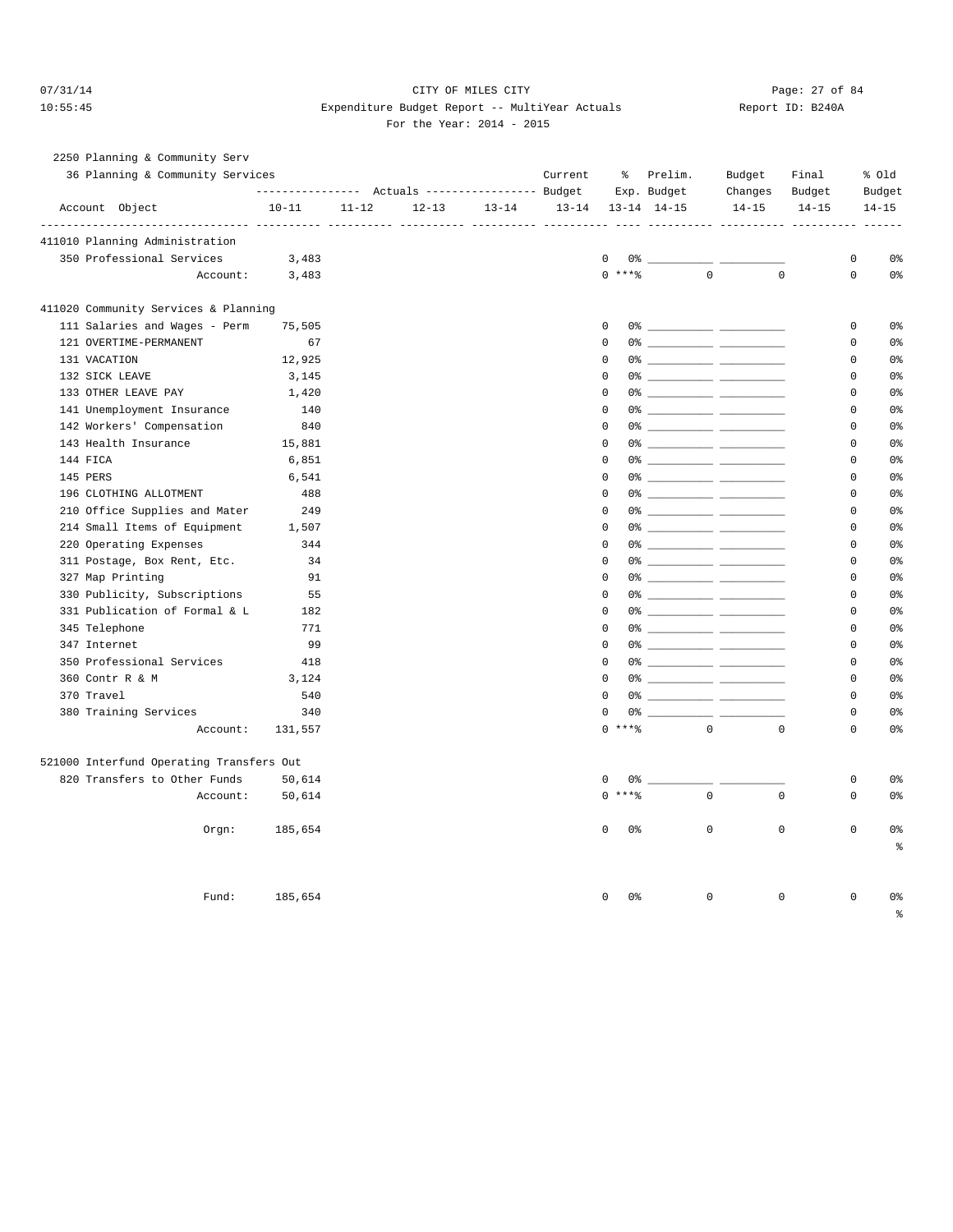#### 07/31/14 Page: 28 of 84 10:55:45 Expenditure Budget Report -- MultiYear Actuals Report ID: B240A For the Year: 2014 - 2015

| 2260 EMERGENCY DISASTER                  |           |           |           |                   |           |          |                     |           |             |             |                |
|------------------------------------------|-----------|-----------|-----------|-------------------|-----------|----------|---------------------|-----------|-------------|-------------|----------------|
| 201 Flood Prevention                     |           |           |           |                   | Current   | ိ        | Prelim.             | Budget    | Final       |             | % Old          |
|                                          |           | Actuals   |           | ----------------- | Budget    |          | Exp. Budget         | Changes   | Budget      |             | Budget         |
| Account Object                           | $10 - 11$ | $11 - 12$ | $12 - 13$ | $13 - 14$         | $13 - 14$ |          | $13 - 14$ $14 - 15$ | $14 - 15$ | $14 - 15$   |             | $14 - 15$      |
| 521000 Interfund Operating Transfers Out |           |           |           |                   |           |          |                     |           |             |             |                |
| 820 Transfers to Other Funds             |           | 37,220    |           | 1,483             |           | $0$ **** |                     |           |             | 0           | 0%             |
| Account:                                 |           | 37,220    |           | 1,483             |           | $0$ **** | $\mathbf{0}$        |           | $\mathbf 0$ | $\mathbf 0$ | 0%             |
| Orgn:                                    |           | 37,220    |           | 1,483             |           | $0$ **** | $\circ$             |           | 0           | $\mathbf 0$ | 0 <sup>8</sup> |
|                                          |           |           |           |                   |           |          |                     |           |             |             | る              |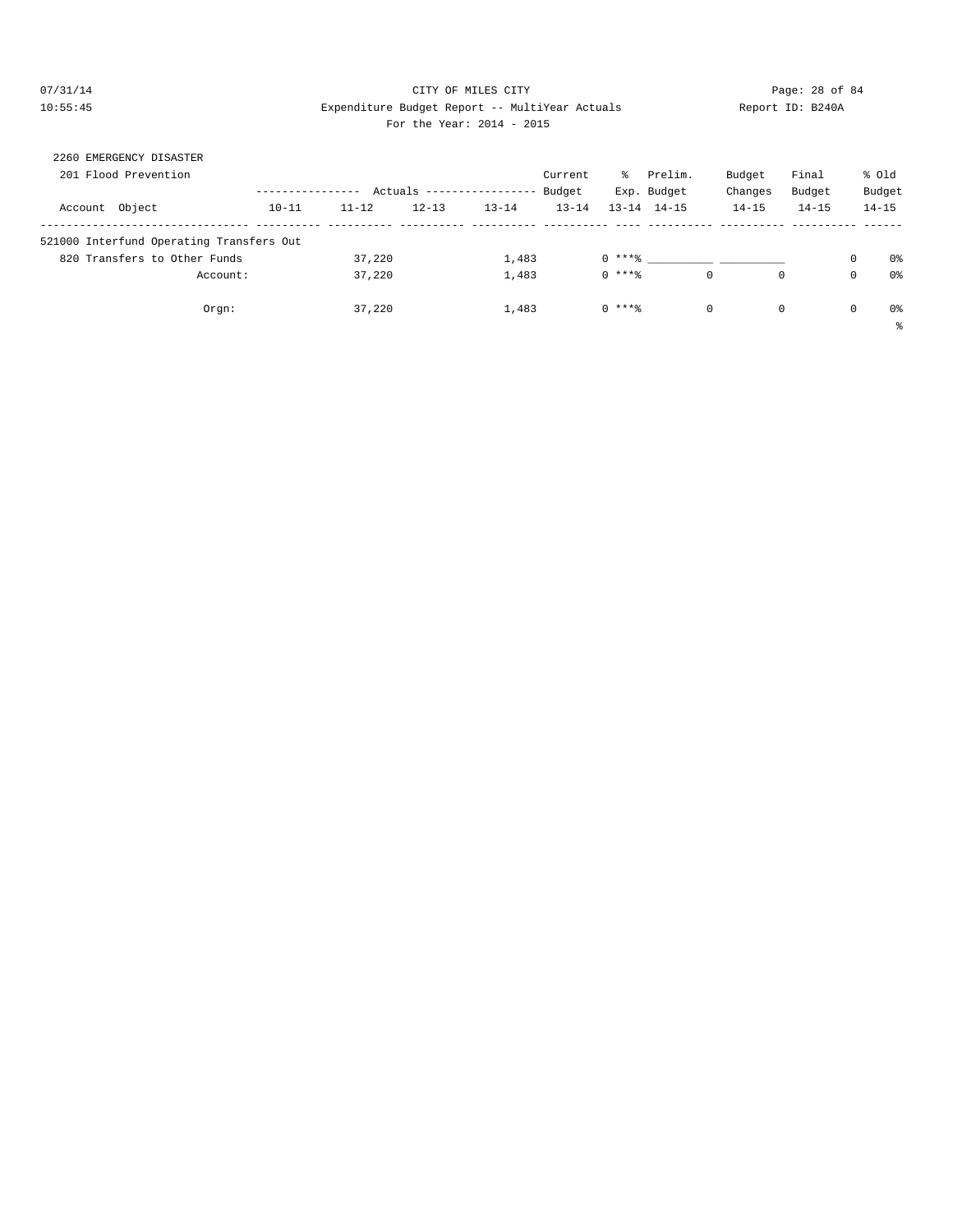# $O7/31/14$  Page: 29 of 84 10:55:45 Expenditure Budget Report -- MultiYear Actuals Report ID: B240A For the Year: 2014 - 2015

# 2260 EMERGENCY DISASTER

| 202 Flood Disaster           |           |           |                           |           | Current   | ိ                              | Prelim.                    | Budget      | Final     |             | % old          |
|------------------------------|-----------|-----------|---------------------------|-----------|-----------|--------------------------------|----------------------------|-------------|-----------|-------------|----------------|
|                              |           |           | Actuals ----------------- |           | Budget    |                                | Exp. Budget                | Changes     | Budget    |             | Budget         |
| Account Object               | $10 - 11$ | $11 - 12$ | $12 - 13$                 | $13 - 14$ | $13 - 14$ |                                | $13 - 14$ $14 - 15$        | $14 - 15$   | $14 - 15$ |             | $14 - 15$      |
| 431200 Flood Control         |           |           |                           |           |           |                                |                            |             |           |             |                |
| 350 Professional Services    |           | 2,640     | 44,646                    |           |           | $\circ$                        | $0$ 왕 아이는 아이에게 아이를 하지 않는다. |             |           | $\mathbb O$ | 0%             |
| 940 Machinery &<br>Equipment |           | 303,017   | 13,249                    |           |           | 0 <sup>°</sup><br>$\mathbf{0}$ |                            |             |           | $\mathbf 0$ | 0 <sup>o</sup> |
| Account:                     |           | 305,657   | 57,895                    |           |           | $0***$                         | 0                          | $\mathbf 0$ |           | $\mathbf 0$ | 0 <sup>o</sup> |
| Orgn:                        |           | 305,657   | 57,895                    |           |           | 0%<br>$\circ$                  | $\mathbf 0$                |             | 0         | $\mathbf 0$ | 0%             |
|                              |           |           |                           |           |           |                                |                            |             |           |             | ៖              |
|                              |           |           |                           |           |           |                                |                            |             |           |             |                |
| Fund:                        |           | 342,877   | 57,895                    | 1,483     |           | $0***8$                        | $\mathbf 0$                |             | 0         | $\mathbf 0$ | 0%             |
|                              |           |           |                           |           |           |                                |                            |             |           |             | န္             |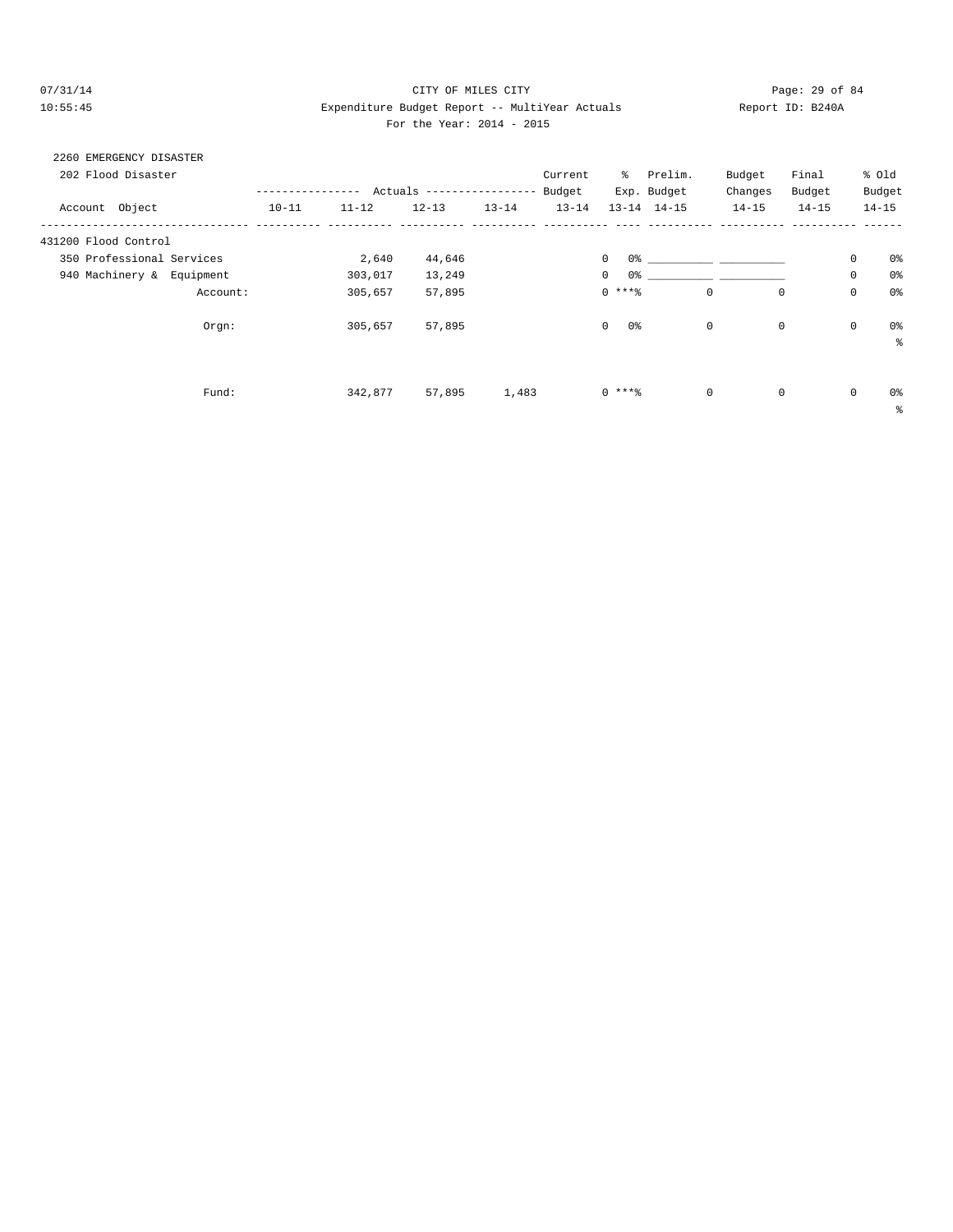# 07/31/14 Page: 30 of 84 10:55:45 Expenditure Budget Report -- MultiYear Actuals Report ID: B240A For the Year: 2014 - 2015

| For the Year: $2014 - 20$ |  |  |  |  |  |  |
|---------------------------|--|--|--|--|--|--|
|---------------------------|--|--|--|--|--|--|

| 2270 Health    |                |                                    |           |           |            |                   |           |     |                     |             |           |           |
|----------------|----------------|------------------------------------|-----------|-----------|------------|-------------------|-----------|-----|---------------------|-------------|-----------|-----------|
|                | 37 CITY HEALTH |                                    |           |           |            |                   | Current   | ៖   | Prelim.             | Budget      | Final     | % old     |
|                |                |                                    |           |           | Actuals -- | $- - - - - - - -$ | Budget    |     | Exp. Budget         | Changes     | Budget    | Budget    |
| Account Object |                |                                    | $10 - 11$ | $11 - 12$ | $12 - 13$  | $13 - 14$         | $13 - 14$ |     | $13 - 14$ $14 - 15$ | $14 - 15$   | $14 - 15$ | $14 - 15$ |
|                |                | 440140 Registration and Inspection |           |           |            |                   |           |     |                     |             |           |           |
|                |                | 311 Postage, Box Rent, Etc.        |           | 18        | 99         | 62                | 200       | 31% |                     | 200         | 200       | 100%      |
|                |                | 350 Professional Services          | 4,875     | 34,000    | 32,500     | 33,000            | 35,000    | 94% | 30,000              |             | 30,000    | 85%       |
|                |                | Account:                           | 4,875     | 34,018    | 32,599     | 33,062            | 35,200    | 94% | 30,200              | 0           | 30,200    | 85%       |
|                |                | Orem:                              | 4,875     | 34,018    | 32,599     | 33,062            | 35,200    | 94% | 30,200              | $\mathbf 0$ | 30,200    | 85%<br>る  |
|                |                |                                    |           |           |            |                   |           |     |                     |             |           |           |
|                |                | Fund:                              | 4,875     | 34,018    | 32,599     | 33,062            | 35,200    | 94% | 30,200              | $\mathbf 0$ | 30,200    | 85%       |

%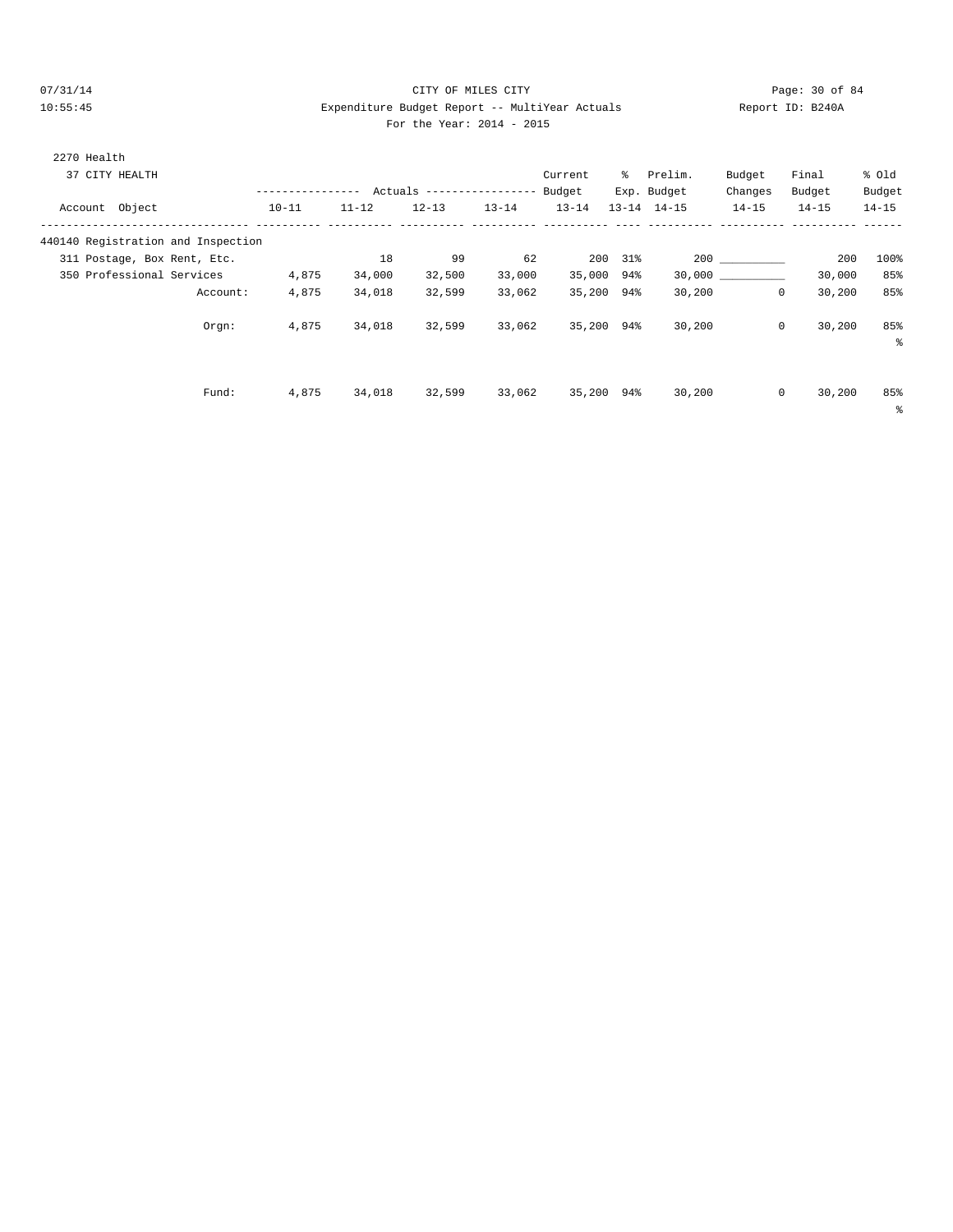# 07/31/14 Page: 31 of 84 10:55:45 Expenditure Budget Report -- MultiYear Actuals Report ID: B240A

| For the Year: 2014 - 2015 |  |
|---------------------------|--|
|                           |  |

|  | 2350 Local Government/Study Commission |                   |  |   |                                  |         |             |         |        |        |
|--|----------------------------------------|-------------------|--|---|----------------------------------|---------|-------------|---------|--------|--------|
|  | 302 Local Government/Study Commission  |                   |  |   |                                  | Current | Prelim.     | Budget  | Final  | % old  |
|  |                                        | ----------------- |  |   | Actuals ----------------- Budget |         | Exp. Budget | Changes | Budget | Budget |
|  |                                        |                   |  | . | .                                |         |             | .       | .      |        |

|            | Account Object                                                                  | $10-11$ | $11 - 12$ |  |                     | $12-13$ $13-14$ $13-14$ $13-14$ $14-15$ $14-15$ |         | $14 - 15$                       | $14 - 15$      |
|------------|---------------------------------------------------------------------------------|---------|-----------|--|---------------------|-------------------------------------------------|---------|---------------------------------|----------------|
|            | 410130 Committees and Special Bodies                                            |         |           |  |                     |                                                 |         |                                 |                |
|            | 210 Office Supplies and Mater                                                   |         |           |  | $\Omega$<br>0 %     |                                                 | 500 000 |                                 | $500$ ***** %  |
|            | 220 Operating Expenses                                                          |         |           |  | $\mathbf{0}$<br>0 % |                                                 | 500 000 |                                 | 500 ******     |
|            | 311 Postage, Box Rent, Etc.                                                     |         |           |  | $\mathbf{0}$<br>0 % |                                                 |         |                                 | $1,000$ *****% |
|            | 320 Printing, Duplicating, Ty                                                   |         |           |  | $\Omega$<br>0%      |                                                 |         |                                 | $1,000$ ****** |
|            | 350 Professional Services                                                       |         |           |  | $\Omega$<br>0 %     |                                                 | 8,142   |                                 | 8,142 ******   |
|            | Monie is budgeted in case the study is voted in. This will happen or not happen |         |           |  |                     |                                                 |         |                                 |                |
|            | in June. This amount would expend for 3 years. No wages, etc. Just expenses     |         |           |  |                     |                                                 |         |                                 |                |
|            | for supplies and training.                                                      |         |           |  |                     |                                                 |         |                                 |                |
| 370 Travel |                                                                                 |         |           |  | $0\qquad 0$ %       |                                                 |         | $3,000$ $3,000$ $****$ $*$      |                |
|            | Account:                                                                        |         |           |  | $0$ ****            |                                                 | 14, 142 | 14,142 ******<br>$\overline{0}$ |                |
|            | $Orgn$ :                                                                        |         |           |  | $\circ$<br>0 %      |                                                 | 14,142  | 14,142 ******<br>$\circ$        |                |
|            |                                                                                 |         |           |  |                     |                                                 |         |                                 | $\approx$      |
|            |                                                                                 |         |           |  |                     |                                                 |         |                                 |                |
|            | Fund:                                                                           |         |           |  | $\circ$<br>0응       | 14,142                                          |         | $\mathbf{0}$                    | 14,142 ******  |
|            |                                                                                 |         |           |  |                     |                                                 |         |                                 | ွေ             |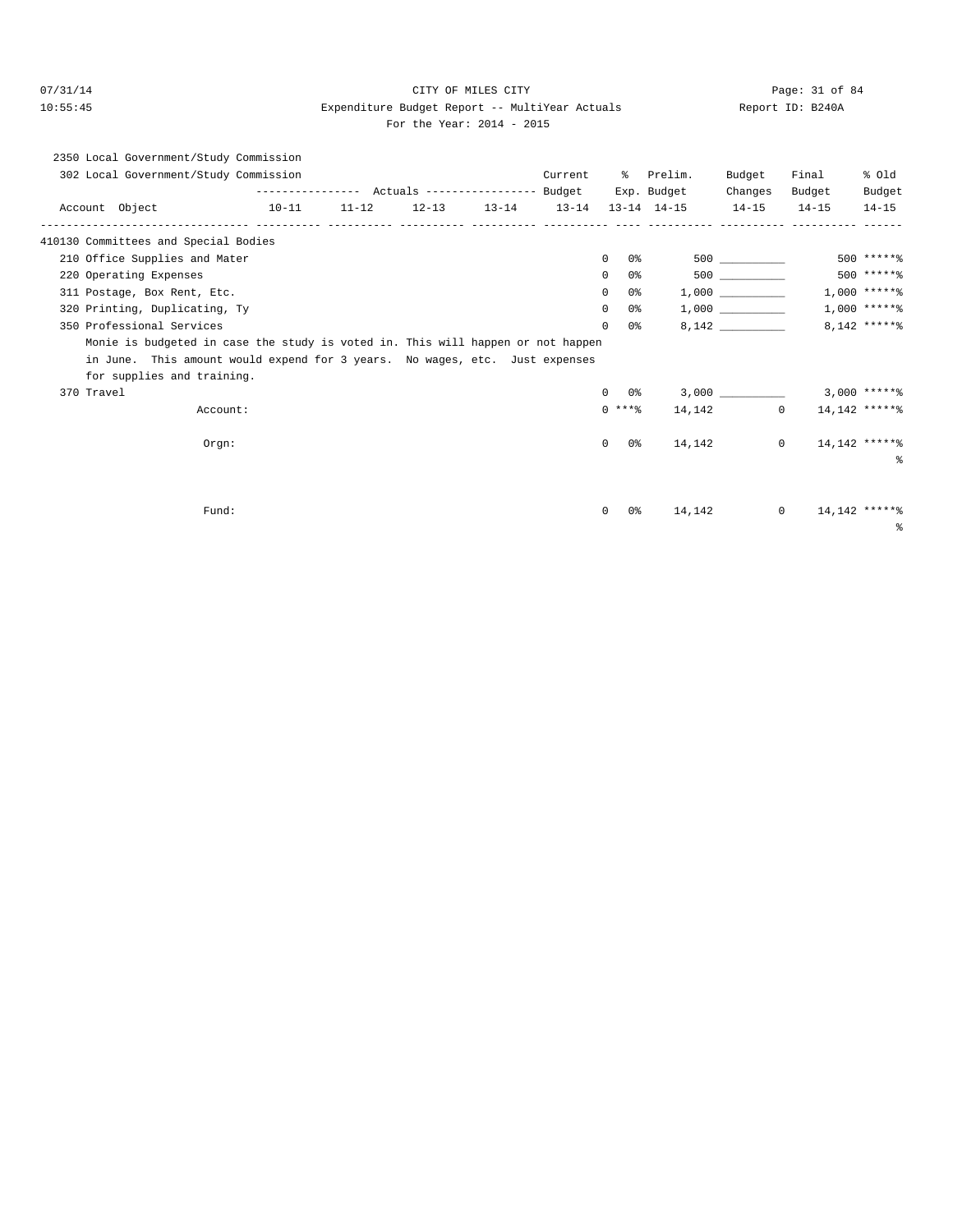#### 07/31/14 Page: 32 of 84 10:55:45 Expenditure Budget Report -- MultiYear Actuals Report ID: B240A For the Year: 2014 - 2015

| 2372 Permissive Medical Levy             |           |           |                            |           |              |              |                     |           |              |           |
|------------------------------------------|-----------|-----------|----------------------------|-----------|--------------|--------------|---------------------|-----------|--------------|-----------|
| 20 Permissive Medical Levy               |           |           |                            |           | Current      | ိ            | Prelim.             | Budget    | Final        | % old     |
|                                          |           |           | Actuals ------------------ |           | Budget       |              | Exp. Budget         | Changes   | Budget       | Budget    |
| Account Object                           | $10 - 11$ | $11 - 12$ | $12 - 13$                  | $13 - 14$ | $13 - 14$    |              | $13 - 14$ $14 - 15$ | $14 - 15$ | $14 - 15$    | $14 - 15$ |
| 521000 Interfund Operating Transfers Out |           |           |                            |           |              |              |                     |           |              |           |
| 820 Transfers to Other Funds             | 91,315    | 46,562    | 133,596                    | 145,053   |              | 145,053 100% |                     | 162,064   | 162,064      | 111%      |
| Account:                                 | 91,315    | 46,562    | 133,596                    | 145,053   |              | 145,053 100% | 162,064             |           | 0<br>162,064 | 111%      |
| Orgn:                                    | 91,315    | 46,562    | 133,596                    | 145,053   | 145,053 100% |              | 162,064             |           | 0<br>162,064 | 111%      |
|                                          |           |           |                            |           |              |              |                     |           |              | နွ        |
|                                          |           |           |                            |           |              |              |                     |           |              |           |
| Fund:                                    | 91,315    | 46,562    | 133,596                    | 145,053   | 145,053 100% |              | 162,064             |           | 0<br>162,064 | 111%      |

%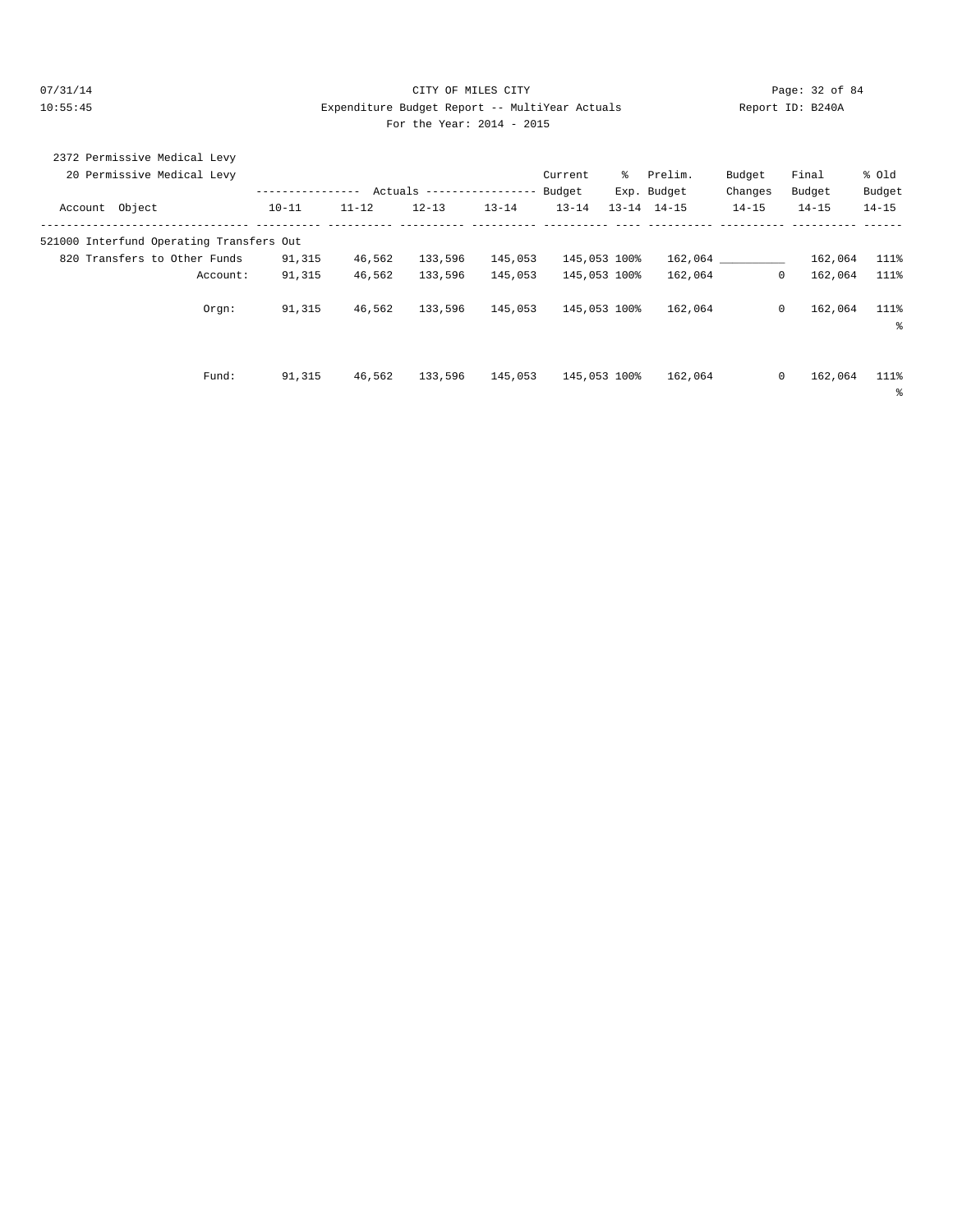# 07/31/14 Page: 33 of 84 10:55:45 Expenditure Budget Report -- MultiYear Actuals Report ID: B240A For the Year: 2014 - 2015

# 2394 BUILDING CODE ENFORCEMENT

|              | 18 BUILDING INSPECTION                   | ---------------- |           | Actuals ----------------- Budget |           | Current     | ႜ                 | Prelim.<br>Exp. Budget | Budget<br>Changes                                                                                                                                                                                                                                                                                                                                   | Final<br>Budget        | % old<br>Budget |
|--------------|------------------------------------------|------------------|-----------|----------------------------------|-----------|-------------|-------------------|------------------------|-----------------------------------------------------------------------------------------------------------------------------------------------------------------------------------------------------------------------------------------------------------------------------------------------------------------------------------------------------|------------------------|-----------------|
|              | Account Object                           | $10 - 11$        | $11 - 12$ | $12 - 13$                        | $13 - 14$ | $13 - 14$   |                   | $13 - 14$ $14 - 15$    | $14 - 15$                                                                                                                                                                                                                                                                                                                                           | $14 - 15$              | $14 - 15$       |
|              | 420531 Building Inspection               |                  |           |                                  |           | ----- ----  |                   |                        |                                                                                                                                                                                                                                                                                                                                                     |                        |                 |
|              | 111 Salaries and Wages - Perm            | 3,189            | 3,270     | 6,045                            | 6,867     |             | 6,973 98%         |                        |                                                                                                                                                                                                                                                                                                                                                     | 6,784                  | 97%             |
|              | 121 OVERTIME-PERMANENT                   | 37               | 65        | 60                               | 103       |             | 100 103%          |                        |                                                                                                                                                                                                                                                                                                                                                     | 150                    | 150%            |
| 131 VACATION |                                          | 164              | 337       | 547                              | 502       |             | 567 89%           |                        |                                                                                                                                                                                                                                                                                                                                                     | 500                    | 88%             |
|              | 132 SICK LEAVE                           | 336              | 160       | 231                              | 377       |             | 44 857%           |                        | $300$                                                                                                                                                                                                                                                                                                                                               | 300                    | 681%            |
|              | 133 OTHER LEAVE PAY                      |                  |           |                                  |           | 150         | 0%                |                        | $328$                                                                                                                                                                                                                                                                                                                                               | 328                    | 218%            |
|              | 141 Unemployment Insurance               | 6                | 10        | 24                               | 36        |             | 27 133%           |                        |                                                                                                                                                                                                                                                                                                                                                     | 37                     | 137%            |
|              | 142 Workers' Compensation                | 42               | 40        | 79                               | 232       | 242         | 96%               |                        |                                                                                                                                                                                                                                                                                                                                                     | 272                    | 112%            |
|              | 143 Health Insurance                     | 633              | 697       | 1,302                            | 1,486     |             | 1,480 100%        |                        |                                                                                                                                                                                                                                                                                                                                                     | 1,506                  | 101%            |
| 144 FICA     |                                          | 282              | 251       | 477                              | 551       |             | 599 92%           |                        | 617                                                                                                                                                                                                                                                                                                                                                 | 617                    | 103%            |
| 145 PERS     |                                          | 261              | 274       | 495                              | 621       |             | 554 112%          |                        | 659                                                                                                                                                                                                                                                                                                                                                 | 659                    | 118%            |
|              | 196 CLOTHING ALLOTMENT                   | 15               | 15        | 30                               | 30        |             | 30 100%           |                        |                                                                                                                                                                                                                                                                                                                                                     | 30                     | 100%            |
|              | 210 Office Supplies and Mater            | 45               | 57        | 1,437                            | 649       | 3,000       | 22%               |                        |                                                                                                                                                                                                                                                                                                                                                     | 3,000                  | 100%            |
|              | 214 Small Items of Equipment             |                  |           | 788                              | 2,809     |             | 12,000 23%        |                        |                                                                                                                                                                                                                                                                                                                                                     | 12,000                 | 100%            |
|              | 220 Operating Expenses                   |                  | 2         |                                  | 99        |             | $0***8$           |                        |                                                                                                                                                                                                                                                                                                                                                     | 0                      | 0%              |
|              | 311 Postage, Box Rent, Etc.              | 17               | 83        | 166                              | 252       |             | 250 101%          |                        |                                                                                                                                                                                                                                                                                                                                                     | 250                    | 100%            |
|              | 320 Printing, Duplicating, Ty            | 105              | 224       | 221                              | 326       |             | 300 109%          |                        | $300$                                                                                                                                                                                                                                                                                                                                               | 300                    | 100%            |
|              | 330 Publicity, Subscriptions             |                  | 11        | 468                              | 177       |             | 50 354%           |                        |                                                                                                                                                                                                                                                                                                                                                     | 150                    | 300%            |
|              | 334 Memberships, Registration            |                  | 100       | 175                              | 175       | 300         | 58%               |                        |                                                                                                                                                                                                                                                                                                                                                     | 300                    | 100%            |
|              | 345 Telephone                            | 374              | 353       | 291                              | 314       | 400         | 79%               |                        | $\begin{picture}(20,20) \put(0,0){\line(1,0){10}} \put(15,0){\line(1,0){10}} \put(15,0){\line(1,0){10}} \put(15,0){\line(1,0){10}} \put(15,0){\line(1,0){10}} \put(15,0){\line(1,0){10}} \put(15,0){\line(1,0){10}} \put(15,0){\line(1,0){10}} \put(15,0){\line(1,0){10}} \put(15,0){\line(1,0){10}} \put(15,0){\line(1,0){10}} \put(15,0){\line(1$ | 400                    | 100%            |
| 347 Internet |                                          | 106              | 48        |                                  |           |             | $\mathbf 0$<br>0% |                        |                                                                                                                                                                                                                                                                                                                                                     |                        | 200 ******      |
|              | 350 Professional Services                | 44,495           | 66,529    | 68,505                           | 95,051    | 97,000      | 98%               |                        |                                                                                                                                                                                                                                                                                                                                                     | 75,000                 | 77%             |
|              | 360 Contr R & M                          |                  |           | 413                              | 857       |             | 0 ****            |                        |                                                                                                                                                                                                                                                                                                                                                     | 0                      | 0%              |
|              | 380 Training Services                    |                  |           |                                  | 26        | 1,500       | $2\frac{6}{9}$    |                        | $1,500$ _________                                                                                                                                                                                                                                                                                                                                   | 1,500                  | 100%            |
| 382 Books    |                                          | 52               | 423       | 1,358                            | 58        | 500         | 12%               |                        |                                                                                                                                                                                                                                                                                                                                                     | 400                    | 80%             |
|              | 512 Insurance on Vehicles & E            |                  | 58        |                                  |           |             | $\mathbf 0$       | $0\,$ $\,$             |                                                                                                                                                                                                                                                                                                                                                     | 0                      | 0 <sub>8</sub>  |
|              | 513 Liability                            |                  |           |                                  | 386       |             | $0***$ $*$        |                        |                                                                                                                                                                                                                                                                                                                                                     | 0                      | 0 <sub>8</sub>  |
|              | 540 Special Assessments                  | 395              | 387       | 558                              | 520       | 700         | 74%               |                        | $700$                                                                                                                                                                                                                                                                                                                                               | 700                    | 100%            |
|              | 940 Machinery & Equipment                |                  |           |                                  |           |             | 0<br>0%           |                        | $35,000$ __________                                                                                                                                                                                                                                                                                                                                 | 35,000                 | $*****$         |
|              | Purchase SUV                             |                  |           |                                  |           |             |                   |                        |                                                                                                                                                                                                                                                                                                                                                     |                        |                 |
|              | Account:                                 | 50,554           | 73,394    | 83,670                           | 112,504   | 126,766 89% |                   | 140,383                |                                                                                                                                                                                                                                                                                                                                                     | 0<br>140,383           | 110%            |
|              | 510330 Comprehensive Liability Insurance |                  |           |                                  |           |             |                   |                        |                                                                                                                                                                                                                                                                                                                                                     |                        |                 |
|              | 513 Liability                            | 219              | 71        | 96                               | 1,172     |             | 1,172 100%        |                        |                                                                                                                                                                                                                                                                                                                                                     | 72                     | 6%              |
|              | Account:                                 | 219              | 71        | 96                               | 1,172     |             | 1,172 100%        | 72                     |                                                                                                                                                                                                                                                                                                                                                     | $\mathbf 0$<br>72      | 6%              |
|              | 521000 Interfund Operating Transfers Out |                  |           |                                  |           |             |                   |                        |                                                                                                                                                                                                                                                                                                                                                     |                        |                 |
|              | 820 Transfers to Other Funds 4,326       |                  | 4,805     | 5,571                            | 5,641     |             | 5,641 100%        | 6,269                  |                                                                                                                                                                                                                                                                                                                                                     |                        | 6,269 111%      |
|              | Adm Fee, updated 7/30/14                 |                  |           |                                  |           |             |                   |                        |                                                                                                                                                                                                                                                                                                                                                     |                        |                 |
|              | Account:                                 | 4,326            | 4,805     | 5,571                            | 5,641     |             | 5,641 100%        | 6,269                  |                                                                                                                                                                                                                                                                                                                                                     | 0<br>6,269             | 111%            |
|              | $0$ rgn:                                 | 55,099           | 78,270    | 89,337                           | 119,317   | 133,579 89% |                   | 146,724                |                                                                                                                                                                                                                                                                                                                                                     | $\mathbf 0$<br>146,724 | 109%<br>နွ      |
|              | Fund:                                    | 55,099           | 78,270    | 89,337                           | 119,317   | 133,579 89% |                   | 146,724                |                                                                                                                                                                                                                                                                                                                                                     | 0<br>146,724           | 109%<br>ಕಿ      |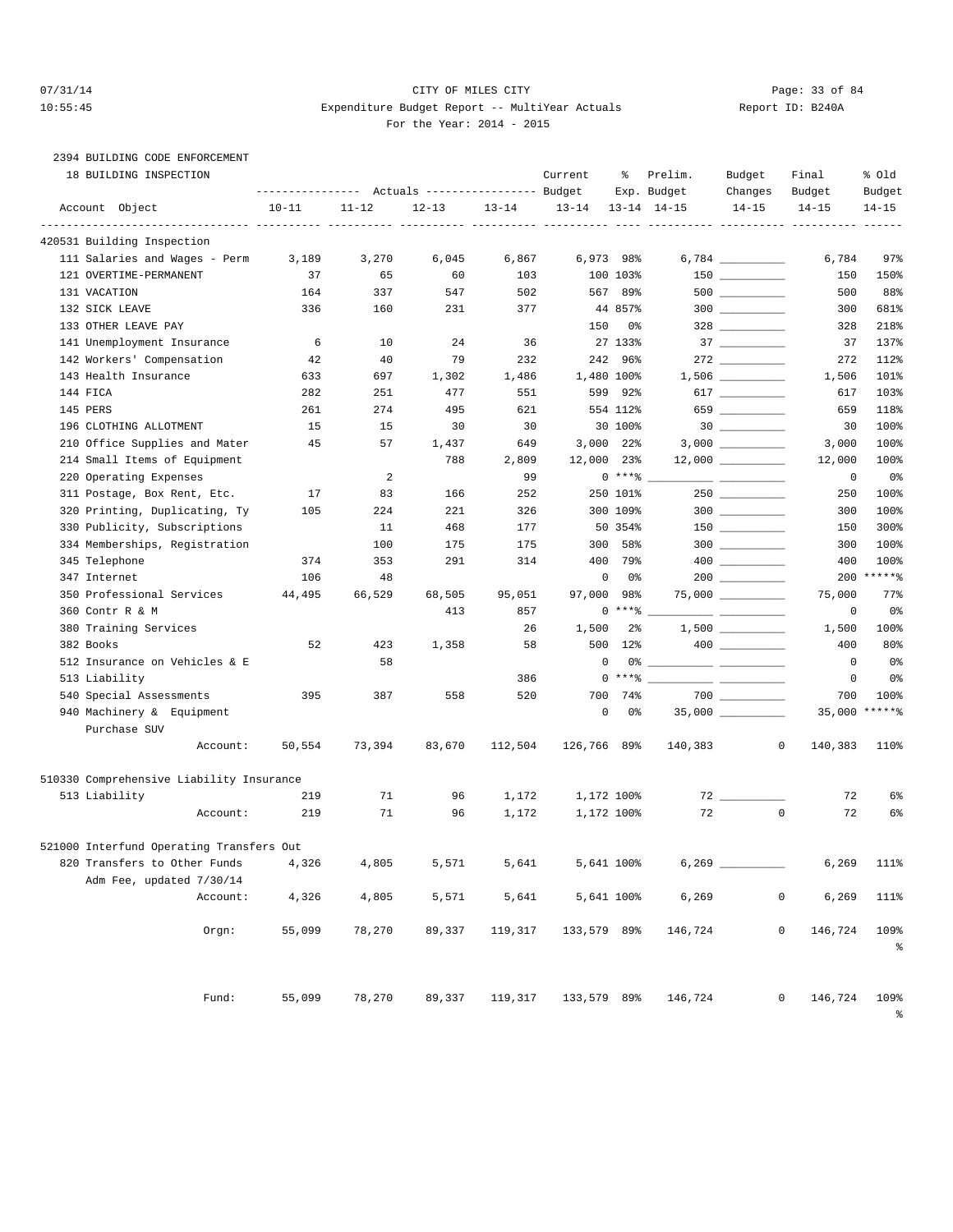#### 07/31/14 Page: 34 of 84 10:55:45 Expenditure Budget Report -- MultiYear Actuals Report ID: B240A For the Year: 2014 - 2015

|  |  | For the Year: $2014 - 20$ |  |  |  |
|--|--|---------------------------|--|--|--|
|--|--|---------------------------|--|--|--|

| 2400 LTG M D#165-(Gen City)<br>46 SID #165 |           |         |                                                 |         | Current      | % Prelim.               | Budget       | Final       | % old     |
|--------------------------------------------|-----------|---------|-------------------------------------------------|---------|--------------|-------------------------|--------------|-------------|-----------|
|                                            |           |         |                                                 |         |              | Exp. Budget             | Changes      | Budget      | Budget    |
| Account Object                             | $10 - 11$ |         | $11-12$ $12-13$ $13-14$ $13-14$ $13-14$ $14-15$ |         |              |                         | $14-15$      | $14 - 15$   | $14 - 15$ |
| 430263 STREET LIGHTING                     |           |         |                                                 |         |              |                         |              |             |           |
| 220 Operating Expenses                     | 612       |         |                                                 |         | $\circ$      |                         |              | $\mathbf 0$ | 0%        |
| 341 Electric Utility Services              | 97,350    | 105,865 | 121,344 116,770                                 |         | 116,300 100% |                         |              | 117,500     | 101%      |
| 533 Machinery and Equipment R              | 48,714    | 47,044  | 40,675                                          | 51,339  | 51,200 100%  |                         |              | 47,000      | 91%       |
| Account:                                   | 146,676   |         | 152,909 162,019                                 | 168,109 | 167,500 100% | 164,500                 | $\Omega$     | 164,500     | 98%       |
| 521000 Interfund Operating Transfers Out   |           |         |                                                 |         |              |                         |              |             |           |
| 820 Transfers to Other Funds 1,000         |           | 1,000   | 1,000                                           | 1,000   |              | $1,000$ $100$ % $1,000$ |              | 1,000       | 100%      |
| Account:                                   | 1,000     | 1,000   | 1,000                                           | 1,000   | 1,000 100%   | 1,000                   | $\mathbf{0}$ | 1,000       | 100%      |
| Orem:                                      | 147.676   | 153,909 | 163,019 169,109                                 |         | 168,500 100% | 165,500                 | $\mathbf{0}$ | 165,500     | 98%       |
|                                            |           |         |                                                 |         |              |                         |              |             | နွ        |
|                                            |           |         |                                                 |         |              |                         |              |             |           |
| Fund:                                      | 147,676   | 153,909 | 163,019 169,109                                 |         | 168,500 100% | 165,500                 | $\circ$      | 165,500     | 98%       |
|                                            |           |         |                                                 |         |              |                         |              |             | ್ಠಿ       |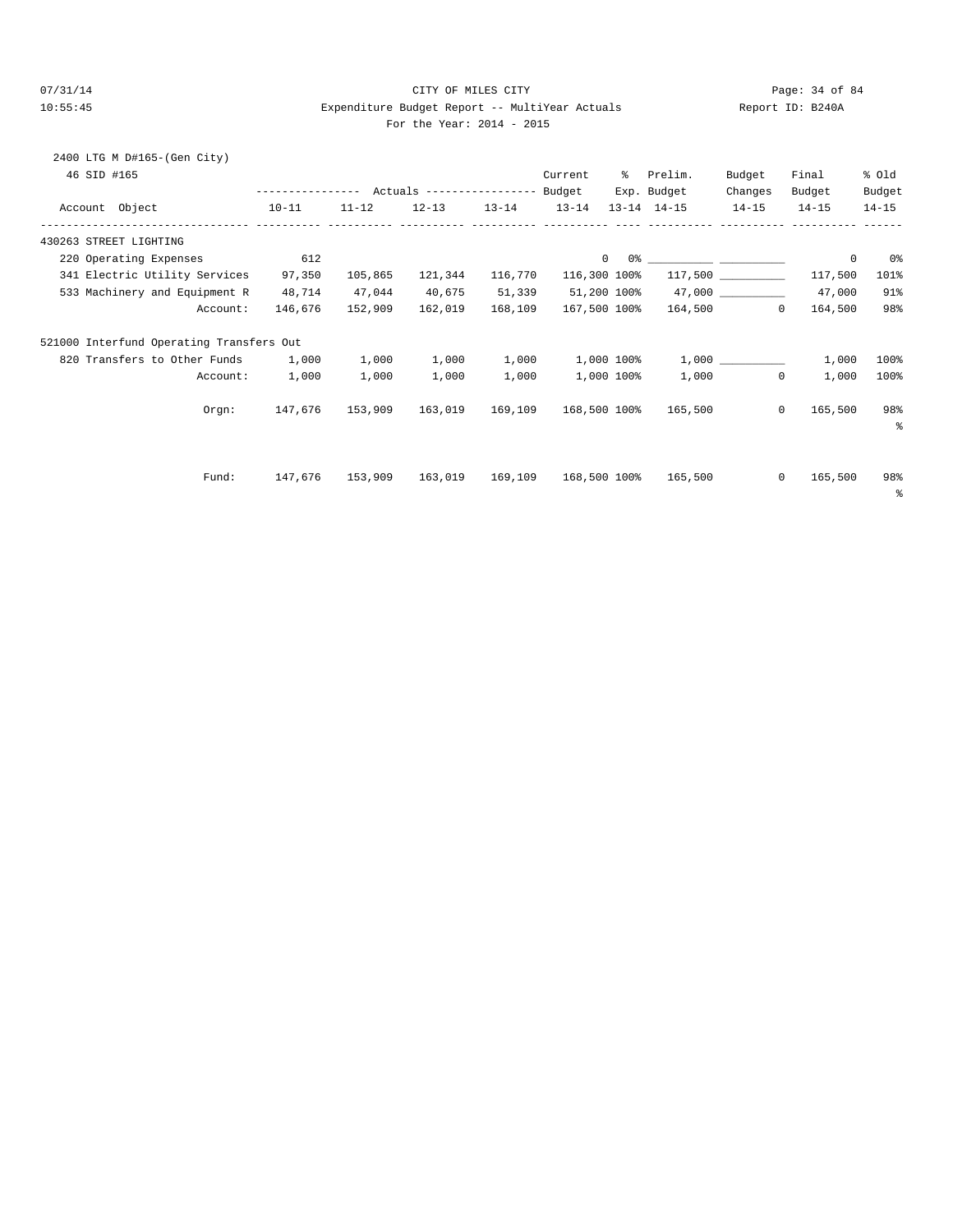2420 LTG M D#167-(MilesAddn Etc)

#### 07/31/14 Page: 35 of 84 10:55:46 Expenditure Budget Report -- MultiYear Actuals Report ID: B240A For the Year: 2014 - 2015

| 48 SID #167 |                                          |           |           |           |           | Current    | ႜႜၟ | Prelim.             | Budget    | Final                    | % old     |
|-------------|------------------------------------------|-----------|-----------|-----------|-----------|------------|-----|---------------------|-----------|--------------------------|-----------|
|             |                                          |           |           |           |           |            |     | Exp. Budget         | Changes   | Budget                   | Budget    |
|             | Account Object                           | $10 - 11$ | $11 - 12$ | $12 - 13$ | $13 - 14$ | $13 - 14$  |     | $13 - 14$ $14 - 15$ | $14 - 15$ | $14 - 15$                | $14 - 15$ |
|             | 430263 STREET LIGHTING                   |           |           |           |           |            |     |                     |           |                          |           |
|             | 341 Electric Utility Services            | 19,125    | 19,668    | 19,093    | 21,454    | 21,565 99% |     |                     |           | 21,900                   | 101%      |
|             | 533 Machinery and Equipment R            | 7,919     | 7,954     | 7,320     | 8,031     | 9,000 89%  |     |                     |           | 9,000                    | 100%      |
|             | Account:                                 | 27,044    | 27,622    | 26,413    | 29,485    | 30,565 96% |     |                     | 30,900    | 30,900<br>$\overline{0}$ | 101%      |
|             | 521000 Interfund Operating Transfers Out |           |           |           |           |            |     |                     |           |                          |           |
|             | 820 Transfers to Other Funds             | 1,000     | 1,000     | 1,000     | 1,000     | 1,000 100% |     |                     |           | 1,000                    | 100%      |
|             | Account:                                 | 1,000     | 1,000     | 1,000     | 1,000     | 1,000 100% |     | 1,000               |           | 1,000<br>$\overline{0}$  | 100%      |
|             | Orem:                                    | 28,044    | 28,622    | 27,413    | 30,485    | 31,565 97% |     | 31,900              |           | $\circ$<br>31,900        | 101%      |
|             |                                          |           |           |           |           |            |     |                     |           |                          | နွ        |
|             |                                          |           |           |           |           |            |     |                     |           |                          |           |
|             | Fund:                                    | 28,044    | 28,622    | 27,413    | 30,485    | 31,565 97% |     | 31,900              |           | $\circ$<br>31,900        | 101%      |
|             |                                          |           |           |           |           |            |     |                     |           |                          | နွ        |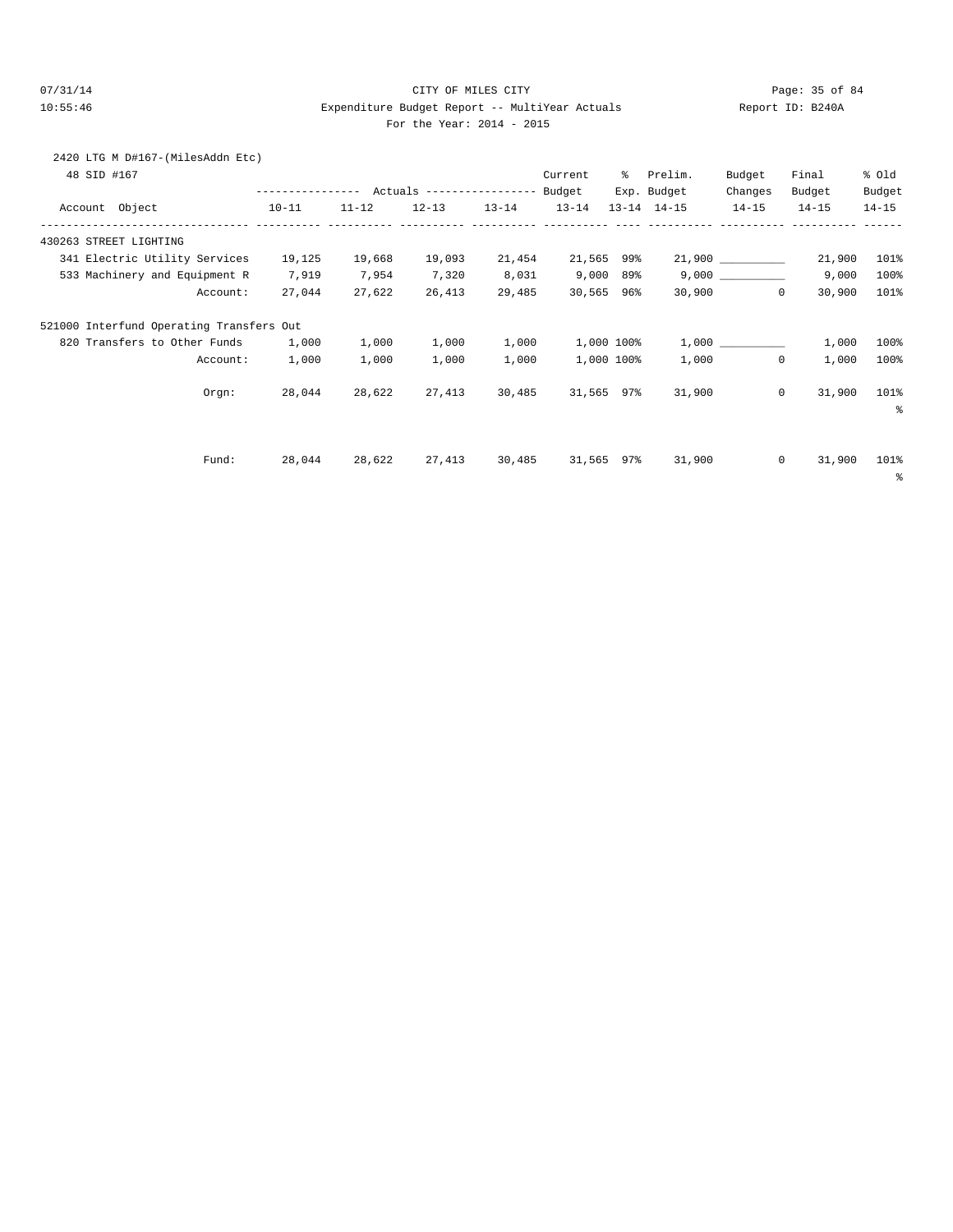#### 07/31/14 Page: 36 of 84 10:55:46 Expenditure Budget Report -- MultiYear Actuals Report ID: B240A For the Year: 2014 - 2015

|  |  | For the Year: $2014 - 20$ |  |  |  |
|--|--|---------------------------|--|--|--|
|--|--|---------------------------|--|--|--|

| <br>. .<br>. .<br> |  |
|--------------------|--|
|                    |  |
|                    |  |
|                    |  |
|                    |  |
|                    |  |

| 2430 LTG M D#171-(Balsam Est)<br>49 SID #171 |           |       |       |             | Current                     | % Prelim.                                                                      | Budget                  | Final                      | % Old               |
|----------------------------------------------|-----------|-------|-------|-------------|-----------------------------|--------------------------------------------------------------------------------|-------------------------|----------------------------|---------------------|
| Account Object                               | $10 - 11$ |       |       |             |                             | Exp. Budget<br>$11-12$ $12-13$ $13-14$ $13-14$ $13-14$ $14-15$ $14-15$ $14-15$ | Changes                 | Budget                     | Budget<br>$14 - 15$ |
| --------------- ---------- -----------       |           |       |       |             | ----------- ---------- ---- |                                                                                |                         |                            |                     |
| 430263 STREET LIGHTING                       |           |       |       |             |                             |                                                                                |                         |                            |                     |
| 230 Repair and Maintenance Su                | 175       | 48    |       | 459         | $500$ 92%                   |                                                                                |                         | 700                        | 140%                |
| 341 Electric Utility Services 1,362          |           | 1,419 |       | 1,446 1,522 | 1,400 109%                  |                                                                                | 1,700                   | 1,700                      | 121%                |
| 360 Contr R & M                              |           | 641   | 119   | 122         | 300 41%                     |                                                                                | 500 ____________        | 500                        | 166%                |
| Account:                                     | 1,537     | 2,108 |       |             | 1,565 2,103 2,200 96%       |                                                                                | $2,900$ 0               | 2,900                      | 131%                |
| 521000 Interfund Operating Transfers Out     |           |       |       |             |                             |                                                                                |                         |                            |                     |
| 820 Transfers to Other Funds                 | 1,000     | 1,000 |       | 1,000 1,000 | 1,000 100%                  |                                                                                |                         | 1,000                      | 100%                |
| Account:                                     | 1,000     | 1,000 | 1,000 | 1,000       | 1,000 100%                  |                                                                                | 1,000<br>$\overline{0}$ | 1,000                      | 100%                |
| Orem:                                        | 2,537     | 3,108 | 2,565 |             | 3,103 3,200 97%             | 3,900                                                                          |                         | $0 \qquad \qquad$<br>3,900 | 121%                |
|                                              |           |       |       |             |                             |                                                                                |                         |                            | ್ಠಿ                 |
| Fund:                                        | 2,537     | 3,108 | 2,565 | 3,103       | 3,200 97%                   | 3,900                                                                          |                         | $^{\circ}$<br>3,900        | 121%                |
|                                              |           |       |       |             |                             |                                                                                |                         |                            | ႜ                   |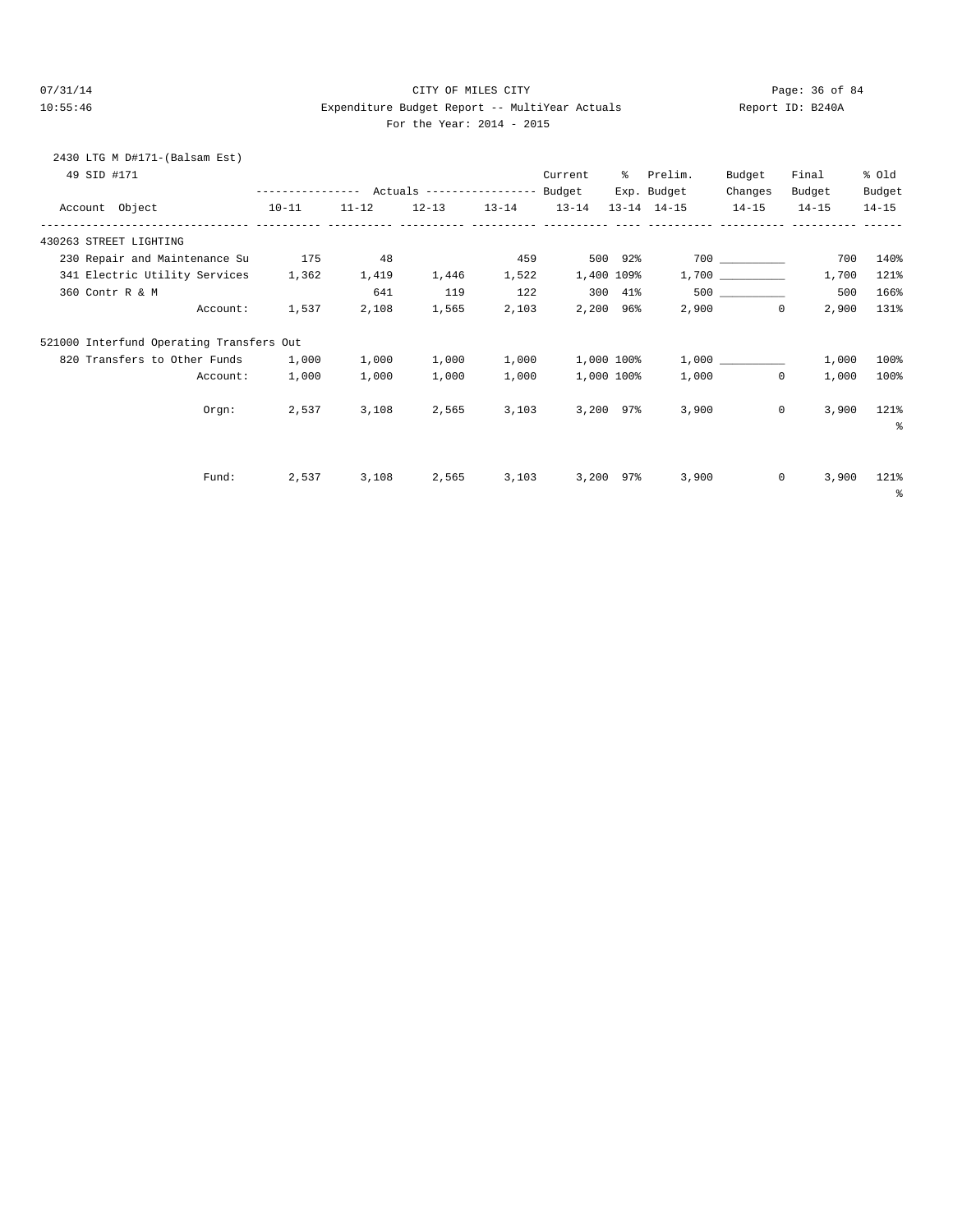### 07/31/14 Page: 37 of 84 10:55:46 Expenditure Budget Report -- MultiYear Actuals Report ID: B240A For the Year: 2014 - 2015

|  | For the Year: $2014$ - $20$ |  |  |
|--|-----------------------------|--|--|
|  |                             |  |  |

| 2440 LTG M D#172-(Main Str)<br>50 SID #172 |                                               |           |        |        | Current     | % Prelim.                                      | Budget   | Final                    | % old     |
|--------------------------------------------|-----------------------------------------------|-----------|--------|--------|-------------|------------------------------------------------|----------|--------------------------|-----------|
|                                            |                                               |           |        |        |             | Exp. Budget                                    | Changes  | Budget                   | Budget    |
| Account Object<br>$10-11$                  |                                               |           |        |        |             | 11-12 12-13 13-14 13-14 13-14 14-15 14-15      |          | $14 - 15$                | $14 - 15$ |
| 430263 STREET LIGHTING                     |                                               |           |        |        |             |                                                |          |                          |           |
| 230 Repair and Maintenance Su              |                                               | 6,757 112 |        |        |             | $4,623$ $5,700$ $81\%$ $3,000$ $\qquad \qquad$ |          | 3,000                    | 52%       |
| 341 Electric Utility Services              | 13,395                                        | 12,412    | 12,950 | 13,489 | 13,000 104% |                                                | 14,000   | 14,000                   | 107%      |
| 3,940<br>360 Contr R & M                   |                                               | $-2,370$  | 58     | 1,242  |             | $1,700$ 73% $1,700$ __________                 |          | 1,700                    | 100%      |
| Account: 17,335 16,799 13,120 19,354       |                                               |           |        |        | 20,400 95%  |                                                | 18,700 0 | 18,700                   | 91%       |
| 521000 Interfund Operating Transfers Out   |                                               |           |        |        |             |                                                |          |                          |           |
| 820 Transfers to Other Funds 1,000         |                                               | 1,000     | 1,000  | 1,000  |             | $1,000$ $100$ % $1,000$                        |          | 1,000                    | 100%      |
|                                            | Account: 1,000                                | 1,000     | 1,000  | 1,000  |             | 1,000 100% 1,000 0                             |          | 1,000                    | 100%      |
|                                            | Orgn: 18,335                                  |           |        |        |             | 17,799  14,120  20,354  21,400  95%  19,700  0 |          | 19,700                   | 92%<br>း  |
| Fund:                                      | 18,335 17,799 14,120 20,354 21,400 95% 19,700 |           |        |        |             |                                                |          | $\overline{0}$<br>19,700 | 92%<br>ႜ  |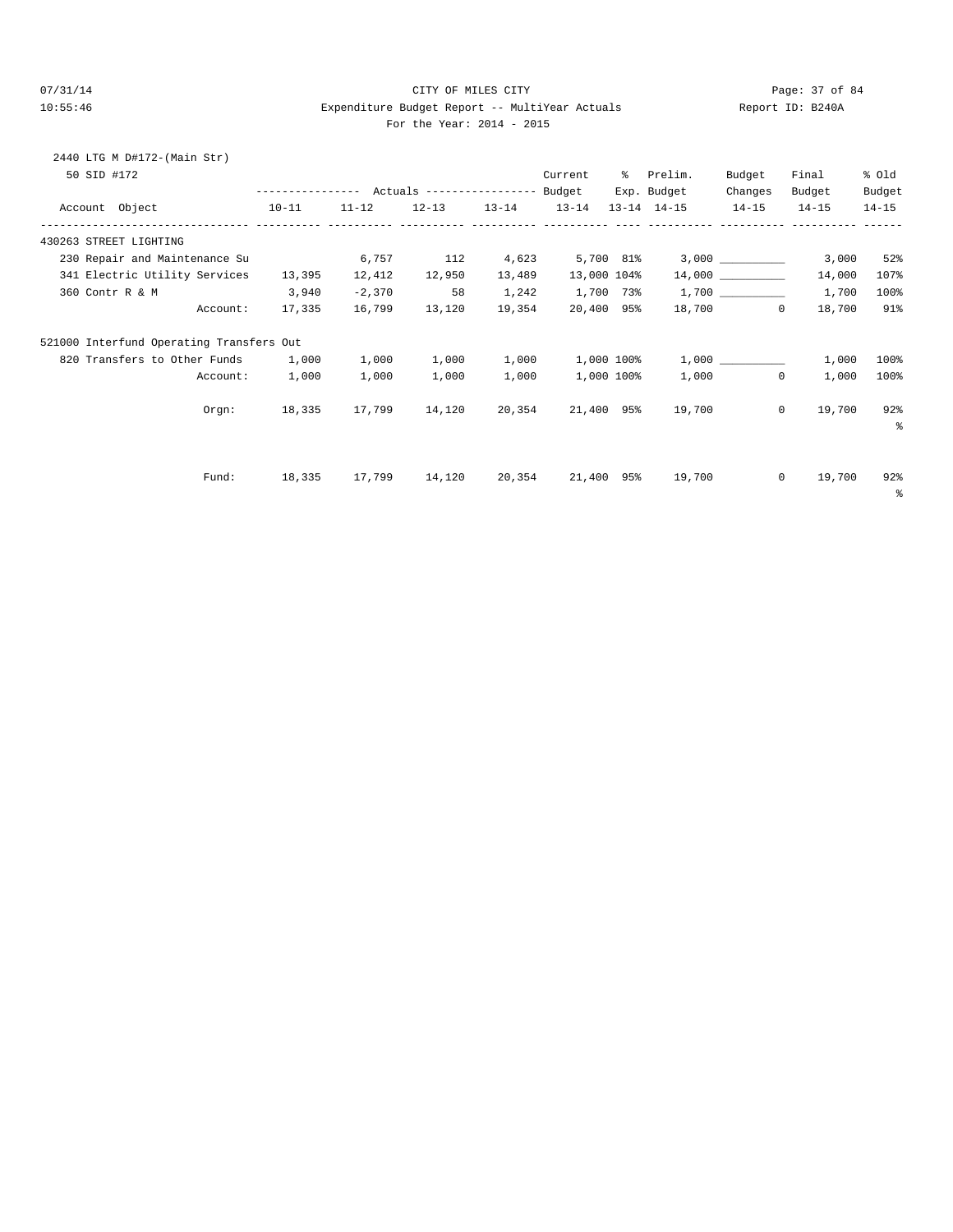# $O7/31/14$  Page: 38 of 84 10:55:46 Expenditure Budget Report -- MultiYear Actuals Report ID: B240A For the Year: 2014 - 2015

| For the Year: $2014 - 20$ |  |  |  |  |  |  |
|---------------------------|--|--|--|--|--|--|
|---------------------------|--|--|--|--|--|--|

| 2450 LTG M D#195-(SG-Trico)<br>51 SID #195 | ---------------- |           |                                               |           | Current        | ွေ  | Prelim.                            | Budget               | Final               | % old               |
|--------------------------------------------|------------------|-----------|-----------------------------------------------|-----------|----------------|-----|------------------------------------|----------------------|---------------------|---------------------|
| Account Object                             | $10 - 11$        | $11 - 12$ | Actuals ----------------- Budget<br>$12 - 13$ | $13 - 14$ | $13 - 14$      |     | Exp. Budget<br>$13 - 14$ $14 - 15$ | Changes<br>$14 - 15$ | Budget<br>$14 - 15$ | Budget<br>$14 - 15$ |
| 430263 STREET LIGHTING                     |                  |           |                                               |           |                |     |                                    |                      |                     |                     |
| 341 Electric Utility Services              | 4,062            | 4,826     | 4,822                                         | 4,822     | 5,000          | 96% |                                    | 5,250                | 5,250               | 105%                |
| Account:                                   | 4,062            | 4,826     | 4,822                                         | 4,822     | 5,000          | 96% | 5,250                              | $\circ$              | 5,250               | 105%                |
| 521000 Interfund Operating Transfers Out   |                  |           |                                               |           |                |     |                                    |                      |                     |                     |
| 820 Transfers to Other Funds               | 1,000            | 1,000     | 1,000                                         | 1,000     | 1,000 100%     |     |                                    | $1,000$ $\qquad$     | 1,000               | 100%                |
| Account:                                   | 1,000            | 1,000     | 1,000                                         | 1,000     | 1,000 100%     |     | 1,000                              | $\mathbf 0$          | 1,000               | 100%                |
| Orgn:                                      | 5,062            | 5,826     | 5,822                                         | 5,822     | $6,000$ $97\%$ |     | 6,250                              | $\mathbf 0$          | 6,250               | 104%<br>နွ          |
| Fund:                                      | 5,062            | 5,826     | 5,822                                         | 5,822     | 6,000          | 97% | 6,250                              | 0                    | 6,250               | 104%<br>နွ          |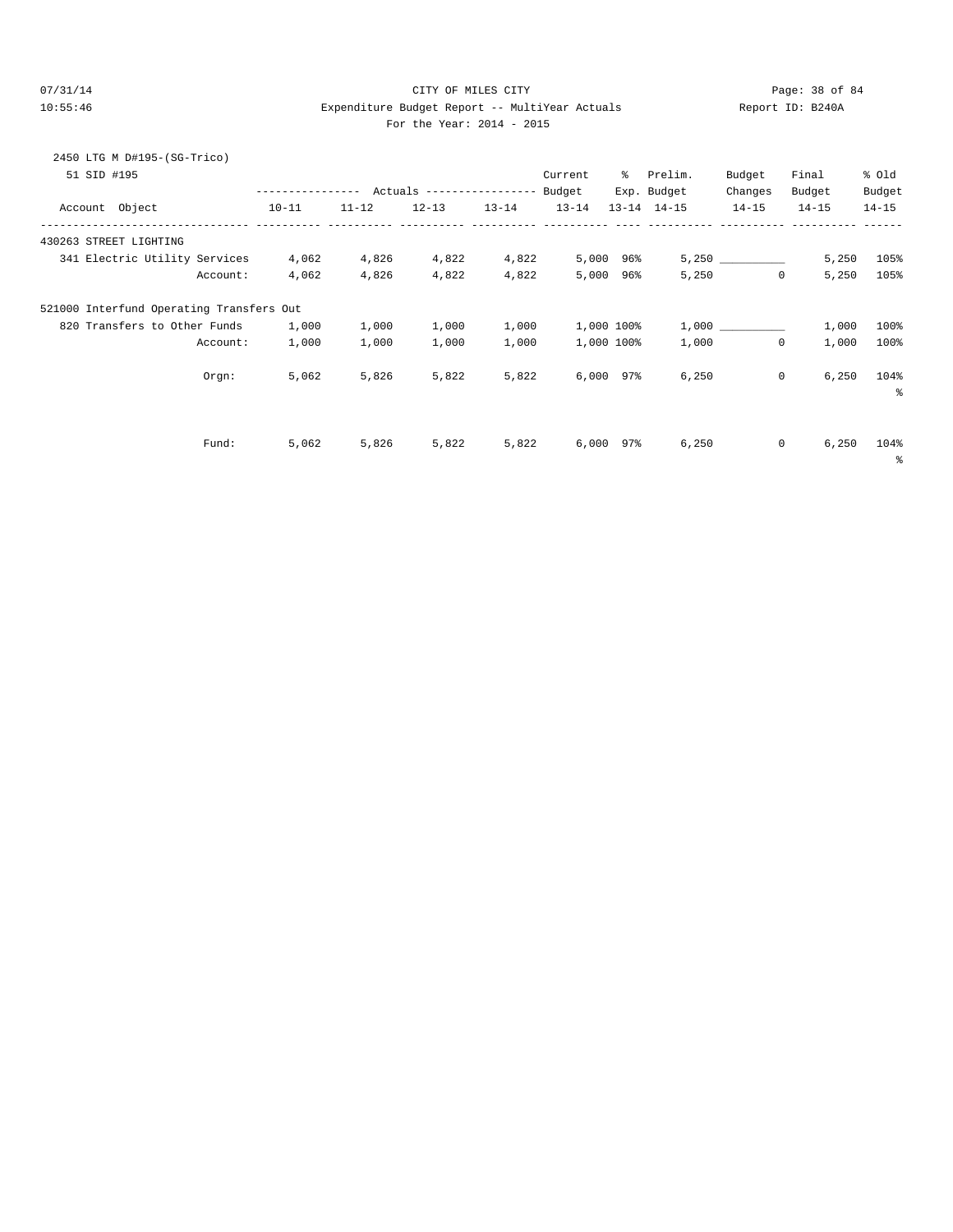2470 LTG M D#202-(SG-MDU&NV)

## 07/31/14 Page: 39 of 84 10:55:46 Expenditure Budget Report -- MultiYear Actuals Report ID: B240A For the Year: 2014 - 2015

| 72 SID #202                              | ---------------- |           | Actuals ----------------- |           | Current<br>Budget | ွေ          | Prelim.<br>Exp. Budget | Budget<br>Changes | Final<br>Budget | % old<br>Budget |
|------------------------------------------|------------------|-----------|---------------------------|-----------|-------------------|-------------|------------------------|-------------------|-----------------|-----------------|
| Account Object                           | $10 - 11$        | $11 - 12$ | $12 - 13$                 | $13 - 14$ | $13 - 14$         |             | $13 - 14$ $14 - 15$    | $14 - 15$         | $14 - 15$       | $14 - 15$       |
| 430263 STREET LIGHTING                   |                  |           |                           |           |                   |             |                        |                   |                 |                 |
| 341 Electric Utility Services            | 3,184            | 3,055     | 3,403                     | 3,250     |                   | $3,650$ 89% |                        | 3,650             | 3,650           | 100%            |
| 533 Machinery and Equipment R            | 3,649            | 3,649     | 3,285                     | 3,649     |                   | 3,200 114%  |                        |                   | 3,200           | 100%            |
| Account:                                 | 6,833            | 6,704     | 6,688                     | 6,899     |                   | 6,850 101%  | 6,850                  | $\mathbf 0$       | 6,850           | 100%            |
| 521000 Interfund Operating Transfers Out |                  |           |                           |           |                   |             |                        |                   |                 |                 |
| 820 Transfers to Other Funds             | 1,000            | 1,000     | 1,000                     | 1,000     |                   | 1,000 100%  |                        |                   | 1,000           | 100%            |
| Account:                                 | 1,000            | 1,000     | 1,000                     | 1,000     |                   | 1,000 100%  | 1,000                  | 0                 | 1,000           | 100%            |
| Orem:                                    | 7,833            | 7,704     | 7,688                     | 7,899     |                   | 7,850 101%  | 7,850                  | 0                 | 7,850           | 100%<br>နွ      |
|                                          |                  |           |                           |           |                   |             |                        |                   |                 |                 |
| Fund:                                    | 7,833            | 7,704     | 7,688                     | 7,899     |                   | 7,850 101%  | 7,850                  | 0                 | 7,850           | 100%<br>ႜ       |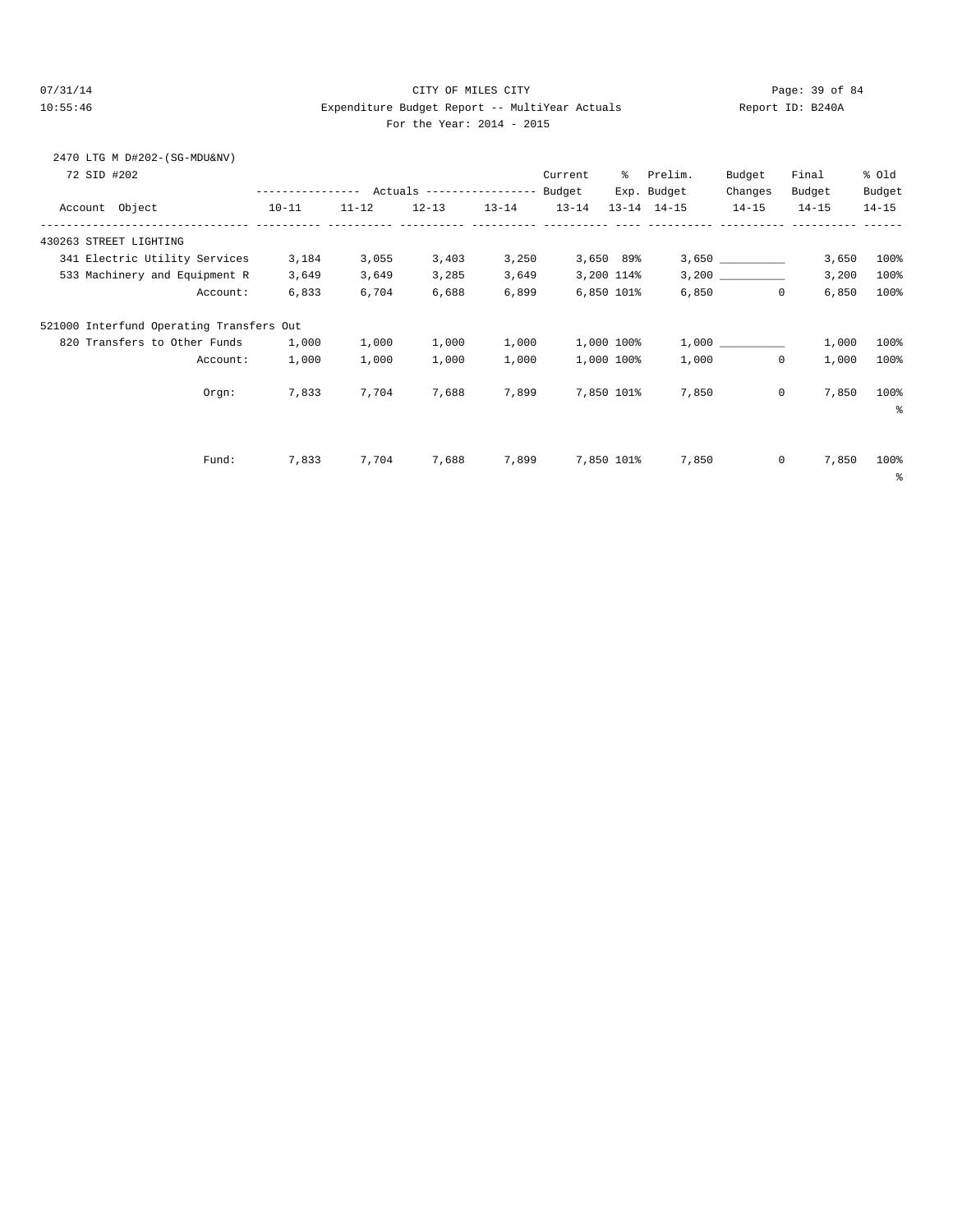# 07/31/14 Page: 40 of 84 10:55:46 Expenditure Budget Report -- MultiYear Actuals Report ID: B240A For the Year: 2014 - 2015

| 2480 LTG M M#173-(Milestown Estates) |                  |           |           |                           |         |                         |           |           |           |
|--------------------------------------|------------------|-----------|-----------|---------------------------|---------|-------------------------|-----------|-----------|-----------|
| 47 SID #173(Ltg-Milestown)           |                  |           |           |                           | Current | Prelim.                 | Budget    | Final     | % old     |
|                                      | ---------------- |           |           | Actuals ----------------- | Budget  | Exp. Budget             | Changes   | Budget    | Budget    |
| Account Object                       | $10 - 11$        | $11 - 12$ | $12 - 13$ | $13 - 14$                 |         | $13-14$ $13-14$ $14-15$ | $14 - 15$ | $14 - 15$ | $14 - 15$ |
|                                      |                  |           |           |                           |         |                         |           |           |           |

| 430263 STREET LIGHTING                   |     |       |     |     |           |          |       |             |       |            |
|------------------------------------------|-----|-------|-----|-----|-----------|----------|-------|-------------|-------|------------|
| 230 Repair and Maintenance Su            |     | 460   |     | 35  | 460       | $8\,$    |       | 460 000     | 460   | 100%       |
| 341 Electric Utility Services            | 637 | 663   | 676 | 712 |           | 700 102% |       |             | 1,320 | 188%       |
| 360 Contr R & M                          |     | 192   |     |     | $\circ$   | 0 %      |       |             |       | 100 ****** |
| Account:                                 | 637 | 1,315 | 676 | 747 | 1,160     | 64%      | 1,880 | 0           | 1,880 | 162%       |
| 521000 Interfund Operating Transfers Out |     |       |     |     |           |          |       |             |       |            |
| 820 Transfers to Other Funds             |     | 250   | 250 |     | 250       | 0%       |       | 250         | 250   | 100%       |
| Account:                                 |     | 250   | 250 |     | 250       | 0%       | 250   | $\mathbf 0$ | 250   | 100%       |
| Orgn:                                    | 637 | 1,565 | 926 | 747 | 1,410 53% |          | 2,130 | 0           | 2,130 | 151%<br>နွ |
|                                          |     |       |     |     |           |          |       |             |       |            |
| Fund:                                    | 637 | 1,565 | 926 | 747 | 1,410     | 53%      | 2,130 | 0           | 2,130 | 151%       |
|                                          |     |       |     |     |           |          |       |             |       | နွ         |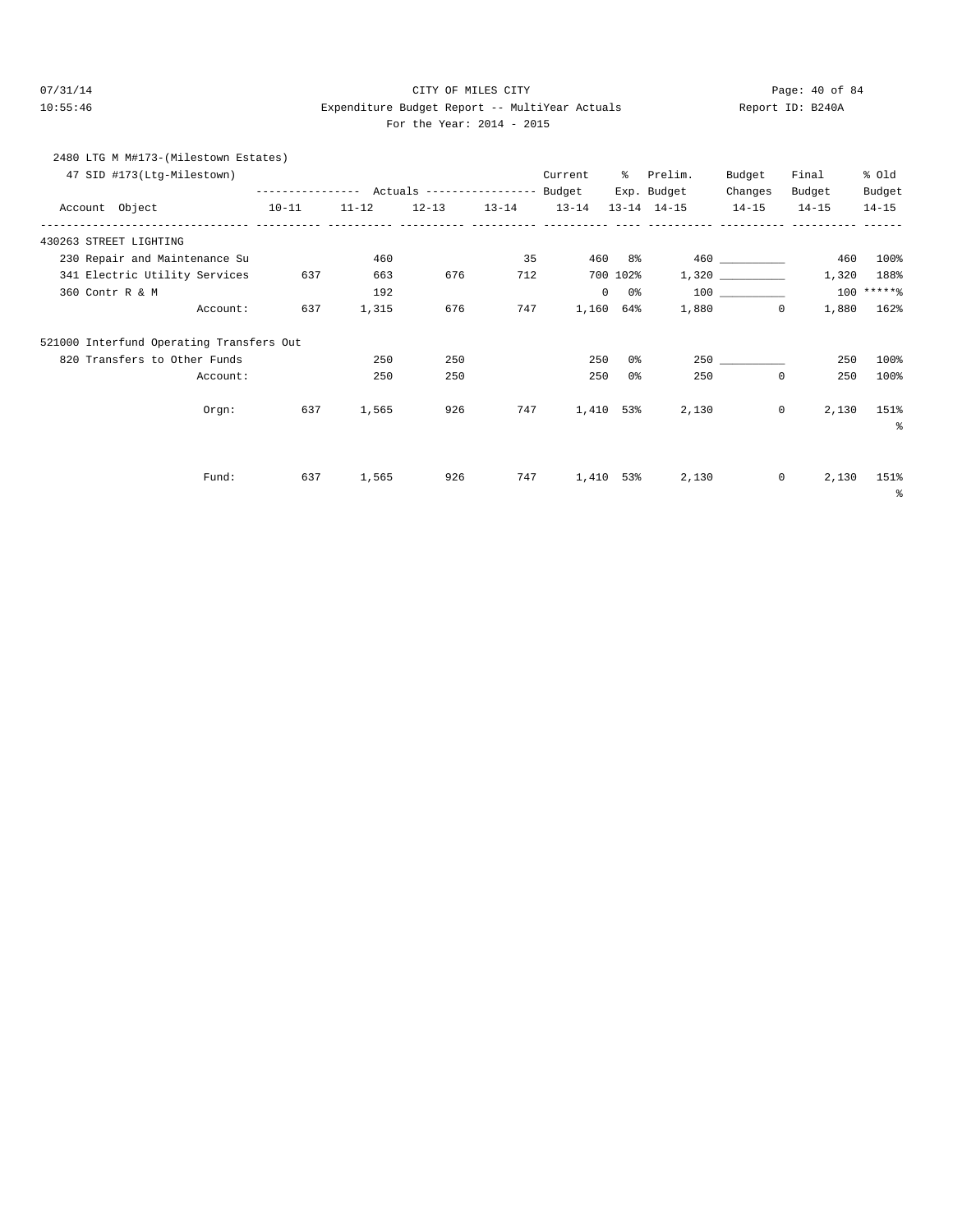# 07/31/14 Page: 41 of 84 10:55:46 Expenditure Budget Report -- MultiYear Actuals Report ID: B240A For the Year: 2014 - 2015

| 2490 Energy Stimulus |  |
|----------------------|--|
|----------------------|--|

| 17 Energy Federal Stimulus |          |           |           |                         | Current |                     | % Prelim.         | Budget                                                                                                                                                                                                                                                                                                                                                             | Final       |             | % old     |
|----------------------------|----------|-----------|-----------|-------------------------|---------|---------------------|-------------------|--------------------------------------------------------------------------------------------------------------------------------------------------------------------------------------------------------------------------------------------------------------------------------------------------------------------------------------------------------------------|-------------|-------------|-----------|
|                            |          |           |           |                         |         |                     | Exp. Budget       | Changes                                                                                                                                                                                                                                                                                                                                                            | Budget      |             | Budget    |
| Account Object             |          | $10 - 11$ | $11 - 12$ | $12-13$ $13-14$ $13-14$ |         |                     | 13-14 14-15 14-15 |                                                                                                                                                                                                                                                                                                                                                                    | $14 - 15$   |             | $14 - 15$ |
| 411230 City Hall           |          |           |           |                         |         |                     |                   |                                                                                                                                                                                                                                                                                                                                                                    |             |             |           |
| 350 Professional Services  |          |           | 14,000    |                         |         |                     |                   | $\begin{picture}(150,10) \put(0,0){\vector(1,0){100}} \put(15,0){\vector(1,0){100}} \put(15,0){\vector(1,0){100}} \put(15,0){\vector(1,0){100}} \put(15,0){\vector(1,0){100}} \put(15,0){\vector(1,0){100}} \put(15,0){\vector(1,0){100}} \put(15,0){\vector(1,0){100}} \put(15,0){\vector(1,0){100}} \put(15,0){\vector(1,0){100}} \put(15,0){\vector(1,0){100}}$ |             | 0           | 0%        |
|                            | Account: |           | 14,000    |                         |         | $0***$ $*$          |                   | $\overline{0}$                                                                                                                                                                                                                                                                                                                                                     | $\circ$     | 0           | 0%        |
| 430263 STREET LIGHTING     |          |           |           |                         |         |                     |                   |                                                                                                                                                                                                                                                                                                                                                                    |             |             |           |
| 228 Lighting Supplies      |          | 15,465    |           |                         |         | $\mathbf{0}$        |                   |                                                                                                                                                                                                                                                                                                                                                                    |             | 0           | 0%        |
| 940 Machinery & Equipment  |          |           | 13,700    |                         |         | $\circ$             |                   |                                                                                                                                                                                                                                                                                                                                                                    |             | $\mathbb O$ | 0%        |
|                            | Account: | 15,465    | 13,700    |                         |         | $0$ ****            |                   | 0                                                                                                                                                                                                                                                                                                                                                                  | $\circ$     | 0           | 0%        |
|                            | Orem:    | 15,465    | 27,700    |                         |         | $\circ$<br>0%       |                   | $\circ$                                                                                                                                                                                                                                                                                                                                                            | $\mathbf 0$ | 0           | 0%        |
|                            |          |           |           |                         |         |                     |                   |                                                                                                                                                                                                                                                                                                                                                                    |             |             | る         |
|                            |          |           |           |                         |         |                     |                   |                                                                                                                                                                                                                                                                                                                                                                    |             |             |           |
|                            | Fund:    | 15,465    | 27,700    |                         |         | $\mathbf{0}$<br>0 % |                   | $\circ$                                                                                                                                                                                                                                                                                                                                                            | $\mathbf 0$ | 0           | 0%        |
|                            |          |           |           |                         |         |                     |                   |                                                                                                                                                                                                                                                                                                                                                                    |             |             | နွ        |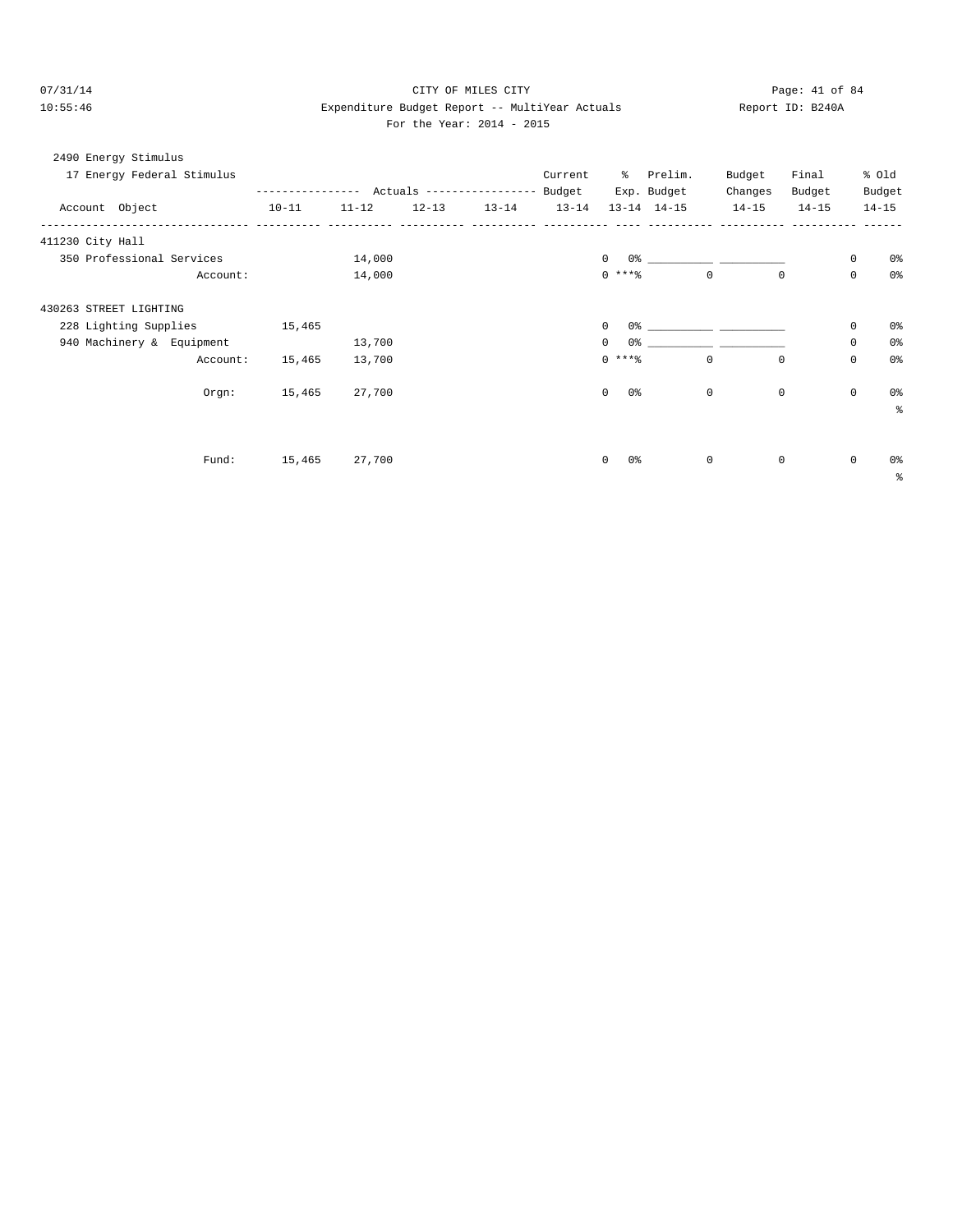## 07/31/14 Page: 42 of 84 10:55:46 Expenditure Budget Report -- MultiYear Actuals Report ID: B240A For the Year: 2014 - 2015

# 2510 STR MAINT DIST #204

|                                          |           |           |                           |           | Current   | ိ                  | Prelim.                                    | Budget       | Final       |             | % old      |
|------------------------------------------|-----------|-----------|---------------------------|-----------|-----------|--------------------|--------------------------------------------|--------------|-------------|-------------|------------|
|                                          |           |           | Actuals ----------------- |           | Budget    |                    | Exp. Budget                                | Changes      | Budget      |             | Budget     |
| Account Object                           | $10 - 11$ | $11 - 12$ | $12 - 13$                 | $13 - 14$ | $13 - 14$ |                    | $13 - 14$ $14 - 15$                        | $14 - 15$    | $14 - 15$   |             | $14 - 15$  |
| 430233 Roadway/Re-surfacing              |           |           |                           |           |           |                    |                                            |              |             |             |            |
| 350 Professional Services                |           |           | $-634, 151$               |           |           | $\circ$            |                                            |              |             | $\mathbf 0$ | 0%         |
| Account:                                 |           |           | $-634, 151$               |           |           | $0***8$            |                                            | $\mathbf{0}$ | $\mathbf 0$ | $\mathbf 0$ | 0%         |
| 430235 Storm Drain & Culvert Maintenance |           |           |                           |           |           |                    |                                            |              |             |             |            |
| 230 Repair and Maintenance Su            |           |           | $-157,417$                |           |           | $\circ$            | 0.왕 - 이 그는 아이들은 아이들의 사람들은 아이들의 사람들을 하고 있다. |              |             | $\mathbf 0$ | 0%         |
| Account:                                 |           |           | $-157,417$                |           |           | $0***8$            |                                            | $\mathbf 0$  | $\mathbf 0$ | $\mathbf 0$ | 0%         |
| Orgn:                                    |           |           | $-791,568$                |           |           | 0%<br>$\mathbf{0}$ |                                            | 0            | $\mathbf 0$ | $\mathbf 0$ | 0%         |
|                                          |           |           |                           |           |           |                    |                                            |              |             |             | $\epsilon$ |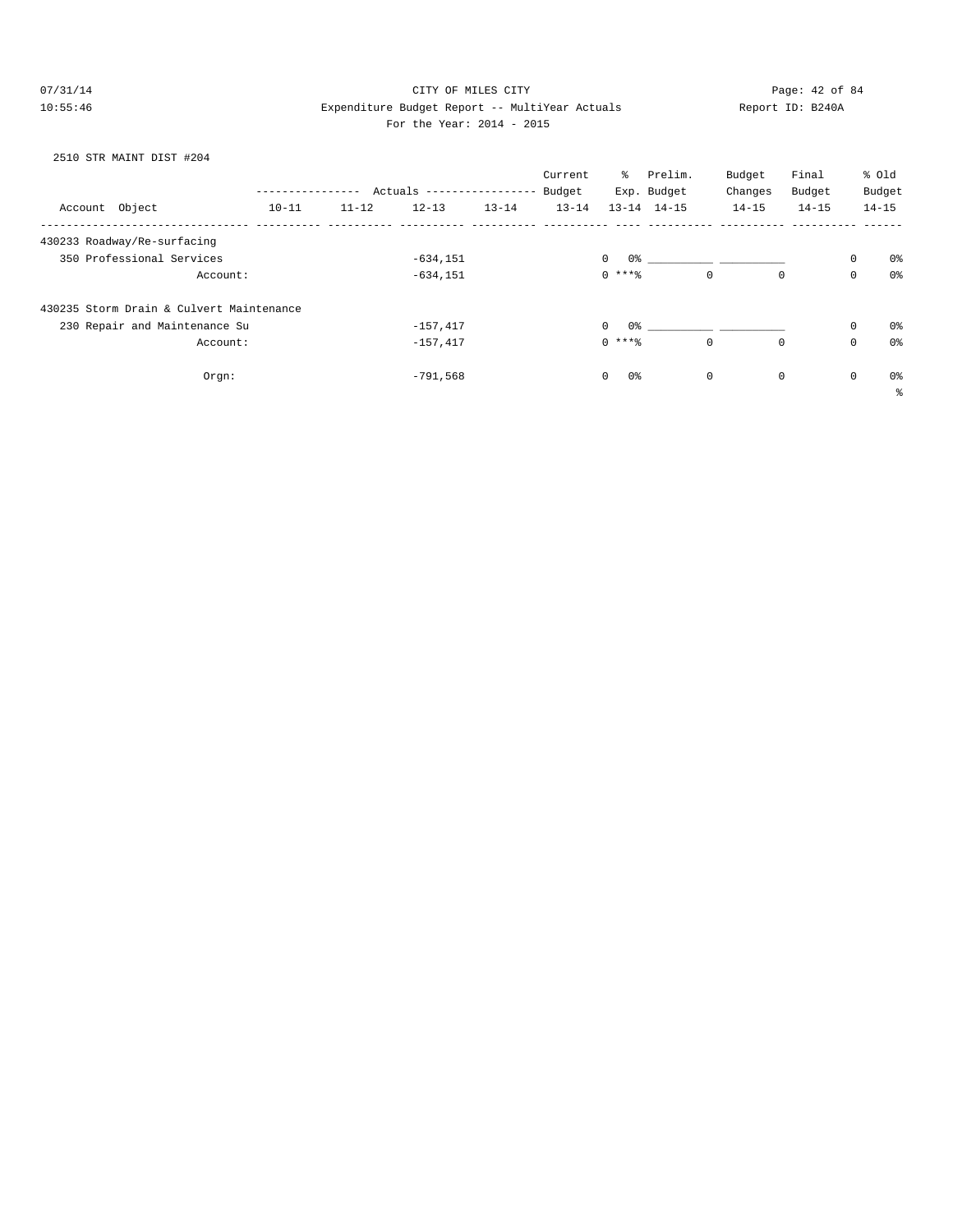# 07/31/14 Page: 43 of 84 10:55:46 Expenditure Budget Report -- MultiYear Actuals Report ID: B240A For the Year: 2014 - 2015

|  | 2510 STR MAINT DIST #204 |                                            |  |
|--|--------------------------|--------------------------------------------|--|
|  |                          | $107$ Decad Of Maint $D_{\text{int}}$ 4004 |  |

| 107 Paved St. Maint. Dist.#204 |                                                 |           |           |           | Current      | ႜ              | Prelim.             | Budget                                                                                                                                                                                                                                                                                                                                                                               | Final       | % old     |
|--------------------------------|-------------------------------------------------|-----------|-----------|-----------|--------------|----------------|---------------------|--------------------------------------------------------------------------------------------------------------------------------------------------------------------------------------------------------------------------------------------------------------------------------------------------------------------------------------------------------------------------------------|-------------|-----------|
|                                | --------------- Actuals ---------------- Budget |           |           |           |              |                | Exp. Budget         | Changes                                                                                                                                                                                                                                                                                                                                                                              | Budget      | Budget    |
| Account Object                 | $10 - 11$                                       | $11 - 12$ | $12 - 13$ | $13 - 14$ | $13 - 14$    |                | $13 - 14$ $14 - 15$ | $14 - 15$                                                                                                                                                                                                                                                                                                                                                                            | $14 - 15$   | $14 - 15$ |
| 411101 Labor Negotiations      |                                                 |           |           |           |              |                |                     |                                                                                                                                                                                                                                                                                                                                                                                      |             |           |
| 350 Professional Services      | 124                                             |           |           |           | $\mathbf{0}$ |                |                     |                                                                                                                                                                                                                                                                                                                                                                                      | 0           | 0%        |
| Account:                       | 124                                             |           |           |           |              | $0$ ****       | $\mathbf 0$         | $\mathbf 0$                                                                                                                                                                                                                                                                                                                                                                          | 0           | 0%        |
| 430220 Operations              |                                                 |           |           |           |              |                |                     |                                                                                                                                                                                                                                                                                                                                                                                      |             |           |
| 111 Salaries and Wages - Perm  | 150,676                                         | 158,451   | 137,809   | 185,142   | 180,062 103% |                |                     | 213, 283                                                                                                                                                                                                                                                                                                                                                                             | 213,283     | 118%      |
| 121 OVERTIME-PERMANENT         | 6,047                                           | 3,851     | 5,137     | 6,386     |              | 5,119 125%     |                     | 5,919 __________                                                                                                                                                                                                                                                                                                                                                                     | 5,919       | 115%      |
| 131 VACATION                   | 14,123                                          | 17,535    | 9,402     | 10,471    | 14,000       | 75%            |                     | $10,000$ _____________                                                                                                                                                                                                                                                                                                                                                               | 10,000      | 71%       |
| 132 SICK LEAVE                 | 9,469                                           | 11,793    | 5,832     | 3,761     | 11,000 34%   |                |                     |                                                                                                                                                                                                                                                                                                                                                                                      | 5,000       | 45%       |
| 133 OTHER LEAVE PAY            |                                                 | 83        |           |           | 9,480        | 0%             |                     |                                                                                                                                                                                                                                                                                                                                                                                      | 685         | $7\%$     |
| 134 HOLIDAY PAY                | 3,386                                           | 722       | 786       | 972       | 6,446        | 15%            |                     |                                                                                                                                                                                                                                                                                                                                                                                      | 400         | 6%        |
| 141 Unemployment Insurance     | 277                                             | 485       | 558       | 933       | 1,016        | 92%            |                     |                                                                                                                                                                                                                                                                                                                                                                                      | 1,099       | 108%      |
| 142 Workers' Compensation      | 10,966                                          | 9,963     | 8,203     | 11,050    | 11,572       | 95%            |                     |                                                                                                                                                                                                                                                                                                                                                                                      | 11,763      | 101%      |
| 143 Health Insurance           | 25,616                                          | 30,435    | 28,168    | 33,287    | 33,622       | 99%            |                     | 39,758 _________                                                                                                                                                                                                                                                                                                                                                                     | 39,758      | 118%      |
| 144 FICA                       | 13,614                                          | 14,029    | 11,521    | 15,067    | 17,266 87%   |                |                     |                                                                                                                                                                                                                                                                                                                                                                                      | 18,688      | 108%      |
| 145 PERS                       | 12,388                                          | 13,285    | 10,770    | 15,937    | 17,596 91%   |                |                     |                                                                                                                                                                                                                                                                                                                                                                                      | 19,958      | 113%      |
| 196 CLOTHING ALLOTMENT         | 602                                             | 549       | 540       | 593       |              | 550 108%       |                     | $\begin{picture}(0,0) \put(0,0){\dashbox{0.5}(0,0){ }} \put(1,0){\dashbox{0.5}(0,0){ }} \put(1,0){\dashbox{0.5}(0,0){ }} \put(1,0){\dashbox{0.5}(0,0){ }} \put(1,0){\dashbox{0.5}(0,0){ }} \put(1,0){\dashbox{0.5}(0,0){ }} \put(1,0){\dashbox{0.5}(0,0){ }} \put(1,0){\dashbox{0.5}(0,0){ }} \put(1,0){\dashbox{0.5}(0,0){ }} \put(1,0){\dashbox{0.5}(0,0){ }} \put(1,0){\dashbox{$ | 600         | 109%      |
| 210 Office Supplies and Mater  | 302                                             | 366       | 617       | 473       | 500          | 95%            |                     |                                                                                                                                                                                                                                                                                                                                                                                      | 500         | 100%      |
| 214 Small Items of Equipment   | 4,197                                           | 5,689     | 3,591     | 5,414     |              | $6,000$ $90\%$ |                     |                                                                                                                                                                                                                                                                                                                                                                                      | 6,000       | 100%      |
| 220 Operating Expenses         | 1,357                                           | 20,830    | 4,963     | 9,775     |              | 9,000 109%     |                     |                                                                                                                                                                                                                                                                                                                                                                                      | 15,000      | 166%      |
| 222 Chemicals, Lab & Med Suppl |                                                 | 128       | 18        | 438       |              | 400 110%       |                     | 600 000                                                                                                                                                                                                                                                                                                                                                                              | 600         | 150%      |
| 226 Clothing and Uniforms      | 337                                             | 748       | 516       | 456       | 550          | 83%            |                     | 550                                                                                                                                                                                                                                                                                                                                                                                  | 550         | 100%      |
| 230 Repair and Maintenance Su  | 28,400                                          | 15,644    | 8,307     | 12,553    | 18,000       | 70%            |                     |                                                                                                                                                                                                                                                                                                                                                                                      | 18,000      | 100%      |
| 231 Gas, Oil, Diesel Fuel, Gr  | 35,574                                          | 35,030    | 29,697    | 35,621    | 35,000 102%  |                |                     |                                                                                                                                                                                                                                                                                                                                                                                      | 36,000      | 102%      |
| 241 Consumable Tools           |                                                 |           |           |           | 50           | 0%             |                     |                                                                                                                                                                                                                                                                                                                                                                                      | 50          | 100%      |
| 242 Sign Parts and Supplies    | 1,155                                           | 4,517     | 8,162     | 7,654     |              | 7,000 109%     |                     |                                                                                                                                                                                                                                                                                                                                                                                      | 7,000       | 100%      |
| 311 Postage, Box Rent, Etc.    | 23                                              | 72        | 29        | 18        |              | 75 24%         |                     |                                                                                                                                                                                                                                                                                                                                                                                      | 75          | 100%      |
| 320 Printing, Duplicating, Ty  | 89                                              | 46        |           |           | 100          | 0%             |                     |                                                                                                                                                                                                                                                                                                                                                                                      | 100         | 100%      |
| 330 Publicity, Subscriptions   | 496                                             |           | 714       | 761       |              | 400 190%       |                     |                                                                                                                                                                                                                                                                                                                                                                                      | 700         | 175%      |
| 334 Memberships, Registration  | 48                                              |           |           |           | 150          | 0%             |                     |                                                                                                                                                                                                                                                                                                                                                                                      | 250         | 166%      |
| 341 Electric Utility Services  | 1,053                                           | 742       | 865       | 1,089     |              | 1,000 109%     |                     |                                                                                                                                                                                                                                                                                                                                                                                      | 1,000       | 100%      |
| 344 Gas Utility Service        | 1,054                                           | 436       | 367       | 627       | 1,000        | 63%            |                     |                                                                                                                                                                                                                                                                                                                                                                                      | 1,000       | 100%      |
| 345 Telephone                  | 1,136                                           | 1,289     | 1,690     | 2,252     |              | 1,500 150%     |                     |                                                                                                                                                                                                                                                                                                                                                                                      | 2,000       | 133%      |
| 346 Garbage Service            |                                                 |           |           |           | 175          | 0%             |                     |                                                                                                                                                                                                                                                                                                                                                                                      | 175         | 100%      |
| 347 Internet                   | 371                                             | 225       | 5         |           | 200          | 0%             |                     |                                                                                                                                                                                                                                                                                                                                                                                      | 200         | 100%      |
| 350 Professional Services      | 273                                             | 6,105     | 956       | 2,301     |              | 2,000 115%     |                     |                                                                                                                                                                                                                                                                                                                                                                                      | 3,000       | 150%      |
| 360 Contr R & M                | 6,087                                           | 1,630     | 881       | 5,068     |              | $6,000$ $84\%$ |                     |                                                                                                                                                                                                                                                                                                                                                                                      | 8,000       | 133%      |
| 363 R&M Vehicles/Equip/Labor-  | 83,129                                          | 74,460    | 90,860    | 94,070    | 80,000 118%  |                |                     |                                                                                                                                                                                                                                                                                                                                                                                      | 80,000      | 100%      |
| 370 Travel                     | 55                                              | 794       | 832       | 806       |              | 800 101%       |                     |                                                                                                                                                                                                                                                                                                                                                                                      | 1,000       | 125%      |
| 380 Training Services          | 21                                              | 288       | 312       | 448       |              | 700 64%        |                     |                                                                                                                                                                                                                                                                                                                                                                                      | 700         | 100%      |
| 382 Books                      | 254                                             |           | 81        | 111       |              | 200 56%        |                     |                                                                                                                                                                                                                                                                                                                                                                                      | 200         | 100%      |
| 511 Insurance on Buildings     | 546                                             | 699       | 640       | 548       |              | 548 100%       |                     |                                                                                                                                                                                                                                                                                                                                                                                      | 792         | 144%      |
| 512 Insurance on Vehicles & E  | 1,490                                           | 1,870     | 2,732     | 2,448     |              | 2,448 100%     |                     | 2,732 _________                                                                                                                                                                                                                                                                                                                                                                      | 2,732       | 111%      |
| 513 Liability                  | 29,092                                          | 25,949    | 5,381     | 4,174     |              | $0***8$        |                     |                                                                                                                                                                                                                                                                                                                                                                                      | $\mathbf 0$ | 0%        |
| 531 Building & Office Rental   | 4,200                                           | 4,200     | 4,200     | 4,200     |              | 4,200 100%     |                     |                                                                                                                                                                                                                                                                                                                                                                                      | 4,200       | 100%      |
| 532 Land Rental                | 6,855                                           | 6,699     | 8,274     | 4,877     |              | 8,100 60%      |                     |                                                                                                                                                                                                                                                                                                                                                                                      | 8,100       | 100%      |
| Account:                       | 454,758                                         | 469,637   | 393,416   | 479,781   | 493,825 97%  |                | 525,077             | $\overline{0}$                                                                                                                                                                                                                                                                                                                                                                       | 525,077     | 106%      |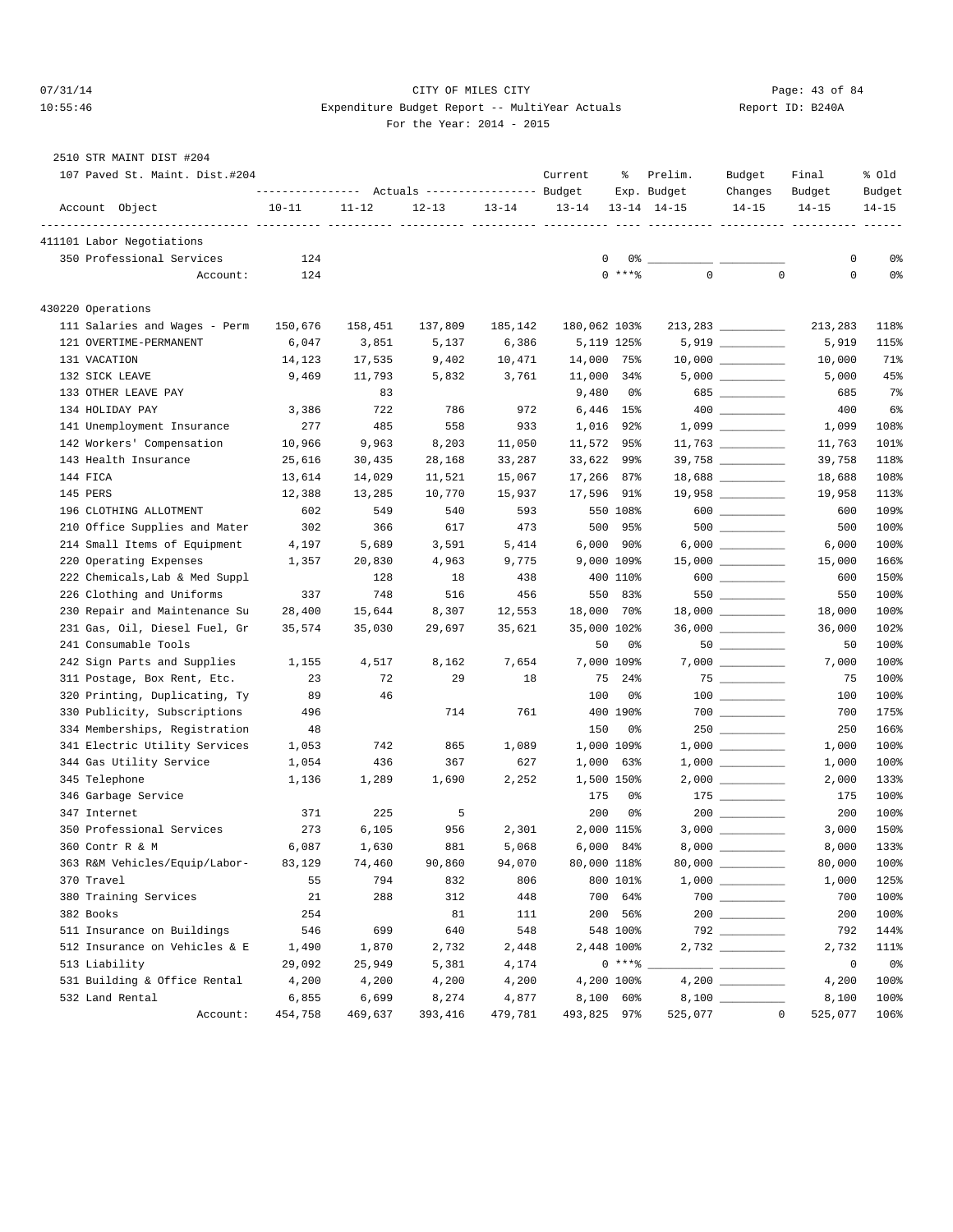# $O7/31/14$  Page: 44 of 84 10:55:46 Expenditure Budget Report -- MultiYear Actuals Report ID: B240A For the Year: 2014 - 2015

| For the Year: $2014 - 20$ |  |  |  |
|---------------------------|--|--|--|
|---------------------------|--|--|--|

| 2510 STR MAINT DIST #204                                                            |           |       |                               |        |                                                                 |  |                                                                                  |        |                                |                 |
|-------------------------------------------------------------------------------------|-----------|-------|-------------------------------|--------|-----------------------------------------------------------------|--|----------------------------------------------------------------------------------|--------|--------------------------------|-----------------|
| 107 Paved St. Maint. Dist.#204                                                      |           |       |                               |        | Current                                                         |  | % Prelim.<br>--------------- Actuals ---------------- Budget Exp. Budget Changes | Budget | Final<br>Budget                | % old<br>Budget |
| Account Object                                                                      | $10 - 11$ |       |                               |        | $11-12$ $12-13$ $13-14$ $13-14$ $13-14$ $14-15$ $14-15$ $14-15$ |  |                                                                                  |        |                                | $14 - 15$       |
| 430233 Roadway/Re-surfacing                                                         |           |       |                               |        |                                                                 |  |                                                                                  |        |                                |                 |
| 350 Professional Services 54,095 75,701 641,650 274,156 686,990 40% 297,000 287,000 |           |       |                               |        |                                                                 |  |                                                                                  |        |                                | 43%             |
|                                                                                     |           |       |                               |        |                                                                 |  | Account: 54,095 75,701 641,650 274,156 686,990 40% 297,000 0 297,000             |        |                                | 43%             |
| 430234 CURB AND GUTTER                                                              |           |       |                               |        |                                                                 |  |                                                                                  |        |                                |                 |
| 350 Professional Services                                                           |           |       | 2,112                         |        |                                                                 |  | 5,330  142,000  4%  120,000  120,000  120,000                                    |        |                                | 84%             |
| Account:                                                                            |           |       | 2,112                         |        |                                                                 |  | 5,330 142,000 4% 120,000 0 120,000                                               |        |                                | 84%             |
| 430235 Storm Drain & Culvert Maintenance                                            |           |       |                               |        |                                                                 |  |                                                                                  |        |                                |                 |
| 230 Repair and Maintenance Su 3,704                                                 |           |       | 157,417                       |        |                                                                 |  |                                                                                  |        | 25,000                         | 36%             |
| 350 Professional Services 101,637                                                   |           | 2,943 | 11,455                        | 1,380  |                                                                 |  |                                                                                  |        | $^{\circ}$                     | 0%              |
| Account: 105,341 2,943 168,872 1,380                                                |           |       |                               |        |                                                                 |  | 78,235 2% 25,000 0                                                               |        | 25,000                         | 31%             |
| 510330 Comprehensive Liability Insurance                                            |           |       |                               |        |                                                                 |  |                                                                                  |        |                                |                 |
| 513 Liability                                                                       |           |       |                               | 9,690  |                                                                 |  | 9,690 100%                                                                       | 4,136  | 4,136                          | 42%             |
| Account:                                                                            |           |       |                               | 9,690  |                                                                 |  | 9,690 100% 4,136 0                                                               |        | 4,136                          | 42%             |
| 521000 Interfund Operating Transfers Out                                            |           |       |                               |        |                                                                 |  |                                                                                  |        |                                |                 |
| 820 Transfers to Other Funds 37,839 34,179 46,086                                   |           |       |                               | 53,412 |                                                                 |  | 53,412 100% 204,165 204,165 382%                                                 |        |                                |                 |
| Adm Fee, updated 7/30/14, \$24025                                                   |           |       |                               |        |                                                                 |  |                                                                                  |        |                                |                 |
| \$163,000 for CIP                                                                   |           |       |                               |        |                                                                 |  |                                                                                  |        |                                |                 |
| Planners wages \$17140                                                              |           |       |                               |        |                                                                 |  |                                                                                  |        |                                |                 |
|                                                                                     |           |       | Account: 37,839 34,179 46,086 | 53,412 |                                                                 |  | 53,412 100% 204,165                                                              |        | $\Omega$<br>204,165            | 382%            |
| $0$ rqn:                                                                            | 652,157   |       |                               |        |                                                                 |  | 582,460 1,252,136 823,749 1,464,152 56% 1,175,378                                |        | $0 \quad 1,175,378 \quad 80\%$ | နွ              |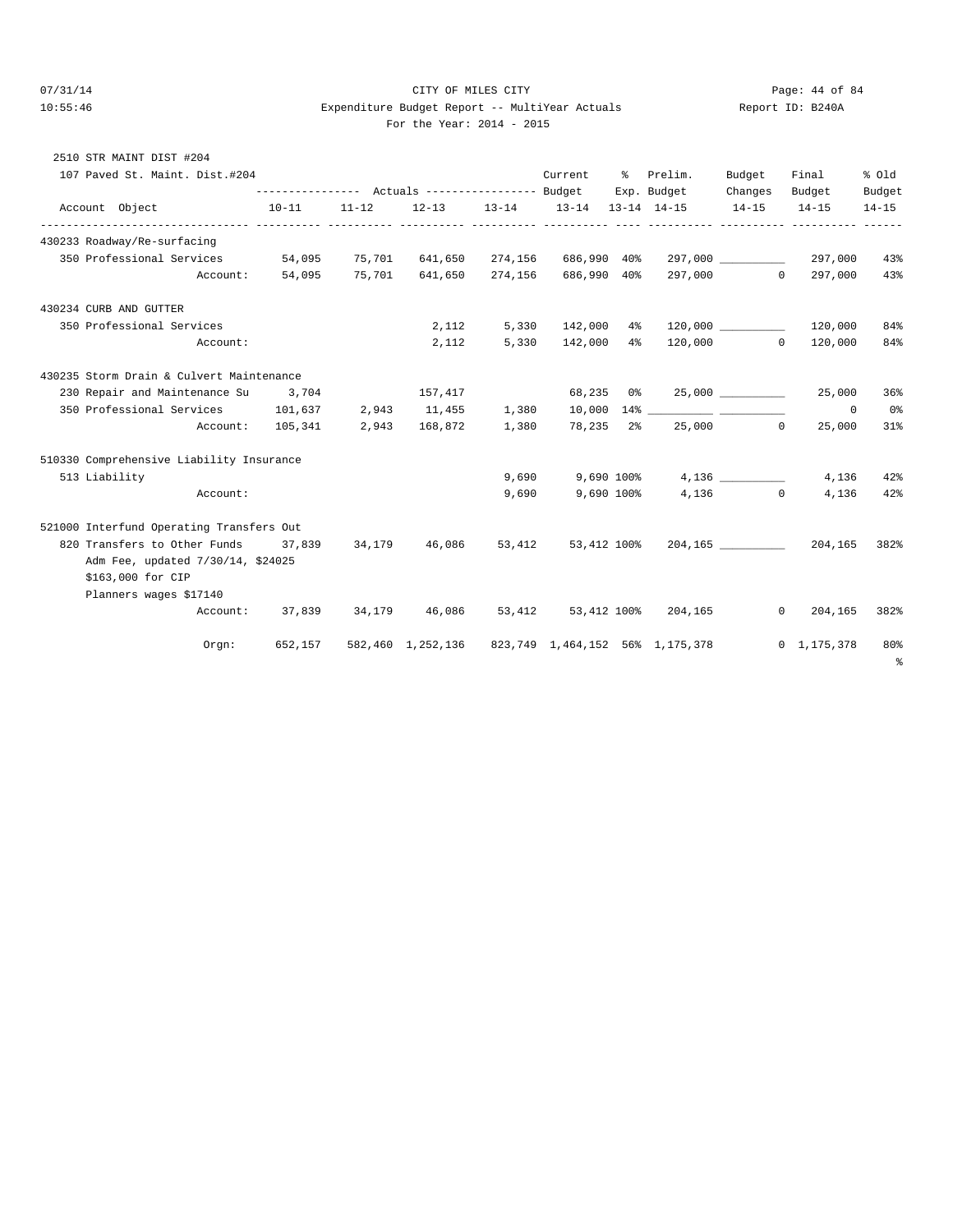# $O7/31/14$  Page: 45 of 84 10:55:46 Expenditure Budget Report -- MultiYear Actuals Report ID: B240A For the Year: 2014 - 2015

| For the Year: $2014 - 20$ |  |  |  |
|---------------------------|--|--|--|
|---------------------------|--|--|--|

| 2510 STR MAINT DIST #204 |                                |               |           |                           |           |           |            |                                 |           |                     |             |           |
|--------------------------|--------------------------------|---------------|-----------|---------------------------|-----------|-----------|------------|---------------------------------|-----------|---------------------|-------------|-----------|
|                          | 108 Unpaved Street Maintenance |               |           |                           |           | Current   | ိ          | Prelim.                         | Budget    | Final               |             | % old     |
|                          |                                | ------------- |           | Actuals ----------------- |           | Budget    |            | Exp. Budget                     | Changes   | Budget              |             | Budget    |
| Account Object           |                                | $10 - 11$     | $11 - 12$ | $12 - 13$                 | $13 - 14$ | $13 - 14$ |            | $13 - 14$ $14 - 15$             | $14 - 15$ | $14 - 15$           |             | $14 - 15$ |
| 430220 Operations        |                                |               |           |                           |           |           |            |                                 |           |                     |             |           |
|                          | 111 Salaries and Wages - Perm  | 1,770         |           |                           |           |           | 0          |                                 |           |                     | 0           | 0%        |
|                          | 350 Professional Services      |               |           |                           | 25        |           | $0***$ $*$ |                                 |           |                     | 0           | 0%        |
| 370 Travel               |                                |               |           |                           | 99        |           | $0***$     |                                 |           |                     | 0           | 0%        |
|                          | Account:                       | 1,770         |           |                           | 124       |           | $0***$     | 0                               |           | $^{\circ}$          | $\mathbf 0$ | 0%        |
|                          | Orgn:                          | 1,770         |           |                           | 124       |           | $0***$     | $\mathbf 0$                     |           | 0                   | $\mathbb O$ | 0%        |
|                          |                                |               |           |                           |           |           |            |                                 |           |                     |             | る         |
|                          |                                |               |           |                           |           |           |            |                                 |           |                     |             |           |
|                          | Fund:                          | 653,927       | 582,460   | 460,568                   |           |           |            | 823,873 1,464,152 56% 1,175,378 |           | $0 \quad 1,175,378$ |             | 80%       |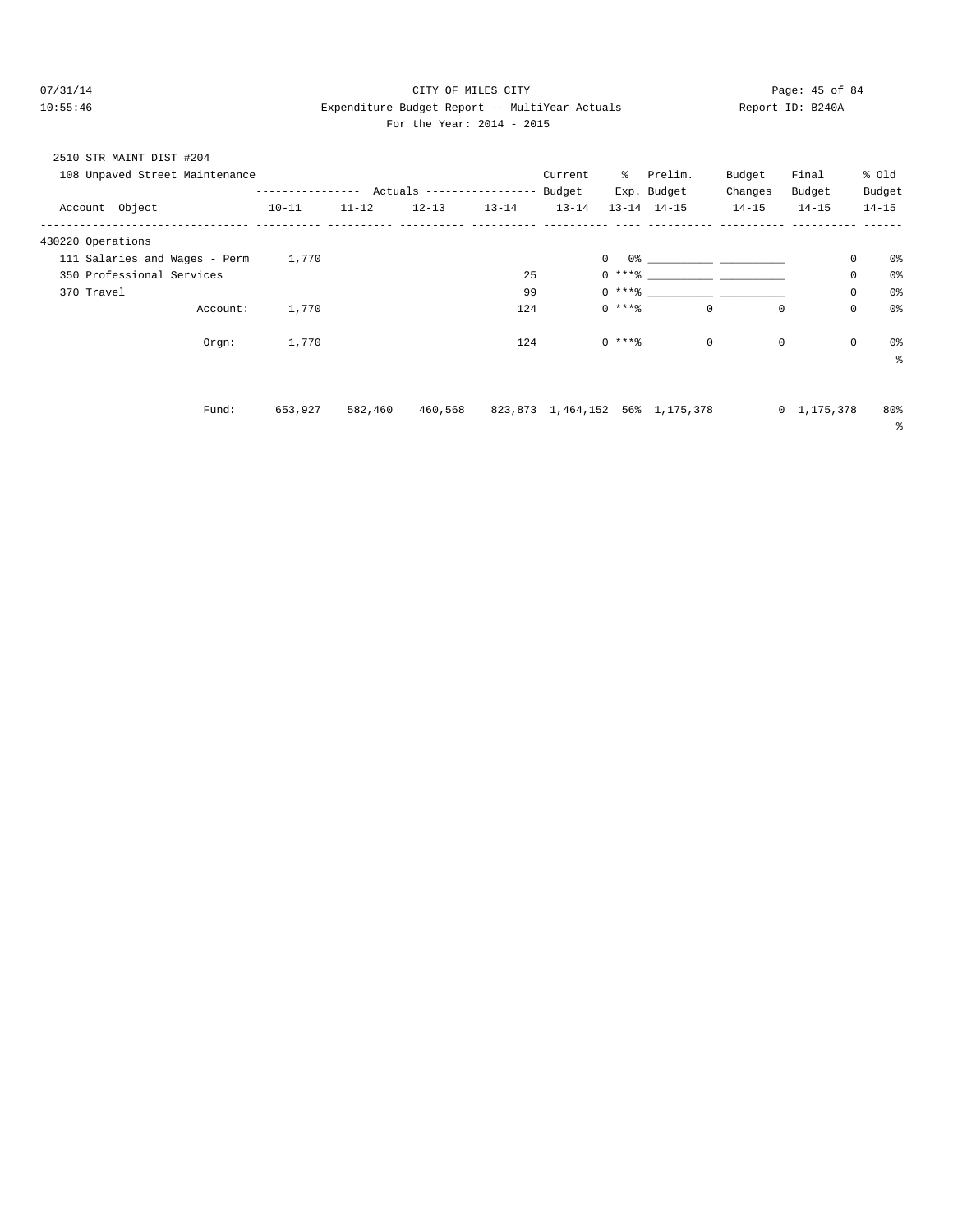# $O7/31/14$  Page: 46 of 84 10:55:46 Expenditure Budget Report -- MultiYear Actuals Report ID: B240A For the Year: 2014 - 2015

| For the Year: $2014 - 201$ |
|----------------------------|
|----------------------------|

| 2511 STR M#204 Stimulus                  |           |           |                         |         |                    |                     |           |             |             |                |
|------------------------------------------|-----------|-----------|-------------------------|---------|--------------------|---------------------|-----------|-------------|-------------|----------------|
| 107 Paved St. Maint. Dist.#204           |           |           |                         | Current |                    | % Prelim.           | Budget    | Final       |             | % Old          |
|                                          |           |           |                         |         |                    | Exp. Budget         | Changes   | Budget      |             | Budget         |
| Account Object                           | $10 - 11$ | $11 - 12$ | $12-13$ $13-14$ $13-14$ |         |                    | $13 - 14$ $14 - 15$ | $14 - 15$ | $14 - 15$   |             | $14 - 15$      |
| 430235 Storm Drain & Culvert Maintenance |           |           |                         |         |                    |                     |           |             |             |                |
| 354 Stimulus-Street Projects             | 113,668   |           |                         |         | $\Omega$           |                     |           |             | 0           | 0%             |
| Account:                                 | 113,668   |           |                         |         | $0$ ****           | $\Omega$            |           | $\Omega$    | $\mathbf 0$ | 0 <sup>8</sup> |
| 521000 Interfund Operating Transfers Out |           |           |                         |         |                    |                     |           |             |             |                |
| 820 Transfers to Other Funds             |           | 162       |                         |         | $\Omega$           |                     |           |             | 0           | 0%             |
| Account:                                 |           | 162       |                         |         | $0$ ****           | $\circ$             |           | $\mathbf 0$ | $\mathbf 0$ | 0%             |
| $Orgn$ :                                 | 113,668   | 162       |                         |         | $\circ$<br>0 %     | $\circ$             |           | $\mathbf 0$ | $\mathbf 0$ | 0%             |
|                                          |           |           |                         |         |                    |                     |           |             |             | ÷              |
|                                          |           |           |                         |         |                    |                     |           |             |             |                |
| Fund:                                    | 113,668   | 162       |                         |         | 0%<br>$\mathbf{0}$ | $\mathbf{0}$        |           | 0           | 0           | 0%             |
|                                          |           |           |                         |         |                    |                     |           |             |             | နွ             |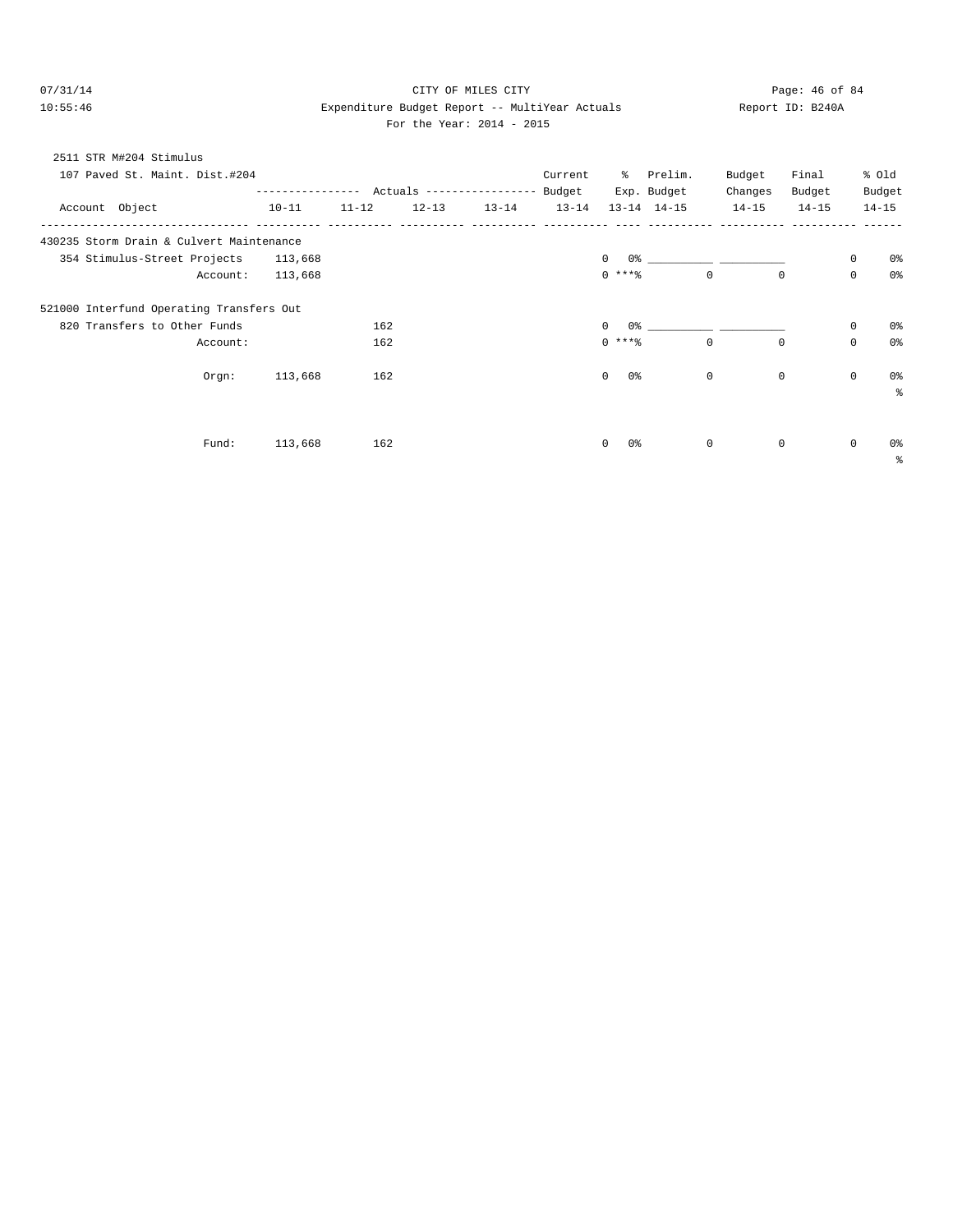# 07/31/14 Page: 47 of 84 10:55:46 Expenditure Budget Report -- MultiYear Actuals Report ID: B240A For the Year: 2014 - 2015

| 2520 STR MAINT DIST #205       |           |           |                                                 |           |             |               |                     |                                        |             |                |
|--------------------------------|-----------|-----------|-------------------------------------------------|-----------|-------------|---------------|---------------------|----------------------------------------|-------------|----------------|
| 108 Unpaved Street Maintenance |           |           |                                                 |           | Current     | ွေ            | Prelim.             | Budget                                 | Final       | % old          |
|                                |           |           | --------------- Actuals ---------------- Budget |           |             |               | Exp. Budget         | Changes                                | Budget      | Budget         |
| Account Object                 | $10 - 11$ | $11 - 12$ | $12 - 13$                                       | $13 - 14$ | $13 - 14$   |               | $13 - 14$ $14 - 15$ | $14 - 15$                              | $14 - 15$   | $14 - 15$      |
| 411101 Labor Negotiations      |           |           |                                                 |           |             |               |                     |                                        |             |                |
| 350 Professional Services      | 124       |           |                                                 |           | 0           | $0\%$ ___     |                     |                                        | 0           | 0%             |
| Account:                       | 124       |           |                                                 |           |             | $0$ ****      | $\mathbf 0$         | $\mathbf 0$                            | $\mathbf 0$ | 0 <sub>8</sub> |
| 430220 Operations              |           |           |                                                 |           |             |               |                     |                                        |             |                |
| 111 Salaries and Wages - Perm  | 48,209    | 49,932    | 40,757                                          | 56,281    | 61,360 92%  |               |                     | $53,035$ ___________                   | 53,035      | 86%            |
| 121 OVERTIME-PERMANENT         | 1,647     | 1,071     | 1,395                                           | 1,774     | 1,296 137%  |               |                     |                                        | 2,096       | 161%           |
| 131 VACATION                   | 4,390     | 6,773     | 2,865                                           | 3,172     | 4,000       | 79%           |                     |                                        | 10,000      | 250%           |
| 132 SICK LEAVE                 | 2,927     | 5,119     | 1,704                                           | 1,199     | 4,000       | $30\%$        |                     |                                        | 5,000       | 125%           |
| 133 OTHER LEAVE PAY            |           | 55        |                                                 |           | 2,400       | 0%            |                     |                                        | 1,182       | 49%            |
| 134 HOLIDAY PAY                | 859       | 183       | 199                                             | 247       | 1,632 15%   |               |                     |                                        | 400         | 24%            |
| 141 Unemployment Insurance     | 87        | 153       | 165                                             | 283       | 336         | 84%           |                     |                                        | 333         | 99%            |
| 142 Workers' Compensation      | 3,286     | 2,841     | 2,148                                           | 2,836     | 3,611 79%   |               |                     |                                        | 3,404       | 94%            |
| 143 Health Insurance           | 7,637     | 9,620     | 8,182                                           | 9,906     | 11,653 85%  |               |                     |                                        | 11,747      | 100%           |
| 144 FICA                       | 4,328     | 4,576     | 3,352                                           | 4,496     | 5,706       | 79%           |                     | $5,659$ _____________                  | 5,659       | 99%            |
| 145 PERS                       | 3,943     | 4,355     | 3,199                                           | 4,848     | 5,863       | 83%           |                     |                                        | 6,044       | 103%           |
| 196 CLOTHING ALLOTMENT         | 177       | 180       | 159                                             | 173       | 180         | 96%           |                     |                                        | 180         | 100%           |
| 210 Office Supplies and Mater  | 73        | 61        | 156                                             | 134       | 200         | 67%           |                     |                                        | 200         | 100%           |
| 214 Small Items of Equipment   | 1,278     | 1,265     | 898                                             | 1,353     | 3,000       | 45%           |                     |                                        | 3,000       | 100%           |
| 220 Operating Expenses         | 314       | 2,303     | 2,346                                           | 2,461     | 3,500       | 70%           |                     | $3,500$ ____________                   | 3,500       | 100%           |
| 222 Chemicals, Lab & Med Suppl |           |           | 139                                             |           | 500         | 0%            |                     | $500$ _________                        | 500         | 100%           |
| 226 Clothing and Uniforms      | 48        | 219       | 129                                             | 131       | 150         | 87%           |                     |                                        | 150         | 100%           |
| 230 Repair and Maintenance Su  | 8,279     | 2,603     | 1,977                                           | 2,857     | 5,000       | 57%           |                     |                                        | 5,000       | 100%           |
| 231 Gas, Oil, Diesel Fuel, Gr  | 9,085     | 8,731     | 7,423                                           | 8,900     | 10,000      | 89%           |                     |                                        | 10,000      | 100%           |
| 242 Sign Parts and Supplies    | 289       | 2,179     | 2,142                                           | 2,363     | 2,600       | 91%           |                     | $2,600$ ___________                    | 2,600       | 100%           |
| 311 Postage, Box Rent, Etc.    | 6         | 14        | 17                                              | 5         | 40          | $13\%$        |                     |                                        | 40          | 100%           |
| 320 Printing, Duplicating, Ty  | 22        | 11        |                                                 |           | 0           | 0%            |                     |                                        | 0           | 0%             |
| 330 Publicity, Subscriptions   | 124       | 240       | 375                                             | 118       |             | 100 118%      |                     |                                        | 150         | 150%           |
| 334 Memberships, Registration  | 12        |           |                                                 |           | 50          | 0%            |                     |                                        | 50          | 100%           |
| 341 Electric Utility Services  | 97        | 76        | 66                                              | 85        | 150         | 57%           |                     | $150$ __________                       | 150         | 100%           |
| 344 Gas Utility Service        | 169       | 124       | 106                                             | 157       | 200         | 79%           |                     |                                        | 200         | 100%           |
| 345 Telephone                  | 348       | 498       | 705                                             | 812       |             | 500 162%      |                     |                                        | 750         | 150%           |
| 347 Internet                   | 205       | 108       | 5                                               |           | 150         | 0 %           |                     |                                        | $\mathbf 0$ | 0%             |
| 350 Professional Services      | 62        | 576       | 222                                             | 523       |             | 500 105%      |                     |                                        | 700         | 140%           |
| 360 Contr R & M                | 501       | 289       | 333                                             | 654       | 1,000       | 65%           |                     |                                        | 1,000       | 100%           |
| 363 R&M Vehicles/Equip/Labor-  | 43,129    | 37,451    | 53,044                                          | 38,309    | 35,000 109% |               |                     |                                        | 35,000      | 100%           |
| 370 Travel                     | 14        | 185       | 421                                             | 127       |             | 250 51%       | $250$ $-$           |                                        | 250         | 100%           |
| 380 Training Services          | 5         | 72        | 78                                              | 112       |             | 150 75%       |                     | $150$                                  | 150         | 100%           |
| 382 Books                      | 64        |           | 20                                              | 28        |             | 100 28%       |                     | $100$                                  | 100         | 100%           |
| 511 Insurance on Buildings     | 136       | 175       | 160                                             | 137       |             | $-44$ *** $%$ |                     | $\begin{tabular}{c} 198 \end{tabular}$ | 198         | $-450$ %       |
| 512 Insurance on Vehicles & E  | 372       | 467       | 683                                             | 532       |             | 532 100%      |                     |                                        | 783         | 147%           |
| 513 Liability                  | $-1,524$  | 1,512     | 1,586                                           | 283       |             | $0$ *** $8$   |                     |                                        | $\mathbb O$ | 0%             |
| 531 Building & Office Rental   | 2,000     | 2,000     | 2,000                                           | 2,000     | 2,000 100%  |               |                     |                                        | 2,000       | 100%           |
| 532 Land Rental                | 890       | 899       | 962                                             |           | 1,500       | 0%            |                     |                                        | 1,500       | 100%           |
| Account:                       | 143,488   | 146,916   | 140,118                                         | 147,296   | 169,165 87% |               | 167,051             | $\mathbf 0$                            | 167,051     | 98%            |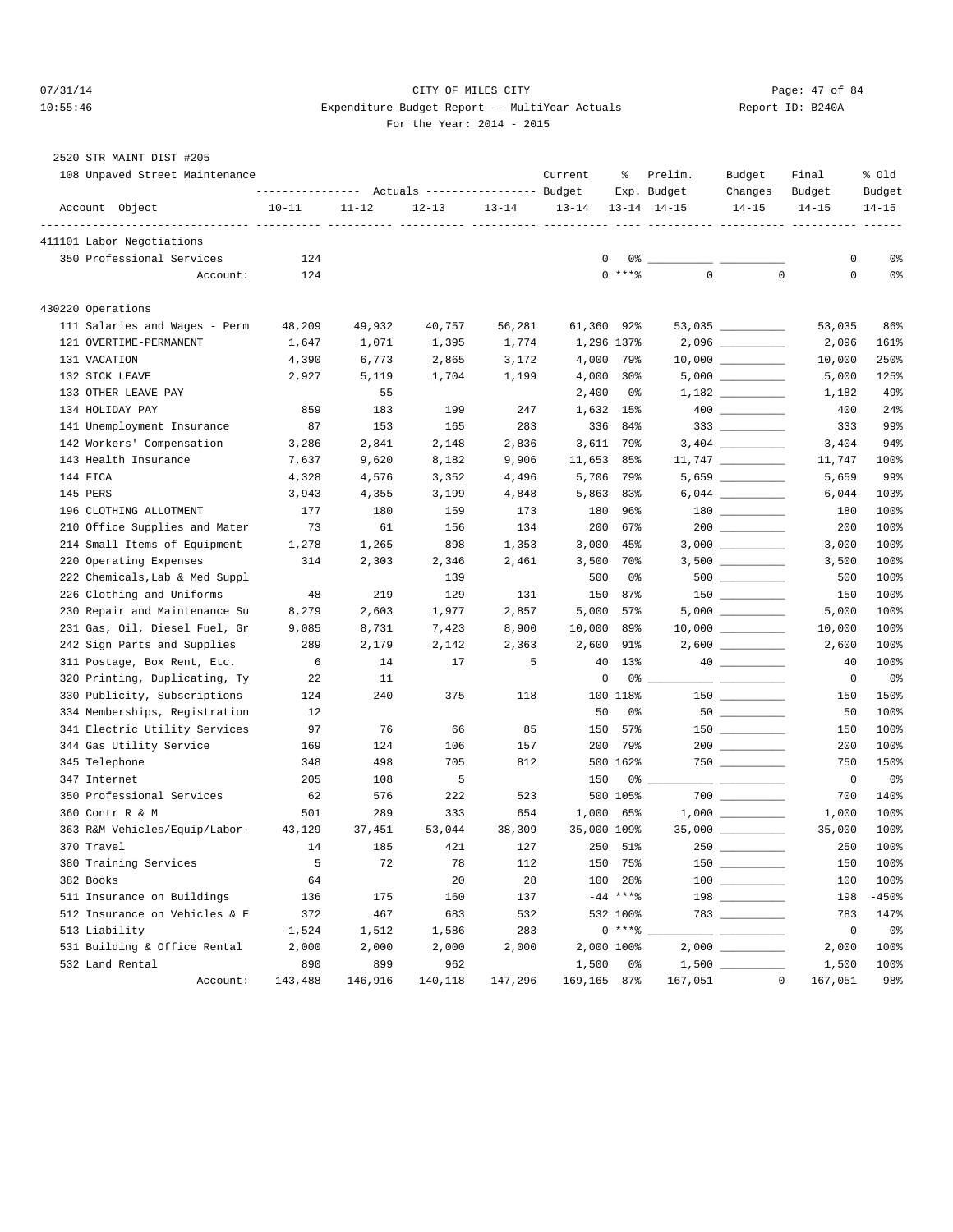# 07/31/14 Page: 48 of 84 10:55:46 Expenditure Budget Report -- MultiYear Actuals Report ID: B240A For the Year: 2014 - 2015

| 2520 STR MAINT DIST #205                   |                |                 |        |                                     |            |                               |          |                                                                                                                                                                                                                                                                                                                                                                    |                |                         |                |
|--------------------------------------------|----------------|-----------------|--------|-------------------------------------|------------|-------------------------------|----------|--------------------------------------------------------------------------------------------------------------------------------------------------------------------------------------------------------------------------------------------------------------------------------------------------------------------------------------------------------------------|----------------|-------------------------|----------------|
| 108 Unpaved Street Maintenance             |                |                 |        |                                     |            |                               |          | Current % Prelim.                                                                                                                                                                                                                                                                                                                                                  | Budget         | Final                   | % old          |
|                                            |                |                 |        |                                     |            |                               |          | --------------- Actuals ---------------- Budget Exp. Budget                                                                                                                                                                                                                                                                                                        | Changes Budget |                         | Budget         |
| Account Object                             |                | 10-11           | 11-12  |                                     |            | 12-13 13-14 13-14 13-14 14-15 |          |                                                                                                                                                                                                                                                                                                                                                                    | $14 - 15$      | $14 - 15$               | $14 - 15$      |
| 430233 Roadway/Re-surfacing                |                |                 |        |                                     |            |                               |          |                                                                                                                                                                                                                                                                                                                                                                    |                |                         |                |
| 230 Repair and Maintenance Su 5,328        |                |                 |        |                                     |            |                               |          |                                                                                                                                                                                                                                                                                                                                                                    |                | $\circ$                 | 0%             |
| 350 Professional Services                  |                |                 |        |                                     |            |                               |          | $197,708$ $126,406$ $158,101$ $125,000$ $126$ $116,000$                                                                                                                                                                                                                                                                                                            |                | 116,000                 | 92%            |
| 940 Machinery & Equipment                  |                | 49,699          |        | 552                                 |            |                               |          | $\begin{picture}(150,10) \put(0,0){\vector(1,0){100}} \put(15,0){\vector(1,0){100}} \put(15,0){\vector(1,0){100}} \put(15,0){\vector(1,0){100}} \put(15,0){\vector(1,0){100}} \put(15,0){\vector(1,0){100}} \put(15,0){\vector(1,0){100}} \put(15,0){\vector(1,0){100}} \put(15,0){\vector(1,0){100}} \put(15,0){\vector(1,0){100}} \put(15,0){\vector(1,0){100}}$ |                | $^{\circ}$              | 0 <sup>°</sup> |
|                                            |                | Account: 55,027 |        | 197,708 126,958                     | 158,101    |                               |          | 137,400 115% 116,000 0                                                                                                                                                                                                                                                                                                                                             |                | 116,000                 | 84%            |
| 430235 Storm Drain & Culvert Maintenance   |                |                 |        |                                     |            |                               |          |                                                                                                                                                                                                                                                                                                                                                                    |                |                         |                |
| 230 Repair and Maintenance Su              |                |                 |        | 498                                 | 19,952     |                               |          | $50,000$ $40\%$ 20,000 _________                                                                                                                                                                                                                                                                                                                                   |                | 20,000                  | 40%            |
| 350 Professional Services 28,463           |                |                 | 2,900  | 211                                 |            |                               |          | $50,000$ 0%                                                                                                                                                                                                                                                                                                                                                        |                | $\Omega$                | 0 <sub>8</sub> |
|                                            |                | Account: 28,463 | 2,900  |                                     | 709 19,952 |                               |          | 100,000 20% 20,000                                                                                                                                                                                                                                                                                                                                                 |                | $\Omega$<br>20,000      | 20%            |
| 510330 Comprehensive Liability Insurance   |                |                 |        |                                     |            |                               |          |                                                                                                                                                                                                                                                                                                                                                                    |                |                         |                |
| 513 Liability                              |                | 3,049           |        |                                     | 897        | 897 100%                      |          |                                                                                                                                                                                                                                                                                                                                                                    |                | 572                     | 63%            |
|                                            | Account: 3,049 |                 |        |                                     | 897        |                               | 897 100% |                                                                                                                                                                                                                                                                                                                                                                    | 572 0          | 572                     | 63%            |
| 521000 Interfund Operating Transfers Out   |                |                 |        |                                     |            |                               |          |                                                                                                                                                                                                                                                                                                                                                                    |                |                         |                |
| 820 Transfers to Other Funds 27,138 20,353 |                |                 |        |                                     |            | 23,159 19,394 31,394 62%      |          |                                                                                                                                                                                                                                                                                                                                                                    | 58,015         | 58,015                  | 184%           |
| Adm fees, updted 7/30/14, \$12731          |                |                 |        |                                     |            |                               |          |                                                                                                                                                                                                                                                                                                                                                                    |                |                         |                |
| \$4000 to CIP- changed to \$41,000 7/24/14 |                |                 |        |                                     |            |                               |          |                                                                                                                                                                                                                                                                                                                                                                    |                |                         |                |
| Planners wages- \$4284                     |                |                 |        |                                     |            |                               |          |                                                                                                                                                                                                                                                                                                                                                                    |                |                         |                |
|                                            |                | Account: 27,138 | 20,353 |                                     |            |                               |          | 23,159 19,394 31,394 62% 58,015                                                                                                                                                                                                                                                                                                                                    |                | $\mathbf{0}$            | 58,015 184%    |
|                                            | Orem:          |                 |        |                                     |            |                               |          | 257,289 367,877 290,944 345,640 438,856 79% 361,638                                                                                                                                                                                                                                                                                                                |                | $\mathbf{0}$<br>361,638 | 82%<br>ಿ       |
|                                            | Fund:          | 257,289         |        | 367,877 290,944 345,640 438,856 79% |            |                               |          | 361,638                                                                                                                                                                                                                                                                                                                                                            |                | $\mathbf{0}$<br>361,638 | 82%<br>ႜ       |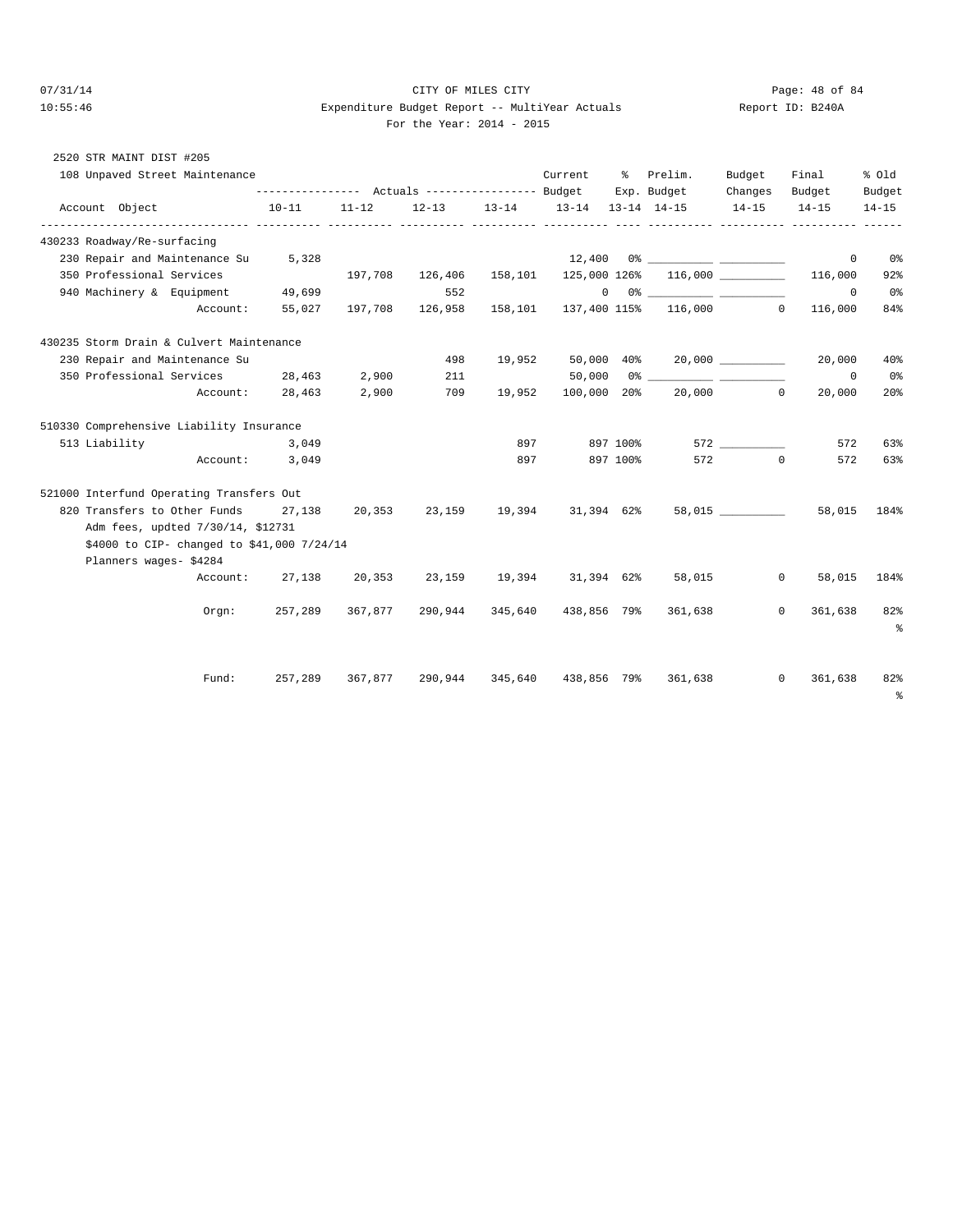# 07/31/14 Page: 49 of 84 10:55:46 Expenditure Budget Report -- MultiYear Actuals Report ID: B240A For the Year: 2014 - 2015

| 2521 STR M#205 Stimulus                  |          |           |           |                           |           |           |                      |                     |             |             |             |            |
|------------------------------------------|----------|-----------|-----------|---------------------------|-----------|-----------|----------------------|---------------------|-------------|-------------|-------------|------------|
| 108 Unpaved Street Maintenance           |          |           |           |                           |           | Current   | ိ                    | Prelim.             | Budget      | Final       |             | % old      |
|                                          |          |           |           | Actuals ----------------- |           | Budget    |                      | Exp. Budget         | Changes     | Budget      |             | Budget     |
| Account Object                           |          | $10 - 11$ | $11 - 12$ | $12 - 13$                 | $13 - 14$ | $13 - 14$ |                      | $13 - 14$ $14 - 15$ | $14 - 15$   | $14 - 15$   |             | $14 - 15$  |
| 430235 Storm Drain & Culvert Maintenance |          |           |           |                           |           |           |                      |                     |             |             |             |            |
| 940 Machinery & Equipment                |          | 38,917    |           |                           |           |           | 0%<br>$\mathbf 0$    |                     |             |             | $\mathbf 0$ | 0%         |
|                                          | Account: | 38,917    |           |                           |           |           | $0$ ****             |                     | $\mathbf 0$ | $\mathbf 0$ | $\mathbf 0$ | 0%         |
|                                          | $Orgn$ : | 38,917    |           |                           |           |           | $\mathbf 0$<br>$0\,$ |                     | 0           | $\mathbf 0$ | $\mathbf 0$ | 0%         |
|                                          |          |           |           |                           |           |           |                      |                     |             |             |             | နွ         |
|                                          |          |           |           |                           |           |           |                      |                     |             |             |             |            |
|                                          | Fund:    | 38,917    |           |                           |           |           | $\mathbf 0$<br>0 %   |                     | 0           | $\mathbf 0$ | $\mathbf 0$ | 0%         |
|                                          |          |           |           |                           |           |           |                      |                     |             |             |             | $\epsilon$ |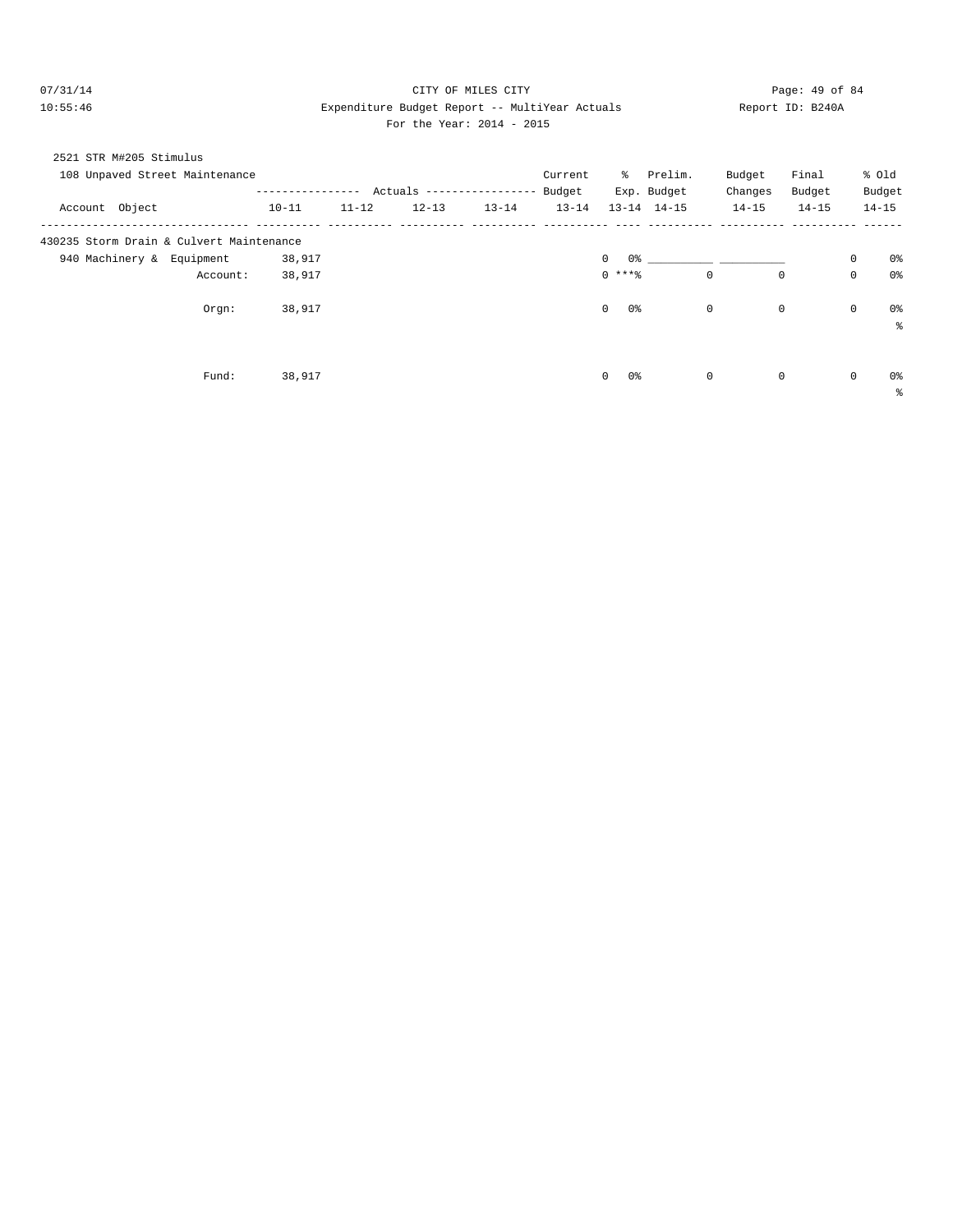# 07/31/14 Page: 50 of 84 10:55:46 Expenditure Budget Report -- MultiYear Actuals Report ID: B240A For the Year: 2014 - 2015

2540 STR MAINT DIST#207-(MILESTOWN ESTATES)

| 109 Milestown Estates Maintenance Dist.  |             |                            |       |                | Current         | - 응급 - 응급 | Prelim.     | Budget               | Final                                                                   | % old           |
|------------------------------------------|-------------|----------------------------|-------|----------------|-----------------|-----------|-------------|----------------------|-------------------------------------------------------------------------|-----------------|
|                                          |             |                            |       |                |                 |           | Exp. Budget | Changes              | Budget                                                                  | Budget          |
| Account Object                           |             |                            |       |                |                 |           |             |                      | $10-11$ $11-12$ $12-13$ $13-14$ $13-14$ $13-14$ $14-15$ $14-15$ $14-15$ | $14 - 15$       |
| 430220 Operations                        |             |                            |       |                |                 |           |             |                      |                                                                         |                 |
| 111 Salaries and Wages - Perm 2,148      |             | 2,127                      | 2,073 |                | 2,849 3,004 95% |           |             |                      | 3,048                                                                   | 101%            |
| 121 OVERTIME-PERMANENT                   | 85          | 52                         | 89    | 99             |                 | 65 152%   |             |                      | 100                                                                     | 153%            |
| 131 VACATION                             | 249         | 191                        | 152   | 166            |                 | 310 54%   |             | 300                  | 300                                                                     | 96%             |
| 132 SICK LEAVE                           | 211         | 101                        | 95    | 58             |                 | 100 58%   |             | 100 000              | 100                                                                     | 100%            |
| 133 OTHER LEAVE PAY                      |             |                            |       |                |                 | 120 0%    |             |                      | 54                                                                      | 45%             |
| 134 HOLIDAY PAY                          | 50          | 9                          | 11    | 17             |                 | 12 142%   |             | 20                   | 20                                                                      | 166%            |
| 141 Unemployment Insurance               | $\sim$ 4    | $\overline{\phantom{a}}$ 2 | 9     | 14             |                 | 15 93%    |             | 17                   | 17                                                                      | 113%            |
| 142 Workers' Compensation                | 151         | 121                        | 158   | 145            |                 | 160 91%   |             |                      | 176                                                                     | 110%            |
| 143 Health Insurance                     | 360         | 408                        | 415   | 502            |                 | 520 97%   |             | 602 700              | 602                                                                     | 115%            |
| 144 FICA                                 | 204         | 176                        | 171   | 229            |                 | 256 89%   |             | 286 728              | 286                                                                     | 111%            |
| 145 PERS                                 | 187         | 171                        | 165   | 247            |                 | 262 94%   |             | 305                  | 305                                                                     | 116%            |
| 196 CLOTHING ALLOTMENT                   | 9           | 8 <sup>1</sup>             |       | $\overline{9}$ |                 | 8 1 1 3 % |             | 10                   | 10                                                                      | 125%            |
| Account:                                 | 3,658       | 3,366                      | 3,346 | 4,335          |                 | 4,832 90% |             | 5,018 0              | 5,018                                                                   | 103%            |
| 510330 Comprehensive Liability Insurance |             |                            |       |                |                 |           |             |                      |                                                                         |                 |
| 513 Liability                            | 70          | 71                         | 62    |                | 46 — 10         |           | 46 100%     | 30                   | 30                                                                      | 65%             |
| Account:                                 | 70          | 71                         | 62    | 46             |                 |           | 46 100%     | 30<br>$\overline{0}$ | 30                                                                      | 65%             |
|                                          | Orgn: 3,728 | 3,437                      | 3,408 |                | 4,381 4,878 90% |           |             | 5,048                | $0 \qquad \qquad$<br>5,048                                              | 103%            |
|                                          |             |                            |       |                |                 |           |             |                      |                                                                         | $\epsilon$      |
|                                          |             |                            |       |                |                 |           |             |                      |                                                                         |                 |
| Fund:                                    | 3,728       | 3,437                      | 3,408 | 4,381          |                 | 4,878 90% | 5,048       |                      | $0 \qquad \qquad$<br>5,048                                              | 103%<br>း<br>စီ |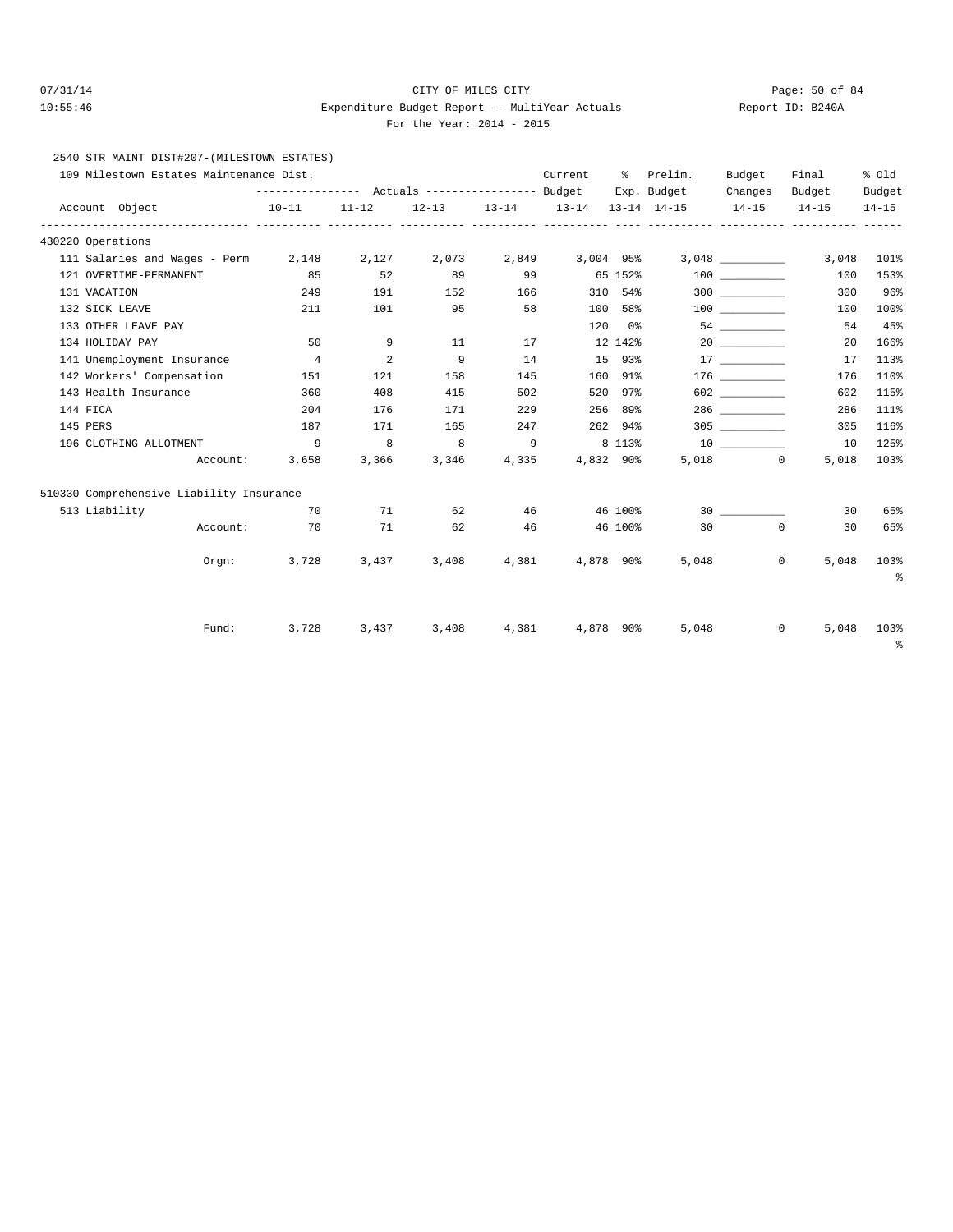# 07/31/14 Page: 51 of 84 10:55:46 Expenditure Budget Report -- MultiYear Actuals Report ID: B240A

|  | For the Year: 2014 - 2015 |  |  |
|--|---------------------------|--|--|
|  |                           |  |  |

| 2701 Fire Grants                            |                    |           |           |                         |                     |                                                                                                                                                                                                                             |             |             |             |                |
|---------------------------------------------|--------------------|-----------|-----------|-------------------------|---------------------|-----------------------------------------------------------------------------------------------------------------------------------------------------------------------------------------------------------------------------|-------------|-------------|-------------|----------------|
| 7 Fire                                      |                    |           |           | Current                 | $\sim$ $\sim$       | Prelim.                                                                                                                                                                                                                     | Budget      | Final       |             | % old          |
|                                             |                    |           |           |                         |                     | Exp. Budget                                                                                                                                                                                                                 | Changes     | Budget      |             | Budget         |
| Account Object                              | $10 - 11$          | $11 - 12$ | $12 - 13$ | 13-14 13-14 13-14 14-15 |                     |                                                                                                                                                                                                                             | $14 - 15$   | $14 - 15$   |             | $14 - 15$      |
| 420465 Fire-Mitigation Grant-Cnty           |                    |           |           |                         |                     |                                                                                                                                                                                                                             |             |             |             |                |
| 210 Office Supplies and Mater               |                    |           | 2,977     |                         | $\mathbf{0}$        |                                                                                                                                                                                                                             |             |             | 0           | 0 <sup>o</sup> |
| 230 Repair and Maintenance Su               | 437                |           |           |                         | $\Omega$            |                                                                                                                                                                                                                             |             |             | $\mathbf 0$ | 0 <sup>o</sup> |
| Account:                                    | 437                |           | 2,977     |                         | $0$ ****            | $\overline{0}$                                                                                                                                                                                                              |             | $\Omega$    | $\mathbf 0$ | 0%             |
| 420466 Fire-Wtr Rescue Apparatus Grant      |                    |           |           |                         |                     |                                                                                                                                                                                                                             |             |             |             |                |
| 214 Small Items of Equipment                |                    | 2,172     | 10,252    |                         | $\mathbf{0}$        | 0% _____________ ______                                                                                                                                                                                                     |             |             | 0           | 0 <sup>°</sup> |
| Account:                                    |                    | 2,172     | 10,252    |                         | $0***$ $*$          | $\overline{0}$                                                                                                                                                                                                              |             | $\Omega$    | $\mathbf 0$ | 0 <sup>o</sup> |
| 420471 Fire Improve-Donations/Salvage       |                    |           |           |                         |                     |                                                                                                                                                                                                                             |             |             |             |                |
| 214 Small Items of Equipment -1,300         |                    |           |           |                         | $\Omega$            | $0$ % and $0$ % and $0$ % and $0$ % and $0$ % and $0$ % and $0$ % and $0$ % and $0$ % and $0$ % and $0$ % and $0$ % and $0$ % and $0$ % and $0$ % and $0$ % and $0$ % and $0$ % and $0$ % and $0$ % and $0$ % and $0$ % and |             |             | 0           | 0 <sup>°</sup> |
|                                             | $Account: -1, 300$ |           |           |                         | $0$ ****            |                                                                                                                                                                                                                             | $\Omega$    | $\Omega$    | $\mathbf 0$ | 0 <sup>8</sup> |
| 420473 Rescue Vehicle Replacement Grant #16 |                    |           |           |                         |                     |                                                                                                                                                                                                                             |             |             |             |                |
| 940 Machinery & Equipment 25,419            |                    |           |           |                         | $\mathbf{0}$        | $0$ 왕 아이는 아이에게 아이를 하지 않는다.                                                                                                                                                                                                  |             |             | $\mathbf 0$ | 0 <sup>°</sup> |
| Account:                                    | 25,419             |           |           |                         | $0$ ****            |                                                                                                                                                                                                                             | $\Omega$    | $\mathbf 0$ | 0           | 0 <sup>°</sup> |
| Orem:                                       | 24,556             | 2,172     | 13,229    |                         | 0 %<br>$\mathbf{0}$ |                                                                                                                                                                                                                             | $\mathbf 0$ | $\mathbf 0$ | $\mathbf 0$ | 0 <sup>°</sup> |
|                                             |                    |           |           |                         |                     |                                                                                                                                                                                                                             |             |             |             | နွ             |
|                                             |                    |           |           |                         |                     |                                                                                                                                                                                                                             |             |             |             |                |
| Fund:                                       | 24,556             | 2,172     | 13,229    |                         | 0%<br>0             |                                                                                                                                                                                                                             | $\mathbf 0$ | 0           | $\mathbf 0$ | 0 <sup>8</sup> |
|                                             |                    |           |           |                         |                     |                                                                                                                                                                                                                             |             |             |             | နွ             |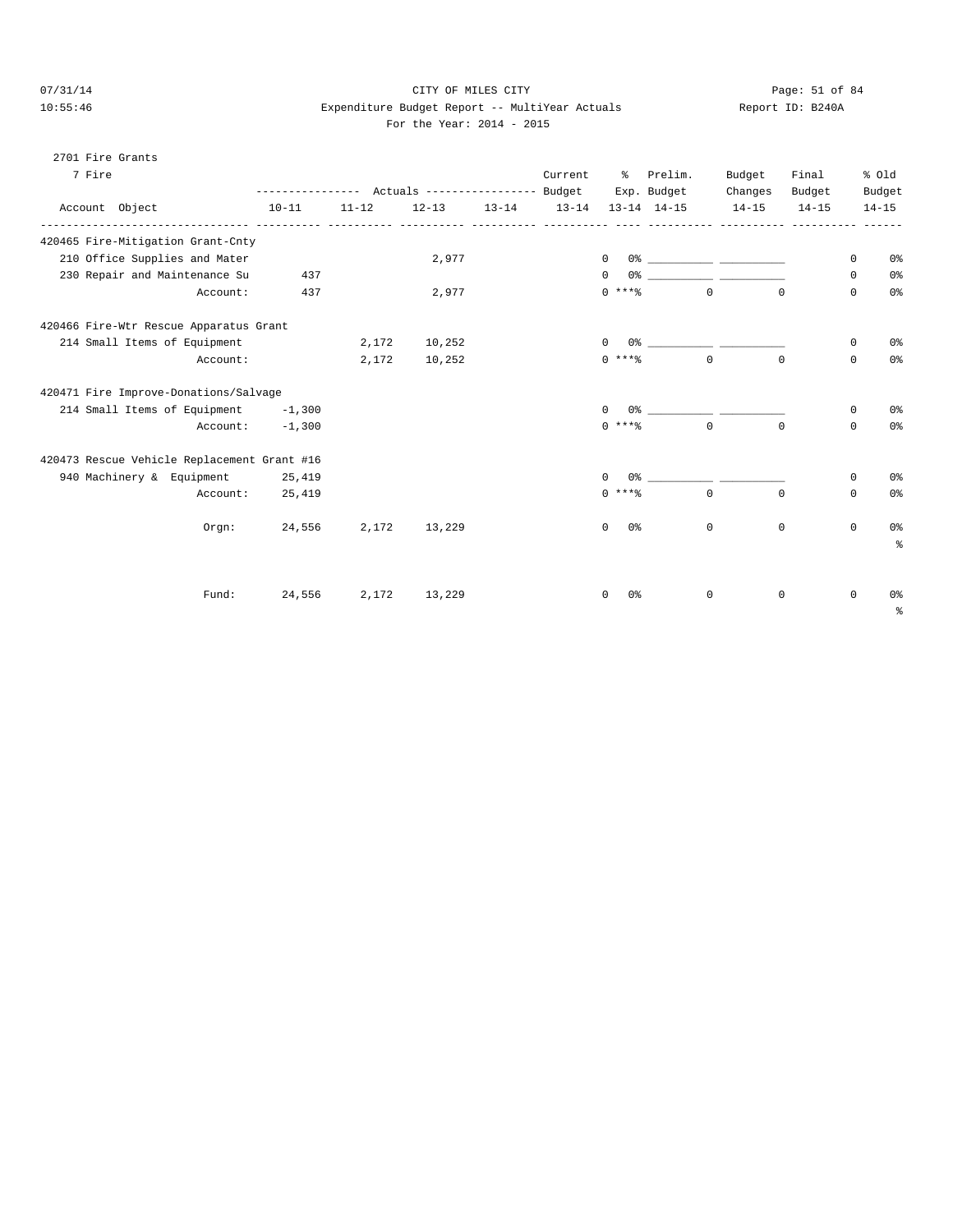# 07/31/14 Page: 52 of 84 10:55:46 Expenditure Budget Report -- MultiYear Actuals Report ID: B240A For the Year: 2014 - 2015

| 2820 GAS TAX             |                                                                       |                      |        |                                             |               |                          |                                                                                                                 |         |                           |                 |
|--------------------------|-----------------------------------------------------------------------|----------------------|--------|---------------------------------------------|---------------|--------------------------|-----------------------------------------------------------------------------------------------------------------|---------|---------------------------|-----------------|
| 34 Gas Tax               |                                                                       |                      |        |                                             |               | Current % Prelim.        |                                                                                                                 | Budget  | Final                     | % old           |
|                          |                                                                       |                      |        |                                             |               |                          | --------------- Actuals ---------------- Budget Exp. Budget                                                     | Changes | Budget Budget             |                 |
| Account Object           |                                                                       |                      |        |                                             |               |                          | $10-11 \qquad 11-12 \qquad 12-13 \qquad 13-14 \qquad 13-14 \qquad 13-14 \qquad 14-15 \qquad 14-15 \qquad 14-15$ |         |                           | $14 - 15$       |
|                          | 521000 Interfund Operating Transfers Out                              |                      |        |                                             |               |                          |                                                                                                                 |         |                           |                 |
|                          | 820 Transfers to Other Funds 2,198 2,375 5,665 5,765 5,765 100% 6,129 |                      |        |                                             |               |                          |                                                                                                                 |         |                           | 6,129 106%      |
|                          | Adm fees updated 7/30/14                                              |                      |        |                                             |               |                          |                                                                                                                 |         |                           |                 |
|                          |                                                                       | Account: 2,198 2,375 |        | 5,665                                       |               | 5,765 5,765 100%         |                                                                                                                 | 6,129   | $0 \qquad \qquad$         | $6.129$ $106\%$ |
| 521204 TRANSFER: SID 204 |                                                                       |                      |        |                                             |               |                          |                                                                                                                 |         |                           |                 |
|                          | 820 Transfers to Other Funds 87,176                                   |                      | 89,607 |                                             |               | 87,800 88,212 90,632 97% |                                                                                                                 |         | 86,815 86,815             | 95%             |
|                          | Trued \$ posted $6/20/14$                                             |                      |        |                                             |               |                          |                                                                                                                 |         |                           |                 |
|                          |                                                                       | Account: 87,176      | 89,607 |                                             |               |                          | 87,800 88,212 90,632 97% 86,815                                                                                 |         | 0 86,815                  | 95%             |
| 521205 TRANSFER: SID 205 |                                                                       |                      |        |                                             |               |                          |                                                                                                                 |         |                           |                 |
|                          | 820 Transfers to Other Funds                                          | 87,176               | 89,607 |                                             | 87,800 88,212 | 90,633 97%               |                                                                                                                 |         | 86,816 86,816             | 95%             |
|                          | Trued $\frac{1}{2}$ - posted 6/20/14                                  |                      |        |                                             |               |                          |                                                                                                                 |         |                           |                 |
|                          | Account:                                                              | 87,176               | 89,607 |                                             |               |                          | 87,800 88,212 90,633 97% 86,816                                                                                 |         | 86,816<br>$\circ$         | 95%             |
|                          | Orem:                                                                 |                      |        | 176,550 181,589 181,265 182,189 187,030 97% |               |                          | 179,760                                                                                                         |         | 179,760<br>$\overline{0}$ | 96%             |
|                          |                                                                       |                      |        |                                             |               |                          |                                                                                                                 |         |                           | ៖               |
|                          |                                                                       |                      |        |                                             |               |                          |                                                                                                                 |         |                           |                 |
|                          | Fund:                                                                 |                      |        |                                             |               |                          | 176,550 181,589 181,265 182,189 187,030 97% 179,760                                                             |         | $0 \qquad 179,760$        | 96%             |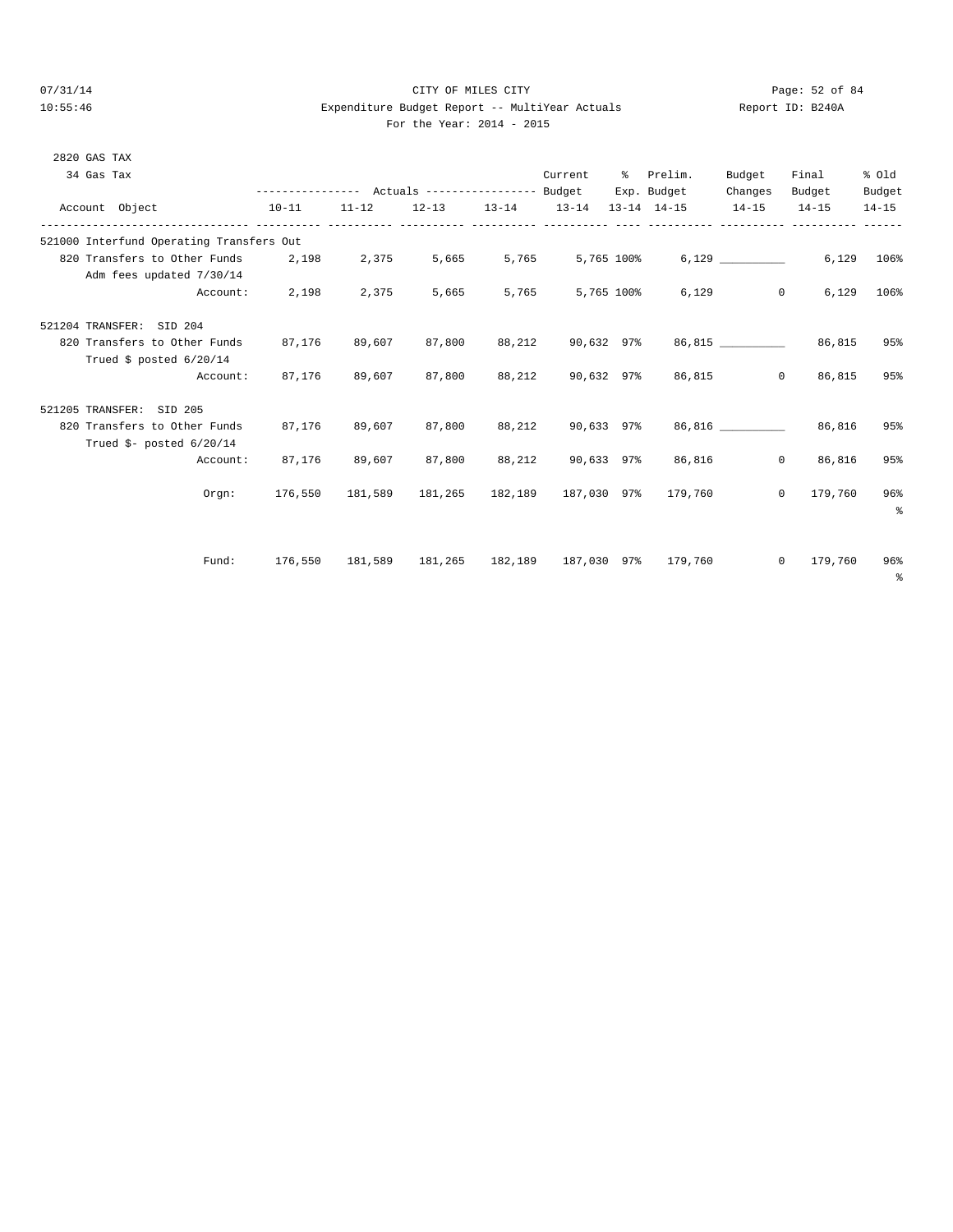# 07/31/14 Page: 53 of 84 10:55:46 Expenditure Budget Report -- MultiYear Actuals For the Year: 2014 - 2015

| Report ID: B240A |  |
|------------------|--|
|                  |  |

|  | 2850 911 EMERGENCY |
|--|--------------------|
|  |                    |

| 105 Enhanced 911 |                                             |                                                 | Current   |         |         |                                                                                                                                                                                                                                                                                                                                                                                                                                                                                                             |                | Prelim.<br>ႜွ | Budget    | Final                   | % old          |
|------------------|---------------------------------------------|-------------------------------------------------|-----------|---------|---------|-------------------------------------------------------------------------------------------------------------------------------------------------------------------------------------------------------------------------------------------------------------------------------------------------------------------------------------------------------------------------------------------------------------------------------------------------------------------------------------------------------------|----------------|---------------|-----------|-------------------------|----------------|
|                  |                                             |                                                 |           |         |         |                                                                                                                                                                                                                                                                                                                                                                                                                                                                                                             |                | Exp. Budget   | Changes   | Budget                  | Budget         |
|                  | Account Object                              | $10 - 11$<br>------------- ---------- --------- | $11 - 12$ |         |         | 12-13 13-14 13-14 13-14 14-15<br>$\frac{1}{2} \left( \frac{1}{2} \right) \left( \frac{1}{2} \right) \left( \frac{1}{2} \right) \left( \frac{1}{2} \right) \left( \frac{1}{2} \right) \left( \frac{1}{2} \right) \left( \frac{1}{2} \right) \left( \frac{1}{2} \right) \left( \frac{1}{2} \right) \left( \frac{1}{2} \right) \left( \frac{1}{2} \right) \left( \frac{1}{2} \right) \left( \frac{1}{2} \right) \left( \frac{1}{2} \right) \left( \frac{1}{2} \right) \left( \frac{1}{2} \right) \left( \frac$ |                |               | $14 - 15$ | $14 - 15$               | $14 - 15$      |
|                  | 420140 Crime Control and Investigation (05) |                                                 |           |         |         |                                                                                                                                                                                                                                                                                                                                                                                                                                                                                                             |                |               |           |                         |                |
|                  | 210 Office Supplies and Mater               | 45                                              | 1,213     | 708     |         | 5,000                                                                                                                                                                                                                                                                                                                                                                                                                                                                                                       | 0 %            |               | 1,000     | 1,000                   | 20%            |
|                  | 214 Small Items of Equipment 7,519          |                                                 | 787       |         |         | 10,000                                                                                                                                                                                                                                                                                                                                                                                                                                                                                                      | 0 %            |               |           | 3,350                   | 33%            |
|                  | 220 Operating Expenses                      | 23,721                                          | 8,132     | 8,093   | 9,403   | 20,000                                                                                                                                                                                                                                                                                                                                                                                                                                                                                                      | 47%            |               |           | 15,000                  | 75%            |
|                  | 226 Clothing and Uniforms                   |                                                 |           | 47      |         | $\overline{0}$                                                                                                                                                                                                                                                                                                                                                                                                                                                                                              |                |               |           | $\overline{0}$          | 0%             |
|                  | 231 Gas, Oil, Diesel Fuel, Gr               | 153                                             |           |         |         | 200                                                                                                                                                                                                                                                                                                                                                                                                                                                                                                         |                |               |           | $\circ$                 | 0%             |
|                  | 311 Postage, Box Rent, Etc.                 |                                                 |           |         |         | 500                                                                                                                                                                                                                                                                                                                                                                                                                                                                                                         | 0 <sup>8</sup> |               |           | 200                     | 40%            |
|                  | 320 Printing, Duplicating, Ty               |                                                 |           |         |         | 500                                                                                                                                                                                                                                                                                                                                                                                                                                                                                                         | 0 %            |               |           | 200                     | 40%            |
|                  | 334 Memberships, Registration               | 498                                             | 479       | 180     |         | 300                                                                                                                                                                                                                                                                                                                                                                                                                                                                                                         | 0 %            |               |           | 200                     | 66%            |
|                  | 341 Electric Utility Services               | 1,172                                           | 530       | 553     | 558     | 1,500 37%                                                                                                                                                                                                                                                                                                                                                                                                                                                                                                   |                |               |           | 1,854                   | 123%           |
|                  | 345 Telephone                               | 19,201                                          | 22,241    | 26,345  | 19,083  | 30,000 64%                                                                                                                                                                                                                                                                                                                                                                                                                                                                                                  |                |               |           | 25,000                  | 83%            |
|                  | 350 Professional Services                   | 78,076                                          | 59,280    | 58,878  | 53,153  | 100,000 53%                                                                                                                                                                                                                                                                                                                                                                                                                                                                                                 |                |               |           | 72,000                  | 72%            |
|                  | 360 Contr R & M                             |                                                 | 35        |         |         | $\Omega$                                                                                                                                                                                                                                                                                                                                                                                                                                                                                                    |                |               |           | $\Omega$                | 0 <sup>°</sup> |
|                  | 366 R&M Vehicles - Police/Ani               |                                                 |           | 40      |         | $\Omega$                                                                                                                                                                                                                                                                                                                                                                                                                                                                                                    |                |               |           | $\overline{0}$          | 0%             |
|                  | 370 Travel                                  | 1,449                                           | 318       | 218     | 450     | 5,000                                                                                                                                                                                                                                                                                                                                                                                                                                                                                                       | 9%             |               |           | 500                     | 10%            |
|                  | 380 Training Services                       | 2,125                                           | 2,055     | 724     | 1,451   | $5,000$ 29%                                                                                                                                                                                                                                                                                                                                                                                                                                                                                                 |                |               |           | 2,000                   | 40%            |
|                  | 512 Insurance on Vehicles & E               | 130                                             | 135       | 124     | 124     |                                                                                                                                                                                                                                                                                                                                                                                                                                                                                                             | 124 100%       |               | 150 000   | 150                     | 120%           |
|                  | 940 Machinery & Equipment                   | 69,395                                          |           |         |         | 35,000                                                                                                                                                                                                                                                                                                                                                                                                                                                                                                      | 0 %            |               |           | 25,000                  | 71%            |
|                  | 941 911 Eq & Software (2/01)                |                                                 |           |         |         | 23,030                                                                                                                                                                                                                                                                                                                                                                                                                                                                                                      | 0%             |               |           | 50,000                  | 217%           |
|                  | Account:                                    | 203,484                                         | 95,205    | 95,910  | 84,222  | 236,154 36%                                                                                                                                                                                                                                                                                                                                                                                                                                                                                                 |                |               | 196,454 0 | 196,454                 | 83%            |
|                  | 521000 Interfund Operating Transfers Out    |                                                 |           |         |         |                                                                                                                                                                                                                                                                                                                                                                                                                                                                                                             |                |               |           |                         |                |
|                  | 820 Transfers to Other Funds                | 118,724                                         | 106,565   | 108,546 | 112,000 | 112,000 100%                                                                                                                                                                                                                                                                                                                                                                                                                                                                                                |                |               | 112,000   | 112,000                 | 100%           |
|                  | Quarterly transfer of wages to GF           |                                                 |           |         |         |                                                                                                                                                                                                                                                                                                                                                                                                                                                                                                             |                |               |           |                         |                |
|                  | Account:                                    | 118,724                                         | 106,565   | 108,546 | 112,000 | 112,000 100%                                                                                                                                                                                                                                                                                                                                                                                                                                                                                                |                | 112,000       |           | $\mathbf 0$<br>112,000  | 100%           |
|                  | $0$ rqn:                                    | 322,208                                         | 201,770   | 204,456 | 196,222 | 348,154 56%                                                                                                                                                                                                                                                                                                                                                                                                                                                                                                 |                | 308,454       |           | $\mathbf{0}$<br>308,454 | 88%<br>နွ      |
|                  | Fund:                                       | 322,208                                         | 201,770   | 204,456 | 196,222 | 348,154 56%                                                                                                                                                                                                                                                                                                                                                                                                                                                                                                 |                | 308,454       |           | 308,454<br>$^{\circ}$   | 88%<br>る       |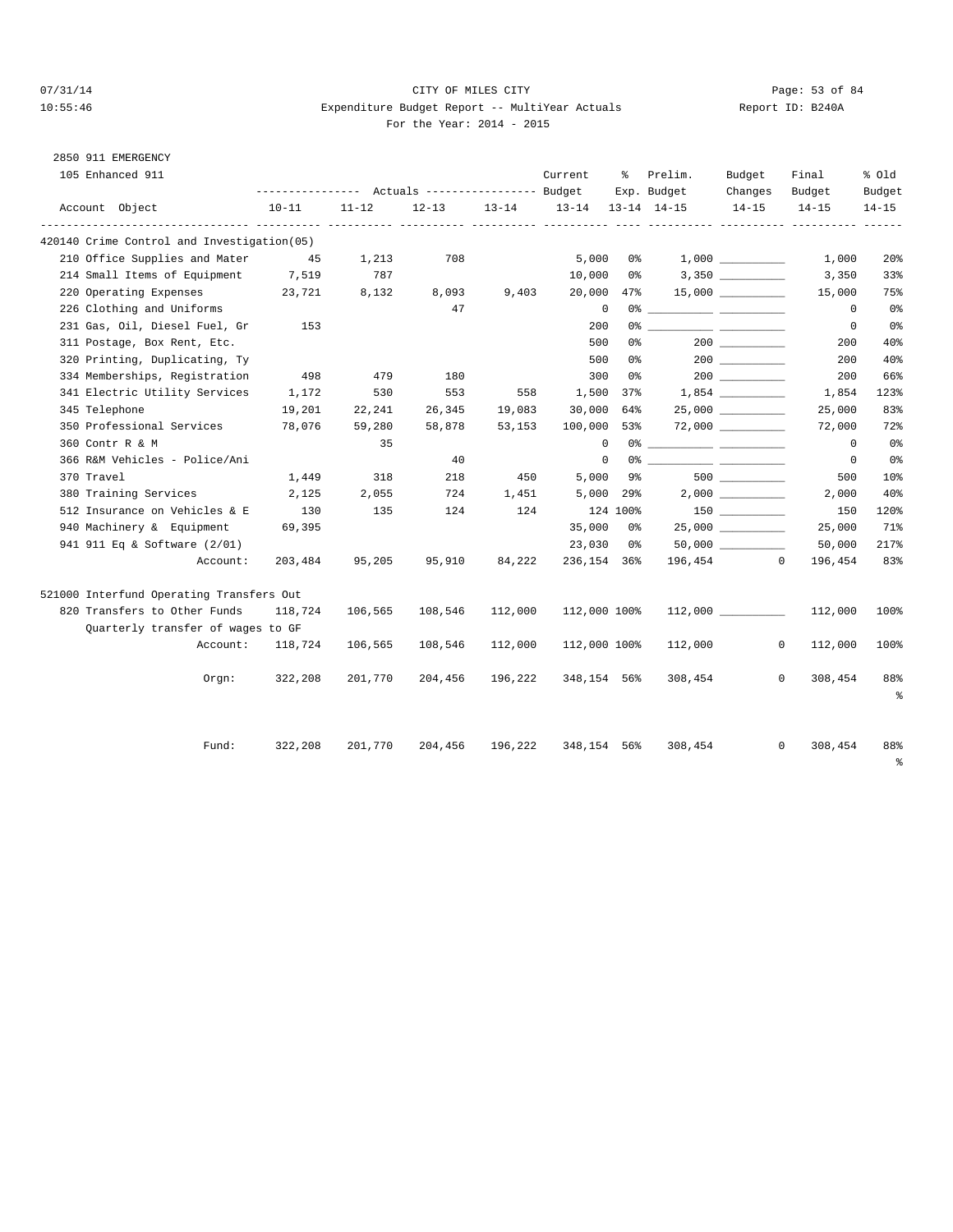# 07/31/14 Page: 54 of 84 10:55:46 Expenditure Budget Report -- MultiYear Actuals Report ID: B240A For the Year: 2014 - 2015

| 2880 LIBRARY GRANTS               |                  |           |                            |           |           |     |                     |            |           |           |
|-----------------------------------|------------------|-----------|----------------------------|-----------|-----------|-----|---------------------|------------|-----------|-----------|
| 39 HB#193-Interlibrary Loan Reimb |                  |           |                            |           | Current   | ိ   | Prelim.             | Budget     | Final     | % old     |
|                                   | ---------------- |           | Actuals ------------------ |           | Budget    |     | Exp. Budget         | Changes    | Budget    | Budget    |
| Object<br>Account                 | $10 - 11$        | $11 - 12$ | $12 - 13$                  | $13 - 14$ | $13 - 14$ |     | $13 - 14$ $14 - 15$ | $14 - 15$  | $14 - 15$ | $14 - 15$ |
| 460100 Library Services(16)       |                  |           |                            |           |           |     |                     |            |           |           |
| 311 Postage, Box Rent, Etc.       | 1,810            | 2,782     | 2,302                      | 2,439     | 4,400     | 55% |                     | 4,900      | 4,900     | 111%      |
| 382 Books                         |                  |           |                            |           | 100       | 0%  | 100                 |            | 100       | 100%      |
| Account:                          | 1,810            | 2,782     | 2,302                      | 2,439     | 4,500     | 54% | 5,000               | $^{\circ}$ | 5,000     | 111%      |
| Orgn:                             | 1,810            | 2,782     | 2,302                      | 2,439     | 4,500     | 54% | 5,000               | $^{\circ}$ | 5,000     | 111%      |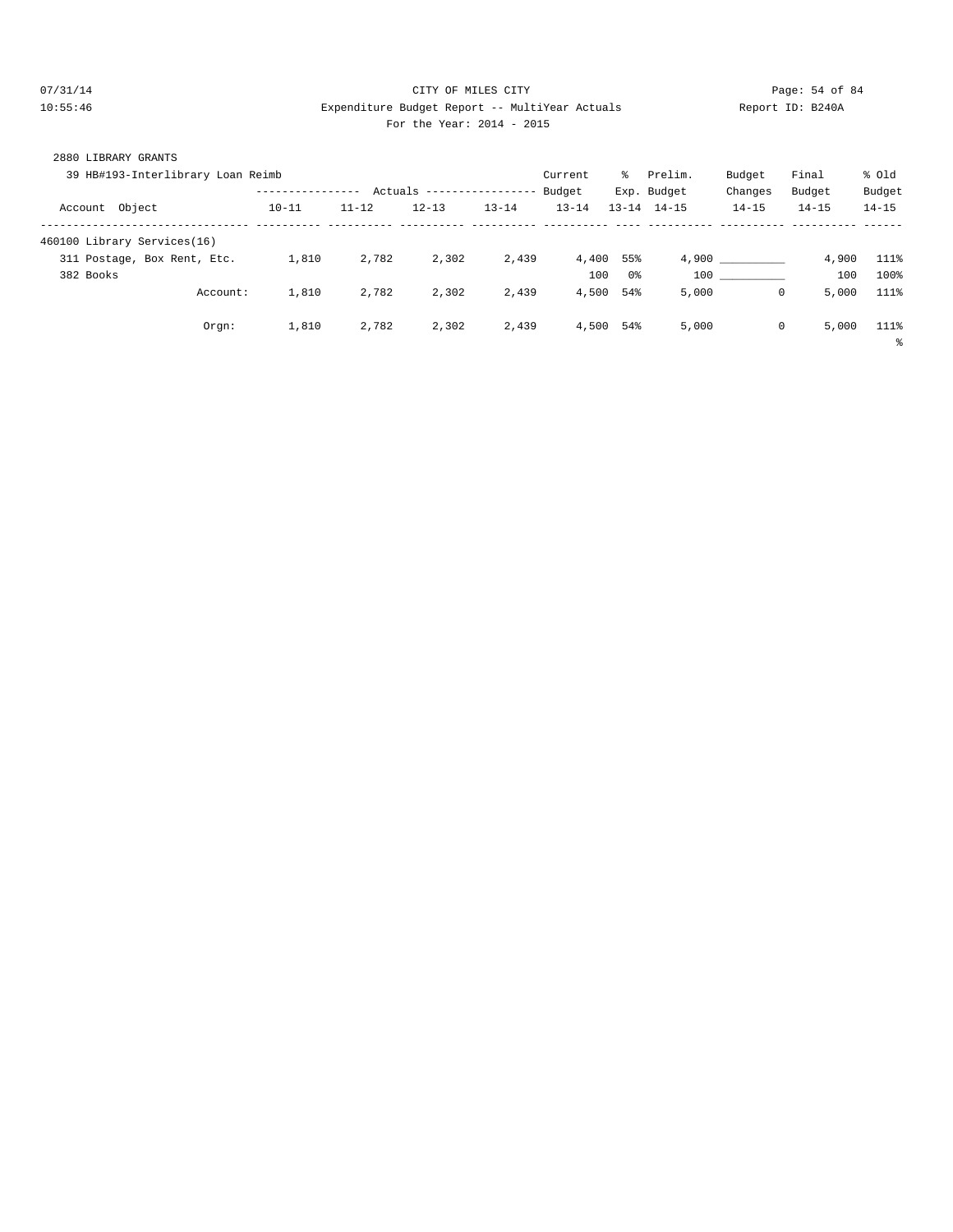# 07/31/14 Page: 55 of 84 10:55:46 Expenditure Budget Report -- MultiYear Actuals Report ID: B240A For the Year: 2014 - 2015

# 2880 LIBRARY GRANTS

| 41 Sagebrush Fed/Coal Sev Tax                     |                  | Current   | ွေ                        | Prelim.   | Budget         | Final      | % Old               |             |             |                |
|---------------------------------------------------|------------------|-----------|---------------------------|-----------|----------------|------------|---------------------|-------------|-------------|----------------|
|                                                   | ---------------- |           | Actuals ----------------- |           | Budget         |            | Exp. Budget         | Changes     | Budget      | Budget         |
| Account Object<br>---------------------- -------- | $10 - 11$        | $11 - 12$ | $12 - 13$                 | $13 - 14$ | $13 - 14$      |            | $13 - 14$ $14 - 15$ | $14 - 15$   | $14 - 15$   | $14 - 15$      |
| 460100 Library Services(16)                       |                  |           |                           |           |                |            |                     |             |             |                |
| 210 Office Supplies and Mater                     | 816              | 141       | 167                       | 594       |                | 150 396%   |                     |             | 200         | 133%           |
| 214 Small Items of Equipment                      | 891              | 774       |                           | 364       |                | $0***$ $*$ |                     | 1,800       |             | $1,800$ *****% |
| 311 Postage, Box Rent, Etc.                       |                  |           | 45                        |           | $\Omega$       |            |                     |             | $\mathbf 0$ | 0%             |
| 330 Publicity, Subscriptions                      | 600              |           |                           |           | $\mathbf{0}$   |            |                     |             | $\mathsf 0$ | 0 <sup>°</sup> |
| 350 Professional Services                         | 1,957            | 2,375     | 3,116                     | 2,284     | 2,484 92%      |            |                     | 3,000       | 3,000       | 120%           |
| 370 Travel                                        | 506              | 1,110     | 617                       | 557       | 2,526          | $22\%$     |                     | 2,907       | 2,907       | 115%           |
| 380 Training Services                             | 77               | 692       | 400                       | 89        | 1,000          | 9%         |                     | 1,000       | 1,000       | 100%           |
| 382 Books                                         | 43               |           |                           |           | $\circ$        |            |                     |             | $\mathbf 0$ | 0%             |
| Account:                                          | 4,890            | 5,092     | 4,345                     | 3,888     | 6,160          | 63%        | 8,907               | 0           | 8,907       | 144%           |
| Orgn:                                             | 4,890            | 5,092     | 4,345                     | 3,888     | $6,160$ $63\%$ |            | 8,907               | $\mathbf 0$ | 8,907       | 144%           |
|                                                   |                  |           |                           |           |                |            |                     |             |             | ႜ              |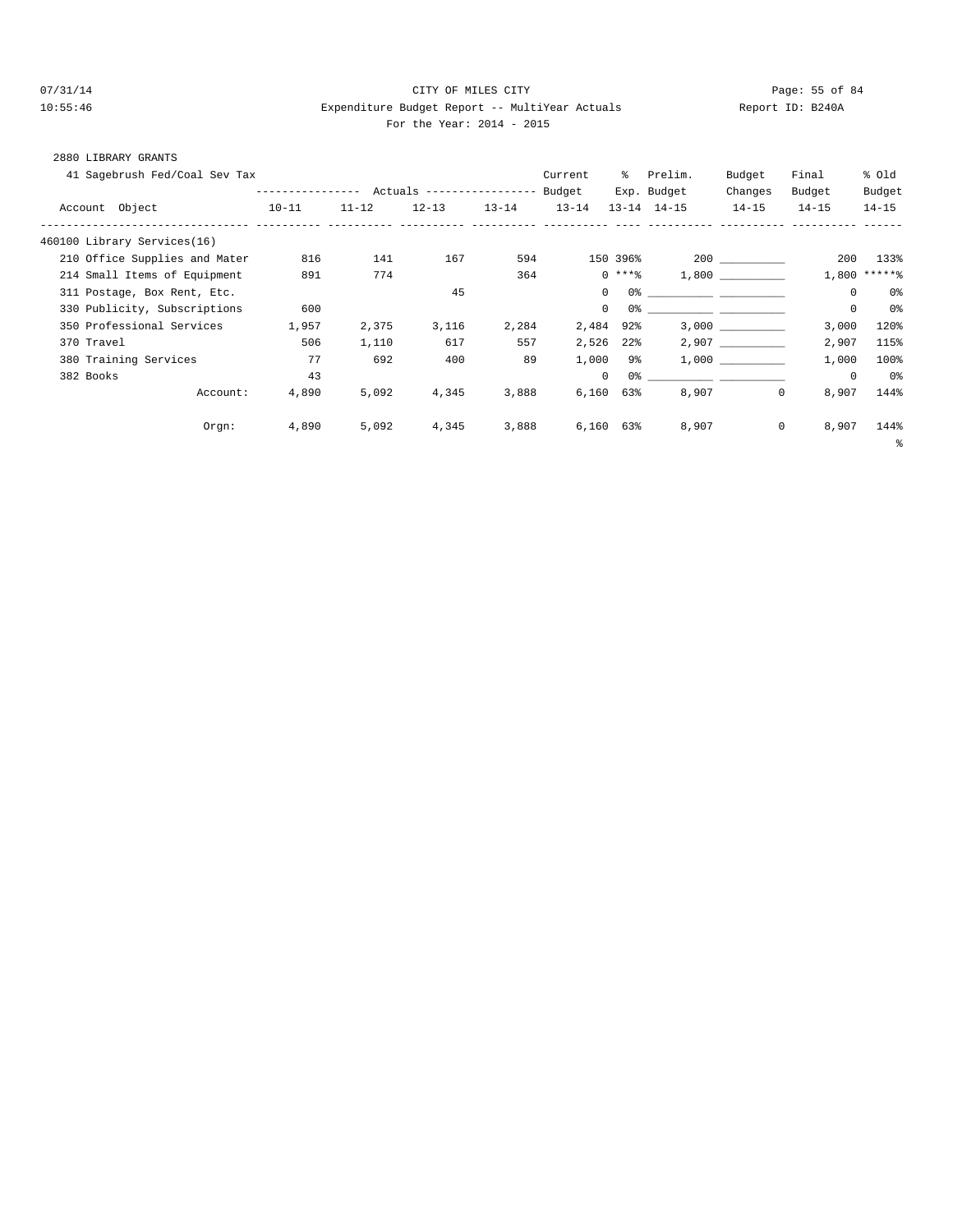# 07/31/14 Page: 56 of 84 10:55:46 Expenditure Budget Report -- MultiYear Actuals Report ID: B240A For the Year: 2014 - 2015

| 2880 LIBRARY GRANTS |                                   |                  |           |                           |           |           |                     |                                                                                                                                                                                                                               |           |                   |                 |
|---------------------|-----------------------------------|------------------|-----------|---------------------------|-----------|-----------|---------------------|-------------------------------------------------------------------------------------------------------------------------------------------------------------------------------------------------------------------------------|-----------|-------------------|-----------------|
|                     | 43 State Aid Per Capita-Tech Serv |                  |           |                           |           | Current   |                     | % Prelim.                                                                                                                                                                                                                     | Budget    | Final             | % old           |
|                     |                                   | ---------------- |           | Actuals ----------------- |           | Budget    |                     | Exp. Budget                                                                                                                                                                                                                   | Changes   | Budget            | Budget          |
| Account Object      |                                   | $10 - 11$        | $11 - 12$ | $12 - 13$                 | $13 - 14$ | $13 - 14$ |                     | $13 - 14$ $14 - 15$                                                                                                                                                                                                           | $14 - 15$ | $14 - 15$         | $14 - 15$       |
|                     | 460100 Library Services(16)       |                  |           |                           |           |           |                     |                                                                                                                                                                                                                               |           |                   |                 |
|                     | 210 Office Supplies and Mater     |                  |           |                           |           |           | 0 %<br>$\mathbf{0}$ |                                                                                                                                                                                                                               | 417       |                   | $417$ ******    |
|                     | 214 Small Items of Equipment      |                  |           |                           |           |           | $\Omega$<br>0%      |                                                                                                                                                                                                                               | 2.000     |                   | $2,000$ ******  |
|                     | 350 Professional Services         | 610              | 3,431     | 675                       | 599       |           | $0***8$             |                                                                                                                                                                                                                               | 5,399     |                   | $5,399$ ******  |
| 360 Contr R & M     |                                   |                  |           |                           |           | 6,417     |                     | 0.3 - 0.3 - 0.3 - 0.3 - 0.3 - 0.3 - 0.3 - 0.3 - 0.3 - 0.3 - 0.3 - 0.3 - 0.3 - 0.3 - 0.3 - 0.3 - 0.3 - 0.3 - 0.3 - 0.3 - 0.3 - 0.3 - 0.3 - 0.3 - 0.3 - 0.3 - 0.3 - 0.3 - 0.3 - 0.3 - 0.3 - 0.3 - 0.3 - 0.3 - 0.3 - 0.3 - 0.3 - |           | $\circ$           | 0%              |
| 370 Travel          |                                   |                  |           |                           |           | $\Omega$  | 0%                  |                                                                                                                                                                                                                               | 4.000     |                   | $4.000$ ***** \ |
|                     | Account:                          | 610              | 3,431     | 675                       | 599       | 6,417     | 9%                  | 11,816                                                                                                                                                                                                                        |           | $\circ$<br>11,816 | 184%            |
|                     | Orgn:                             | 610              | 3,431     | 675                       | 599       | 6,417     | 9%                  | 11,816                                                                                                                                                                                                                        |           | $\circ$<br>11,816 | 184%            |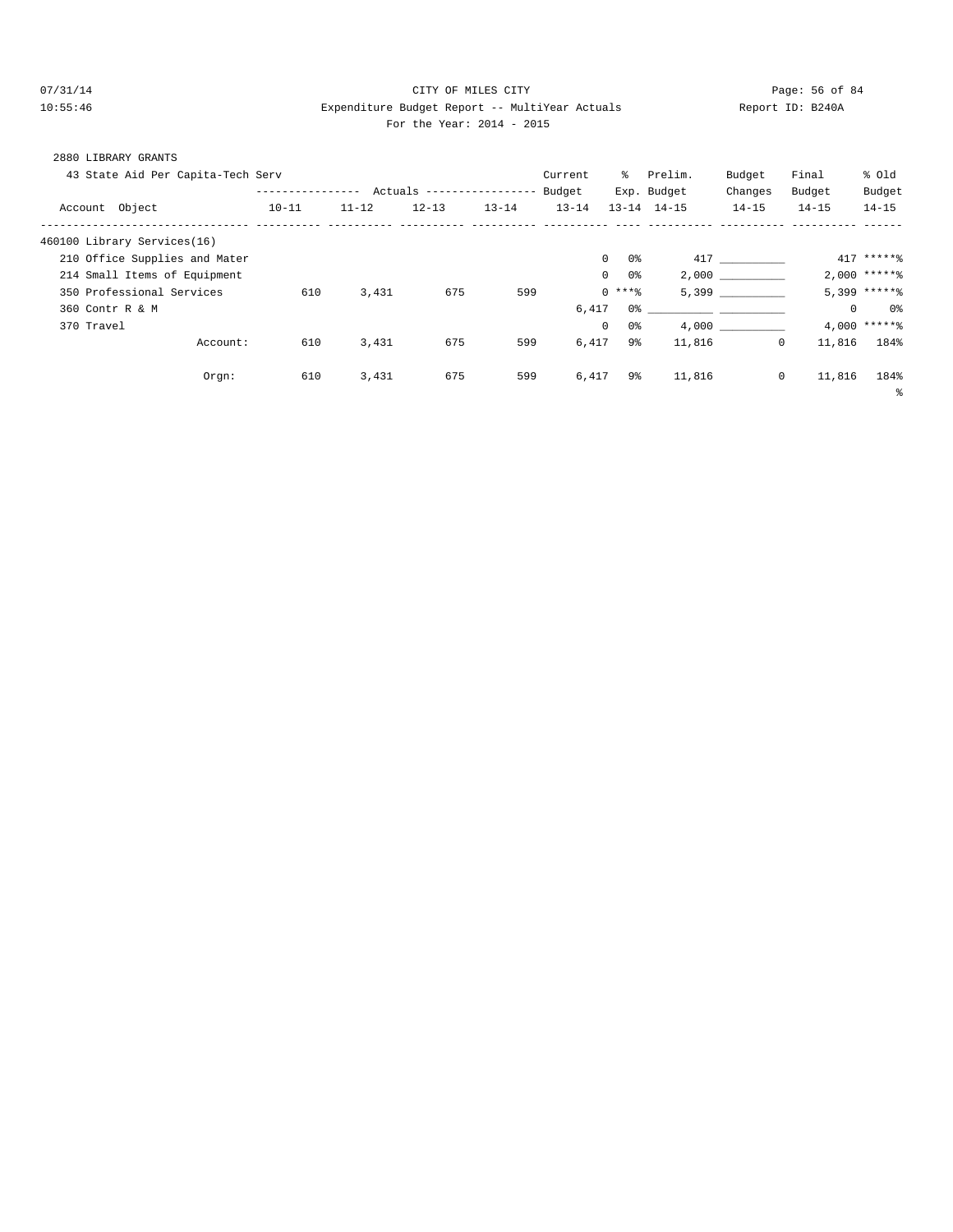# 07/31/14 Page: 57 of 84 10:55:46 Expenditure Budget Report -- MultiYear Actuals Report ID: B240A For the Year: 2014 - 2015

# 2880 LIBRARY GRANTS

| 44 Humanities Grant                                |           |           |                                                 |           | Current    | ွေ        | Prelim.             | Budget    | Final                  | % old          |
|----------------------------------------------------|-----------|-----------|-------------------------------------------------|-----------|------------|-----------|---------------------|-----------|------------------------|----------------|
|                                                    |           |           | --------------- Actuals ---------------- Budget |           |            |           | Exp. Budget         | Changes   | Budget                 | Budget         |
| Account Object<br>----------------------- -------- | $10 - 11$ | $11 - 12$ | $12 - 13$                                       | $13 - 14$ | $13 - 14$  |           | $13 - 14$ $14 - 15$ | $14 - 15$ | $14 - 15$              | $14 - 15$      |
| 460100 Library Services(16)                        |           |           |                                                 |           |            |           |                     |           |                        |                |
| 210 Office Supplies and Mater                      |           | 184       | 257                                             |           | 571        |           |                     |           | $\mathbf 0$            | 0 <sup>8</sup> |
| 220 Operating Expenses                             |           |           |                                                 |           | 87         |           |                     |           | 0                      | 0 <sub>8</sub> |
| 311 Postage, Box Rent, Etc.                        |           | 77        |                                                 |           | 87         |           |                     |           | 0                      | 0%             |
| 320 Printing, Duplicating, Ty                      |           |           |                                                 |           | 159        |           |                     |           | 0                      | 0%             |
| 330 Publicity, Subscriptions                       |           |           |                                                 |           | 250        |           |                     |           | $\mathbf 0$            | 0 <sup>o</sup> |
| 350 Professional Services                          |           |           | 800                                             | 400       | 1,066      | 38%       |                     |           | 2,000                  | 187%           |
| 370 Travel                                         |           | 212       |                                                 | 302       |            | 88 343%   |                     | 502 300   | 502                    | 570%           |
| 382 Books                                          |           | 108       |                                                 |           | 153        |           |                     |           | $\mathbf 0$            | 0%             |
| Account:                                           |           | 581       | 1,057                                           | 702       | 2,461      | 29%       | 2,502               |           | $\mathbf{0}$<br>2,502  | 101%           |
| Orgn:                                              |           | 581       | 1,057                                           | 702       |            | 2,461 29% | 2,502               |           | 2,502<br>$\mathbf{0}$  | 101%           |
|                                                    |           |           |                                                 |           |            |           |                     |           |                        | $\approx$      |
|                                                    |           |           |                                                 |           |            |           |                     |           |                        |                |
| Fund:                                              | 7,310     | 11,886    | 8,379                                           | 7,628     | 19,538 39% |           | 28,225              |           | $\mathbf{0}$<br>28,225 | 144%<br>နွ     |
|                                                    |           |           |                                                 |           |            |           |                     |           |                        |                |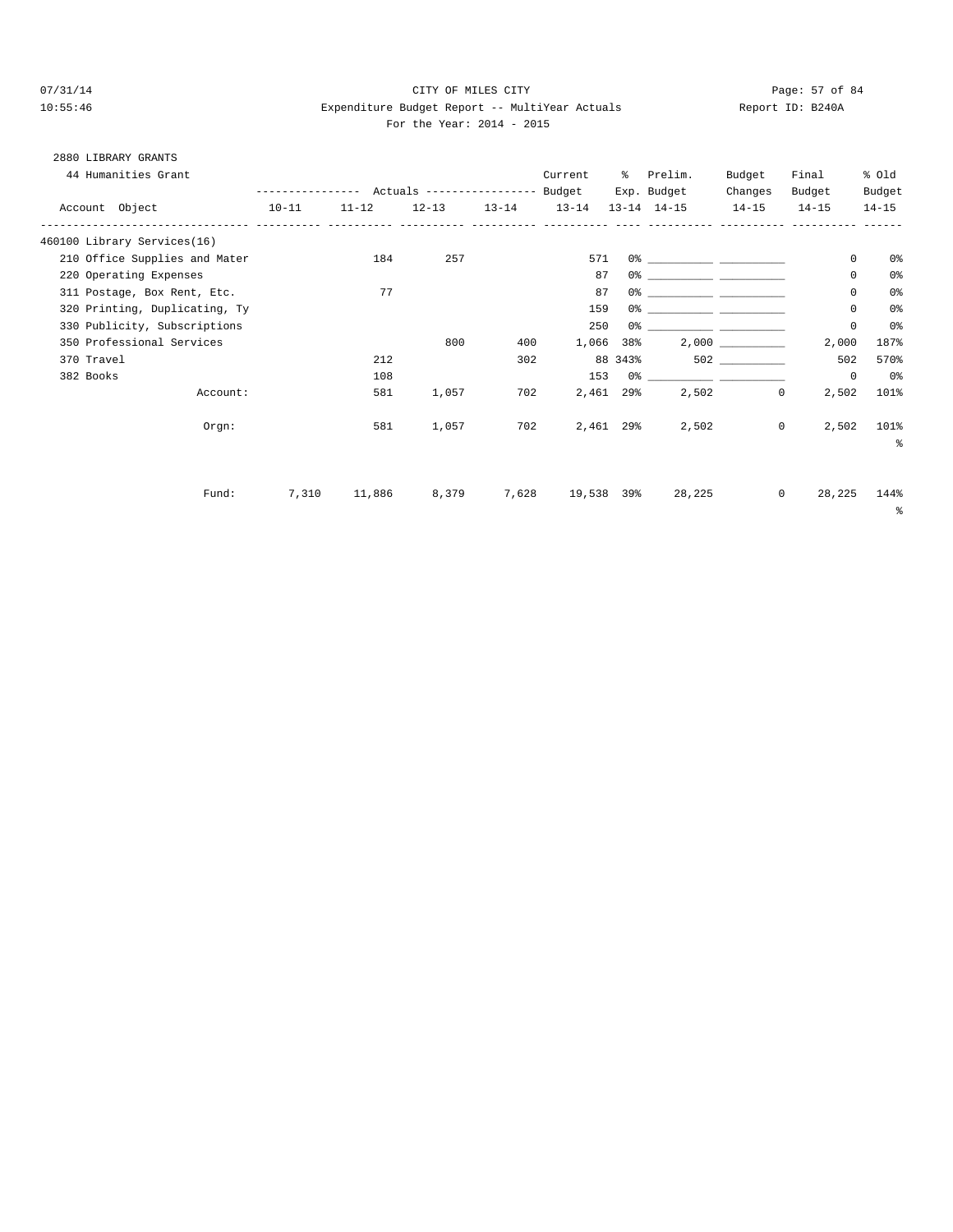# $O7/31/14$  Page: 58 of 84 10:55:46 Expenditure Budget Report -- MultiYear Actuals Report ID: B240A For the Year: 2014 - 2015

2935 Historic Preservation

|               | 11 Historic Preservation                      | --------------- Actuals ---------------- Budget |           |            |           | Current    | ႜ                 | Prelim.<br>Exp. Budget                                                                                                                                                                                                                                                                                                 | Budget<br>Changes | Final<br>Budget            | % old<br>Budget                  |
|---------------|-----------------------------------------------|-------------------------------------------------|-----------|------------|-----------|------------|-------------------|------------------------------------------------------------------------------------------------------------------------------------------------------------------------------------------------------------------------------------------------------------------------------------------------------------------------|-------------------|----------------------------|----------------------------------|
|               | Account Object                                | $10 - 11$                                       | $11 - 12$ | $12 - 13$  | $13 - 14$ | $13 - 14$  |                   | $13 - 14$ $14 - 15$                                                                                                                                                                                                                                                                                                    | $14 - 15$         | $14 - 15$                  | $14 - 15$                        |
|               | 460461 Historic Preservation-Administration   |                                                 |           | ---- ----- |           |            |                   |                                                                                                                                                                                                                                                                                                                        |                   |                            |                                  |
|               | 111 Salaries and Wages - Perm                 | 7,210                                           | 3,971     | 8,640      | 14,084    | 15,834 89% |                   |                                                                                                                                                                                                                                                                                                                        |                   | 32,408                     | 204%                             |
| 131 VACATION  |                                               | 805                                             | 442       |            | 829       |            | $0***8$           |                                                                                                                                                                                                                                                                                                                        |                   |                            | 500 ******                       |
|               | 132 SICK LEAVE                                | 476                                             | 341       | 73         | 208       |            | $0***8$           |                                                                                                                                                                                                                                                                                                                        |                   |                            | 500 ******                       |
|               | 141 Unemployment Insurance                    | 13                                              | 12        | 30         | 67        |            | 71<br>94%         |                                                                                                                                                                                                                                                                                                                        |                   | 150                        | 211%                             |
|               | 142 Workers' Compensation                     | 97                                              | 49        | 98         | 172       | 183        | 94%               |                                                                                                                                                                                                                                                                                                                        |                   | 385                        | 210%                             |
|               | 143 Health Insurance                          |                                                 |           |            |           | $\circ$    | 0%                |                                                                                                                                                                                                                                                                                                                        |                   |                            | 7,422 ******                     |
| 144 FICA      |                                               | 650                                             | 364       | 667        | 1,141     |            | 1,211 94%         |                                                                                                                                                                                                                                                                                                                        | 2,556             | 2,556                      | 211%                             |
| 145 PERS      |                                               | 600                                             | 336       | 616        | 1,204     | 1,278      | 94%               |                                                                                                                                                                                                                                                                                                                        |                   | 2,729                      | 213%                             |
|               | 210 Office Supplies and Mater                 |                                                 |           | 63         | 347       | 750        | 46%               |                                                                                                                                                                                                                                                                                                                        |                   | 750                        | 100%                             |
|               | 215 Office Supplies- LP Ander                 |                                                 |           |            | 96        |            | $0***$ $*$        |                                                                                                                                                                                                                                                                                                                        |                   | $\mathbf 0$                | 0 <sub>8</sub>                   |
|               | 220 Operating Expenses                        |                                                 |           | 200        |           | 200        | 0%                |                                                                                                                                                                                                                                                                                                                        |                   | 200                        | 100%                             |
|               | 311 Postage, Box Rent, Etc.                   |                                                 |           |            | 6         |            | $0$ *** $8$       |                                                                                                                                                                                                                                                                                                                        |                   | 0                          | 0 <sup>8</sup>                   |
|               | 320 Printing, Duplicating, Ty                 |                                                 |           |            |           | 200        | 0%                |                                                                                                                                                                                                                                                                                                                        | $200$             | 200                        | 100%                             |
|               | 330 Publicity, Subscriptions                  |                                                 |           |            |           | 125        | 0%                |                                                                                                                                                                                                                                                                                                                        |                   | 125                        | 100%                             |
|               | 334 Memberships, Registration                 |                                                 |           | 125        |           |            | $\mathbf{0}$      |                                                                                                                                                                                                                                                                                                                        |                   | $\mathbf 0$                | 0 <sub>8</sub>                   |
|               | 341 Electric Utility Services                 | 258                                             | 256       | 46         |           | $\circ$    |                   |                                                                                                                                                                                                                                                                                                                        |                   | 0                          | 0 <sup>8</sup>                   |
|               | 344 Gas Utility Service                       | 518                                             | 202       |            |           |            | 0                 |                                                                                                                                                                                                                                                                                                                        |                   | 0                          | 0 <sup>8</sup>                   |
| 345 Telephone |                                               | 512                                             | 272       | 431        | 1,367     | 1,380      | 99%               |                                                                                                                                                                                                                                                                                                                        | $600$             | 600                        | 43%                              |
|               | 350 Professional Services                     |                                                 |           |            | 6,585     |            | 6,585 100%        |                                                                                                                                                                                                                                                                                                                        |                   | 0                          | 0 <sub>8</sub>                   |
|               | 360 Contr R & M                               | 19                                              |           | 60         |           | 100        | 0%                |                                                                                                                                                                                                                                                                                                                        |                   | 100                        | 100%                             |
| 370 Travel    |                                               |                                                 |           |            | 741       |            | 985 75%           |                                                                                                                                                                                                                                                                                                                        | $985$ __________  | 985                        | 100%                             |
|               | 531 Building & Office Rental                  | 3,339                                           | 2,700     | 2,100      | 3,600     |            | $3,600$ 100% $\_$ | <u>the community of the community of the community of the community of the community of the community of the community of the community of the community of the community of the community of the community of the community of </u>                                                                                   |                   | 0                          | 0 <sub>8</sub>                   |
|               | Account:                                      | 14,497                                          | 8,945     | 13,149     | 30,447    |            | 32,502 94%        | 49,610                                                                                                                                                                                                                                                                                                                 |                   | $\mathbf 0$<br>49,610      | 152%                             |
|               | 460465 Historic Preservation- CDGB-ED Grant   |                                                 |           |            |           |            |                   |                                                                                                                                                                                                                                                                                                                        |                   |                            |                                  |
|               | 350 Professional Services                     |                                                 |           |            | 2,750     |            | 2,750 100%        |                                                                                                                                                                                                                                                                                                                        |                   | 7,500                      | 272%                             |
|               | Account:                                      |                                                 |           |            | 2,750     |            | 2,750 100%        | 7,500                                                                                                                                                                                                                                                                                                                  |                   | 0<br>7,500                 | 272%                             |
|               | 460466 Historic Preservation- Montana Main St |                                                 |           |            |           |            |                   |                                                                                                                                                                                                                                                                                                                        |                   |                            |                                  |
|               | 350 Professional Services                     |                                                 |           |            |           | 905        | 0%                |                                                                                                                                                                                                                                                                                                                        |                   | 8,216                      | 907%                             |
| 370 Travel    |                                               |                                                 |           |            |           | 879        |                   | 0 %                                                                                                                                                                                                                                                                                                                    |                   | 0                          | 0 <sup>8</sup>                   |
|               | Account:                                      |                                                 |           |            |           | 1,784      | 0%                | 8,216                                                                                                                                                                                                                                                                                                                  |                   | 0<br>8,216                 | 460%                             |
|               | 460467 Historic Preservation- Sandra Anderson |                                                 |           |            |           |            |                   |                                                                                                                                                                                                                                                                                                                        |                   |                            |                                  |
|               | 111 Salaries and Wages - Perm                 |                                                 |           |            |           | 619        |                   |                                                                                                                                                                                                                                                                                                                        |                   | 0                          | 0%                               |
|               | 210 Office Supplies and Mater                 |                                                 |           |            | 31        | 350        |                   |                                                                                                                                                                                                                                                                                                                        |                   | 0                          | 0 <sup>8</sup>                   |
|               | 311 Postage, Box Rent, Etc.                   |                                                 |           |            |           | 350        |                   | $0$ $\frac{1}{2}$ $\frac{1}{2}$ $\frac{1}{2}$ $\frac{1}{2}$ $\frac{1}{2}$ $\frac{1}{2}$ $\frac{1}{2}$ $\frac{1}{2}$ $\frac{1}{2}$ $\frac{1}{2}$ $\frac{1}{2}$ $\frac{1}{2}$ $\frac{1}{2}$ $\frac{1}{2}$ $\frac{1}{2}$ $\frac{1}{2}$ $\frac{1}{2}$ $\frac{1}{2}$ $\frac{1}{2}$ $\frac{1}{2}$ $\frac{1}{2}$ $\frac{1}{2$ |                   | 0                          | 0 <sup>8</sup>                   |
|               | 320 Printing, Duplicating, Ty                 |                                                 |           |            |           | 500        |                   |                                                                                                                                                                                                                                                                                                                        |                   | 0                          | 0 <sup>8</sup>                   |
|               | 350 Professional Services                     |                                                 |           |            | 3,604     |            |                   |                                                                                                                                                                                                                                                                                                                        |                   | $\mathbf 0$                | 0%                               |
| 370 Travel    |                                               |                                                 |           |            | 1,527     |            |                   |                                                                                                                                                                                                                                                                                                                        |                   | 0                          | 0 <sup>8</sup>                   |
|               | Account:                                      |                                                 |           |            | 5,162     |            | 5,750 90%         | $\mathbf 0$                                                                                                                                                                                                                                                                                                            |                   | $\mathbf 0$<br>$\mathbf 0$ | 0 <sup>8</sup>                   |
|               | $0$ rgn:                                      | 14,497                                          | 8,945     | 13,149     | 38,359    |            | 42,786 90%        | 65,326                                                                                                                                                                                                                                                                                                                 |                   | $\mathbf 0$<br>65,326      | 152%<br>ಕಿ                       |
|               | Fund:                                         | 14,497                                          | 8,945     | 13,149     | 38,359    |            | 42,786 90%        | 65,326                                                                                                                                                                                                                                                                                                                 |                   | 0<br>65,326                | 152%<br>$\,{}^{\circ}_{\circ}\,$ |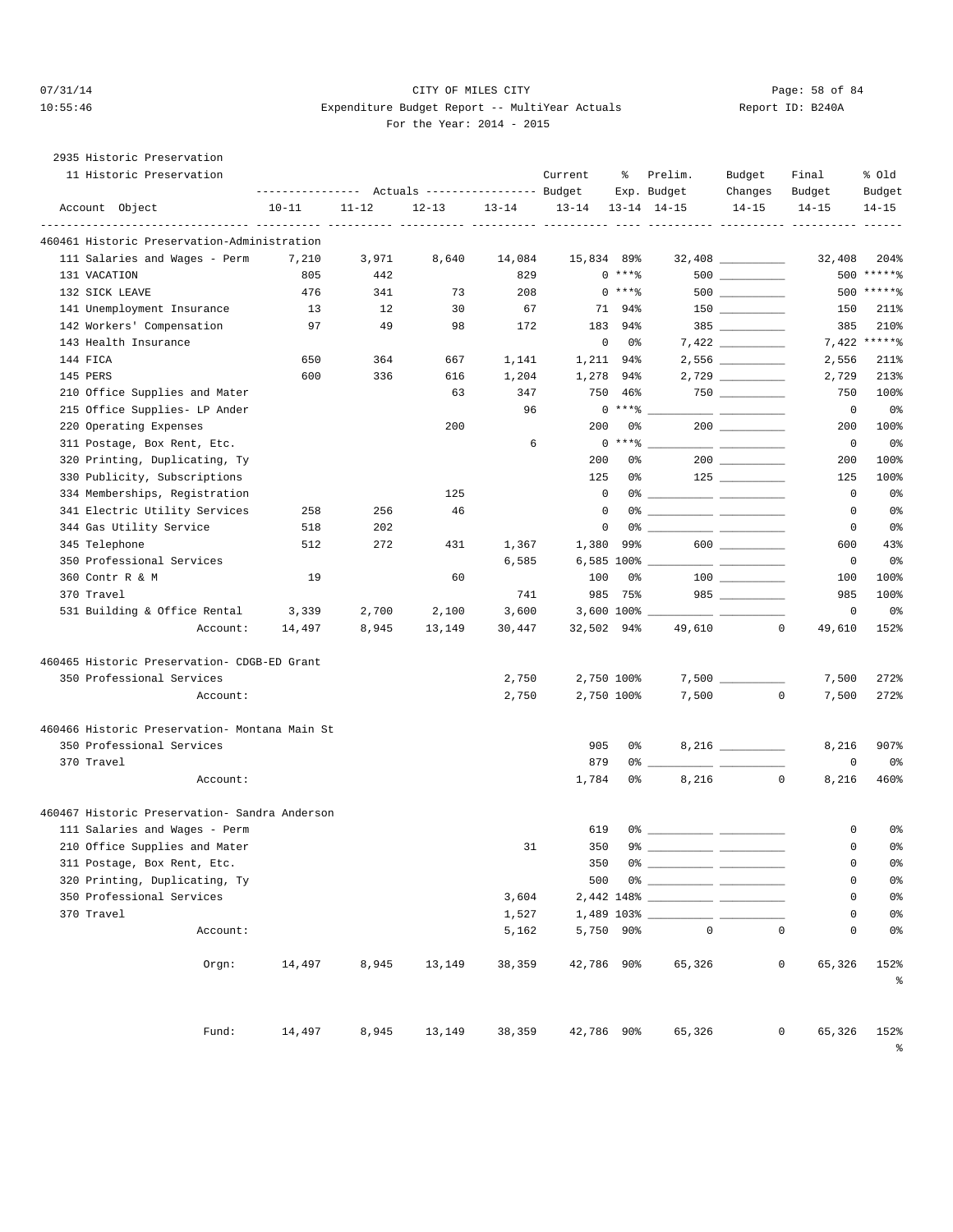# 07/31/14 Page: 59 of 84 10:55:46 Expenditure Budget Report -- MultiYear Actuals Report ID: B240A For the Year: 2014 - 2015

2985 RETIRED SENIOR VOLUNTEER PROG (RSVP)

|            | 15 Retired Senior Volunteer Program                    | ---------------    Actuals ----------------    Budget |           |             |                 | Current     | နွ         | Prelim.<br>Exp. Budget                           | Budget<br>Changes                             | Final<br>Budget       | % old<br>Budget |
|------------|--------------------------------------------------------|-------------------------------------------------------|-----------|-------------|-----------------|-------------|------------|--------------------------------------------------|-----------------------------------------------|-----------------------|-----------------|
|            | Account Object                                         | $10 - 11$                                             | $11 - 12$ | $12 - 13$   | $13 - 14$       | $13 - 14$   |            | $13 - 14$ $14 - 15$                              | $14 - 15$                                     | $14 - 15$             | $14 - 15$       |
|            | 450300 RSVP-FEDERAL GRANT- CUSTER                      |                                                       |           |             |                 |             |            |                                                  |                                               |                       |                 |
|            | 111 Salaries and Wages - Perm                          | 40,340                                                | 37,043    | 34,849      | 35,596          | 40,359 88%  |            |                                                  | 40,359 __________                             | 40,359                | 100%            |
|            | 131 VACATION                                           | 2,103                                                 | 3,213     | 3,518       | 2,822           |             |            | $0***$ $\frac{20}{10}$                           |                                               | 0                     | 0 <sup>8</sup>  |
|            | 132 SICK LEAVE                                         | 3,075                                                 | 1,012     | 947         | 2,235           |             | $0***8$    | <u> - The Communication of the Communication</u> |                                               | 0                     | 0 <sup>8</sup>  |
|            | 133 OTHER LEAVE PAY                                    | 326                                                   | 184       | 792         | 726             |             |            | $0***$ $\frac{20}{100}$                          |                                               | $\mathbf 0$           | 0 <sup>8</sup>  |
|            | 141 Unemployment Insurance                             | 70                                                    | 105       | 147         | 189             |             | 144 131%   |                                                  | $134 \begin{tabular}{l} \hline \end{tabular}$ | 134                   | 93%             |
|            | 142 Workers' Compensation                              | 531                                                   | 426       | 469         | 483             |             | 452 107%   |                                                  |                                               | 420                   | 92%             |
|            | 143 Health Insurance                                   | 12,774                                                | 6,892     | 7,264       | 7,427           |             | 7,980 93%  |                                                  |                                               | 7,980                 | 100%            |
| 144 FICA   |                                                        | 3,519                                                 | 3,171     | 3,201       | 3,205           |             | 3,120 103% |                                                  |                                               | 3,120                 | 100%            |
| 145 PERS   |                                                        | 3,286                                                 | 2,931     | 2,853       | 3,257           |             | 2,856 114% |                                                  |                                               | 2,856                 | 100%            |
|            | 210 Office Supplies and Mater                          | 3,960                                                 | 551       | 77          | 359             | 617         | 58%        |                                                  |                                               | 434                   | 70%             |
|            | 220 Operating Expenses                                 | 199                                                   | 4,235     |             | 50              |             |            | $0***$ $\frac{20}{100}$                          |                                               | $\mathbf 0$           | 0 <sup>8</sup>  |
|            | 311 Postage, Box Rent, Etc.                            |                                                       | 164       | 94          |                 | $\Omega$    |            |                                                  |                                               | 0                     | 0 <sup>8</sup>  |
|            | 330 Publicity, Subscriptions                           | 100                                                   |           |             |                 | 0           |            |                                                  |                                               | 0                     | 0 <sup>8</sup>  |
|            | 334 Memberships, Registration                          |                                                       | 195       |             |                 | 0           |            |                                                  |                                               | 0                     | 0 <sup>8</sup>  |
|            | 345 Telephone                                          |                                                       | 1,425     | 841         |                 | 0           |            |                                                  |                                               | 0                     | 0%              |
|            | 346 Garbage Service                                    | 37                                                    |           |             |                 | $\Omega$    |            |                                                  |                                               | 0                     | 0 <sup>8</sup>  |
|            | 347 Internet                                           |                                                       |           | 38          |                 | $\Omega$    |            |                                                  |                                               | 0                     | 0 <sup>8</sup>  |
|            | 350 Professional Services                              |                                                       | 3,873     |             |                 | 0           |            |                                                  |                                               | 0                     | 0 <sup>8</sup>  |
|            | 360 Contr R & M                                        |                                                       |           | 860         |                 | 0           |            |                                                  |                                               | $\mathbf 0$           | 0 <sup>8</sup>  |
| 370 Travel |                                                        | 2,840                                                 | 2,096     | 2,860       | 3,905           | 4,200       | 93%        |                                                  |                                               | 2,925                 | 69%             |
| 530 Rent   |                                                        |                                                       | 2,020     | 1,515       |                 | 0           |            |                                                  |                                               | $\mathbf 0$           | 0 <sub>8</sub>  |
|            | Account:                                               | 73,160                                                | 69,536    | 60,325      | 60,254          | 59,728 101% |            | 58,228                                           | 0                                             | 58,228                | $97$ $%$        |
|            | 450330 RSVP Non-Federal Grant-Custer                   |                                                       |           |             |                 |             |            |                                                  |                                               |                       |                 |
|            | 111 Salaries and Wages - Perm                          | 1,088                                                 | 2,948     | 1,741       | 1,117           | 2,825       | 40%        |                                                  |                                               | 5,225                 | 184%            |
|            | 141 Unemployment Insurance                             | 1                                                     | 7         |             | 3               | 14          | $21\%$     |                                                  |                                               | 10                    | 71%             |
|            | 142 Workers' Compensation                              | 5                                                     | 27        |             | $7\phantom{.0}$ | 36          | 19%        |                                                  |                                               | 30                    | 83%             |
|            | 143 Health Insurance                                   | 31                                                    | 84        |             |                 | $\mathbf 0$ |            | 0%                                               |                                               | $\mathbf 0$           | 0 <sup>8</sup>  |
| 144 FICA   |                                                        | 34                                                    | 226       |             | 46              | 240         | 19%        |                                                  |                                               | 424                   | 176%            |
| 145 PERS   |                                                        | 10                                                    | 115       |             | 48              | 204         | 24%        |                                                  |                                               | 371                   | 181%            |
|            |                                                        |                                                       | 214       |             | 192             | 3,870       |            |                                                  |                                               | $\mathbf 0$           | 0 <sup>8</sup>  |
|            | 210 Office Supplies and Mater                          |                                                       |           | 2,135<br>67 |                 | 0           |            | 5% _____________ ____________                    |                                               | 0                     | 0 <sup>8</sup>  |
|            | 213 Microfilm and Duplicating                          |                                                       |           |             |                 | 0           |            |                                                  |                                               | $\mathbf 0$           | 0 <sup>8</sup>  |
|            | 214 Small Items of Equipment<br>220 Operating Expenses |                                                       |           | 1,330       |                 |             |            |                                                  |                                               |                       |                 |
|            |                                                        | 7,142                                                 | 7,194     | 5,997       | 7,668           |             | 3,750 204% |                                                  |                                               | 4,560                 | 121%            |
|            | 311 Postage, Box Rent, Etc.                            | 1,041                                                 | 750       | 1,025       | 748             | 1,150       |            |                                                  |                                               | 0                     | 0 <sup>8</sup>  |
|            | 330 Publicity, Subscriptions                           |                                                       | 20        |             | 137             |             | 130 105%   |                                                  |                                               | 140                   | 107%            |
|            | 334 Memberships, Registration                          |                                                       |           | 100         | 50              |             | $0***$     |                                                  |                                               |                       | $150$ *****%    |
|            | 345 Telephone                                          | 1,543                                                 | 132       | 511         | 1,496           |             | 1,680 89%  |                                                  |                                               | 1,680                 | 100%            |
|            | 350 Professional Services                              | 410                                                   |           |             |                 | $\mathbf 0$ | 0 %        |                                                  | <u> La Carlo Carlo Carlo Ca</u>               | $\mathbf 0$           | 0%              |
| 370 Travel |                                                        | 1,107                                                 | 2,722     | 1,908       | 752             |             | 500 150%   |                                                  | $500$                                         | 500                   | 100%            |
|            | 512 Insurance on Vehicles & E                          | 285                                                   | 285       | 565         | 866             |             | 300 289%   |                                                  | $300$                                         | 300                   | 100%            |
|            | 513 Liability                                          |                                                       | 803       | 572         | 1,409           |             | $0***8$    |                                                  | $837 \ \ \underline{\hspace{1cm}}$            |                       | 837 ******      |
| 530 Rent   |                                                        | 4,500                                                 |           | 1,010       | 2,020           |             | 2,040 99%  |                                                  |                                               | 4,650                 | 227%            |
|            | Account:                                               | 17,197                                                | 15,527    | 16,961      | 16,559          | 16,739 99%  |            | 18,877                                           |                                               | $\mathbf 0$<br>18,877 | 112%            |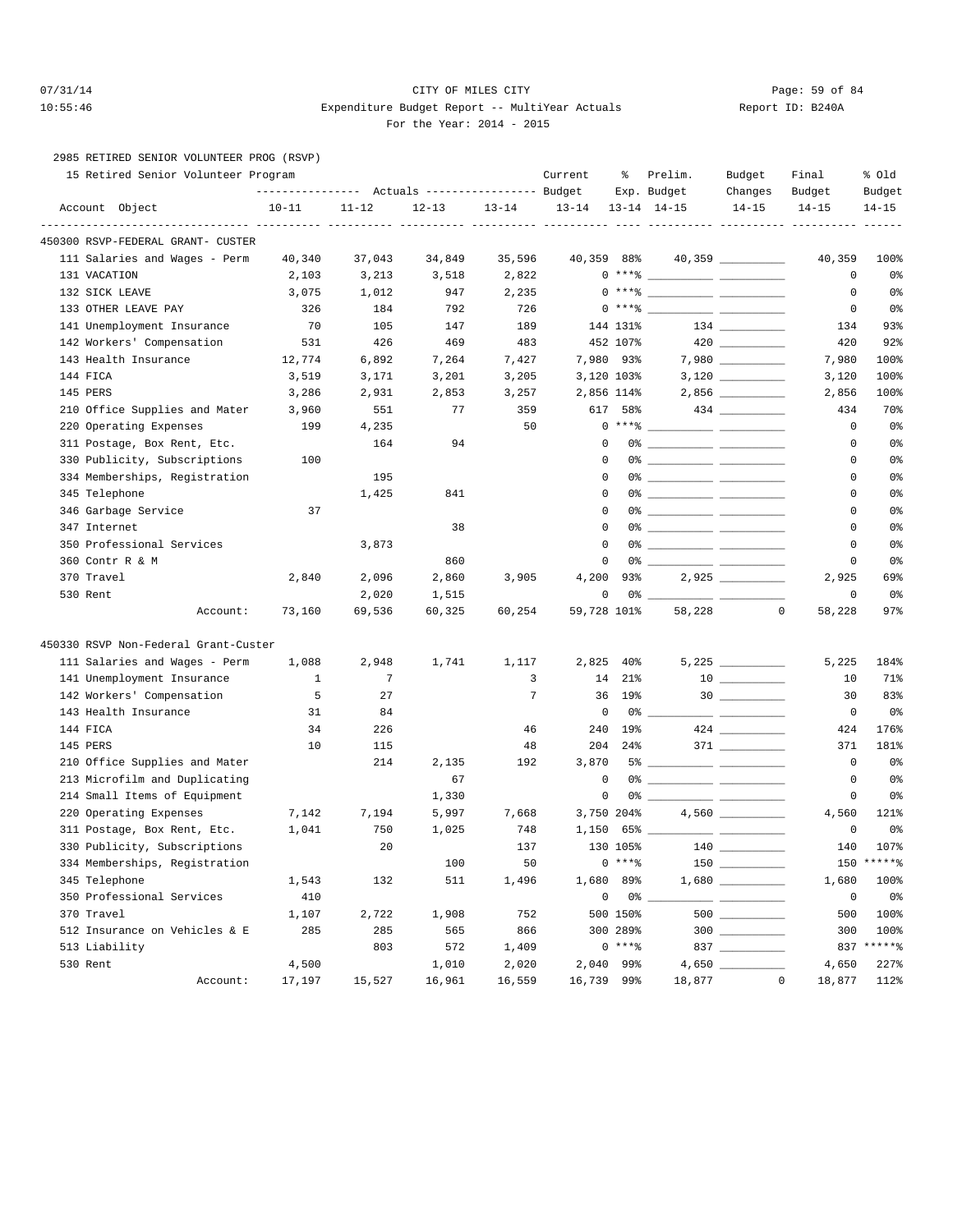# 07/31/14 Page: 60 of 84 10:55:46 Expenditure Budget Report -- MultiYear Actuals Report ID: B240A For the Year: 2014 - 2015

2985 RETIRED SENIOR VOLUNTEER PROG (RSVP)

|          |                              | 15 Retired Senior Volunteer Program      |           |           |           |           | Current   | ႜ                             | Prelim.             | Budget                                                                                                                                                                                                                                                                                                                                                | Final                      | % old           |
|----------|------------------------------|------------------------------------------|-----------|-----------|-----------|-----------|-----------|-------------------------------|---------------------|-------------------------------------------------------------------------------------------------------------------------------------------------------------------------------------------------------------------------------------------------------------------------------------------------------------------------------------------------------|----------------------------|-----------------|
|          |                              |                                          |           |           |           |           |           |                               | Exp. Budget         | Changes                                                                                                                                                                                                                                                                                                                                               | Budget                     | Budget          |
|          | Account Object               |                                          | $10 - 11$ | $11 - 12$ | $12 - 13$ | $13 - 14$ | $13 - 14$ |                               | $13 - 14$ $14 - 15$ | $14 - 15$                                                                                                                                                                                                                                                                                                                                             | $14 - 15$                  | $14 - 15$       |
|          |                              | 450340 RSVP FEDERAL GRANT- FALLON        |           |           |           |           |           |                               |                     |                                                                                                                                                                                                                                                                                                                                                       |                            |                 |
|          |                              | 111 Salaries and Wages - Perm            |           |           |           |           |           | 0<br>0%                       |                     |                                                                                                                                                                                                                                                                                                                                                       |                            | 11,621 ******   |
|          | 141 Unemployment Insurance   |                                          |           |           |           |           |           | $\mathbf 0$<br>0 <sup>8</sup> |                     | $52 \ \ \underline{\hspace{1.5cm}}$                                                                                                                                                                                                                                                                                                                   |                            | 52 ******       |
|          | 142 Workers' Compensation    |                                          |           |           |           |           |           | 0<br>0%                       |                     |                                                                                                                                                                                                                                                                                                                                                       |                            | 144 ******      |
| 144 FICA |                              |                                          |           |           |           |           |           | 0<br>0%                       |                     | $890$                                                                                                                                                                                                                                                                                                                                                 |                            | 890 ******      |
| 145 PERS |                              |                                          |           |           |           |           |           | 0 <sup>8</sup><br>0           |                     | 802                                                                                                                                                                                                                                                                                                                                                   |                            | 802 ******      |
|          |                              | 210 Office Supplies and Mater            |           |           |           |           |           | $\mathbf 0$<br>0 <sup>8</sup> |                     |                                                                                                                                                                                                                                                                                                                                                       |                            | $700$ *****%    |
|          | 214 Small Items of Equipment |                                          |           |           |           |           |           | $\mathbf 0$<br>0%             |                     |                                                                                                                                                                                                                                                                                                                                                       |                            | $1,943$ *****%  |
|          | 220 Operating Expenses       |                                          |           |           |           |           |           | $\mathbf 0$<br>0 <sup>8</sup> |                     |                                                                                                                                                                                                                                                                                                                                                       |                            | 178 ******      |
|          | 311 Postage, Box Rent, Etc.  |                                          |           |           |           |           |           | $\Omega$<br>0 <sup>8</sup>    |                     |                                                                                                                                                                                                                                                                                                                                                       |                            | 500 ******      |
|          | 330 Publicity, Subscriptions |                                          |           |           |           |           |           | $\Omega$<br>0.‱               |                     | $\begin{array}{c} 100 \\ - \end{array}$                                                                                                                                                                                                                                                                                                               |                            | 100 ******      |
|          | 370 Travel                   |                                          |           |           |           |           |           | $\mathbf 0$<br>0%             |                     |                                                                                                                                                                                                                                                                                                                                                       |                            | $3,754$ ***** % |
|          |                              | Account:                                 |           |           |           |           |           | $0$ ****                      |                     | 20,684 0                                                                                                                                                                                                                                                                                                                                              |                            | 20,684 ******   |
|          |                              | 450350 RSVP-Non federal grant- Fallon    |           |           |           |           |           |                               |                     |                                                                                                                                                                                                                                                                                                                                                       |                            |                 |
|          |                              | 111 Salaries and Wages - Perm            |           |           |           |           |           | $\mathbf 0$<br>0 <sup>8</sup> |                     | 485                                                                                                                                                                                                                                                                                                                                                   |                            | 485 ******      |
|          | 141 Unemployment Insurance   |                                          |           |           |           |           |           | $\mathbf 0$<br>0 <sup>8</sup> |                     | $3 \overline{\phantom{a} \phantom{a} \phantom{a}}$                                                                                                                                                                                                                                                                                                    |                            | $3****2$        |
|          | 142 Workers' Compensation    |                                          |           |           |           |           |           | 0<br>0%                       |                     | $6 \begin{tabular}{l} \hline \rule{0.2cm}{0.15cm} \rule{0.2cm}{0.15cm} \rule{0.2cm}{0.15cm} \rule{0.2cm}{0.15cm} \rule{0.2cm}{0.15cm} \rule{0.2cm}{0.15cm} \rule{0.2cm}{0.15cm} \rule{0.2cm}{0.15cm} \rule{0.2cm}{0.15cm} \rule{0.2cm}{0.15cm} \rule{0.2cm}{0.15cm} \rule{0.2cm}{0.15cm} \rule{0.2cm}{0.15cm} \rule{0.2cm}{0.15cm} \rule{0.2cm}{0.15$ |                            | $6****$         |
| 144 FICA |                              |                                          |           |           |           |           |           | 0 <sup>8</sup><br>0           |                     | $\begin{array}{c} 38 \end{array}$                                                                                                                                                                                                                                                                                                                     |                            | $38****$        |
| 145 PERS |                              |                                          |           |           |           |           |           | $\mathbf 0$<br>0 <sup>8</sup> |                     |                                                                                                                                                                                                                                                                                                                                                       |                            | $34****$        |
|          |                              | 210 Office Supplies and Mater            |           |           |           |           |           | $\mathbf 0$<br>0%             |                     | $100$                                                                                                                                                                                                                                                                                                                                                 |                            | 100 ******      |
|          | 220 Operating Expenses       |                                          |           |           |           |           |           | $\mathbf 0$<br>0 <sup>8</sup> |                     |                                                                                                                                                                                                                                                                                                                                                       |                            | 500 ******      |
|          |                              | 512 Insurance on Vehicles & E            |           |           |           |           |           | $\mathbf 0$<br>0 <sup>8</sup> |                     | 58                                                                                                                                                                                                                                                                                                                                                    |                            | 58 ******       |
|          | 513 Liability                |                                          |           |           |           |           |           | $\mathbf 0$<br>0%             |                     |                                                                                                                                                                                                                                                                                                                                                       |                            | 100 ******      |
|          |                              | Account:                                 |           |           |           |           |           | $0$ ****                      | 1,324               |                                                                                                                                                                                                                                                                                                                                                       | $\mathbf{0}$               | $1,324$ ******  |
|          |                              | 510330 Comprehensive Liability Insurance |           |           |           |           |           |                               |                     |                                                                                                                                                                                                                                                                                                                                                       |                            |                 |
|          | 513 Liability                |                                          | 807       |           |           |           |           | 0<br>0 %                      |                     |                                                                                                                                                                                                                                                                                                                                                       | $\mathbf 0$                | 0%              |
|          |                              | Account:                                 | 807       |           |           |           |           | $0$ ****                      | $\Omega$            |                                                                                                                                                                                                                                                                                                                                                       | $\mathbf 0$<br>$\mathbf 0$ | 0 <sup>°</sup>  |
|          |                              | Orgn:                                    | 91,164    | 85,063    | 77,286    | 76,813    |           | 76,467 100%                   | 99,113              |                                                                                                                                                                                                                                                                                                                                                       | 0<br>99,113                | 129%<br>န္      |
|          |                              | Fund:                                    | 91,164    | 85,063    | 77,286    | 76,813    |           | 76,467 100%                   | 99,113              |                                                                                                                                                                                                                                                                                                                                                       | 0<br>99,113                | 129%            |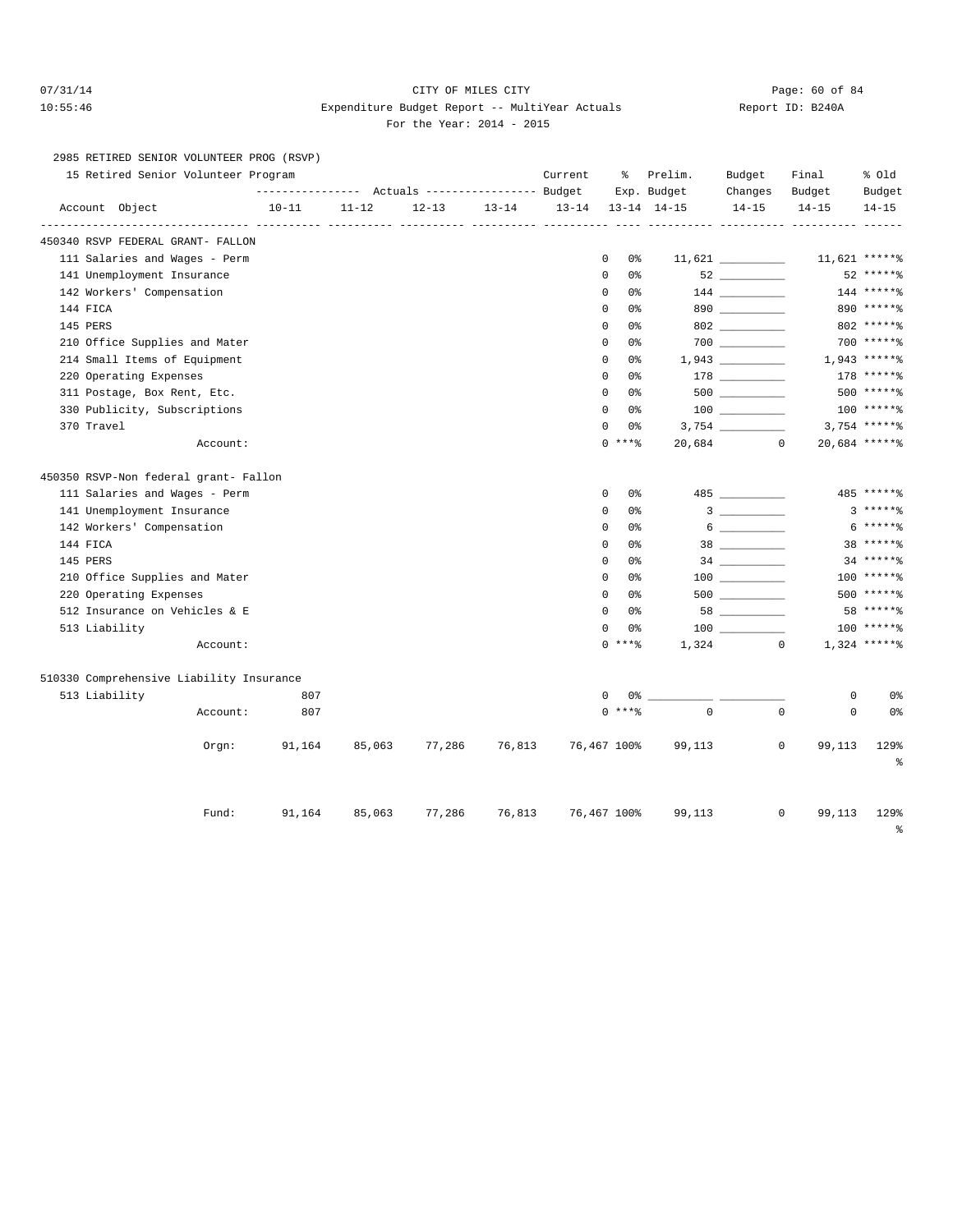# 07/31/14 Page: 61 of 84 10:55:46 Expenditure Budget Report -- MultiYear Actuals Report ID: B240A For the Year: 2014 - 2015

# 4000 General Fund Capitol Improvement Fund

| 501 Capital Purchases           |           |           |                                           |           | Current     | ွေ             | Prelim.                                 | Budget    | Final                      | % old     |
|---------------------------------|-----------|-----------|-------------------------------------------|-----------|-------------|----------------|-----------------------------------------|-----------|----------------------------|-----------|
|                                 |           |           | --------------- Actuals ----------------- |           | Budget      |                | Exp. Budget                             | Changes   | Budget                     | Budget    |
| Account Object                  | $10 - 11$ | $11 - 12$ | $12 - 13$                                 | $13 - 14$ | $13 - 14$   |                | $13 - 14$ $14 - 15$                     | $14 - 15$ | $14 - 15$                  | $14 - 15$ |
| 410100 Legislative Services(02) |           |           |                                           |           |             |                |                                         |           |                            |           |
| 940 Machinery & Equipment       |           |           | 43,007                                    | 102,222   | 124,002 82% |                |                                         |           | 30,000                     | 24%       |
| Account:                        |           |           | 43,007                                    | 102,222   | 124,002 82% |                | 30,000                                  |           | $\mathbf 0$<br>30,000      | 24%       |
| 420100 Law Enforcement Services |           |           |                                           |           |             |                |                                         |           |                            |           |
| 700 Grants, Contributions & I   |           |           | 14,600                                    |           |             | $\overline{0}$ | $0$ 왕 아이는 아이들은 아이들이 아이들이 아이들이 아이들이 있었다. |           | $\mathsf 0$                | 0%        |
| Account:                        |           |           | 14,600                                    |           |             | $0***$         | $\mathbf 0$                             |           | $\mathsf 0$<br>$\mathbf 0$ | 0%        |
| Orgn:                           |           |           | 57,607                                    | 102,222   | 124,002 82% |                | 30,000                                  |           | $\mathbf 0$<br>30,000      | 24%       |
|                                 |           |           |                                           |           |             |                |                                         |           |                            | る         |
|                                 |           |           |                                           |           |             |                |                                         |           |                            |           |
| Fund:                           |           |           | 57,607                                    | 102,222   | 124,002 82% |                | 30,000                                  |           | $\mathbf 0$<br>30,000      | 24%       |
|                                 |           |           |                                           |           |             |                |                                         |           |                            | နွ        |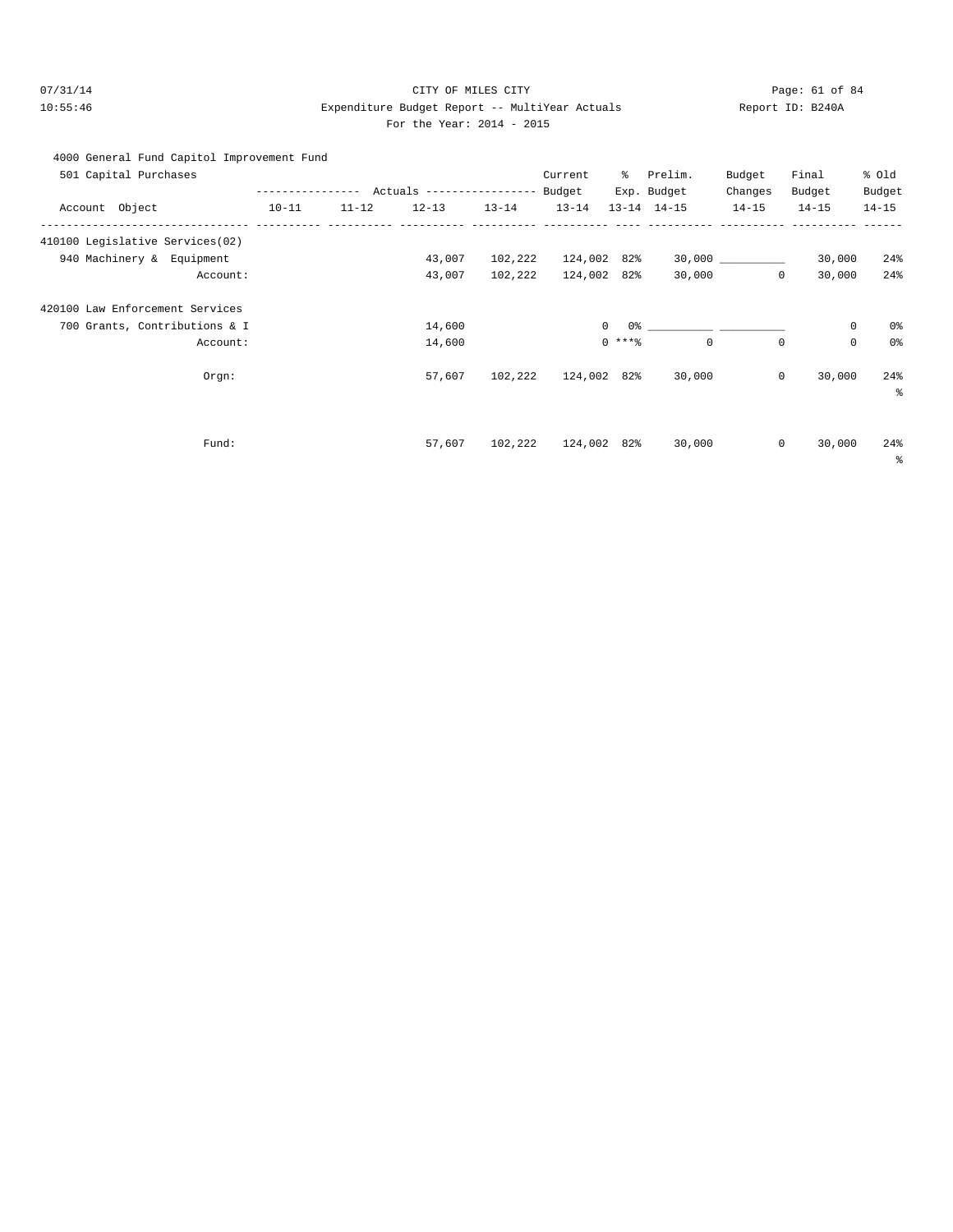## 07/31/14 Page: 62 of 84 10:55:46 Expenditure Budget Report -- MultiYear Actuals Report ID: B240A For the Year: 2014 - 2015

|  | 4060 CAPITAL IMPROV-PUBLIC WORKS |  |
|--|----------------------------------|--|
|  |                                  |  |

|                | 911 Public Works Operations       |                                                                                      |           |           |           | Current            | ွေ | Prelim.           | Budget  | Final                   | % Old     |
|----------------|-----------------------------------|--------------------------------------------------------------------------------------|-----------|-----------|-----------|--------------------|----|-------------------|---------|-------------------------|-----------|
|                |                                   |                                                                                      |           |           |           |                    |    | Exp. Budget       | Changes | Budget                  | Budget    |
| Account Object |                                   | $10 - 11$                                                                            | $11 - 12$ | $12 - 13$ | $13 - 14$ | $13 - 14$          |    | 13-14 14-15 14-15 |         | $14 - 15$               | $14 - 15$ |
|                |                                   |                                                                                      |           |           |           |                    |    |                   |         |                         |           |
|                | 430233 Roadway/Re-surfacing       |                                                                                      |           |           |           |                    |    |                   |         |                         |           |
|                | 940 Machinery & Equipment         | $17,000$ $13,972$ $10,197$ $85,061$ $119,400$ $71\%$ $231,659$ $\rule{2.5cm}{0.4cm}$ |           |           |           |                    |    |                   |         | 231,659 194%            |           |
|                | Front end loader- \$91,000        |                                                                                      |           |           |           |                    |    |                   |         |                         |           |
|                | Durapatch-\$75,000                |                                                                                      |           |           |           |                    |    |                   |         |                         |           |
|                | Dump Truck/Sander w/plow \$25,000 |                                                                                      |           |           |           |                    |    |                   |         |                         |           |
| GIS- \$10,000  |                                   |                                                                                      |           |           |           |                    |    |                   |         |                         |           |
|                | Tractor- $$15,000$                |                                                                                      |           |           |           |                    |    |                   |         |                         |           |
|                | Dump box-\$12,659                 |                                                                                      |           |           |           |                    |    |                   |         |                         |           |
|                | Account:                          | 17,000                                                                               | 13,972    | 10,197    |           | 85,061 119,400 71% |    | 231,659           |         | $\mathbf{0}$<br>231,659 | 194%      |
|                |                                   |                                                                                      |           |           |           |                    |    |                   |         |                         |           |
|                | Orgn:                             | 17,000                                                                               |           |           |           |                    |    | 231,659           |         | $\circ$<br>231,659      | 194%      |
|                |                                   |                                                                                      |           |           |           |                    |    |                   |         |                         | $\approx$ |
|                |                                   |                                                                                      |           |           |           |                    |    |                   |         |                         |           |
|                |                                   |                                                                                      |           |           |           |                    |    |                   |         |                         |           |
|                | Fund:                             | 17,000                                                                               | 13,972    | 10,197    |           | 85,061 119,400 71% |    | 231,659           |         | 231,659<br>$\circ$      | 194%      |
|                |                                   |                                                                                      |           |           |           |                    |    |                   |         |                         | ႜ         |
|                |                                   |                                                                                      |           |           |           |                    |    |                   |         |                         |           |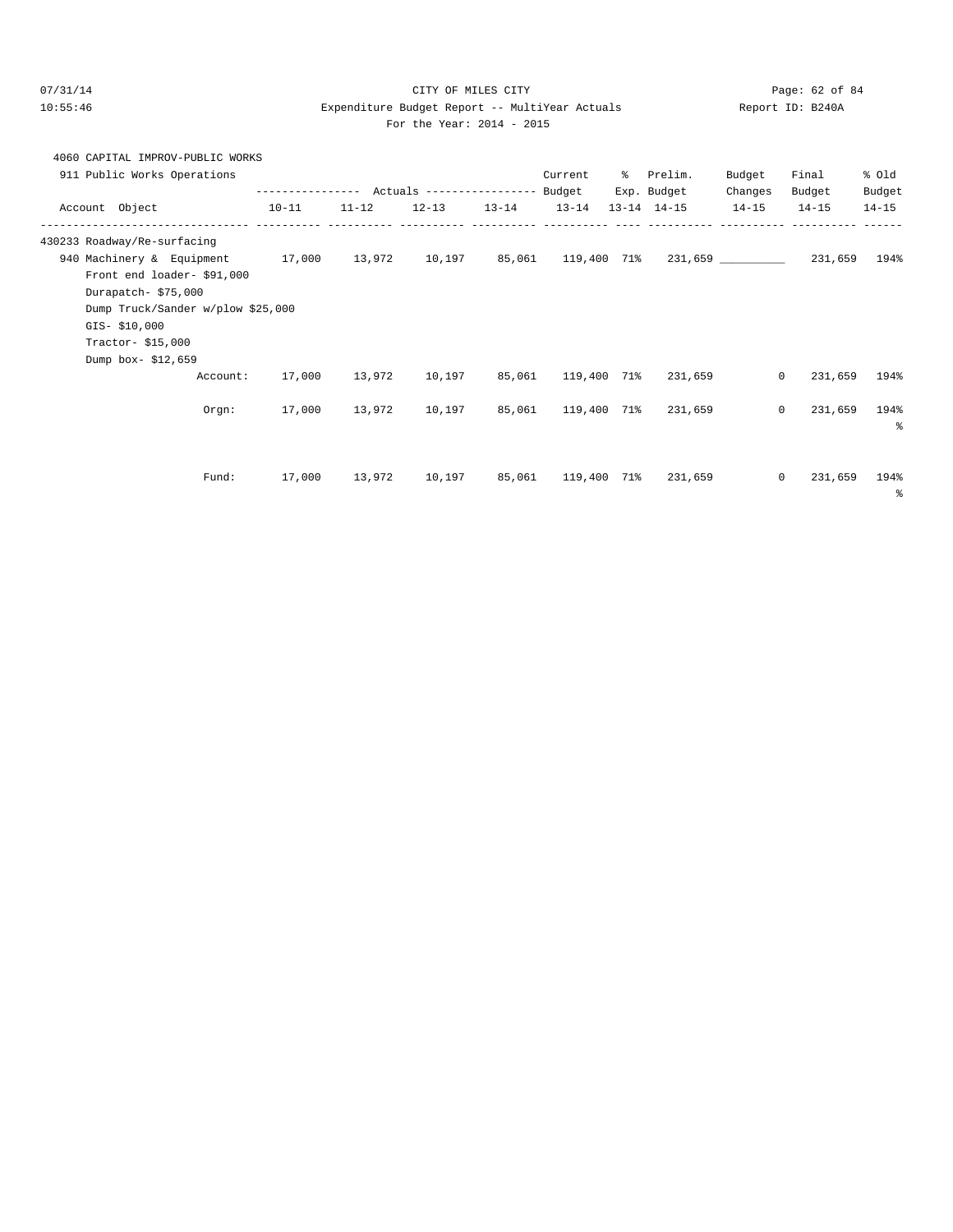# $O7/31/14$  Page: 63 of 84 10:55:46 Expenditure Budget Report -- MultiYear Actuals Report ID: B240A For the Year: 2014 - 2015

| 5210 WATER UTILITY                       |           |           |                            |           |           |                    |             |           |             |             |                |
|------------------------------------------|-----------|-----------|----------------------------|-----------|-----------|--------------------|-------------|-----------|-------------|-------------|----------------|
| 2 City Council                           |           |           |                            |           | Current   | ႜႜၟ                | Prelim.     | Budget    | Final       |             | % old          |
|                                          |           |           | Actuals ------------------ |           | Budget    |                    | Exp. Budget | Changes   | Budget      |             | Budget         |
| Account Object                           | $10 - 11$ | $11 - 12$ | $12 - 13$                  | $13 - 14$ | $13 - 14$ | $13 - 14$          | 14-15       | $14 - 15$ | $14 - 15$   |             | $14 - 15$      |
| 430550 Transmission and Distribution(23) |           |           |                            |           |           |                    |             |           |             |             |                |
| 957 Cenex /Dickinson Water Li            | $-10.706$ |           |                            |           |           | 0%<br>$\mathbf{0}$ |             |           |             | $\mathbf 0$ | 0 <sup>°</sup> |
| Account:                                 | $-10.706$ |           |                            |           |           | $0$ ****           |             | 0         | $\mathbf 0$ | $\mathbf 0$ | 0 <sup>°</sup> |
| Orgn:                                    | $-10,706$ |           |                            |           |           | $\circ$<br>0 %     |             | 0         | 0           | $\mathbf 0$ | 0%             |
|                                          |           |           |                            |           |           |                    |             |           |             |             | နွ             |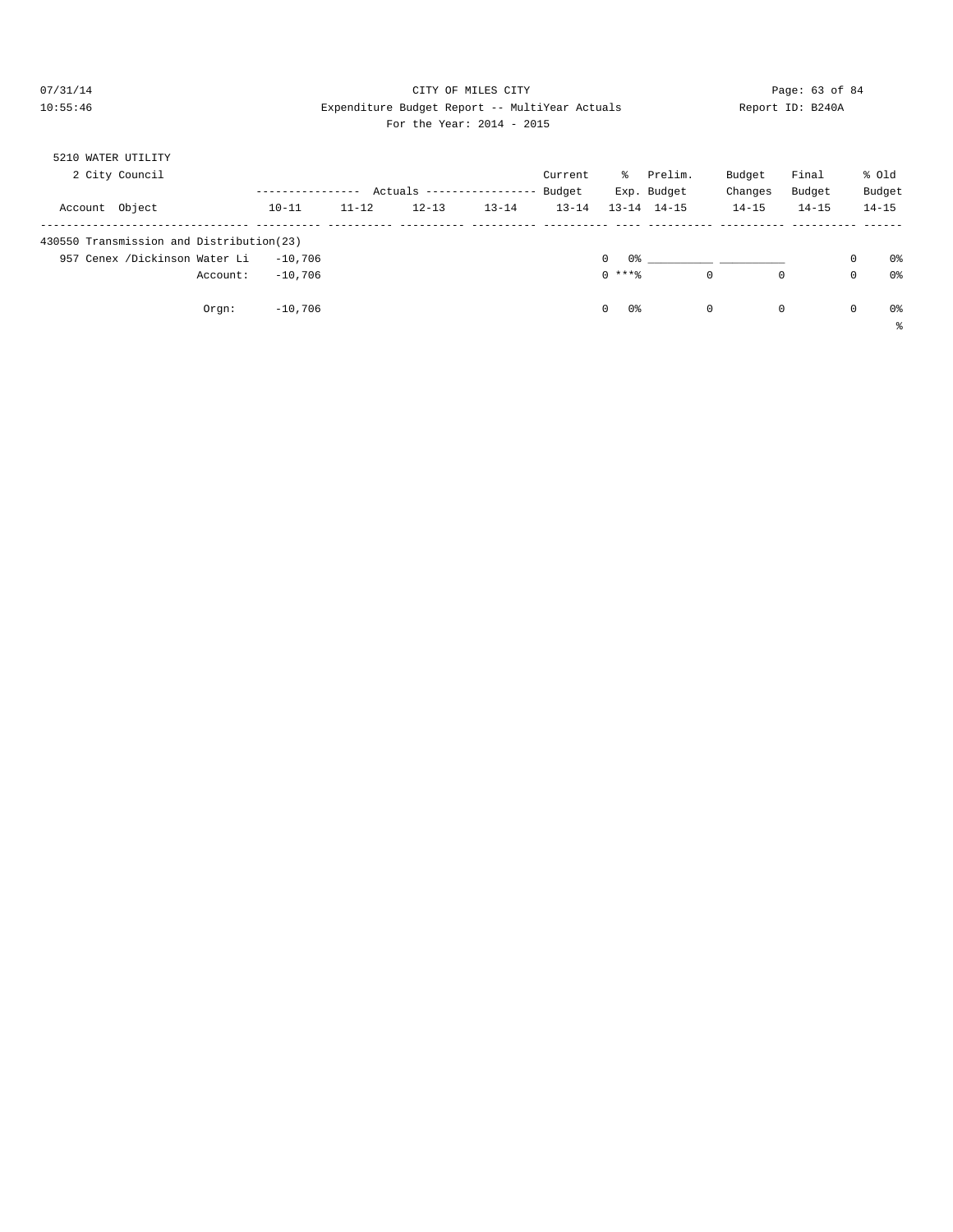## 07/31/14 Page: 64 of 84 10:55:46 Expenditure Budget Report -- MultiYear Actuals Report ID: B240A For the Year: 2014 - 2015

| 22 Water Plant                                |                                                 |           |                |           | Current     | ိင                        | Prelim.             | Budget                                                                                                                                                                                                                                                                                                                                                                                      | Final                                        | % old              |
|-----------------------------------------------|-------------------------------------------------|-----------|----------------|-----------|-------------|---------------------------|---------------------|---------------------------------------------------------------------------------------------------------------------------------------------------------------------------------------------------------------------------------------------------------------------------------------------------------------------------------------------------------------------------------------------|----------------------------------------------|--------------------|
|                                               | --------------- Actuals ---------------- Budget |           |                |           |             |                           | Exp. Budget         | Changes                                                                                                                                                                                                                                                                                                                                                                                     | Budget                                       | Budget             |
| Account Object                                | $10 - 11$                                       | $11 - 12$ | $12 - 13$      | $13 - 14$ | $13 - 14$   |                           | $13 - 14$ $14 - 15$ | $14 - 15$                                                                                                                                                                                                                                                                                                                                                                                   | $14 - 15$<br>---------- ---------- --------- | $14 - 15$<br>----- |
| 430530 Water Source of Supply and Pumping(22) |                                                 |           |                |           |             |                           |                     |                                                                                                                                                                                                                                                                                                                                                                                             |                                              |                    |
| 111 Salaries and Wages - Perm                 | 182,462                                         | 166,919   | 185,475        | 193,372   | 209,832     | 92%                       |                     |                                                                                                                                                                                                                                                                                                                                                                                             | 218,861                                      | 104%               |
| 121 OVERTIME-PERMANENT                        | 7,352                                           | 13,444    | 10,275         | 8,150     | 16,709      | 49%                       |                     | 16,709 __________                                                                                                                                                                                                                                                                                                                                                                           | 16,709                                       | 100%               |
| 131 VACATION                                  | 10,383                                          | 11,970    | 11,872         | 14,758    | 15,773 94%  |                           |                     |                                                                                                                                                                                                                                                                                                                                                                                             | 15,773                                       | 100%               |
| 132 SICK LEAVE                                | 5,095                                           | 2,765     | 3,254          | 3,598     | 7,093       | 51%                       |                     |                                                                                                                                                                                                                                                                                                                                                                                             | 7,093                                        | 100%               |
| 133 OTHER LEAVE PAY                           | 614                                             | 2,216     | 829            | 1,169     | 2,516       | 46%                       |                     |                                                                                                                                                                                                                                                                                                                                                                                             | 3,817                                        | 151%               |
| 134 HOLIDAY PAY                               | 2,805                                           | 4,414     | 4,749          | 4,636     | 5,002       | 93%                       |                     |                                                                                                                                                                                                                                                                                                                                                                                             | 5,002                                        | 100%               |
| 141 Unemployment Insurance                    | 312                                             | 502       | 761            | 1,019     | 1,145       | 89%                       |                     |                                                                                                                                                                                                                                                                                                                                                                                             | 1,190                                        | 103%               |
| 142 Workers' Compensation                     | 14,197                                          | 11,641    | 13,228         | 14,194    | 11,913 119% |                           |                     |                                                                                                                                                                                                                                                                                                                                                                                             | 13,993                                       | 117%               |
| 143 Health Insurance                          | 32,886                                          | 36,202    | 36,340         | 38,026    | 41,563 91%  |                           |                     |                                                                                                                                                                                                                                                                                                                                                                                             | 42,169                                       | 101%               |
| 144 FICA                                      | 14,498                                          | 14,221    | 15,346         | 16,029    | 19,463      | 82%                       |                     |                                                                                                                                                                                                                                                                                                                                                                                             | 20,229                                       | 103%               |
| 145 PERS                                      | 13,996                                          | 14,166    | 15,086         | 18,064    | 20,531 88%  |                           |                     |                                                                                                                                                                                                                                                                                                                                                                                             | 21,604                                       | 105%               |
| 196 CLOTHING ALLOTMENT                        | 750                                             | 750       | 750            | 750       | 800         | 94%                       |                     | $\begin{picture}(20,20) \put(0,0){\dashbox{0.5}(5,0){ }} \put(15,0){\circle{10}} \put(15,0){\circle{10}} \put(15,0){\circle{10}} \put(15,0){\circle{10}} \put(15,0){\circle{10}} \put(15,0){\circle{10}} \put(15,0){\circle{10}} \put(15,0){\circle{10}} \put(15,0){\circle{10}} \put(15,0){\circle{10}} \put(15,0){\circle{10}} \put(15,0){\circle{10}} \put(15,0){\circle{10}} \put(15,0$ | 800                                          | 100%               |
| 210 Office Supplies and Mater                 | 73                                              | 199       | 118            | 212       |             | 200 106%                  |                     |                                                                                                                                                                                                                                                                                                                                                                                             | 200                                          | 100%               |
| 214 Small Items of Equipment                  | 183                                             | 4,437     | 3,495          |           | $\mathbf 0$ | 0%                        |                     |                                                                                                                                                                                                                                                                                                                                                                                             |                                              | 750 ******         |
| 220 Operating Expenses                        | 1,766                                           | 1,753     | 1,996          | 793       | 2,000       | $40\%$                    |                     | $2,000$ ___________                                                                                                                                                                                                                                                                                                                                                                         | 2,000                                        | 100%               |
| 222 Chemicals, Lab & Med Suppl                | 180                                             | $-100$    | 585            |           | 150         | 0%                        |                     | $150$ _________                                                                                                                                                                                                                                                                                                                                                                             | 150                                          | 100%               |
| 226 Clothing and Uniforms                     | 450                                             | 270       | 393            | 328       | 400         | 82%                       |                     |                                                                                                                                                                                                                                                                                                                                                                                             | 400                                          | 100%               |
| 230 Repair and Maintenance Su                 | 3,362                                           | 3,695     | 3,764          | 3,727     | 4,000       | 93%                       |                     |                                                                                                                                                                                                                                                                                                                                                                                             | 5,000                                        | 125%               |
| 231 Gas, Oil, Diesel Fuel, Gr                 | 1,477                                           | 1,286     | 1,131          | 932       | 1,300       | 72%                       |                     |                                                                                                                                                                                                                                                                                                                                                                                             | 1,300                                        | 100%               |
| 241 Consumable Tools                          | 61                                              | 35        | 114            | 69        | 150         | 46%                       |                     |                                                                                                                                                                                                                                                                                                                                                                                             | 150                                          | 100%               |
| 311 Postage, Box Rent, Etc.                   |                                                 | 12        | $\overline{4}$ |           | 50          | 0%                        |                     |                                                                                                                                                                                                                                                                                                                                                                                             | 50                                           | 100%               |
| 320 Printing, Duplicating, Ty                 | 160                                             |           |                | 25        |             | $\mathbf{0}$<br>$***$ $%$ |                     |                                                                                                                                                                                                                                                                                                                                                                                             | 0                                            | 0%                 |
| 330 Publicity, Subscriptions                  |                                                 | 225       | 201            |           | 500         | 0%                        |                     |                                                                                                                                                                                                                                                                                                                                                                                             | 500                                          | 100%               |
| 331 Publication of Formal & L                 |                                                 |           |                | 235       |             | $0***$ $*$                |                     |                                                                                                                                                                                                                                                                                                                                                                                             | $\mathsf 0$                                  | 0 <sup>o</sup>     |
| 334 Memberships, Registration                 | 556                                             | 208       | 455            | 212       | 400         | 53%                       |                     |                                                                                                                                                                                                                                                                                                                                                                                             | 400                                          | 100%               |
| 341 Electric Utility Services                 | 44,692                                          | 46,752    | 50,422         | 49,867    | 55,000      | 91%                       |                     |                                                                                                                                                                                                                                                                                                                                                                                             | 55,000                                       | 100%               |
| 344 Gas Utility Service                       | 13,010                                          | 10,485    | 9,280          | 12,911    | 20,000      | 65%                       |                     |                                                                                                                                                                                                                                                                                                                                                                                             | 20,000                                       | 100%               |
| 345 Telephone                                 | 1,146                                           | 1,088     | 873            | 942       | 1,200       | 79%                       |                     |                                                                                                                                                                                                                                                                                                                                                                                             | 1,200                                        | 100%               |
| 346 Garbage Service                           | 284                                             | 284       | 284            | 71        | 300         | 24%                       |                     |                                                                                                                                                                                                                                                                                                                                                                                             | 250                                          | 83%                |
| 347 Internet                                  | 54                                              | 159       | 595            | 928       |             | 750 124%                  |                     |                                                                                                                                                                                                                                                                                                                                                                                             | 750                                          | 100%               |
| 350 Professional Services                     | 353                                             | 353       | 487            | 562       |             | 400 141%                  |                     |                                                                                                                                                                                                                                                                                                                                                                                             | 500                                          | 125%               |
| 352 Wtr/Swr Lab Testing                       |                                                 |           | 200            |           | 1,000       | 0%                        |                     |                                                                                                                                                                                                                                                                                                                                                                                             | 1,000                                        | 100%               |
| 357 Architectual, Engineering                 |                                                 |           |                |           | 10,000      | 0%                        |                     |                                                                                                                                                                                                                                                                                                                                                                                             | 10,000                                       | 100%               |
| 360 Contr R & M                               | 712                                             | 610       | 9,297          | 2,410     | 120,300     | $2\frac{6}{9}$            |                     |                                                                                                                                                                                                                                                                                                                                                                                             | 120,300                                      | 100%               |
| 363 R&M Vehicles/Equip/Labor-                 | 4,863                                           | 3,026     | 6,470          | 1,857     | 7,000       | 27%                       |                     |                                                                                                                                                                                                                                                                                                                                                                                             | 7,000                                        | 100%               |
| 369 Other Repair and Maintena                 |                                                 |           |                |           | 2,000       | 0%                        |                     |                                                                                                                                                                                                                                                                                                                                                                                             | 2,000                                        | 100%               |
| 370 Travel                                    | 1,072                                           | 475       | 819            | 298       | 1,000       | 30%                       |                     |                                                                                                                                                                                                                                                                                                                                                                                             | 1,000                                        | 100%               |
| 380 Training Services                         | 1,133                                           | 556       | 807            | 413       | 1,400       | 30%                       |                     |                                                                                                                                                                                                                                                                                                                                                                                             | 1,400                                        | 100%               |
| 382 Books                                     | 32                                              | 218       | 63             |           | 200         | 0 <sup>°</sup>            |                     |                                                                                                                                                                                                                                                                                                                                                                                             | 200                                          | 100%               |
| 400 BUILDING MATERIALS                        |                                                 | 64        |                |           | 500         | 0%                        |                     |                                                                                                                                                                                                                                                                                                                                                                                             | 500                                          | 100%               |
| 511 Insurance on Buildings                    | 9,178                                           | 9,211     | 9,343          | 7,236     |             | 7,236 100%                |                     |                                                                                                                                                                                                                                                                                                                                                                                             | 9,143                                        | 126%               |
| 512 Insurance on Vehicles & E                 | 117                                             | 115       | 201            | 206       |             | 206 100%                  |                     | $262$                                                                                                                                                                                                                                                                                                                                                                                       | 262                                          | 127%               |
| 940 Machinery & Equipment                     |                                                 |           |                |           | 45,000      | 0%                        |                     | 220,000 _________                                                                                                                                                                                                                                                                                                                                                                           | 220,000                                      | 488%               |
| Account:                                      | 370,264                                         | 364,626   | 399,362        | 397,999   | 634,982 63% |                           | 828,645             |                                                                                                                                                                                                                                                                                                                                                                                             | $\mathsf 0$<br>828,645                       | 130%               |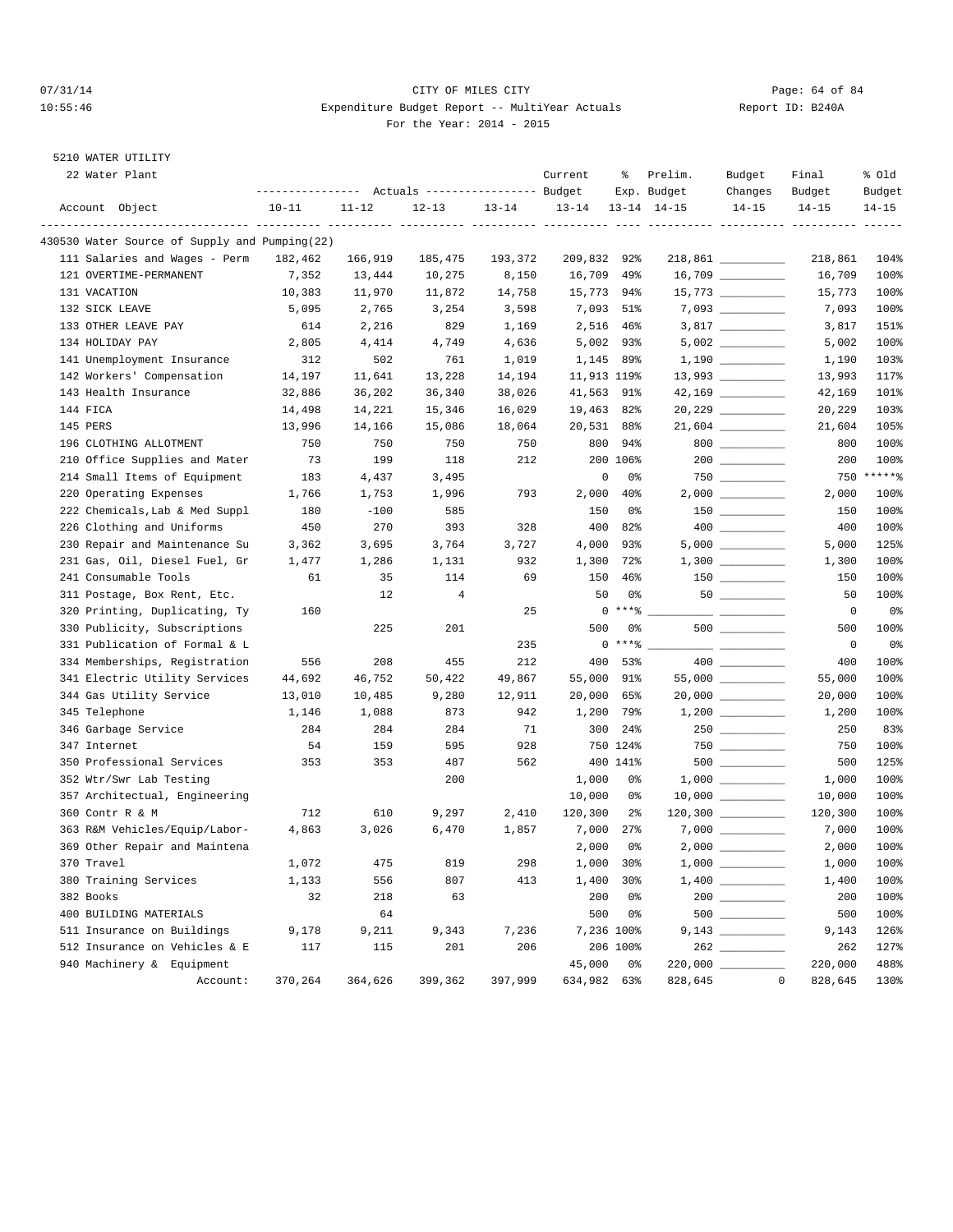# $O7/31/14$  Page: 65 of 84 10:55:46 Expenditure Budget Report -- MultiYear Actuals Report ID: B240A

|  | For the Year: 2014 - 2015 |  |  |
|--|---------------------------|--|--|
|  |                           |  |  |

| 5210 WATER UTILITY                       |          |                  |           |                            |           |           |                |                                                                                                      |             |           |             |                |
|------------------------------------------|----------|------------------|-----------|----------------------------|-----------|-----------|----------------|------------------------------------------------------------------------------------------------------|-------------|-----------|-------------|----------------|
| 22 Water Plant                           |          |                  |           |                            |           | Current   | ိ              | Prelim.                                                                                              | Budget      | Final     | % old       |                |
|                                          |          | ---------------- |           | Actuals ------------------ |           | Budget    |                | Exp. Budget                                                                                          | Changes     | Budget    | Budget      |                |
| Account Object                           |          | $10 - 11$        | $11 - 12$ | $12 - 13$                  | $13 - 14$ | $13 - 14$ |                | $13 - 14$ $14 - 15$                                                                                  | $14 - 15$   | $14 - 15$ | $14 - 15$   |                |
| 430640 Sewer Treatment and Disposal(33)  |          |                  |           |                            |           |           |                |                                                                                                      |             |           |             |                |
| 345 Telephone                            |          | 90               |           |                            |           | $\circ$   |                | $0$ 왕 아이는 아이들은 아이들은 아이들이 아이들이 아이들이 없었다.                                                              |             |           | $\mathbf 0$ | 0 <sup>8</sup> |
| 347 Internet                             |          | 6                |           |                            |           | $\circ$   | 0 %            |                                                                                                      |             |           | 0           | 0 <sup>°</sup> |
|                                          | Account: | 96               |           |                            |           |           | $0$ ****       | $\mathbf 0$                                                                                          | $^{\circ}$  |           | $\mathbf 0$ | 0 <sup>°</sup> |
| 521000 Interfund Operating Transfers Out |          |                  |           |                            |           |           |                |                                                                                                      |             |           |             |                |
| 820 Transfers to Other Funds             |          | 12,250           | 6,419     |                            |           | 6,419     |                | 0.3% - 2010 - 2010 - 2010 - 2010 - 2010 - 2010 - 2010 - 2010 - 2010 - 2010 - 2010 - 2010 - 2010 - 20 |             |           | $\mathbf 0$ | 0%             |
|                                          | Account: | 12,250           | 6,419     |                            |           | 6,419     | 0 <sup>°</sup> | $\mathbf 0$                                                                                          | $\mathbf 0$ |           | $\mathbf 0$ | 0 <sup>°</sup> |
|                                          | Orgn:    | 382,610          | 371,045   | 399,362                    | 397,999   | 641,401   | 62%            | 828,645                                                                                              | $\mathbf 0$ | 828,645   |             | 129%           |
|                                          |          |                  |           |                            |           |           |                |                                                                                                      |             |           |             | ៖              |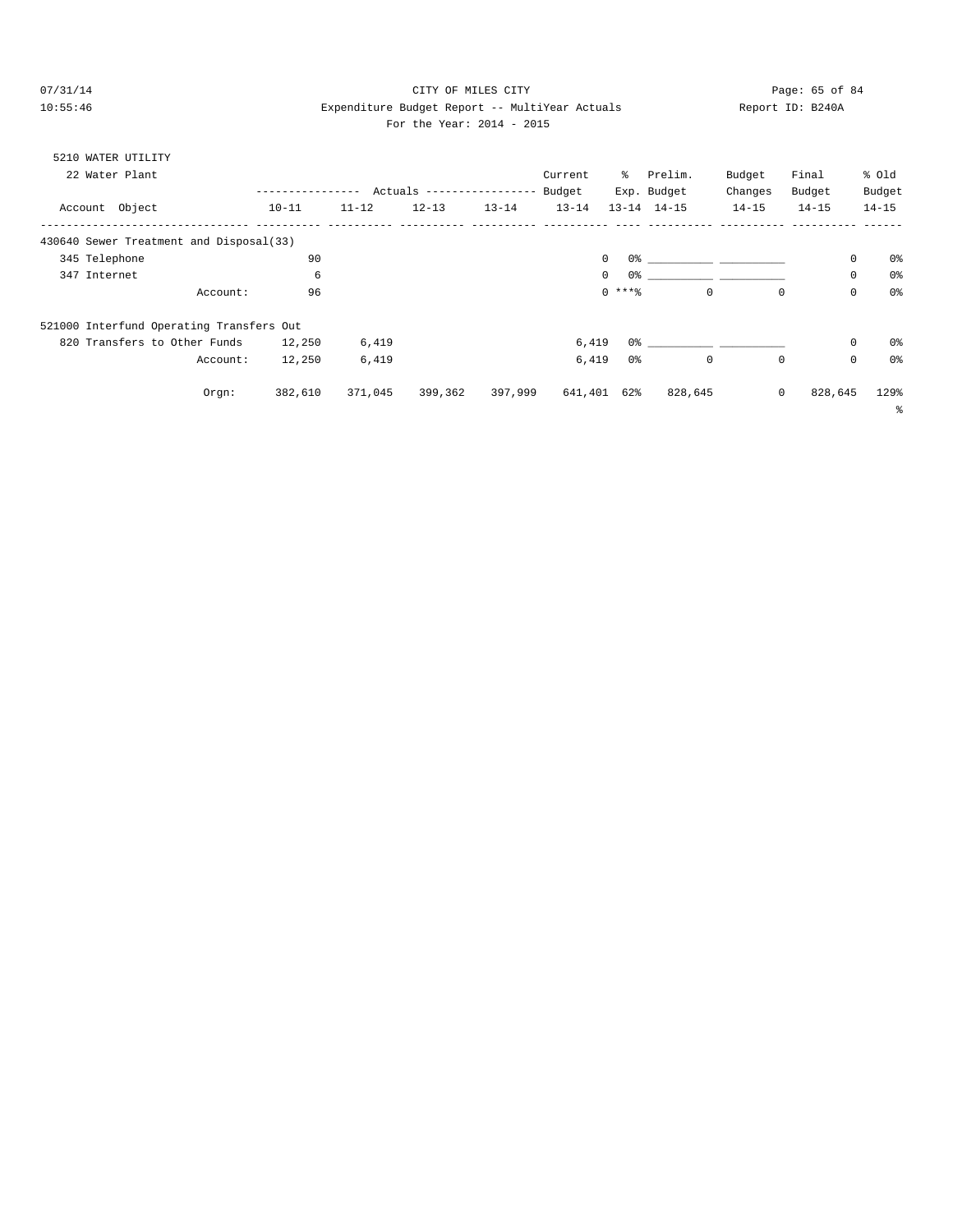# 07/31/14 Page: 66 of 84 10:55:46 Expenditure Budget Report -- MultiYear Actuals Report ID: B240A For the Year: 2014 - 2015

| 23 Water Lines                                              | --------------- Actuals ---------------- Budget | Current       | ွေ            | Prelim.<br>Exp. Budget | Budget<br>Changes | Final<br>Budget | % old<br>Budget     |                                                                                                                                                                                                                                                                                                                                                     |             |                         |
|-------------------------------------------------------------|-------------------------------------------------|---------------|---------------|------------------------|-------------------|-----------------|---------------------|-----------------------------------------------------------------------------------------------------------------------------------------------------------------------------------------------------------------------------------------------------------------------------------------------------------------------------------------------------|-------------|-------------------------|
| Account Object                                              | $10 - 11$                                       | $11 - 12$     | $12 - 13$     | $13 - 14$              | $13 - 14$         |                 | $13 - 14$ $14 - 15$ | $14 - 15$                                                                                                                                                                                                                                                                                                                                           | $14 - 15$   | $14 - 15$               |
| 411101 Labor Negotiations                                   |                                                 |               |               |                        |                   |                 |                     |                                                                                                                                                                                                                                                                                                                                                     |             |                         |
| 350 Professional Services                                   | 124                                             |               |               |                        | 0                 | 0%              |                     |                                                                                                                                                                                                                                                                                                                                                     | 0           | 0%                      |
| Account:                                                    | 124                                             |               |               |                        |                   | $0$ ****        | $\Omega$            | $\mathbf 0$                                                                                                                                                                                                                                                                                                                                         | $\mathbf 0$ | 0%                      |
| 430540 Water Purification and Treatment                     |                                                 |               |               |                        |                   |                 |                     |                                                                                                                                                                                                                                                                                                                                                     |             |                         |
| 930 Improvements Other than B                               |                                                 | $-12,511$     |               |                        | $\mathbf{0}$      | 0%              |                     |                                                                                                                                                                                                                                                                                                                                                     | 0           | 0%                      |
| Account:                                                    |                                                 | $-12,511$     |               |                        |                   | $0***$          | 0                   | $\mathbf 0$                                                                                                                                                                                                                                                                                                                                         | 0           | 0%                      |
| 430550 Transmission and Distribution(23)                    |                                                 |               |               |                        |                   |                 |                     |                                                                                                                                                                                                                                                                                                                                                     |             |                         |
| 111 Salaries and Wages - Perm                               | 151,411                                         | 147,376       | 146,175       | 150,976                | 163,673 92%       |                 |                     |                                                                                                                                                                                                                                                                                                                                                     | 124,701     | 76%                     |
| 121 OVERTIME-PERMANENT                                      | 7,291                                           | 8,400         | 7,669         | 7,418                  | 10,598 70%        |                 |                     |                                                                                                                                                                                                                                                                                                                                                     | 10,598      | 100%                    |
| 131 VACATION                                                | 13,941                                          | 12,976        | 12,340        | 20,561                 | 15,773 130%       |                 |                     |                                                                                                                                                                                                                                                                                                                                                     | 15,773      | 100%                    |
| 132 SICK LEAVE                                              | 6,506                                           | 6,961         | 5,074         | 11,296                 |                   | 7,093 159%      |                     |                                                                                                                                                                                                                                                                                                                                                     | 7,093       | 100%                    |
| 133 OTHER LEAVE PAY                                         |                                                 | 68            |               |                        | 2,738             | 0%              |                     |                                                                                                                                                                                                                                                                                                                                                     | 2,108       | 76%                     |
| 134 HOLIDAY PAY                                             | 1,712                                           | 847           | 2,638         | 2,432                  | 4,558             | 53%             |                     | 4,558 ___________                                                                                                                                                                                                                                                                                                                                   | 4,558       | 100%                    |
| 141 Unemployment Insurance                                  | 270                                             | 469           | 610           | 870                    |                   | 954 91%         |                     |                                                                                                                                                                                                                                                                                                                                                     | 742         | 77%                     |
| 142 Workers' Compensation                                   | 10,729                                          | 8,734         | 8,860         | 9,892                  | 10,891 91%        |                 |                     |                                                                                                                                                                                                                                                                                                                                                     | 8,514       | 78%                     |
| 143 Health Insurance                                        | 28,649                                          | 29,686        | 29,272        | 29,616                 | 32,286            | 92%             |                     |                                                                                                                                                                                                                                                                                                                                                     | 27,108      | 83%                     |
| 144 FICA                                                    | 13,705                                          | 13,547        | 13,071        | 14,589                 | 16,215            | 90%             |                     |                                                                                                                                                                                                                                                                                                                                                     | 12,609      | 77%                     |
| 145 PERS                                                    | 12,650                                          | 12,516        | 12,238        | 15,465                 | 17,106            | 90%             |                     |                                                                                                                                                                                                                                                                                                                                                     | 13,467      | 78%                     |
| 196 CLOTHING ALLOTMENT                                      | 668                                             | 630           | 615           | 578                    | 670               | 86%             |                     | 670                                                                                                                                                                                                                                                                                                                                                 | 670         | 100%                    |
| 210 Office Supplies and Mater                               | 154                                             | 991           | 590           | 451                    | 500               | 90%             |                     |                                                                                                                                                                                                                                                                                                                                                     | 500         | 100%                    |
| 214 Small Items of Equipment                                | 5,818                                           | 4,519         | 3,246         | 4,760                  |                   | 6,000 79%       |                     |                                                                                                                                                                                                                                                                                                                                                     | 8,400       | 140%                    |
| 220 Operating Expenses                                      | 7,383                                           | 14,985        | 13,458        | 12,801                 | 13,000            | 98%             |                     |                                                                                                                                                                                                                                                                                                                                                     | 20,000      | 153%                    |
| 222 Chemicals, Lab & Med Suppl<br>226 Clothing and Uniforms | 217<br>773                                      | 156           |               |                        | 200<br>1,000      | 0%<br>72%       |                     | $200$<br>$900$                                                                                                                                                                                                                                                                                                                                      | 200<br>900  | 100%<br>90 <sub>8</sub> |
| 230 Repair and Maintenance Su                               | 22,706                                          | 850<br>41,695 | 694<br>21,161 | 716<br>35,517          | 25,000 142%       |                 |                     |                                                                                                                                                                                                                                                                                                                                                     | 25,000      | 100%                    |
| 231 Gas, Oil, Diesel Fuel, Gr                               | 10,789                                          | 15,326        | 13,879        | 14,122                 | 12,000 118%       |                 |                     |                                                                                                                                                                                                                                                                                                                                                     | 12,000      | 100%                    |
| 233 Water/Sewer Main Replacem                               |                                                 | 19,782        | 10,685        | 1,144                  | 10,000 11%        |                 |                     |                                                                                                                                                                                                                                                                                                                                                     | 10,000      | 100%                    |
| 234 Hydrant/Manhole Replaceme                               | 38,362                                          | 38,451        | 23,782        | 13,915                 | 40,000 35%        |                 |                     | 30,000 ____________                                                                                                                                                                                                                                                                                                                                 | 30,000      | 75%                     |
| 235 Curb Stop Replacement                                   | 9,984                                           | 11,281        | 9,281         | 11,817                 | 10,000 118%       |                 |                     | $10,000$ ___________                                                                                                                                                                                                                                                                                                                                | 10,000      | 100%                    |
| 241 Consumable Tools                                        | 99                                              | 73            | 210           | 212                    |                   | 200 106%        |                     |                                                                                                                                                                                                                                                                                                                                                     | 200         | 100%                    |
| 311 Postage, Box Rent, Etc.                                 | 5                                               |               | 33            | 8                      | 100               | 8%              |                     |                                                                                                                                                                                                                                                                                                                                                     | 100         | 100%                    |
| 320 Printing, Duplicating, Ty                               | 56                                              | 120           | 112           | 44                     | 150               | 29%             |                     |                                                                                                                                                                                                                                                                                                                                                     | 100         | 66%                     |
| 330 Publicity, Subscriptions                                | 60                                              |               | 134           | 45                     | 200               | 23%             |                     |                                                                                                                                                                                                                                                                                                                                                     | 200         | 100%                    |
| 331 Publication of Formal & L                               | 145                                             |               |               | 60                     |                   | $0***8$         |                     |                                                                                                                                                                                                                                                                                                                                                     | $\mathbf 0$ | 0%                      |
| 334 Memberships, Registration                               | 208                                             | 233           | 250           | 299                    |                   | 300 100%        |                     | $300$                                                                                                                                                                                                                                                                                                                                               | 300         | 100%                    |
| 341 Electric Utility Services                               | 233                                             | 192           | 161           | 213                    |                   | 300 71%         |                     | 250                                                                                                                                                                                                                                                                                                                                                 | 250         | 83%                     |
| 344 Gas Utility Service                                     | 433                                             | 273           | 241           | 392                    | 500               | 78%             |                     |                                                                                                                                                                                                                                                                                                                                                     | 450         | 90 <sub>8</sub>         |
| 345 Telephone                                               | 800                                             | 613           | 484           | 471                    | 800               | 59%             |                     | $\begin{picture}(10,10) \put(0,0){\line(1,0){10}} \put(15,0){\line(1,0){10}} \put(15,0){\line(1,0){10}} \put(15,0){\line(1,0){10}} \put(15,0){\line(1,0){10}} \put(15,0){\line(1,0){10}} \put(15,0){\line(1,0){10}} \put(15,0){\line(1,0){10}} \put(15,0){\line(1,0){10}} \put(15,0){\line(1,0){10}} \put(15,0){\line(1,0){10}} \put(15,0){\line(1$ | 600         | 75%                     |
| 347 Internet                                                | 355                                             | 231           | 119           | 135                    | 250               | 54%             |                     |                                                                                                                                                                                                                                                                                                                                                     | 250         | 100%                    |
| 350 Professional Services                                   | 190                                             | 6,882         | 3,031         | 5,174                  | 6,000             | 86%             |                     |                                                                                                                                                                                                                                                                                                                                                     | 6,000       | 100%                    |
| 352 Wtr/Swr Lab Testing                                     |                                                 | 110           | 47,142        |                        | 0                 | $0\degree$ $-$  |                     |                                                                                                                                                                                                                                                                                                                                                     | 0           | 0%                      |
| 357 Architectual, Engineering                               | 11,575                                          |               | 9,737         | 6,567                  | 20,000            | 33%             |                     |                                                                                                                                                                                                                                                                                                                                                     | 20,000      | 100%                    |
| 360 Contr R & M                                             | 6,237                                           | 5,568         | 6,656         | 5,891                  | 8,000             | 74%             |                     |                                                                                                                                                                                                                                                                                                                                                     | 8,000       | 100%                    |
| 363 R&M Vehicles/Equip/Labor-                               | 26,018                                          | 28,888        | 34,302        | 40,749                 | 25,000 163%       |                 |                     |                                                                                                                                                                                                                                                                                                                                                     | 28,000      | 112%                    |
| 369 Other Repair and Maintena                               | $-761$                                          |               | 118           | 3,947                  |                   | 1,000 395%      |                     |                                                                                                                                                                                                                                                                                                                                                     | 1,000       | 100%                    |
| 370 Travel                                                  | 431                                             | 142           | 468           | 59                     | 750               | 8 <sup>°</sup>  |                     |                                                                                                                                                                                                                                                                                                                                                     | 750         | 100%                    |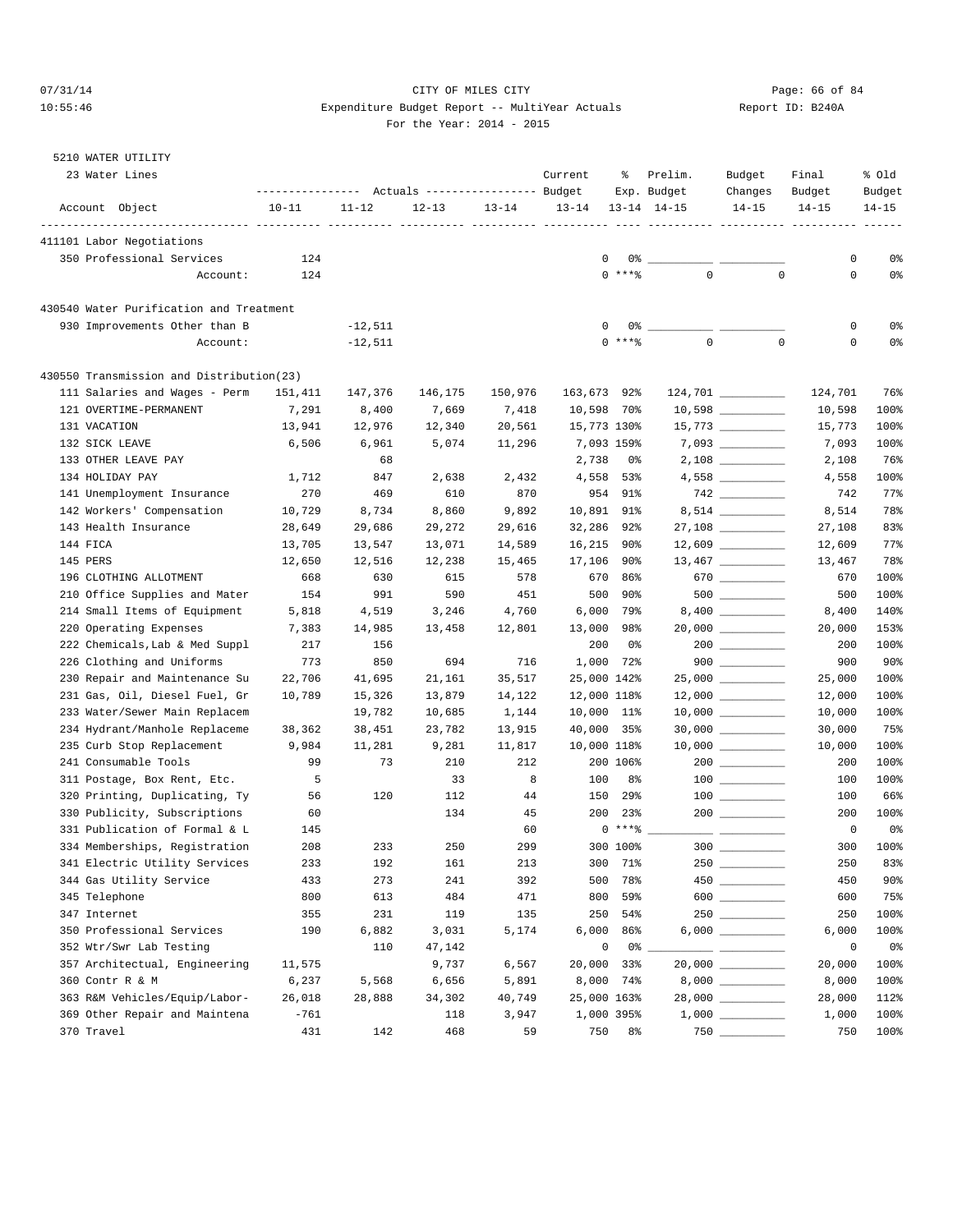# 07/31/14 Page: 67 of 84 10:55:46 Expenditure Budget Report -- MultiYear Actuals Report ID: B240A For the Year: 2014 - 2015

| 23 Water Lines                           |           |           |                                  |           | Current                             | ႜ              | Prelim.                                                                                                                                                                                                                                                                                                                | Budget                                                                                                                                                                                                                                                                                                                                                                                                                                                                     | Final          | % old          |
|------------------------------------------|-----------|-----------|----------------------------------|-----------|-------------------------------------|----------------|------------------------------------------------------------------------------------------------------------------------------------------------------------------------------------------------------------------------------------------------------------------------------------------------------------------------|----------------------------------------------------------------------------------------------------------------------------------------------------------------------------------------------------------------------------------------------------------------------------------------------------------------------------------------------------------------------------------------------------------------------------------------------------------------------------|----------------|----------------|
|                                          |           |           | Actuals ----------------- Budget |           |                                     | Exp. Budget    |                                                                                                                                                                                                                                                                                                                        | Changes                                                                                                                                                                                                                                                                                                                                                                                                                                                                    | Budget         | Budget         |
| Account Object                           | $10 - 11$ | $11 - 12$ | $12 - 13$                        | $13 - 14$ | $13 - 14$<br>----------- ---------- |                | $13 - 14$ $14 - 15$                                                                                                                                                                                                                                                                                                    | $14 - 15$                                                                                                                                                                                                                                                                                                                                                                                                                                                                  | $14 - 15$      | $14 - 15$      |
| 380 Training Services                    | 312       | 361       | 180                              | 105       |                                     | 1,000 11%      |                                                                                                                                                                                                                                                                                                                        |                                                                                                                                                                                                                                                                                                                                                                                                                                                                            | 800            | 80%            |
| 382 Books                                | 99        | 16        | 304                              | 70        | 200                                 | 35%            |                                                                                                                                                                                                                                                                                                                        |                                                                                                                                                                                                                                                                                                                                                                                                                                                                            | 200            | 100%           |
| 400 BUILDING MATERIALS                   |           |           |                                  |           | 500                                 | 0 %            |                                                                                                                                                                                                                                                                                                                        |                                                                                                                                                                                                                                                                                                                                                                                                                                                                            | 500            | 100%           |
| 511 Insurance on Buildings               | 3,973     | 4,526     | 2,793                            | 3,047     |                                     | 3,047 100%     |                                                                                                                                                                                                                                                                                                                        |                                                                                                                                                                                                                                                                                                                                                                                                                                                                            | 2,966          | 97%            |
| 512 Insurance on Vehicles & E            | 421       | 388       | 641                              | 606       |                                     | 606 100%       |                                                                                                                                                                                                                                                                                                                        |                                                                                                                                                                                                                                                                                                                                                                                                                                                                            | 456            | 75%            |
| 513 Liability                            | 2,951     |           |                                  | 386       |                                     | $0***8$        |                                                                                                                                                                                                                                                                                                                        | $386$                                                                                                                                                                                                                                                                                                                                                                                                                                                                      |                | 386 ******     |
| 532 Land Rental                          | 809       | 636       | 784                              | 825       | 1,500                               | 55%            |                                                                                                                                                                                                                                                                                                                        |                                                                                                                                                                                                                                                                                                                                                                                                                                                                            | 1,500          | 100%           |
| 533 Machinery and Equipment R            | 35        |           |                                  |           | 1,000                               | 0%             |                                                                                                                                                                                                                                                                                                                        |                                                                                                                                                                                                                                                                                                                                                                                                                                                                            | 1,000          | 100%           |
| 940 Machinery & Equipment                |           |           |                                  |           | 164,280                             | 0%             |                                                                                                                                                                                                                                                                                                                        | 468,502 _________                                                                                                                                                                                                                                                                                                                                                                                                                                                          | 468,502        | 285%           |
| 957 Cenex /Dickinson Water Li            | 10,706    |           |                                  |           | 845,441                             | 0%             |                                                                                                                                                                                                                                                                                                                        | $\frac{1}{2} \left( \frac{1}{2} \right) \left( \frac{1}{2} \right) \left( \frac{1}{2} \right) \left( \frac{1}{2} \right) \left( \frac{1}{2} \right) \left( \frac{1}{2} \right) \left( \frac{1}{2} \right) \left( \frac{1}{2} \right) \left( \frac{1}{2} \right) \left( \frac{1}{2} \right) \left( \frac{1}{2} \right) \left( \frac{1}{2} \right) \left( \frac{1}{2} \right) \left( \frac{1}{2} \right) \left( \frac{1}{2} \right) \left( \frac{1}{2} \right) \left( \frac$ | $\mathbf 0$    | 0 <sup>°</sup> |
| 958 Strevell/Merriam Wtr Line            |           |           |                                  |           | 8, 455, 441                         | 0%             |                                                                                                                                                                                                                                                                                                                        |                                                                                                                                                                                                                                                                                                                                                                                                                                                                            | 75,000         | 0 <sup>8</sup> |
| Account:                                 | 409,108   | 439,498   | 443,238                          |           | 428, 241 9, 936, 820                | $4\%$          | 962,451                                                                                                                                                                                                                                                                                                                | $\sim$ 0                                                                                                                                                                                                                                                                                                                                                                                                                                                                   | 962,451        | 9%             |
| 490200 Revenue Bonds                     |           |           |                                  |           |                                     |                |                                                                                                                                                                                                                                                                                                                        |                                                                                                                                                                                                                                                                                                                                                                                                                                                                            |                |                |
| 611 Principal-NE Wtr Line Pha            |           |           |                                  |           | 16,000                              | 0%             |                                                                                                                                                                                                                                                                                                                        |                                                                                                                                                                                                                                                                                                                                                                                                                                                                            | 16,000         | 100%           |
| 615 Principal-Northeast Water            |           |           |                                  |           | 52,000                              | 0%             |                                                                                                                                                                                                                                                                                                                        |                                                                                                                                                                                                                                                                                                                                                                                                                                                                            | 58,000         | 111%           |
| 616 Principal-Carbon Hill Wat            |           |           |                                  |           | 52,000                              | 0%             |                                                                                                                                                                                                                                                                                                                        |                                                                                                                                                                                                                                                                                                                                                                                                                                                                            | 56,000         | 107%           |
| 617 Principal - NE Wtr Line \$           |           |           |                                  |           | 13,000                              | 0%             |                                                                                                                                                                                                                                                                                                                        | $13,000$ __________                                                                                                                                                                                                                                                                                                                                                                                                                                                        | 13,000         | 100%           |
| 618 Principal-Carbon Hill \$50           |           |           |                                  |           | 13,000                              | 0%             |                                                                                                                                                                                                                                                                                                                        |                                                                                                                                                                                                                                                                                                                                                                                                                                                                            | 13,000         | 100%           |
| 622 Interest-NE Wtr Line Phas            | 123       | 1,974     | 2,168                            | 2,048     | 2,078 99%                           |                |                                                                                                                                                                                                                                                                                                                        |                                                                                                                                                                                                                                                                                                                                                                                                                                                                            | 1,928          | 92%            |
| 631 Interest - NE Wtr Line \$5           | 13,338    | 13,008    | 12,678                           | 12,320    | 12,320 100%                         |                |                                                                                                                                                                                                                                                                                                                        | 11,963                                                                                                                                                                                                                                                                                                                                                                                                                                                                     | 11,963         | 97%            |
| 632 Interest - Carbon Hill Wt            | 13,338    | 13,008    | 12,678                           | 12,320    | 12,320 100%                         |                |                                                                                                                                                                                                                                                                                                                        |                                                                                                                                                                                                                                                                                                                                                                                                                                                                            | 11,963         | 97%            |
| 633 Int-Riverside Wtr Tank               | 30,225    | 26,313    |                                  |           | 0                                   | 0%             |                                                                                                                                                                                                                                                                                                                        |                                                                                                                                                                                                                                                                                                                                                                                                                                                                            | $^{\circ}$     | 0%             |
| 634 Interest-Northeast Wtr Ln            | 67,262    | 70,099    | 77,269                           | 68,798    | 75,375 91%                          |                |                                                                                                                                                                                                                                                                                                                        | $58,035$ ___________                                                                                                                                                                                                                                                                                                                                                                                                                                                       | 58,035         | 76%            |
| 638 Interest-Carbon Hill Tank            | 68,594    | 67,621    | 68,777                           | 66,512    | 75,375 88%                          |                |                                                                                                                                                                                                                                                                                                                        | 56,490                                                                                                                                                                                                                                                                                                                                                                                                                                                                     | 56,490         | 74%            |
| Account:                                 | 192,880   | 192,023   | 173,570                          | 161,998   | 323,468 50%                         |                | 296,379                                                                                                                                                                                                                                                                                                                | $\circ$                                                                                                                                                                                                                                                                                                                                                                                                                                                                    | 296,379        | 91%            |
| 510330 Comprehensive Liability Insurance |           |           |                                  |           |                                     |                |                                                                                                                                                                                                                                                                                                                        |                                                                                                                                                                                                                                                                                                                                                                                                                                                                            |                |                |
| 513 Liability                            |           |           |                                  |           | 4,775                               |                | $0$ $\frac{1}{2}$ $\frac{1}{2}$ $\frac{1}{2}$ $\frac{1}{2}$ $\frac{1}{2}$ $\frac{1}{2}$ $\frac{1}{2}$ $\frac{1}{2}$ $\frac{1}{2}$ $\frac{1}{2}$ $\frac{1}{2}$ $\frac{1}{2}$ $\frac{1}{2}$ $\frac{1}{2}$ $\frac{1}{2}$ $\frac{1}{2}$ $\frac{1}{2}$ $\frac{1}{2}$ $\frac{1}{2}$ $\frac{1}{2}$ $\frac{1}{2}$ $\frac{1}{2$ |                                                                                                                                                                                                                                                                                                                                                                                                                                                                            | 0              | 0 <sup>8</sup> |
| Account:                                 |           |           |                                  |           | 4,775                               | 0 <sup>°</sup> | $\mathbf{0}$                                                                                                                                                                                                                                                                                                           | $\mathbf 0$                                                                                                                                                                                                                                                                                                                                                                                                                                                                | $\mathbf 0$    | 0 <sup>8</sup> |
| 521000 Interfund Operating Transfers Out |           |           |                                  |           |                                     |                |                                                                                                                                                                                                                                                                                                                        |                                                                                                                                                                                                                                                                                                                                                                                                                                                                            |                |                |
| 820 Transfers to Other Funds             | 333,932   | 6,420     | 6,420                            | 9,943     |                                     | 9,943 100%     |                                                                                                                                                                                                                                                                                                                        |                                                                                                                                                                                                                                                                                                                                                                                                                                                                            | 10,713         | 107%           |
| Planners wages                           |           |           |                                  |           |                                     |                |                                                                                                                                                                                                                                                                                                                        |                                                                                                                                                                                                                                                                                                                                                                                                                                                                            |                |                |
| Account:                                 | 333,932   | 6,420     | 6,420                            | 9,943     |                                     | 9,943 100%     | 10,713                                                                                                                                                                                                                                                                                                                 | $\mathbf{0}$                                                                                                                                                                                                                                                                                                                                                                                                                                                               | 10,713         | 107%           |
| Orgn:                                    | 936,044   | 625,430   | 623,228                          |           |                                     |                | 600,182 10,275,006 6% 1,269,543                                                                                                                                                                                                                                                                                        |                                                                                                                                                                                                                                                                                                                                                                                                                                                                            | 0, 1, 269, 543 | 12%<br>နွ      |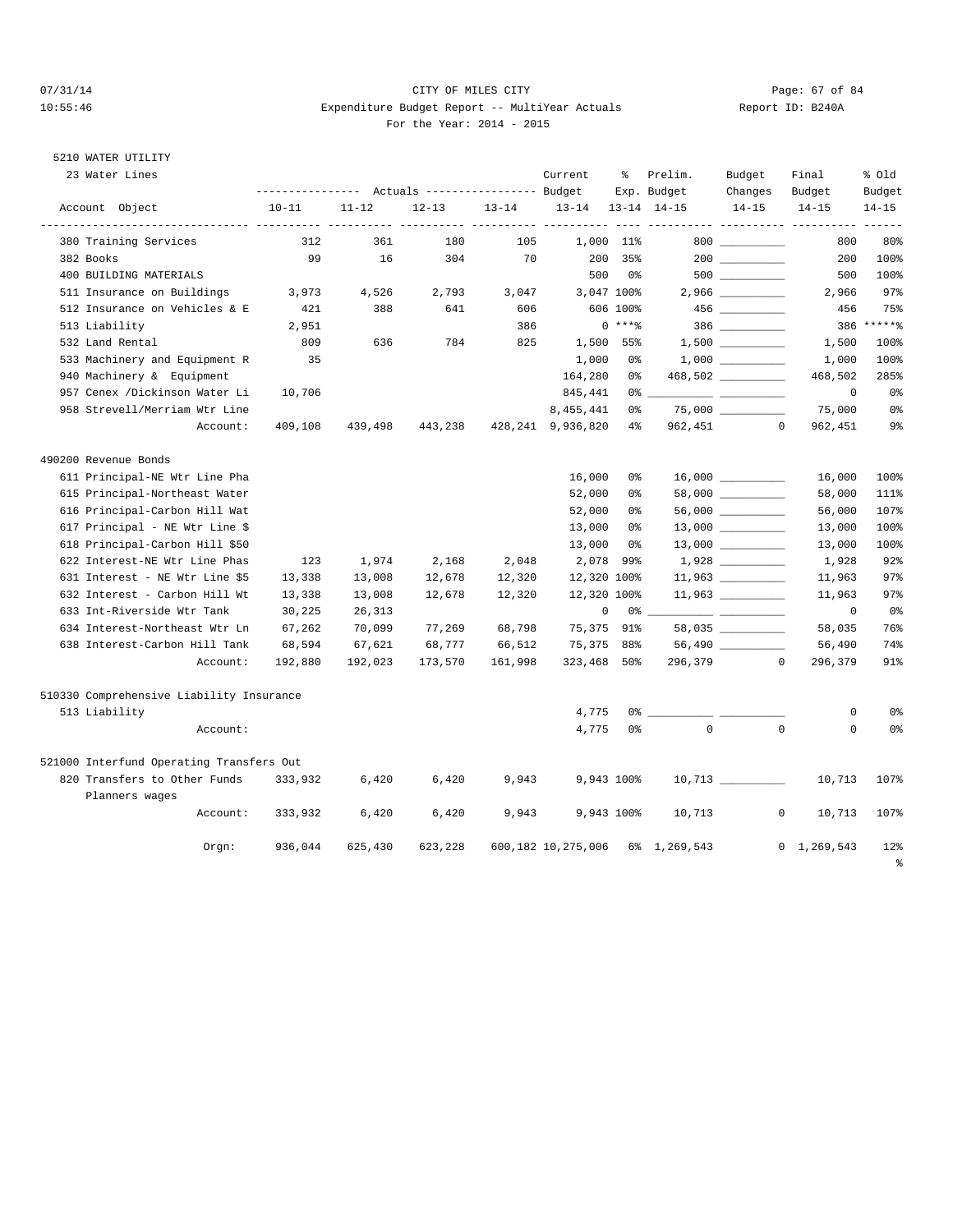## 07/31/14 Page: 68 of 84 10:55:46 Expenditure Budget Report -- MultiYear Actuals Report ID: B240A For the Year: 2014 - 2015

| --------------- Actuals ---------------- Budget<br>Exp. Budget<br>Changes<br>Budget<br>Account Object<br>$10 - 11$<br>$11 - 12$<br>$12 - 13$<br>$13 - 14$<br>$13 - 14$<br>$13 - 14$ $14 - 15$<br>$14 - 15$<br>$14 - 15$<br>430510 Water Administration(25)<br>110 Salaries and Wages-Comp A<br>$0***8$<br>$-1,638$<br>9,154<br>6,506<br>567<br>23,009<br>26,663 89%<br>111 Salaries and Wages - Perm<br>27,820<br>33,820<br>23,724<br>27,923<br>$0***8$<br>250<br>121 OVERTIME-PERMANENT<br>$-175$<br>195<br>1,216<br>111<br>$0***8$<br>$1\, , \, 500 \ \ \underline{\hspace{1cm}}$<br>131 VACATION<br>1,741<br>1,845<br>4,901<br>1,220 |             | Budget<br>$14 - 15$ |
|-----------------------------------------------------------------------------------------------------------------------------------------------------------------------------------------------------------------------------------------------------------------------------------------------------------------------------------------------------------------------------------------------------------------------------------------------------------------------------------------------------------------------------------------------------------------------------------------------------------------------------------------|-------------|---------------------|
|                                                                                                                                                                                                                                                                                                                                                                                                                                                                                                                                                                                                                                         |             |                     |
|                                                                                                                                                                                                                                                                                                                                                                                                                                                                                                                                                                                                                                         |             |                     |
|                                                                                                                                                                                                                                                                                                                                                                                                                                                                                                                                                                                                                                         |             |                     |
|                                                                                                                                                                                                                                                                                                                                                                                                                                                                                                                                                                                                                                         | 0           | 0%                  |
|                                                                                                                                                                                                                                                                                                                                                                                                                                                                                                                                                                                                                                         | 23,009      | 86%                 |
|                                                                                                                                                                                                                                                                                                                                                                                                                                                                                                                                                                                                                                         |             | 250 ******          |
|                                                                                                                                                                                                                                                                                                                                                                                                                                                                                                                                                                                                                                         | 1,500       | $*****$             |
| 132 SICK LEAVE<br>642<br>$0***8$<br>1,032<br>1,013<br>1,371                                                                                                                                                                                                                                                                                                                                                                                                                                                                                                                                                                             |             | $1,000$ *****%      |
| 141 Unemployment Insurance<br>48<br>78<br>141<br>115 101%<br>116                                                                                                                                                                                                                                                                                                                                                                                                                                                                                                                                                                        | 116         | 100%                |
| 297<br>142 Workers' Compensation<br>307<br>435<br>322<br>296 109%<br>357                                                                                                                                                                                                                                                                                                                                                                                                                                                                                                                                                                | 297         | 100%                |
| 143 Health Insurance<br>4,037<br>5,567<br>3,713<br>3,711 100%<br>3,915                                                                                                                                                                                                                                                                                                                                                                                                                                                                                                                                                                  | 3,765       | 101%                |
| 144 FICA<br>2,416<br>2,371<br>3,085<br>1,981<br>1,960 101%                                                                                                                                                                                                                                                                                                                                                                                                                                                                                                                                                                              | 1,970       | 100%                |
| 145 PERS<br>2,068 66%<br>1,620<br>1,542<br>1,984<br>1,364                                                                                                                                                                                                                                                                                                                                                                                                                                                                                                                                                                               | 2,105       | 101%                |
| 128 88%<br>196 CLOTHING ALLOTMENT<br>165<br>113<br>128<br>113                                                                                                                                                                                                                                                                                                                                                                                                                                                                                                                                                                           | 128         | 100%                |
| 2,801<br>2,000 134%<br>210 Office Supplies and Mater<br>813<br>2,105<br>2,685                                                                                                                                                                                                                                                                                                                                                                                                                                                                                                                                                           | 2,000       | 100%                |
| 214 Small Items of Equipment<br>661<br>$3,067$ 22%<br>2,653<br>1,330<br>2,472                                                                                                                                                                                                                                                                                                                                                                                                                                                                                                                                                           | 23,450      | 764%                |
| 220 Operating Expenses<br>489<br>2,179<br>1,229<br>1,125<br>1,500<br>75%                                                                                                                                                                                                                                                                                                                                                                                                                                                                                                                                                                | 1,500       | 100%                |
| 230 Repair and Maintenance Su<br>116<br>107<br>200<br>61<br>0%                                                                                                                                                                                                                                                                                                                                                                                                                                                                                                                                                                          | 200         | 100%                |
| 311 Postage, Box Rent, Etc.<br>10,000<br>6,103<br>5,885<br>9,982<br>7,461<br>75%                                                                                                                                                                                                                                                                                                                                                                                                                                                                                                                                                        | 10,000      | 100%                |
| 2,100<br>320 Printing, Duplicating, Ty<br>1,435<br>485<br>401<br>19%<br>2,236                                                                                                                                                                                                                                                                                                                                                                                                                                                                                                                                                           | 2,100       | 100%                |
| 901<br>330 Publicity, Subscriptions<br>629<br>1,265<br>683<br>1,000<br>90%                                                                                                                                                                                                                                                                                                                                                                                                                                                                                                                                                              | 1,000       | 100%                |
| 600<br>345 Telephone<br>605<br>636<br>596<br>593<br>99%<br>$600$                                                                                                                                                                                                                                                                                                                                                                                                                                                                                                                                                                        | 600         | 100%                |
| 200<br>347 Internet<br>137<br>222<br>188<br>94%                                                                                                                                                                                                                                                                                                                                                                                                                                                                                                                                                                                         | 200         | 100%                |
| 350 Professional Services<br>4,000 17%<br>7,546<br>5,666<br>2,581<br>674                                                                                                                                                                                                                                                                                                                                                                                                                                                                                                                                                                | 2,000       | 50%                 |
| 360 Contr R & M<br>1,317<br>1,486<br>6,031<br>6,707<br>4,000 168%                                                                                                                                                                                                                                                                                                                                                                                                                                                                                                                                                                       | 7,000       | 175%                |
| $300$<br>370 Travel<br>201<br>258<br>225 115%<br>114                                                                                                                                                                                                                                                                                                                                                                                                                                                                                                                                                                                    | 300         | 133%                |
| 380 Training Services<br>260<br>267<br>197<br>118<br>300 39%<br>$300$                                                                                                                                                                                                                                                                                                                                                                                                                                                                                                                                                                   | 300         | 100%                |
| 382 Books<br>306<br>13<br>$0***8$                                                                                                                                                                                                                                                                                                                                                                                                                                                                                                                                                                                                       |             | 40 ******           |
| 513 Liability<br>7,452<br>200<br>0%                                                                                                                                                                                                                                                                                                                                                                                                                                                                                                                                                                                                     | 0           | 0%                  |
| 521 Surety Bonds for Official<br>325<br>400<br>325<br>0%                                                                                                                                                                                                                                                                                                                                                                                                                                                                                                                                                                                | 400         | 100%                |
| $6,000$<br>531 Building & Office Rental<br>6,000 100%<br>6,000<br>6,000<br>6,000<br>6,000                                                                                                                                                                                                                                                                                                                                                                                                                                                                                                                                               | 6,000       | 100%                |
| 810 Losses (Bad debt expense<br>135<br>$-48$<br>1<br>500<br>0%<br>500                                                                                                                                                                                                                                                                                                                                                                                                                                                                                                                                                                   | 500         | 100%                |
| 71,233<br>Account:<br>66,928<br>78,177<br>99,259<br>61,743<br>87%<br>91,730<br>0                                                                                                                                                                                                                                                                                                                                                                                                                                                                                                                                                        | 91,730      | 128%                |
| 490200 Revenue Bonds                                                                                                                                                                                                                                                                                                                                                                                                                                                                                                                                                                                                                    |             |                     |
| 628 Interest-Bonds PreSed<br>500<br>500<br>8,500<br>0                                                                                                                                                                                                                                                                                                                                                                                                                                                                                                                                                                                   | 0           | 0%                  |
| 640 Bond Issuance Cost<br>1,167<br>1,167<br>24,815<br>0                                                                                                                                                                                                                                                                                                                                                                                                                                                                                                                                                                                 | 0           | 0%                  |
| $\Omega$<br>$0$ ****<br>$\mathbf 0$<br>Account:<br>1,667<br>1,667<br>33,315                                                                                                                                                                                                                                                                                                                                                                                                                                                                                                                                                             | 0           | 0%                  |
| 510330 Comprehensive Liability Insurance                                                                                                                                                                                                                                                                                                                                                                                                                                                                                                                                                                                                |             |                     |
| 513 Liability<br>11,540<br>12,239<br>12,017<br>11,865<br>11,865 100%                                                                                                                                                                                                                                                                                                                                                                                                                                                                                                                                                                    | 6,243       | 52%                 |
| 6,243<br>11,540<br>12,239<br>12,017<br>11,865<br>11,865 100%<br>$\mathbf 0$<br>Account:                                                                                                                                                                                                                                                                                                                                                                                                                                                                                                                                                 | 6,243       | 52%                 |
| 510400 Depreciation                                                                                                                                                                                                                                                                                                                                                                                                                                                                                                                                                                                                                     |             |                     |
| 830 Depreciation - Closed to<br>338,264<br>349,486<br>354,581<br>381,024<br>$0***$ $*$                                                                                                                                                                                                                                                                                                                                                                                                                                                                                                                                                  | 0           | 0%                  |
| $\mathbf 0$<br>$\mathbf 0$<br>$0***8$<br>338,264<br>381,024<br>Account:<br>349,486<br>354,581                                                                                                                                                                                                                                                                                                                                                                                                                                                                                                                                           | $\mathbf 0$ | 0%                  |
| 521000 Interfund Operating Transfers Out                                                                                                                                                                                                                                                                                                                                                                                                                                                                                                                                                                                                |             |                     |
| 820 Transfers to Other Funds<br>55,170 100%<br>$59,785$ __________<br>40,413<br>44,621<br>60,648<br>55,170                                                                                                                                                                                                                                                                                                                                                                                                                                                                                                                              | 59,785      | 108%                |
| Adm fees updated 7/30/14                                                                                                                                                                                                                                                                                                                                                                                                                                                                                                                                                                                                                |             |                     |
| 44,621<br>59,785<br>Account:<br>40,413<br>60,648<br>55,170<br>55,170 100%<br>0                                                                                                                                                                                                                                                                                                                                                                                                                                                                                                                                                          | 59,785      | 108%                |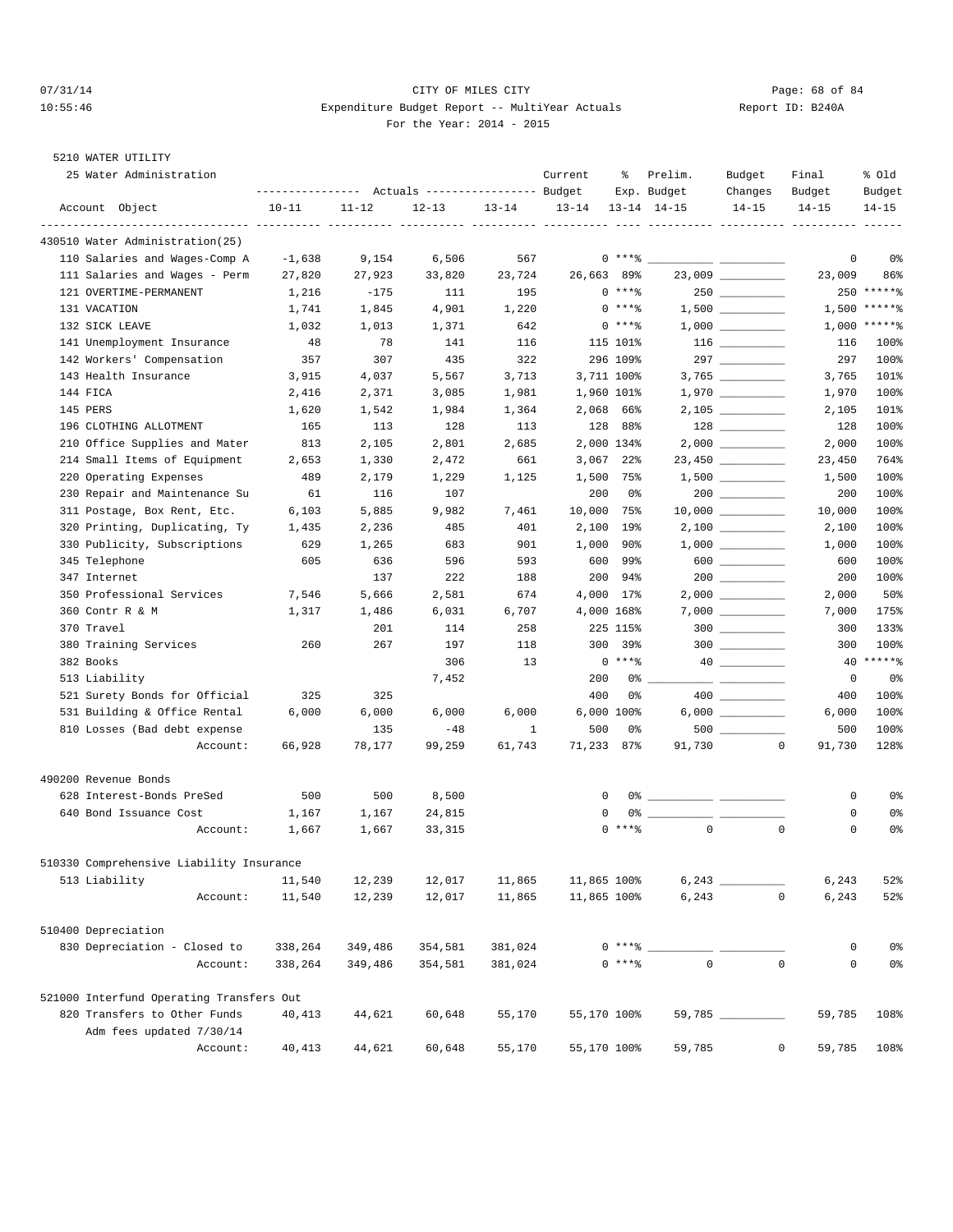## 07/31/14 Page: 69 of 84 10:55:46 Expenditure Budget Report -- MultiYear Actuals Report ID: B240A For the Year: 2014 - 2015

| 5210           | WATER UTILITY           |                  |           |                           |           |           |              |                     |           |           |           |
|----------------|-------------------------|------------------|-----------|---------------------------|-----------|-----------|--------------|---------------------|-----------|-----------|-----------|
|                | 25 Water Administration |                  |           |                           |           | Current   | ፟፟፟፟         | Prelim.             | Budget    | Final     | % old     |
|                |                         | ---------------- |           | Actuals ----------------- |           | Budget    |              | Exp. Budget         | Changes   | Budget    | Budget    |
| Account Object |                         | $10 - 11$        | $11 - 12$ | $12 - 13$                 | $13 - 14$ | $13 - 14$ |              | $13 - 14$ $14 - 15$ | $14 - 15$ | $14 - 15$ | $14 - 15$ |
|                |                         |                  |           |                           |           |           |              |                     |           |           |           |
|                | Orem:                   | 458,812          | 486,190   | 559,820                   | 509,802   |           | 138,268 369% | 157,758             |           | 157,758   | 114%      |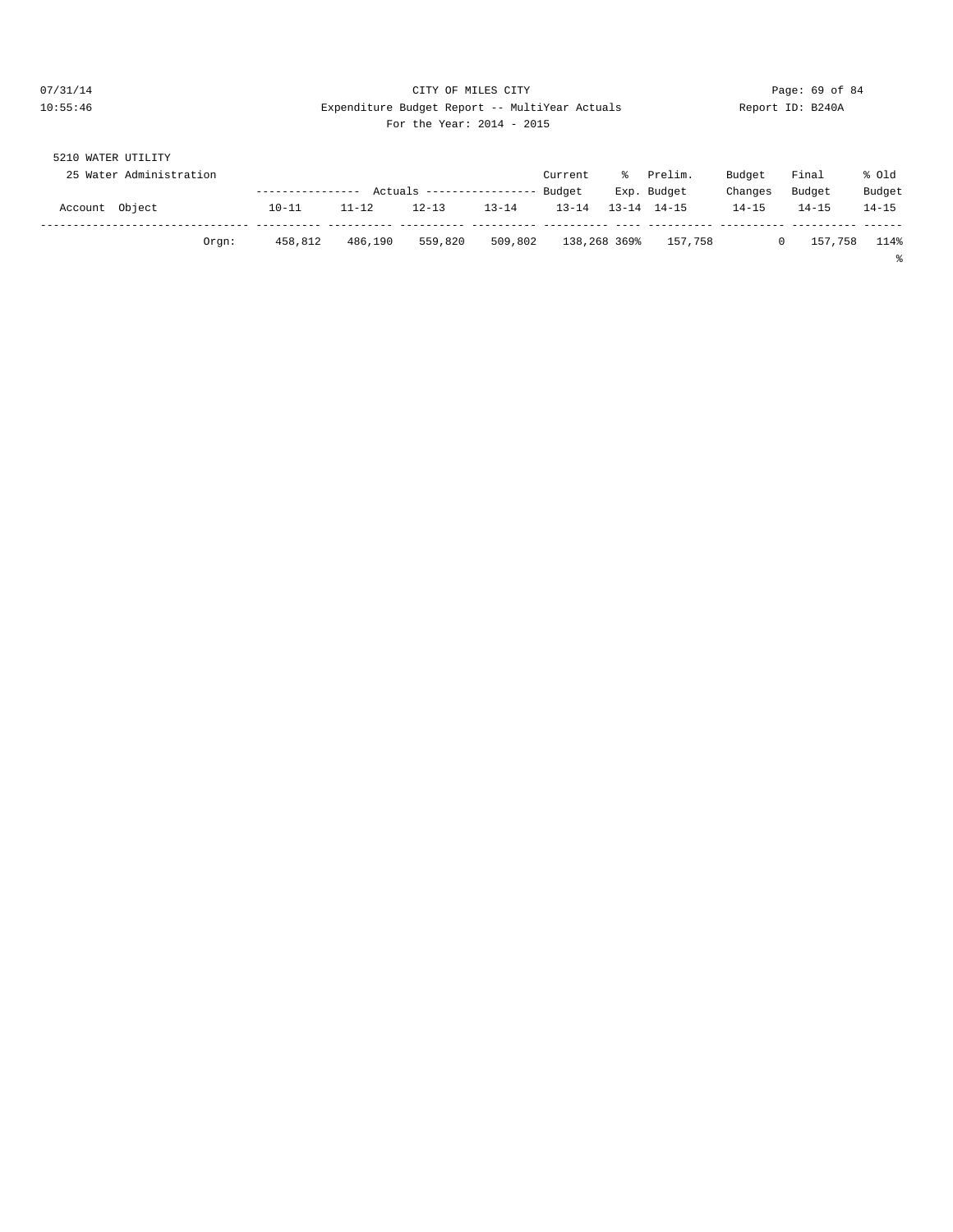#### 07/31/14 Page: 70 of 84 10:55:46 Expenditure Budget Report -- MultiYear Actuals Report ID: B240A For the Year: 2014 - 2015

# 5210 WATER UTILITY

| 80 Water Purification                   | --------------- Actuals ---------------- Budget |           |           |           | Current           | ႜၟ       | Prelim.     | Budget               | Final                    | % old               |
|-----------------------------------------|-------------------------------------------------|-----------|-----------|-----------|-------------------|----------|-------------|----------------------|--------------------------|---------------------|
| Account Object                          | $10 - 11$                                       | $11 - 12$ | $12 - 13$ | $13 - 14$ | 13-14 13-14 14-15 |          | Exp. Budget | Changes<br>$14 - 15$ | Budget<br>$14 - 15$      | Budget<br>$14 - 15$ |
| 430540 Water Purification and Treatment |                                                 |           |           |           |                   |          |             |                      |                          |                     |
| 210 Office Supplies and Mater           | 20                                              | 224       | 107       | 209       |                   | 200 105% |             | 200                  | 200                      | 100%                |
| 214 Small Items of Equipment            |                                                 | 1,698     | 2,540     | 742       | 17,814 4%         |          |             | 23,450               | 23,450                   | 131%                |
| 220 Operating Expenses                  | 1,914                                           | 2,444     | 3,183     | 2,616     | 3,000 87%         |          |             |                      | 3,000                    | 100%                |
| 222 Chemicals, Lab & Med Suppl          | 53,034                                          | 59,646    | 49,206    | 57,580    | 58,350 99%        |          |             | 58,350               | 58,350                   | 100%                |
| 226 Clothing and Uniforms               | 304                                             | 270       | 344       | 253       |                   | 400 63%  |             | 400 000              | 400                      | 100%                |
| 230 Repair and Maintenance Su           | 3,457                                           | 2,562     | 5,759     | 4,311     | $9,500$ 45%       |          |             | 9,500                | 9,500                    | 100%                |
| 231 Gas, Oil, Diesel Fuel, Gr           | 1,126                                           | 1,199     | 1,406     | 1,211     | 1,290 94%         |          |             |                      | 1,300                    | 100%                |
| 241 Consumable Tools                    | 61                                              |           | 39        | 109       |                   | 100 109% |             |                      | 150                      | 150%                |
| 311 Postage, Box Rent, Etc.             | 217                                             | 125       | 115       | 19        |                   | 150 13%  |             | 150 30               | 150                      | 100%                |
| 320 Printing, Duplicating, Ty           |                                                 |           |           |           | 100               | 0 %      |             | 100 000              | 100                      | 100%                |
| 330 Publicity, Subscriptions            |                                                 | 611       | 201       |           | 400               | 0%       |             |                      | 400                      | 100%                |
| 331 Publication of Formal & L           |                                                 |           |           | 235       |                   | $0***$   |             |                      | $\overline{\phantom{0}}$ | 0%                  |
| 334 Memberships, Registration           | 343                                             | 355       | 455       | 212       | 430               | 49%      |             |                      | 450                      | 104%                |
| 345 Telephone                           | 65                                              |           |           |           | 200               | 0%       |             |                      | 200                      | 100%                |
| 352 Wtr/Swr Lab Testing                 | 5,775                                           | 4,521     | 3,680     | 6,832     | 10,000            | 68%      |             |                      | 10,000                   | 100%                |
| 357 Architectual, Engineering           |                                                 |           |           |           | 12,000            | 0%       |             |                      | 12,000                   | 100%                |
| 360 Contr R & M                         | 477                                             | 539       | 206       | 444       | 6,000             | 7%       |             |                      | 6,000                    | 100%                |
| 369 Other Repair and Maintena           |                                                 |           |           |           | 1,500             | 0 %      |             |                      | 1,500                    | 100%                |
| 370 Travel                              | 874                                             | 364       | 819       | 707       | 1,200             | 59%      |             |                      | 1,200                    | 100%                |
| 380 Training Services                   | 697                                             | 362       | 775       | 189       | 1,000 19%         |          |             |                      | 1,000                    | 100%                |
| 382 Books                               |                                                 | 248       | 130       |           | 200               | 0 %      |             |                      | 200                      | 100%                |
| 400 BUILDING MATERIALS                  |                                                 | 64        |           |           | $\mathbf{0}$      |          |             |                      | $^{\circ}$               | 0%                  |
| 533 Machinery and Equipment R           |                                                 |           | 180       |           | 1,000             | 0 %      |             |                      | 1,000                    | 100%                |
| 930 Improvements Other than B           |                                                 | 12,511    |           |           | $\mathbf 0$       |          |             |                      | $^{\circ}$               | 0%                  |
| Account:                                | 68,364                                          | 87,743    | 69,145    | 75,669    | 124,834 61%       |          |             | 130,550              | $\Omega$<br>130,550      | 104%                |
| $0$ rgn:                                | 68,364                                          | 87,743    | 69,145    | 75,669    | 124,834 61%       |          | 130,550     |                      | $\mathbf{0}$<br>130,550  | 104%                |
|                                         |                                                 |           |           |           |                   |          |             |                      |                          | $\epsilon$          |

Fund: 1,835,124 1,570,408 1,651,555 1,583,652 11,179,509 14% 2,386,496 0 2,386,496 21%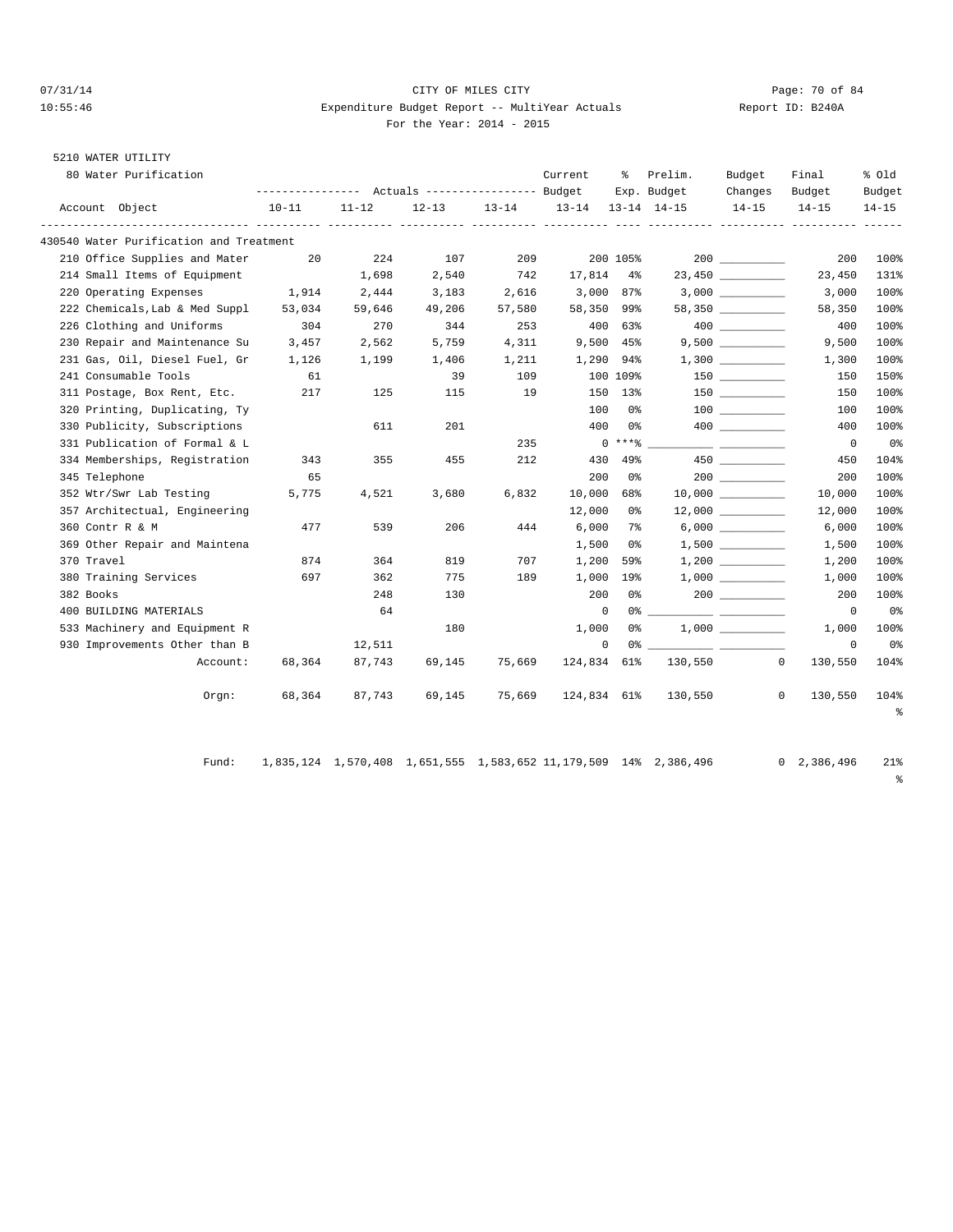# 07/31/14 Page: 71 of 84 10:55:46 Expenditure Budget Report -- MultiYear Actuals Report ID: B240A For the Year: 2014 - 2015

|  | For the Year: $2014$ - $20$ |  |  |
|--|-----------------------------|--|--|
|  |                             |  |  |

| 5211 Water Stimulus                      |           |           |            |               |           |                    |                     |              |           |             |                |
|------------------------------------------|-----------|-----------|------------|---------------|-----------|--------------------|---------------------|--------------|-----------|-------------|----------------|
| 23 Water Lines                           |           |           |            |               | Current   | ిం                 | Prelim.             | Budget       | Final     | % old       |                |
|                                          |           |           | Actuals -- | ------------- | Budget    |                    | Exp. Budget         | Changes      | Budget    |             | Budget         |
| Account Object                           | $10 - 11$ | $11 - 12$ | $12 - 13$  | $13 - 14$     | $13 - 14$ |                    | $13 - 14$ $14 - 15$ | $14 - 15$    | $14 - 15$ | $14 - 15$   |                |
| 521000 Interfund Operating Transfers Out |           |           |            |               |           |                    |                     |              |           |             |                |
| 820 Transfers to Other Funds             | 623,886   | 309,792   |            |               |           | $\mathbf{0}$<br>0% |                     |              |           | 0           | 0%             |
| Account:                                 | 623,886   | 309,792   |            |               |           | $0***8$            | $\mathbf 0$         | $\mathbf 0$  |           | $\mathbf 0$ | 0 <sub>8</sub> |
| Orgn:                                    | 623,886   | 309,792   |            |               |           | 0%<br>$\mathbf{0}$ | $\mathbf 0$         | $\mathbf 0$  |           | $\mathbf 0$ | 0 %<br>៖       |
|                                          |           |           |            |               |           |                    |                     |              |           |             |                |
| Fund:                                    | 623,886   | 309,792   |            |               |           | 0%<br>$\circ$      | 0                   | $\mathbf{0}$ |           | $\mathbf 0$ | 0 %            |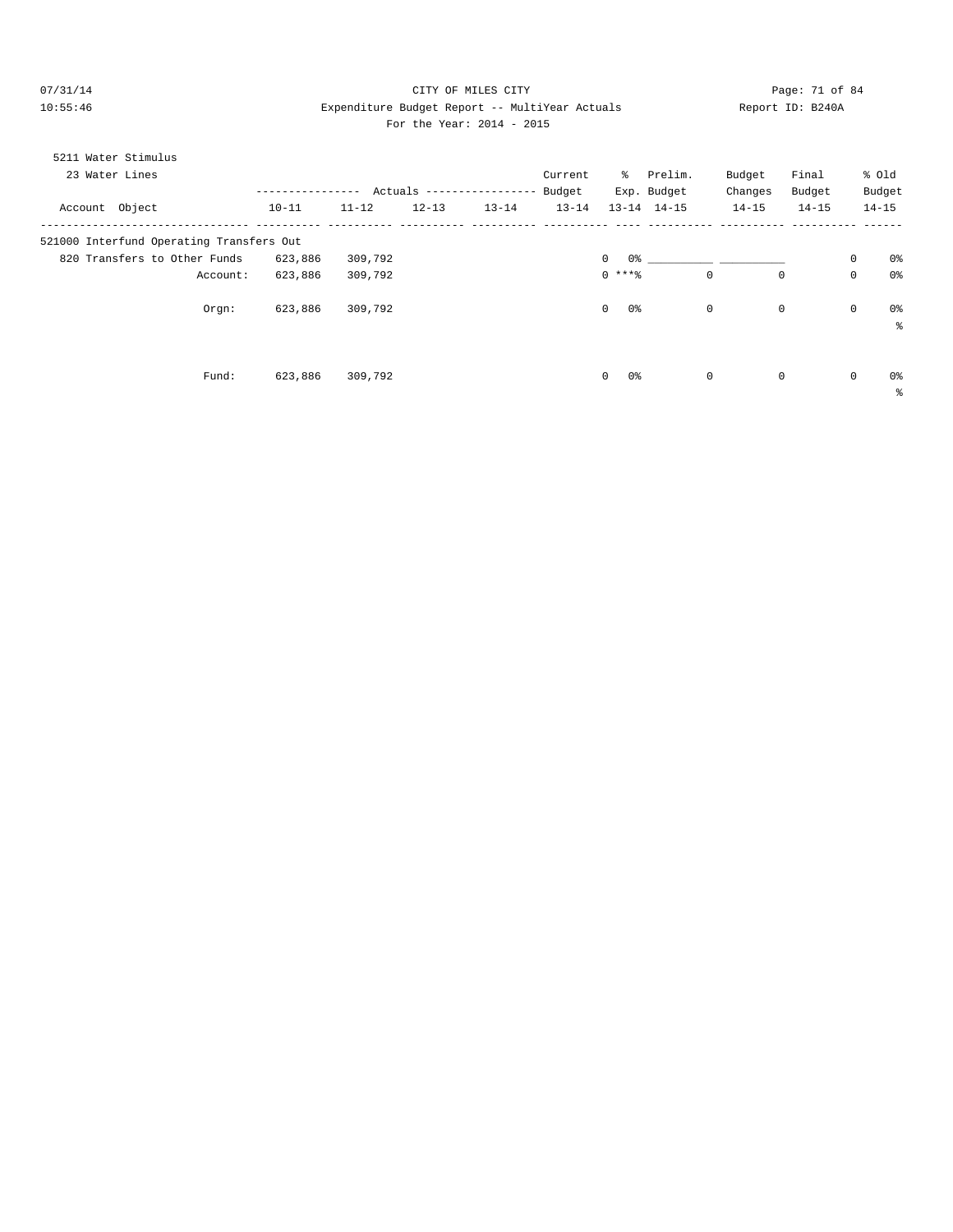# 07/31/14 Page: 72 of 84 10:55:46 Expenditure Budget Report -- MultiYear Actuals Report ID: B240A

# For the Year: 2014 - 2015

| 5310 SEWER UTILITY |                                              |           |           |           |                  |           |          |                            |             |           |             |                |
|--------------------|----------------------------------------------|-----------|-----------|-----------|------------------|-----------|----------|----------------------------|-------------|-----------|-------------|----------------|
| 13 Park            |                                              |           |           |           |                  | Current   | ွေ       | Prelim.                    | Budget      | Final     |             | % old          |
|                    |                                              |           | Actuals   |           | ---------------- | Budget    |          | Exp. Budget                | Changes     | Budget    |             | Budget         |
| Account            | Object                                       | $10 - 11$ | $11 - 12$ | $12 - 13$ | $13 - 14$        | $13 - 14$ |          | $13 - 14$ $14 - 15$        | $14 - 15$   | $14 - 15$ |             | $14 - 15$      |
|                    |                                              |           |           |           |                  |           |          |                            |             |           |             |                |
|                    | 430630 Sewer Collection and Transmission(31) |           |           |           |                  |           |          |                            |             |           |             |                |
|                    | 214 Small Items of Equipment                 |           |           | $-2.760$  |                  |           | 0        | 0.왕 - 대한민국의 대학 대학 대학 대학 대학 |             |           | $\mathbf 0$ | 0 <sup>8</sup> |
|                    | Account:                                     |           |           | $-2.760$  |                  |           | $0$ **** |                            | $\mathbf 0$ | 0         | 0           | 0 <sup>8</sup> |
|                    |                                              |           |           |           |                  |           |          |                            |             |           |             |                |
|                    | Orgn:                                        |           |           | $-2.760$  |                  |           | 0<br>0%  |                            | $\circ$     | 0         | $\mathbf 0$ | 0 <sup>8</sup> |
|                    |                                              |           |           |           |                  |           |          |                            |             |           |             | š              |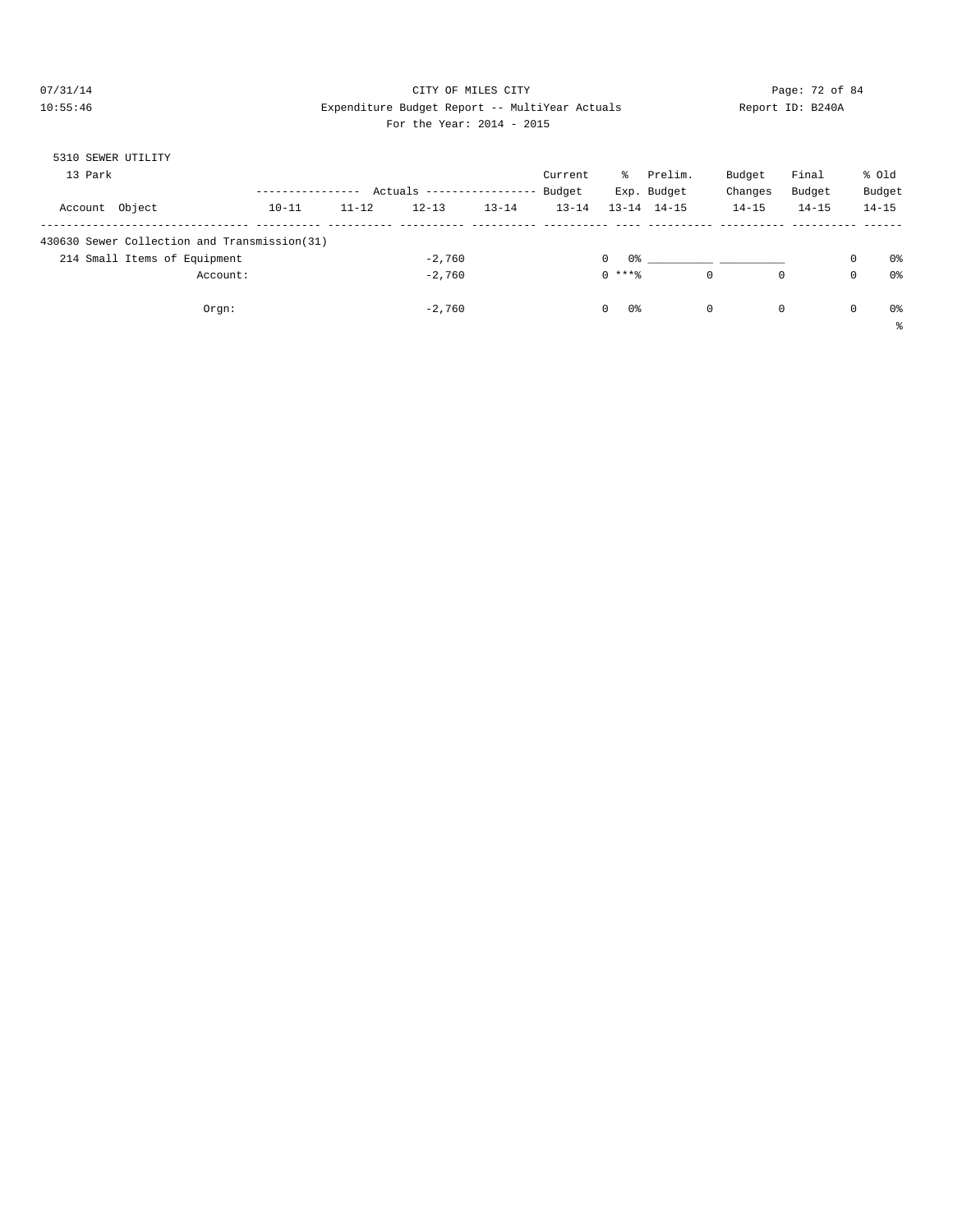## $O7/31/14$  Page: 73 of 84 10:55:46 Expenditure Budget Report -- MultiYear Actuals Report ID: B240A For the Year: 2014 - 2015

| 29 Sewer Administration                   | ---------------- |           | Actuals ----------------- Budget |           | Current           | ႜ          | Prelim.<br>Exp. Budget        | Budget<br>Changes                                                                           | Final<br>Budget        | % Old<br>Budget |
|-------------------------------------------|------------------|-----------|----------------------------------|-----------|-------------------|------------|-------------------------------|---------------------------------------------------------------------------------------------|------------------------|-----------------|
| Account Object                            | $10 - 11$        | $11 - 12$ | $12 - 13$                        | $13 - 14$ | $13 - 14$         |            | $13 - 14$ $14 - 15$           | $14 - 15$                                                                                   | $14 - 15$              | $14 - 15$       |
| 430610 Sewer Administration(29)           |                  |           |                                  |           | ______ __________ |            | ---------- ---------- ------- |                                                                                             |                        |                 |
| 110 Salaries and Wages-Comp A             | $-3,235$         | 5,723     | 2,439                            | 9,920     |                   | $0***8$    | <b>Contract Contract</b>      |                                                                                             | 0                      | 0%              |
| 111 Salaries and Wages - Perm             | 27,820           | 27,923    | 33,820                           | 23,723    | 25,623 93%        |            |                               |                                                                                             | 23,009                 | 89%             |
| 121 OVERTIME-PERMANENT                    | 1,215            | $-176$    | 111                              | 194       |                   | $0***8$    |                               | 250                                                                                         |                        | $250$ ******    |
| 131 VACATION                              | 1,741            | 1,845     | 4,901                            | 1,220     |                   | $0***8$    |                               |                                                                                             |                        | $1,500$ *****%  |
| 132 SICK LEAVE                            | 1,032            | 1,013     | 1,371                            | 642       |                   | $0***8$    |                               | $1\, , \, 0\, 0\, 0 \quad \underline{\hspace{1cm}} \rule{2.5cm}{0.4cm} \rule{2.5cm}{0.4cm}$ |                        | $1,000$ *****%  |
| 141 Unemployment Insurance                | 48               | 78        | 141                              | 117       |                   | 115 102%   |                               |                                                                                             | 116                    | 100%            |
| 142 Workers' Compensation                 | 357              | 307       | 436                              | 273       |                   | 296 92%    |                               |                                                                                             | 297                    | 100%            |
| 143 Health Insurance                      | 3,644            | 4,036     | 5,567                            | 3,713     |                   | 3,711 100% |                               |                                                                                             | 3,765                  | 101%            |
| 144 FICA                                  | 2,416            | 2,372     | 3,085                            | 1,981     |                   | 1,960 101% |                               |                                                                                             | 1,970                  | 100%            |
| 145 PERS                                  | 1,617            | 1,542     | 1,984                            | 1,363     |                   | 2,068 66%  |                               |                                                                                             | 2,105                  | 101%            |
| 196 CLOTHING ALLOTMENT                    | 165              | 113       | 128                              | 113       |                   | 128 88%    |                               |                                                                                             | 128                    | 100%            |
| 210 Office Supplies and Mater             | 813              | 2,069     | 2,746                            | 2,647     |                   | 2,000 132% |                               |                                                                                             | 2,000                  | 100%            |
| 214 Small Items of Equipment              | 2,653            | 1,330     | 2,472                            | 661       |                   | 3,067 22%  |                               |                                                                                             | 3,067                  | 100%            |
| 220 Operating Expenses                    | 489              | 2,079     | 1,186                            | 1,126     |                   | 1,500 75%  |                               |                                                                                             | 1,500                  | 100%            |
| 230 Repair and Maintenance Su             | 61               | 116       |                                  |           | 200               | 0%         |                               | $200$                                                                                       | 200                    | 100%            |
| 311 Postage, Box Rent, Etc.               | 6,103            | 6,932     | 5,122                            | 7,461     |                   | 6,000 124% |                               |                                                                                             | 7,000                  | 116%            |
| 320 Printing, Duplicating, Ty             | 1,435            | 2,236     | 700                              | 401       |                   | 2,100 19%  |                               |                                                                                             | 2,100                  | 100%            |
|                                           |                  |           |                                  | 901       |                   |            |                               |                                                                                             |                        |                 |
| 330 Publicity, Subscriptions              | 615              | 1,265     | 683                              |           | 1,000             | 90%        |                               |                                                                                             | 1,000                  | 100%            |
| 345 Telephone                             | 600              | 632       | 596                              | 593       |                   | 600 99%    |                               | 600                                                                                         | 600                    | 100%            |
| 347 Internet<br>350 Professional Services |                  | 137       | 222                              | 236       |                   | 225 105%   |                               | 225                                                                                         | 225                    | 100%            |
|                                           | 7,546            | 4,613     | 2,581                            | 674       |                   | 4,000 17%  |                               |                                                                                             | 4,000                  | 100%            |
| 360 Contr R & M                           | 1,331            | 1,446     | 6,031                            | 6,707     |                   | 3,000 224% |                               |                                                                                             | 5,000                  | 166%            |
| 370 Travel                                |                  | 201       | 114                              | 258       |                   | 200 129%   |                               |                                                                                             | 500                    | 250%            |
| 380 Training Services                     | 260              | 267       | 197                              | 118       |                   | 300 39%    |                               | $300$                                                                                       | 300                    | 100%            |
| 382 Books                                 |                  |           | 306                              | 13        |                   | $0***8$    |                               |                                                                                             | $\mathbf 0$            | 0%              |
| 513 Liability                             |                  |           | 649                              |           | 200               | 0%         |                               |                                                                                             | $^{\circ}$             | 0%              |
| 521 Surety Bonds for Official             | 325              | 325       |                                  |           | 400               | 0%         |                               |                                                                                             | 400                    | 100%            |
| 531 Building & Office Rental              | 4,000            | 4,000     | 4,000                            | 4,000     |                   | 5,500 73%  |                               |                                                                                             | 5,500                  | 100%            |
| 540 Special Assessments                   | 4,116            | 5,267     | 3,000                            | 3,855     |                   | 5,200 74%  |                               |                                                                                             | 5,200                  | 100%            |
| 810 Losses (Bad debt expense              |                  | 135       | $-750$                           | 1         | 500               | 0%         |                               | $500$                                                                                       | 500                    | 100%            |
| Account:                                  | 67,167           | 77,826    | 83,838                           | 72,911    | 69,893 104%       |            | 73,232                        |                                                                                             | $^{\circ}$<br>73,232   | 104%            |
| 490200 Revenue Bonds                      |                  |           |                                  |           |                   |            |                               |                                                                                             |                        |                 |
| 608 Prpl-Wastewater Project P             |                  |           |                                  |           | 58,000            | 0%         |                               |                                                                                             | 60,000                 | 103%            |
| True \$                                   |                  |           |                                  |           |                   |            |                               |                                                                                             |                        |                 |
| 626 Interest-Wastewater Proje<br>True \$  |                  |           | 2,913                            | 31,690    | 43,185 73%        |            |                               |                                                                                             | 41,430                 | 95%             |
| Account:                                  |                  |           | 2,913                            | 31,690    | 101,185 31%       |            | 101,430                       |                                                                                             | $\mathbf 0$<br>101,430 | 100%            |
| 510330 Comprehensive Liability Insurance  |                  |           |                                  |           |                   |            |                               |                                                                                             |                        |                 |
| 513 Liability                             | 57,460           | 54,013    | 71,720                           | 40,153    | 40,153 100%       |            |                               |                                                                                             | 26,071                 | 64%             |
| Account:                                  | 57,460           | 54,013    | 71,720                           | 40,153    | 40,153 100%       |            | 26,071                        |                                                                                             | $\mathbf 0$<br>26,071  | 64%             |
| 510400 Depreciation                       |                  |           |                                  |           |                   |            |                               |                                                                                             |                        |                 |
|                                           |                  |           |                                  |           |                   | $0***8$    |                               |                                                                                             |                        |                 |
| 830 Depreciation - Closed to              | 124,483          | 124,412   | 125,874                          | 180,205   |                   |            | $\mathbf{0}$                  |                                                                                             | 0                      | 0%              |
| Account:                                  | 124,483          | 124,412   | 125,874                          | 180,205   |                   | $0***8$    |                               |                                                                                             | $\mathbf 0$<br>0       | 0%              |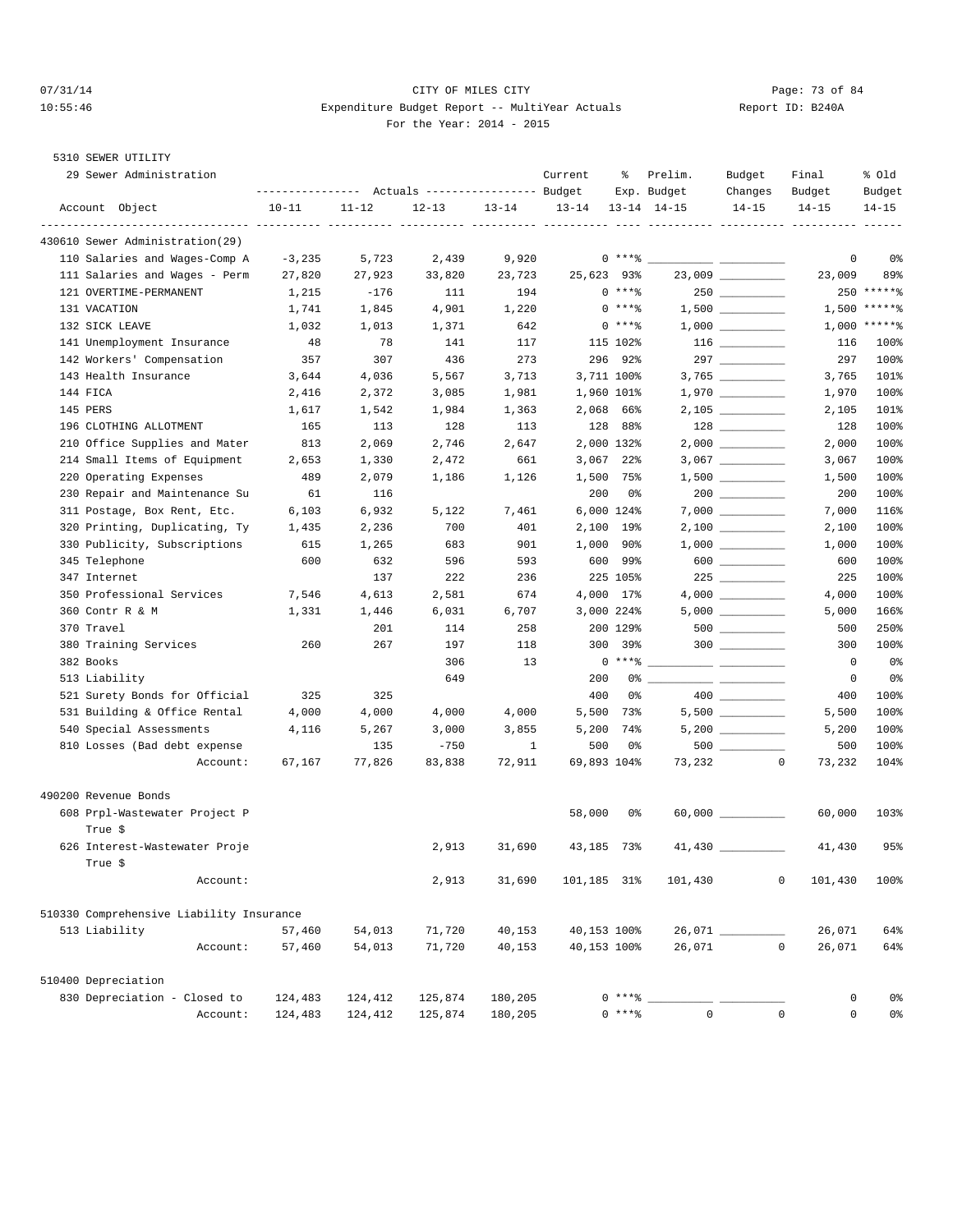### 07/31/14 Page: 74 of 84 10:55:46 Expenditure Budget Report -- MultiYear Actuals Report ID: B240A For the Year: 2014 - 2015

|  |  | For the Year: 2014 - 201 |  |  |  |
|--|--|--------------------------|--|--|--|
|--|--|--------------------------|--|--|--|

| 5310 SEWER UTILITY                       |           |           |           |           |              |           |             |           |           |           |
|------------------------------------------|-----------|-----------|-----------|-----------|--------------|-----------|-------------|-----------|-----------|-----------|
| 29 Sewer Administration                  |           |           |           |           | Current      | ႜၟ        | Prelim.     | Budget    | Final     | % old     |
|                                          |           | Actuals   |           |           | Budget       |           | Exp. Budget | Changes   | Budget    | Budget    |
| Account Object                           | $10 - 11$ | $11 - 12$ | $12 - 13$ | $13 - 14$ | $13 - 14$    | $13 - 14$ | $14 - 15$   | $14 - 15$ | $14 - 15$ | $14 - 15$ |
| 521000 Interfund Operating Transfers Out |           |           |           |           |              |           |             |           |           |           |
| 820 Transfers to Other Funds             | 32,470    | 36,143    | 46,549    | 41,026    | 41,026 100%  |           | 44,797      |           | 44,797    | 109%      |
| Adm fee updated 7/30/14                  |           |           |           |           |              |           |             |           |           |           |
| Account:                                 | 32,470    | 36,143    | 46,549    | 41,026    | 41,026 100%  |           | 44.797      | 0         | 44,797    | 109%      |
| Orgn:                                    | 281,580   | 292,394   | 330,894   | 365,985   | 252,257 145% |           | 245,530     | 0         | 245,530   | 97%       |
|                                          |           |           |           |           |              |           |             |           |           | ႜ         |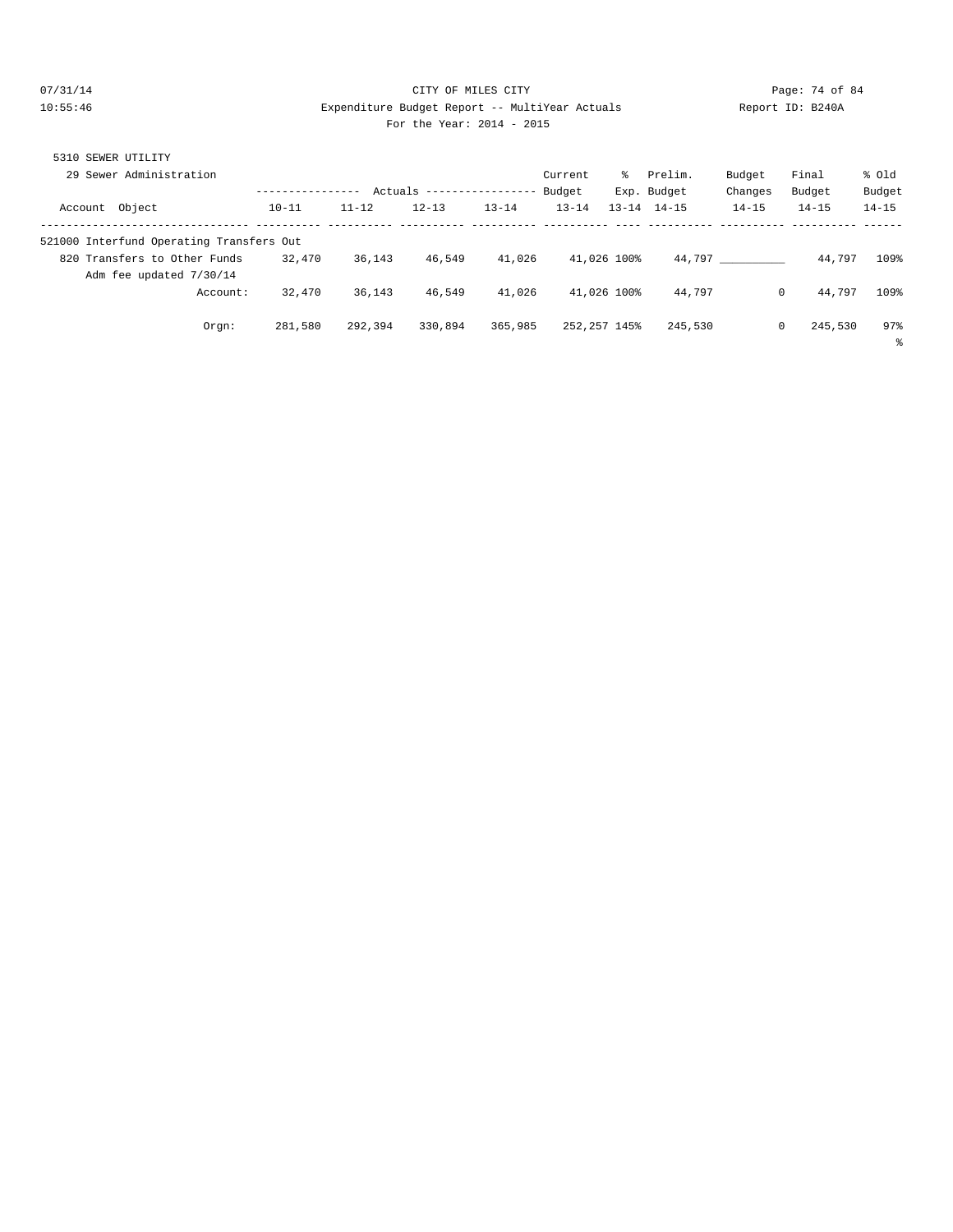## 07/31/14 Page: 75 of 84 10:55:46 Expenditure Budget Report -- MultiYear Actuals Report ID: B240A For the Year: 2014 - 2015

| 31 Sewer Lines                                                 |               |           | Actuals ----------------- Budget |                 | Current     | ႜ               | Prelim.<br>Exp. Budget | Budget<br>Changes                                                                                                                                                                                                                                                                                                                                                                                                                                                          | Final<br>Budget       | % Old<br>Budget |
|----------------------------------------------------------------|---------------|-----------|----------------------------------|-----------------|-------------|-----------------|------------------------|----------------------------------------------------------------------------------------------------------------------------------------------------------------------------------------------------------------------------------------------------------------------------------------------------------------------------------------------------------------------------------------------------------------------------------------------------------------------------|-----------------------|-----------------|
| Account Object                                                 | $10 - 11$     | $11 - 12$ | $12 - 13$                        | $13 - 14$       | $13 - 14$   |                 | $13 - 14$ $14 - 15$    | $14 - 15$                                                                                                                                                                                                                                                                                                                                                                                                                                                                  | $14 - 15$             | $14 - 15$       |
| 411101 Labor Negotiations                                      |               |           | ----------- ---------- --------- |                 |             |                 | ----------- ---------- |                                                                                                                                                                                                                                                                                                                                                                                                                                                                            |                       |                 |
| 350 Professional Services                                      | 124           |           |                                  |                 | 0           | 0%              |                        |                                                                                                                                                                                                                                                                                                                                                                                                                                                                            | 0                     | 0%              |
| Account:                                                       | 124           |           |                                  |                 |             | $0$ ****        | $\mathbf{0}$           | $\mathbf 0$                                                                                                                                                                                                                                                                                                                                                                                                                                                                | $\mathbf 0$           | 0%              |
| 430610 Sewer Administration(29)                                |               |           |                                  |                 |             |                 |                        |                                                                                                                                                                                                                                                                                                                                                                                                                                                                            |                       |                 |
| 513 Liability                                                  |               |           |                                  | 386             |             | $0***8$         |                        |                                                                                                                                                                                                                                                                                                                                                                                                                                                                            | $\mathsf 0$           | 0%              |
| Account:                                                       |               |           |                                  | 386             |             | 0 ****          | $\mathsf{O}\xspace$    | $\mathbf 0$                                                                                                                                                                                                                                                                                                                                                                                                                                                                | $\mathsf 0$           | 0%              |
| 430630 Sewer Collection and Transmission(31)                   |               |           |                                  |                 |             |                 |                        |                                                                                                                                                                                                                                                                                                                                                                                                                                                                            |                       |                 |
| 111 Salaries and Wages - Perm                                  | 110,856       | 106,573   | 103,736                          | 103,830         | 114,383     | 91%             |                        |                                                                                                                                                                                                                                                                                                                                                                                                                                                                            | 121,274               | 106%            |
| 121 OVERTIME-PERMANENT                                         | 6,929         | 8,267     | 7,479                            | 6,708           | 10,598      | 63%             |                        |                                                                                                                                                                                                                                                                                                                                                                                                                                                                            | 10,598                | 100%            |
| 131 VACATION                                                   | 10,246        | 9,676     | 8,138                            | 6,344           | 15,773      | 40%             |                        |                                                                                                                                                                                                                                                                                                                                                                                                                                                                            | 15,773                | 100%            |
| 132 SICK LEAVE                                                 | 6,464         | 6,407     | 4,952                            | 3,044           | 7,093       | 43%             |                        |                                                                                                                                                                                                                                                                                                                                                                                                                                                                            | 7,093                 | 100%            |
| 133 OTHER LEAVE PAY                                            |               | 66        |                                  |                 | 2,738       | 0%              |                        |                                                                                                                                                                                                                                                                                                                                                                                                                                                                            | 1,811                 | 66%             |
| 134 HOLIDAY PAY                                                | 1,635         | 767       | 2,638                            | 2,271           | 4,558       | 50%             |                        |                                                                                                                                                                                                                                                                                                                                                                                                                                                                            | 4,558                 | 100%            |
| 141 Unemployment Insurance                                     | 204           | 313       | 446                              | 552             | 698         | 79%             |                        |                                                                                                                                                                                                                                                                                                                                                                                                                                                                            | 737                   | 105%            |
| 142 Workers' Compensation                                      | 7,980         | 6,319     | 6,114                            | 5,397           | 8,325       | 65%             |                        |                                                                                                                                                                                                                                                                                                                                                                                                                                                                            | 8,316                 | 99%             |
| 143 Health Insurance                                           | 19,129        | 21,674    | 21,639                           | 21,812          | 24,493      | 89%             |                        |                                                                                                                                                                                                                                                                                                                                                                                                                                                                            | 26,732                | 109%            |
| 144 FICA                                                       | 10,310        | 10,069    | 9,471                            | 9,221           | 11,871 78%  |                 |                        |                                                                                                                                                                                                                                                                                                                                                                                                                                                                            | 12,519                | 105%            |
| 145 PERS                                                       | 9,525         | 9,324     | 8,930                            | 9,786           | 44,326      | $22$ $%$        |                        |                                                                                                                                                                                                                                                                                                                                                                                                                                                                            | 13,162                | 29%             |
| 196 CLOTHING ALLOTMENT                                         | 503           | 473       | 458                              | 420             | 475         | 88%             |                        | $475$ _________                                                                                                                                                                                                                                                                                                                                                                                                                                                            | 475                   | 100%            |
| 210 Office Supplies and Mater                                  | 180           | 320       | 495                              | 432             |             | 350 123%        |                        |                                                                                                                                                                                                                                                                                                                                                                                                                                                                            | 350                   | 100%            |
| 214 Small Items of Equipment                                   | 1,885         | 15,819    | 8,274                            | 1,990           | 5,200       | 38%             |                        |                                                                                                                                                                                                                                                                                                                                                                                                                                                                            | 4,162                 | 80%             |
| 220 Operating Expenses                                         | 1,672         | 4,545     | 2,585                            | 1,648           |             | $3,000$ 55%     |                        |                                                                                                                                                                                                                                                                                                                                                                                                                                                                            | 2,500                 | 83%             |
| 222 Chemicals, Lab & Med Suppl                                 | 2,464         | 2,334     | 1,423                            | 3,687           |             | 3,000 123%      |                        |                                                                                                                                                                                                                                                                                                                                                                                                                                                                            | 3,000                 | 100%            |
| 226 Clothing and Uniforms                                      | 623           | 689       | 697                              | 639             | 700         | 91%             |                        |                                                                                                                                                                                                                                                                                                                                                                                                                                                                            | 700                   | 100%            |
| 230 Repair and Maintenance Su                                  | 4,500         | 5,345     | 3,464                            | 3,596           | 7,500       | 48%             |                        |                                                                                                                                                                                                                                                                                                                                                                                                                                                                            | 7,000                 | 93%             |
| 231 Gas, Oil, Diesel Fuel, Gr                                  | 10,583        | 15,326    | 13,857                           | 14,122          | 11,000 128% |                 |                        |                                                                                                                                                                                                                                                                                                                                                                                                                                                                            | 11,000                | 100%            |
| 233 Water/Sewer Main Replacem                                  |               | 11,320    | 9,086                            |                 | 10,000      | 0%              |                        |                                                                                                                                                                                                                                                                                                                                                                                                                                                                            | 5,000                 | 50%             |
| 234 Hydrant/Manhole Replaceme                                  |               |           | 10,638                           | 6,949           | 10,000      | 69%             |                        | $10,000$ ____________                                                                                                                                                                                                                                                                                                                                                                                                                                                      | 10,000                | 100%            |
| 241 Consumable Tools                                           | 88            |           | 87                               | 24              | 150         | 16%             |                        |                                                                                                                                                                                                                                                                                                                                                                                                                                                                            | 100                   | 66%             |
| 311 Postage, Box Rent, Etc.                                    | 13            | 31        | 25                               | 10              | 50          | 20 <sub>8</sub> |                        |                                                                                                                                                                                                                                                                                                                                                                                                                                                                            | 50                    | 100%            |
| 320 Printing, Duplicating, Ty                                  | 56            | 28        | 93                               |                 | 75          | 0%              |                        | $75$ _________                                                                                                                                                                                                                                                                                                                                                                                                                                                             | 75                    | 100%            |
| 330 Publicity, Subscriptions                                   |               | 72        | 58                               | 218             |             | 125 174%        |                        | $125$                                                                                                                                                                                                                                                                                                                                                                                                                                                                      | 125                   | 100%            |
| 334 Memberships, Registration                                  | 25            | 120       | 57                               | 189             |             | 150 126%        |                        | $200$                                                                                                                                                                                                                                                                                                                                                                                                                                                                      | 200                   | 133%            |
| 341 Electric Utility Services                                  | 233           | 192       | 179                              | 213             |             | 200 107%        |                        |                                                                                                                                                                                                                                                                                                                                                                                                                                                                            | 200                   | 100%            |
| 344 Gas Utility Service                                        | 433           | 273       | 266                              | 392             |             | 400 98%         |                        |                                                                                                                                                                                                                                                                                                                                                                                                                                                                            | 400                   | 100%<br>100%    |
| 345 Telephone                                                  |               | 324       | 486                              | 471             |             | 550 86%         |                        |                                                                                                                                                                                                                                                                                                                                                                                                                                                                            | 550                   |                 |
| 346 Garbage Service                                            |               | 66        |                                  |                 | 300         |                 |                        |                                                                                                                                                                                                                                                                                                                                                                                                                                                                            | 0                     | 0%              |
| 347 Internet<br>350 Professional Services                      |               | 80        | 119                              | 135             |             | 125 108%        |                        |                                                                                                                                                                                                                                                                                                                                                                                                                                                                            | 125                   | 100%            |
| 352 Wtr/Swr Lab Testing                                        | 190           | 11,216    | 9,573                            | 581             | 12,000      | 5%              |                        |                                                                                                                                                                                                                                                                                                                                                                                                                                                                            | 10,000<br>$\mathbf 0$ | 83%             |
|                                                                |               | 110       |                                  |                 | 0           | 0%              |                        | $\frac{1}{1} \left( \frac{1}{1} \right) \left( \frac{1}{1} \right) \left( \frac{1}{1} \right) \left( \frac{1}{1} \right) \left( \frac{1}{1} \right) \left( \frac{1}{1} \right) \left( \frac{1}{1} \right) \left( \frac{1}{1} \right) \left( \frac{1}{1} \right) \left( \frac{1}{1} \right) \left( \frac{1}{1} \right) \left( \frac{1}{1} \right) \left( \frac{1}{1} \right) \left( \frac{1}{1} \right) \left( \frac{1}{1} \right) \left( \frac{1}{1} \right) \left( \frac$ |                       | 0%              |
| 356 Purchsed Services (MMIA D                                  |               |           |                                  |                 | 2,000       | 0%              |                        |                                                                                                                                                                                                                                                                                                                                                                                                                                                                            | 2,000                 | 100%            |
| 357 Architectual, Engineering<br>360 Contr R & M               |               |           |                                  |                 | 20,000      | 0%              |                        |                                                                                                                                                                                                                                                                                                                                                                                                                                                                            | 5,000                 | 25%             |
|                                                                | 2,805         | 2,192     | 4,451                            | 3,780           | 27,000 144% | 3,000 126%      |                        |                                                                                                                                                                                                                                                                                                                                                                                                                                                                            | 3,000<br>27,000       | 100%<br>100%    |
| 363 R&M Vehicles/Equip/Labor-<br>369 Other Repair and Maintena | 29,396<br>410 | 28,306    | 34,298<br>75                     | 38,760<br>4,247 |             | 2,500 170%      |                        |                                                                                                                                                                                                                                                                                                                                                                                                                                                                            | 2,500                 | 100%            |
| 370 Travel                                                     | 265           | 105       | 123                              | 59              |             | 400 15%         |                        |                                                                                                                                                                                                                                                                                                                                                                                                                                                                            | 400                   | 100%            |
|                                                                |               |           |                                  |                 |             |                 |                        |                                                                                                                                                                                                                                                                                                                                                                                                                                                                            |                       |                 |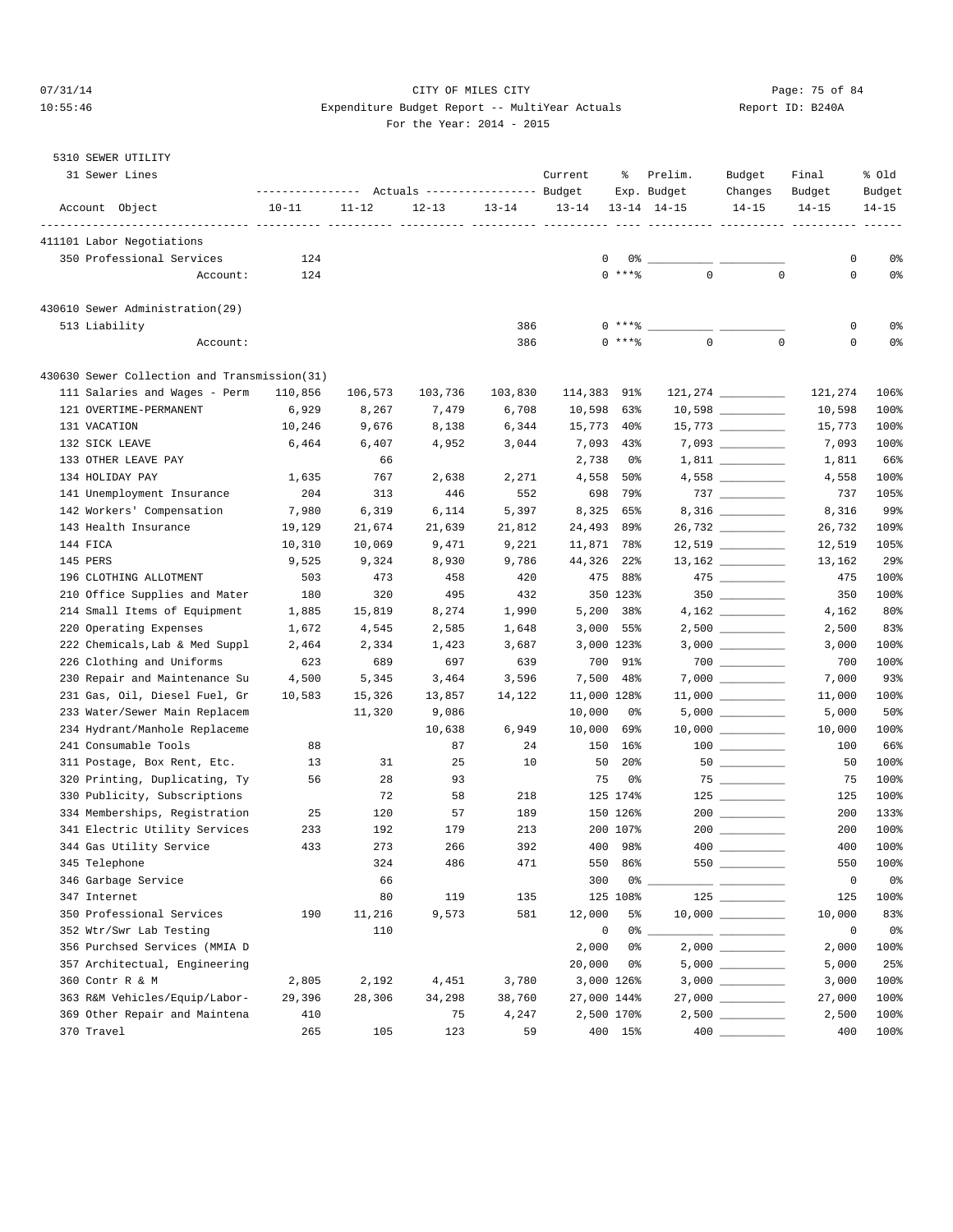### 07/31/14 Page: 76 of 84 10:55:46 Expenditure Budget Report -- MultiYear Actuals Report ID: B240A For the Year: 2014 - 2015

| 31 Sewer Lines |                                          |                 |            |                                     |       | Current    | % Prelim.               | Budget                | Final                    | % Old     |
|----------------|------------------------------------------|-----------------|------------|-------------------------------------|-------|------------|-------------------------|-----------------------|--------------------------|-----------|
|                |                                          |                 |            |                                     |       |            | Exp. Budget             | Changes               | Budget                   | Budget    |
|                | Account Object 10-11                     |                 | $11 - 12$  | $12-13$ $13-14$ $13-14$             |       |            | 13-14 14-15 14-15 14-15 |                       |                          | $14 - 15$ |
|                | 380 Training Services                    |                 | 519<br>361 | 145 105                             |       |            | 500 21%                 | 350                   | 350                      | 70%       |
|                | 382 Books                                | 99              | 16         |                                     | 70    |            | 100 70% 100             |                       | 100                      | 100%      |
|                | 400 BUILDING MATERIALS                   |                 |            |                                     |       |            |                         |                       | $\overline{0}$           | 0 %       |
|                | 512 Insurance on Vehicles & E            | 935             | 763        | 1,497                               | 1,305 |            |                         |                       | 1,390                    | 106%      |
|                | 513 Liability 4,845                      |                 | 2,745      | 3,750                               | 4,669 | 5,000 93%  |                         |                       | 5,000                    | 100%      |
|                | 532 Land Rental                          | 100             |            | 121                                 | 515   |            |                         |                       | 550                      | 110%      |
|                | 533 Machinery and Equipment R            |                 |            |                                     |       |            | $1,000$ 0% $1,000$ 1.   |                       | 1,000                    | 100%      |
|                | 940 Machinery & Equipment                |                 |            |                                     |       | 159,520 0% |                         | $12,500$ ____________ | 12,500                   | 7%        |
|                | Account:                                 | 246,100         |            | 282,626 279,923 258,191 533,531 48% |       |            |                         | 339,375 0             | 339,375                  | 63%       |
|                | 521000 Interfund Operating Transfers Out |                 |            |                                     |       |            |                         |                       |                          |           |
|                | 820 Transfers to Other Funds 12,250      |                 | 6,419      | 6,420                               | 9,943 |            |                         |                       | 16,362 61% 10,713 10,713 | 65%       |
|                | Planners wages                           |                 |            |                                     |       |            |                         |                       |                          |           |
|                |                                          | Account: 12,250 | 6,419      | 6,420                               |       |            | 9,943 16,362 61% 10,713 | $\mathbf{0}$          | 10,713                   | 65%       |
|                | Orem:                                    | 258,474         | 289,045    | 286,343 268,520 549,893 49%         |       |            | 350,088                 | $\circ$               | 350,088                  | 63%<br>ి  |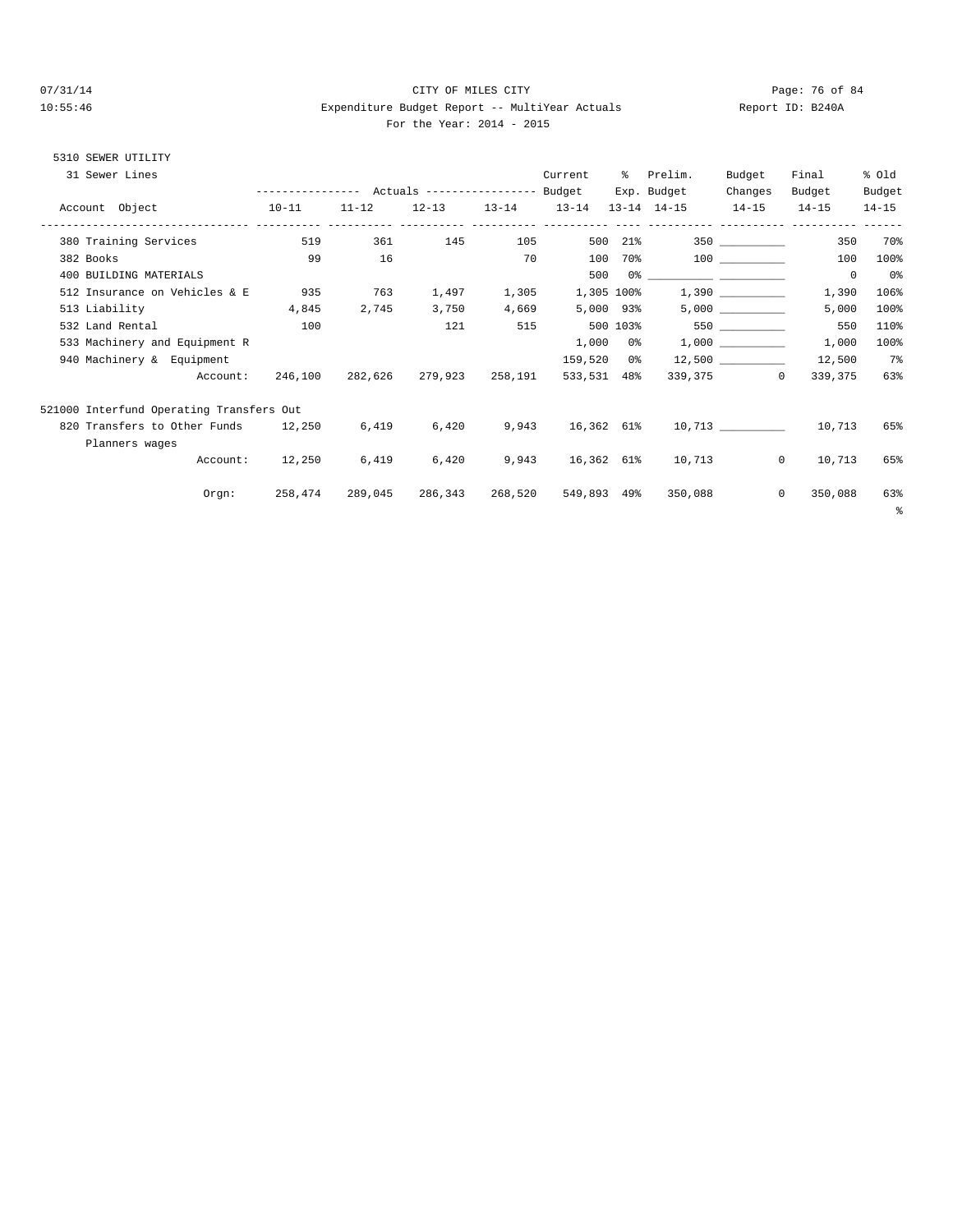### 07/31/14 Page: 77 of 84 10:55:46 Expenditure Budget Report -- MultiYear Actuals Report ID: B240A For the Year: 2014 - 2015

| 32 Sewer Lifts                 | ---------------- |           | Actuals ----------------- Budget |           | Current                    | ႜွ              | Prelim.<br>Exp. Budget | Budget<br>Changes                      | Final<br>Budget         | % old<br>Budget                 |
|--------------------------------|------------------|-----------|----------------------------------|-----------|----------------------------|-----------------|------------------------|----------------------------------------|-------------------------|---------------------------------|
| Account Object                 | $10 - 11$        | $11 - 12$ | $12 - 13$                        | $13 - 14$ | $13 - 14$                  |                 | $13 - 14$ $14 - 15$    | $14 - 15$                              | $14 - 15$               | $14 - 15$                       |
| 430690 Sewer Lift Stations(32) |                  |           |                                  |           | __________________________ |                 |                        |                                        |                         |                                 |
| 111 Salaries and Wages - Perm  | 49,579           | 45,445    | 50,456                           | 52,548    | 57,124 92%                 |                 |                        |                                        | 59,557                  | 104%                            |
| 121 OVERTIME-PERMANENT         | 1,960            | 3,585     | 2,740                            | 2,173     |                            | $3,134$ 69%     |                        |                                        | 3,134                   | 100%                            |
| 131 VACATION                   | 2,859            | 3,270     | 3,282                            | 4,054     |                            | 4,206 96%       |                        |                                        | 4,206                   | 100%                            |
| 132 SICK LEAVE                 | 1,366            | 749       | 894                              | 1,007     |                            | 1,840 55%       |                        |                                        | 1,840                   | 100%                            |
| 133 OTHER LEAVE PAY            | 164              | 592       | 221                              | 312       |                            | 705 44%         |                        |                                        | 1,117                   | 158%                            |
| 134 HOLIDAY PAY                | 748              | 1,177     | 1,267                            | 1,236     |                            | 1,133 109%      |                        |                                        | 1,133                   | 100%                            |
| 141 Unemployment Insurance     | 85               | 146       | 206                              | 277       |                            | 306 91%         |                        |                                        | 320                     | 104%                            |
| 142 Workers' Compensation      | 3,847            | 3,162     | 3,634                            | 3,312     |                            | 3,568 93%       |                        |                                        | 3,717                   | 104%                            |
| 143 Health Insurance           | 8,069            | 9,135     | 9,811                            | 10,427    | 11,207 93%                 |                 |                        |                                        | 11,370                  | 101%                            |
| 144 FICA                       | 3,939            | 3,875     | 4,178                            | 4,361     |                            | 5,213 84%       |                        |                                        | 5,430                   | 104%                            |
| 145 PERS                       | 3,799            | 3,850     | 4,100                            | 4,907     |                            | 5,499 89%       |                        |                                        | 5,800                   | 105%                            |
| 196 CLOTHING ALLOTMENT         | 203              | 203       | 203                              | 203       |                            | 236 86%         |                        |                                        | 236                     | 100%                            |
| 210 Office Supplies and Mater  | 16               | 101       | 46                               | 101       |                            | 100 101%        |                        | 150                                    | 150                     | 150%                            |
| 214 Small Items of Equipment   |                  | 1,473     |                                  | 4,202     | 43,000                     | 10 <sup>8</sup> |                        |                                        | 36,500                  | 84%                             |
| 220 Operating Expenses         | 739              | 926       | 1,180                            | 836       | 1,000                      | 84%             |                        |                                        | 1,000                   | 100%                            |
| 222 Chemicals, Lab & Med Suppl | 3,029            | 1,514     | 2,577                            | 51        | 3,000                      | 2 <sup>°</sup>  |                        |                                        | 3,000                   | 100%                            |
| 226 Clothing and Uniforms      | 193              | 182       | 168                              | 77        |                            | 100 77%         |                        | $\begin{tabular}{c} 100 \end{tabular}$ | 100                     | 100%                            |
| 230 Repair and Maintenance Su  | 1,676            | 6,683     | 3,832                            | 1,863     | 5,500                      | 34%             |                        |                                        | 5,500                   | 100%                            |
| 231 Gas, Oil, Diesel Fuel, Gr  | 2,507            | 2,254     | 2,344                            | 1,994     | 2,500                      | 80%             |                        |                                        | 2,500                   | 100%                            |
| 241 Consumable Tools           |                  | 73        |                                  |           | 50                         | 0 <sup>8</sup>  |                        | $100$                                  | 100                     | 200%                            |
| 311 Postage, Box Rent, Etc.    |                  |           |                                  | 11        | 50                         | 22%             |                        |                                        | 50                      | 100%                            |
| 341 Electric Utility Services  | 10,203           | 10,401    | 10,090                           | 12,515    | 11,000 114%                |                 |                        |                                        | 12,580                  | 114%                            |
| 344 Gas Utility Service        | 1,249            | 249       | 1,244                            | 1,077     | 1,500                      | 72%             |                        |                                        | 1,500                   | 100%                            |
| 345 Telephone                  | 715              | 285       |                                  |           | 500                        | 0%              |                        |                                        | 500                     | 100%                            |
| 347 Internet                   | 341              | 145       |                                  |           | 230                        | 0%              |                        |                                        | 230                     | 100%                            |
| 352 Wtr/Swr Lab Testing        | 85               | 110       |                                  | 133       | 250                        | 53%             |                        |                                        | 250                     | 100%                            |
| 360 Contr R & M                | 2,321            | 4,506     | 2,075                            | 1,329     | 2,500                      | 53%             |                        |                                        | 2,500                   | 100%                            |
| 363 R&M Vehicles/Equip/Labor-  |                  | 168       |                                  | 24        |                            | $0***8$         |                        |                                        | $\mathbf 0$             | $0\,$                           |
| 369 Other Repair and Maintena  |                  | 2,000     |                                  |           | 1,000                      | 0%              |                        |                                        | 1,000                   | 100%                            |
| 370 Travel                     | 209              | 131       | 283                              | 110       | 500                        | 22%             |                        | $500$                                  | 500                     | 100%                            |
| 380 Training Services          | 246              | 103       | 282                              | 97        | 500                        | 19%             |                        |                                        | 500                     | 100%                            |
| 382 Books                      |                  | 5         | 8                                |           | 50                         | 0%              |                        |                                        | 50                      | 100%                            |
| 400 BUILDING MATERIALS         |                  |           | 8                                |           | 100                        | 0%              |                        |                                        | 100                     | 100%                            |
| 511 Insurance on Buildings     | 633              | 639       | 550                              | 471       |                            | 471 100%        |                        | $1,651$ _________                      | 1,651                   | 350%                            |
| 513 Liability                  |                  |           |                                  |           | 3,750                      | 0%              |                        |                                        | 3,750                   | 100%                            |
| 532 Land Rental                |                  |           | 500                              |           | 500                        | 0%              |                        |                                        | 700                     | 140%                            |
| 533 Machinery and Equipment R  |                  |           |                                  |           | 150                        | 0%              |                        | 150                                    | 150                     | 100%                            |
| 940 Machinery & Equipment      |                  |           |                                  |           | 153,191                    | 0%              |                        |                                        | 102,350                 | 66%                             |
| Account:                       | 100,780          | 107,137   | 106,179                          | 109,708   | 325,663 34%                |                 | 275,071                |                                        | $\mathbf{0}$<br>275,071 | 84%                             |
| Orgn:                          | 100,780          | 107,137   | 106,179                          | 109,708   | 325,663 34%                |                 | 275,071                | $\mathbf 0$                            | 275,071                 | 84%<br>$\,{}^{\circ}_{\circ}\,$ |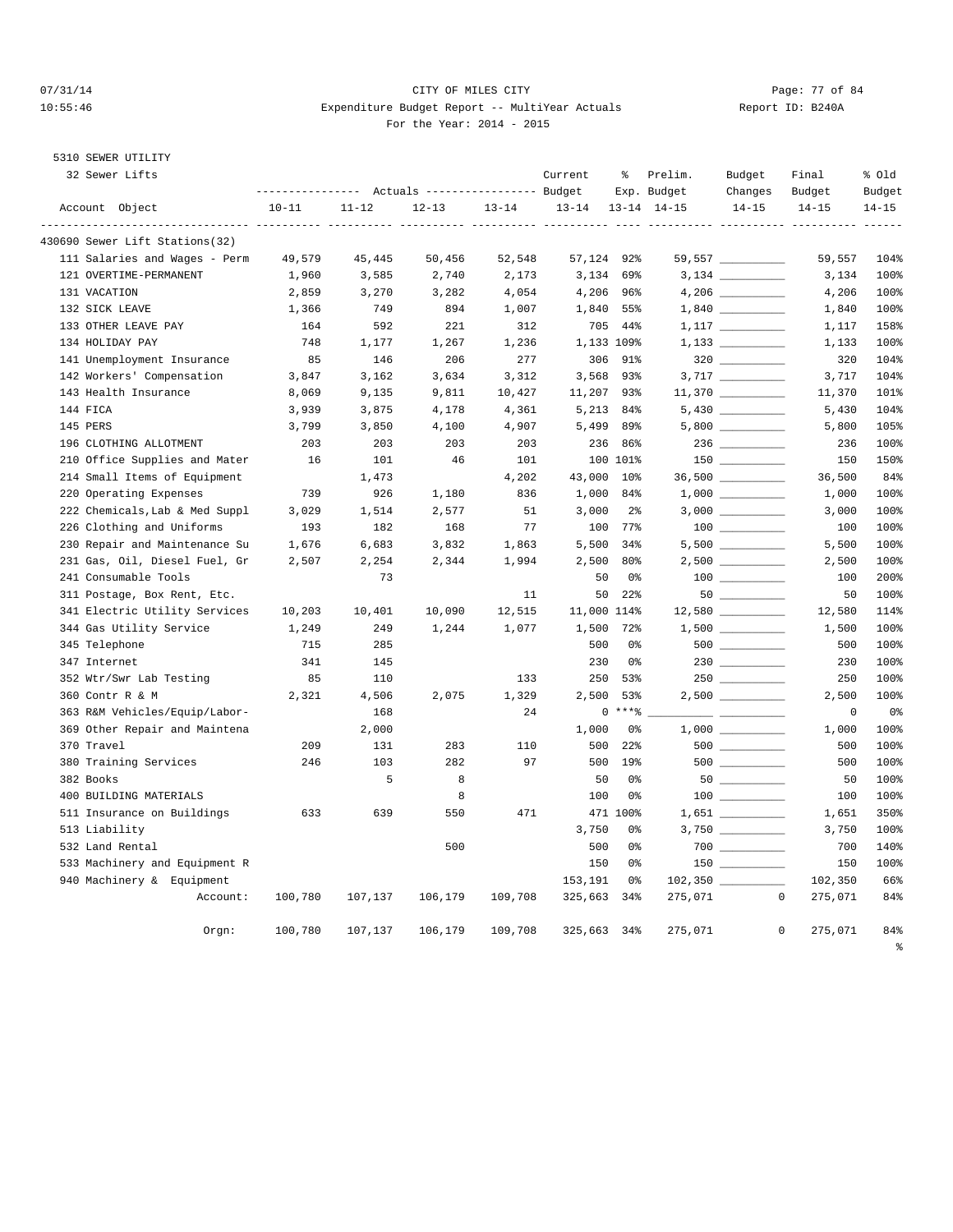### 07/31/14 Page: 78 of 84 10:55:46 Expenditure Budget Report -- MultiYear Actuals Report ID: B240A For the Year: 2014 - 2015

| 33 Sewer Plant                          |                                                 |           |           |           | Current            | နွ         | Prelim.                 | Budget                                 | Final          | % old          |
|-----------------------------------------|-------------------------------------------------|-----------|-----------|-----------|--------------------|------------|-------------------------|----------------------------------------|----------------|----------------|
|                                         | --------------- Actuals ---------------- Budget |           |           |           |                    |            | Exp. Budget             | Changes                                | Budget         | Budget         |
| Account Object                          | $10 - 11$                                       | $11 - 12$ | $12 - 13$ | $13 - 14$ | $13 - 14$          |            | $13 - 14$ $14 - 15$     | $14 - 15$                              | $14 - 15$      | $14 - 15$      |
| 430640 Sewer Treatment and Disposal(33) |                                                 |           |           |           |                    |            |                         |                                        |                |                |
| 111 Salaries and Wages - Perm           | 78,306                                          | 72,390    | 80,169    | 83,261    | 90,664 92%         |            |                         | 94,425 __________                      | 94,425         | 104%           |
| 121 OVERTIME-PERMANENT                  | 2,941                                           | 5,577     | 4,110     | 3,260     | 6,848              | 48%        |                         |                                        | 6,848          | 100%           |
| 131 VACATION                            | 4,698                                           | 5,255     | 5,448     | 6,615     |                    | 6,309 105% |                         |                                        | 6,309          | 100%           |
| 132 SICK LEAVE                          | 2,082                                           | 1,178     | 1,458     | 1,722     |                    | 2,810 61%  |                         |                                        | 2,810          | 100%           |
| 133 OTHER LEAVE PAY                     | 246                                             | 891       | 332       | 468       | 1,170              | 40%        |                         |                                        | 3,817          | 326%           |
| 134 HOLIDAY PAY                         | 1,122                                           | 1,766     | 1,899     | 1,855     |                    | 2,167 86%  |                         |                                        | 2,167          | 100%           |
| 141 Unemployment Insurance              | 133                                             | 231       | 328       | 438       | 495                | 88%        |                         | 524 __________                         | 524            | 105%           |
| 142 Workers' Compensation               | 6,043                                           | 5,004     | 5,651     | 5,218     |                    | 5,873 89%  |                         |                                        | 6,238          | 106%           |
| 143 Health Insurance                    | 12,583                                          | 14,225    | 15,262    | 16,197    | 16,922             | 96%        |                         |                                        | 17,169         | 101%           |
| 144 FICA                                | 6,234                                           | 6,183     | 6,655     | 6,934     | 8,413              | 82%        |                         | 8,903 __________                       | 8,903          | 105%           |
| 145 PERS                                | 6,000                                           | 6,100     | 6,496     | 7,765     |                    | 8,874 88%  |                         |                                        | 9,508          | 107%           |
| 196 CLOTHING ALLOTMENT                  | 315                                             | 315       | 315       | 315       |                    | 351 90%    |                         | $351$ __________                       | 351            | 100%           |
| 210 Office Supplies and Mater           | 74                                              | 128       | 214       | 187       |                    | 150 125%   |                         |                                        | 150            | 100%           |
| 214 Small Items of Equipment            | 2,410                                           | 3,451     | 297       | 60        | 8,500              | 1%         |                         |                                        | 24,000         | 282%           |
| 220 Operating Expenses                  | 2,262                                           | 1,664     | 2,059     | 1,123     | 3,000              | 37%        |                         |                                        | 3,000          | 100%           |
| 222 Chemicals, Lab & Med Suppl          | 4,233                                           | 8,525     | 7,878     | 7,488     |                    | 7,000 107% |                         |                                        | 7,000          | 100%           |
| 226 Clothing and Uniforms               | 245                                             | 147       | 314       | 338       | 500                | 68%        |                         |                                        | 500            | 100%           |
| 230 Repair and Maintenance Su           | 11,818                                          | 8,717     | 4,312     | 5,883     |                    | 5,000 118% |                         |                                        | 8,000          | 160%           |
| 231 Gas, Oil, Diesel Fuel, Gr           | 2,565                                           | 2,392     | 1,328     | 1,887     |                    | 2,000 94%  |                         |                                        | 2,000          | 100%           |
| 241 Consumable Tools                    |                                                 | 30        |           | 12        | 50                 | $24\%$     |                         |                                        | 100            | 200%           |
| 300 PURCHASED SERVICES                  |                                                 |           |           |           | 750                | 0%         |                         |                                        | 750            | 100%           |
| 311 Postage, Box Rent, Etc.             | 61                                              | 80        | 122       | 35        | 100                | 35%        |                         |                                        | 100            | 100%           |
| 320 Printing, Duplicating, Ty           | 91                                              |           |           |           | 100                | 0 %        |                         | $\begin{tabular}{c} 100 \end{tabular}$ | 100            | 100%           |
| 330 Publicity, Subscriptions            |                                                 |           |           |           | 100                | 0%         |                         | $\begin{tabular}{c} 100 \end{tabular}$ | 100            | 100%           |
| 334 Memberships, Registration           | 661                                             | 597       | 394       | 428       | 700                | 61%        |                         |                                        | 700            | 100%           |
| 341 Electric Utility Services           | 48,715                                          | 44,238    | 48,060    | 60,299    | 49,000 123%        |            |                         | 68,000 __________                      | 68,000         | 138%           |
| 342 Water Utility Services              | 518                                             | 1,156     | 984       | 877       | 1,000              | 88%        |                         |                                        | 1,000          | 100%           |
| 343 Sewer Utility Services              | 220                                             | 220       | 269       | 529       |                    | 300 176%   |                         |                                        | 450            | 150%           |
| 345 Telephone                           | 744                                             | 479       | 526       | 445       | 800                | 56%        |                         | $800$                                  | 800            | 100%           |
| 346 Garbage Service                     | 190                                             | 190       | 190       | 47        | 250                | 19%        |                         | $800$                                  | 800            | 320%           |
| 347 Internet                            | 59                                              | 347       | 502       | 547       |                    | 250 219%   |                         |                                        | 500            | 200%           |
| 350 Professional Services               | 353                                             | 353       | 876       | 422       | 500                | 84%        |                         | $500$ ___________                      | 500            | 100%           |
| 352 Wtr/Swr Lab Testing                 | 4,820                                           | 6,003     | 4,801     | 8,969     | 10,000             | 90%        |                         | 8,000                                  | 8,000          | 80%            |
| 357 Architectual, Engineering           |                                                 |           | 1,998     | 7,387     |                    | 5,000 148% |                         |                                        | 5,000          | 100%           |
| 360 Contr R & M                         | 8,456                                           | 3,688     | 1,970     | 1,693     | 7,500              | 23%        |                         | $7,500$ ___________                    | 7,500          | 100%           |
| 363 R&M Vehicles/Equip/Labor-           | 5,756                                           | 5,354     | 5,800     | 2,539     | 8,000              | 32%        |                         |                                        | 8,000          | 100%           |
| 370 Travel                              | 700                                             | 308       | 425       | 447       | 750                | 60%        |                         | $750$                                  | 750            | 100%           |
| 380 Training Services                   | 1,018                                           | 505       | 388       | 403       | 750                | 54%        |                         |                                        | 750            | 100%           |
| 382 Books                               | 199                                             | 8         | 95        |           | 200                | 0%         |                         |                                        | 200            | 100%           |
| 400 BUILDING MATERIALS                  |                                                 | 246       |           | 79        | 100                | 79%        |                         |                                        | 500            | 500%           |
| 511 Insurance on Buildings              | 7,273                                           | 7,531     | 6,486     | 6,498     |                    | 6,498 100% |                         |                                        | 7,115          | 109%           |
| 512 Insurance on Vehicles & E           | 174                                             | 175       | 254       | 212       |                    | 212 100%   |                         |                                        | 261            | 123%           |
| 513 Liability                           |                                                 |           |           |           | 2,000              | 0 %        |                         |                                        | $\mathbf 0$    | 0 <sub>8</sub> |
| 533 Machinery and Equipment R           |                                                 |           | 40        | 100       | 2,000              | 5%         |                         |                                        | 2,000          | 100%           |
| 810 Losses (Bad debt expense            |                                                 |           |           |           | 2,000              | 0 %        |                         |                                        | 2,000          | 100%           |
| 920 Buildings                           |                                                 |           |           |           | 8,008,805          |            | 0% 6,893,000 __________ |                                        | 6,893,000      | 86%            |
| 940 Machinery & Equipment               |                                                 |           |           |           | 8,800,805          |            | $0\%$ ___               |                                        | 0              | 0%             |
| Account:                                | 224,318                                         | 215,647   | 218,705   |           | 242,982 17,085,566 |            | 1% 7,212,695            |                                        | 0, 7, 212, 695 | 42%            |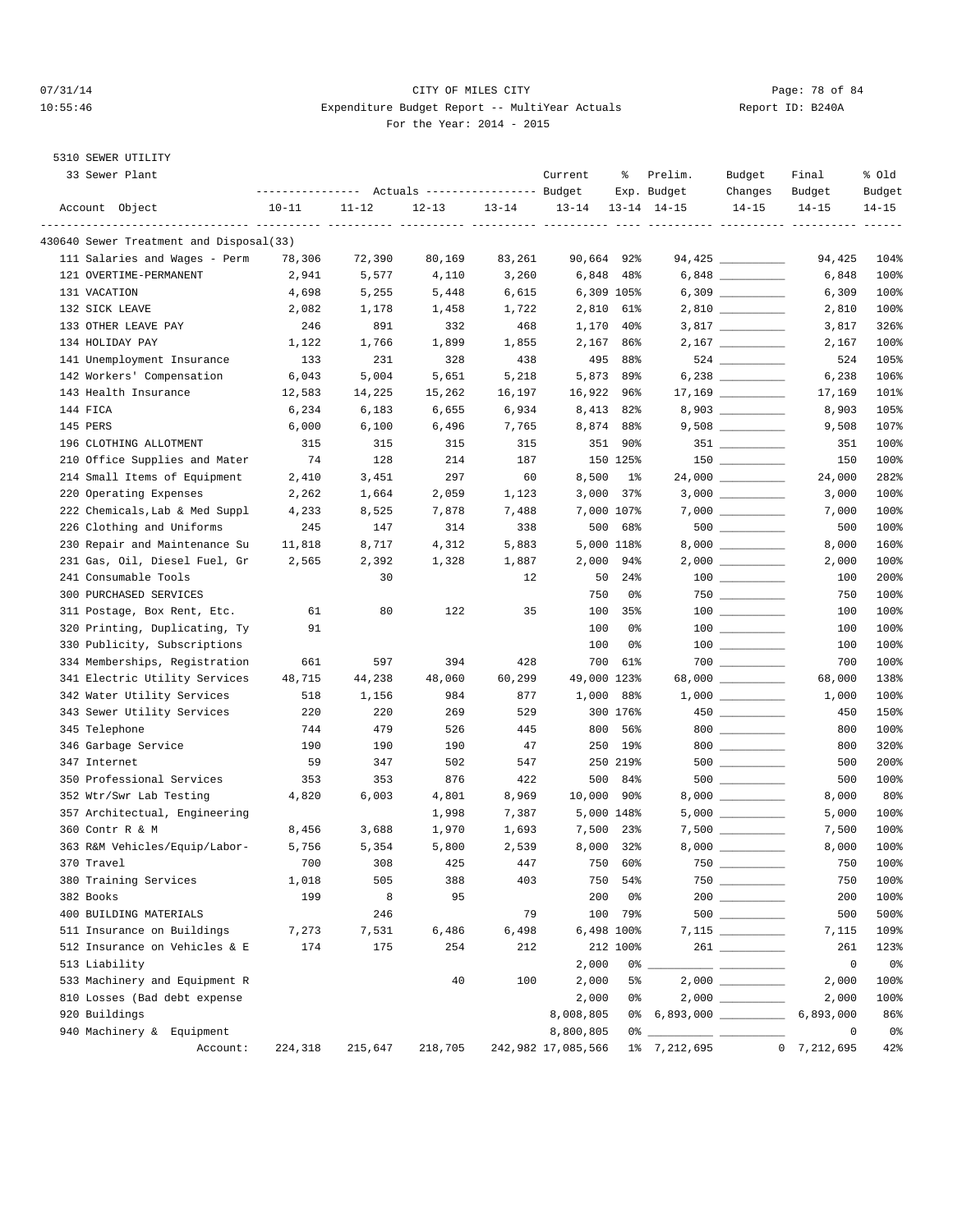## 07/31/14 Page: 79 of 84 10:55:47 Expenditure Budget Report -- MultiYear Actuals Report ID: B240A For the Year: 2014 - 2015

|  | 5310 SEWER UTILITY |  |
|--|--------------------|--|
|  |                    |  |

| 33 Sewer Plant                           |               |           |                                  |           | Current            | ి      | Prelim.                                                                                                                                                                                                                       | Budget      | Final              | % old          |
|------------------------------------------|---------------|-----------|----------------------------------|-----------|--------------------|--------|-------------------------------------------------------------------------------------------------------------------------------------------------------------------------------------------------------------------------------|-------------|--------------------|----------------|
|                                          | ------------- |           | Actuals ----------------- Budget |           |                    |        | Exp. Budget                                                                                                                                                                                                                   | Changes     | Budget             | Budget         |
| Account Object<br>--------------         | $10 - 11$     | $11 - 12$ | $12 - 13$                        | $13 - 14$ | $13 - 14$          |        | $13 - 14$ $14 - 15$                                                                                                                                                                                                           | $14 - 15$   | $14 - 15$          | $14 - 15$      |
| 430690 Sewer Lift Stations(32)           |               |           |                                  |           |                    |        |                                                                                                                                                                                                                               |             |                    |                |
| 346 Garbage Service                      |               |           | 43                               |           | $\mathbf{0}$       |        | $0$ 왕 아이는 아이에게 아이를 하는 것이 없어요.                                                                                                                                                                                                 |             | 0                  | 0%             |
| Account:                                 |               |           | 43                               |           |                    | $0***$ | $\Omega$                                                                                                                                                                                                                      | $\mathbf 0$ | $\mathbf 0$        | 0 <sup>8</sup> |
| 521000 Interfund Operating Transfers Out |               |           |                                  |           |                    |        |                                                                                                                                                                                                                               |             |                    |                |
| 820 Transfers to Other Funds             | 12,250        | 6,420     |                                  |           | 6,420              |        | 0.3 - 0.3 - 0.3 - 0.3 - 0.3 - 0.3 - 0.3 - 0.3 - 0.3 - 0.3 - 0.3 - 0.3 - 0.3 - 0.3 - 0.3 - 0.3 - 0.3 - 0.3 - 0.3 - 0.3 - 0.3 - 0.3 - 0.3 - 0.3 - 0.3 - 0.3 - 0.3 - 0.3 - 0.3 - 0.3 - 0.3 - 0.3 - 0.3 - 0.3 - 0.3 - 0.3 - 0.3 - |             | 0                  | 0%             |
| Account:                                 | 12,250        | 6,420     |                                  |           | 6,420              | 0%     | $\mathbf 0$                                                                                                                                                                                                                   | 0           | $\mathbf 0$        | 0%             |
| Orgn:                                    | 236,568       | 222,067   |                                  |           |                    |        | 218,748 242,982 17,091,986 1% 7,212,695                                                                                                                                                                                       |             | 0, 7, 212, 695     | 42%<br>နွ      |
| Fund:                                    | 877,402       | 910,643   | 939,404                          |           | 987,195 18,219,799 |        | 5% 8,083,384                                                                                                                                                                                                                  |             | $0\quad 8,083,384$ | 44%<br>နွ      |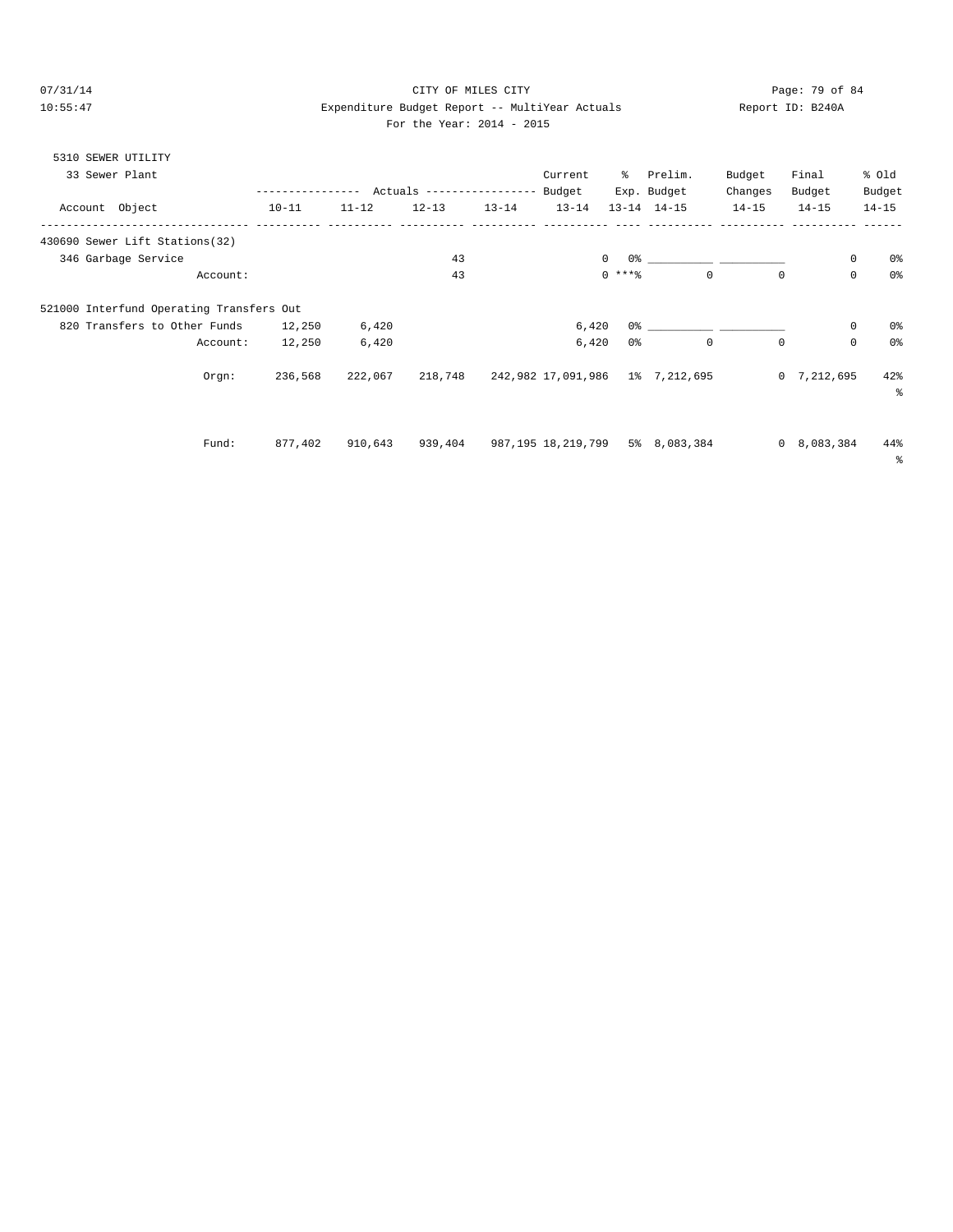### 07/31/14 Page: 80 of 84 10:55:47 Expenditure Budget Report -- MultiYear Actuals Report ID: B240A For the Year: 2014 - 2015

# 5510 AMBULANCE FUND

|              | 10 Ambulance                                | --------------- Actuals ---------------- Budget |           |           |           | Current      | ႜૢ          | Prelim.<br>Exp. Budget | Budget<br>Changes                                                                                                                                                                                                                                                                                                                                   | Final<br>Budget | % old<br>Budget |
|--------------|---------------------------------------------|-------------------------------------------------|-----------|-----------|-----------|--------------|-------------|------------------------|-----------------------------------------------------------------------------------------------------------------------------------------------------------------------------------------------------------------------------------------------------------------------------------------------------------------------------------------------------|-----------------|-----------------|
|              | Account Object                              | $10 - 11$                                       | $11 - 12$ | $12 - 13$ | $13 - 14$ | $13 - 14$    |             | $13 - 14$ $14 - 15$    | $14 - 15$                                                                                                                                                                                                                                                                                                                                           | $14 - 15$       | $14 - 15$       |
|              | 420730 Emergency Medical Services-Ambulance |                                                 |           |           |           |              |             |                        |                                                                                                                                                                                                                                                                                                                                                     |                 |                 |
|              | 111 Salaries and Wages - Perm               | 278,841                                         | 251,156   | 251,072   | 208,549   | 177,064 118% |             |                        | $156, 172$ _________                                                                                                                                                                                                                                                                                                                                | 156,172         | 88%             |
|              | 112 SALARIES AND WAGES - PART               | 1,181                                           | 730       | 4,186     | 3,428     |              | 4,000 86%   |                        |                                                                                                                                                                                                                                                                                                                                                     | 4,000           | 100%            |
|              | 121 OVERTIME-PERMANENT                      | 76,267                                          | 77,519    | 75,175    | 82,868    | 60,000 138%  |             |                        |                                                                                                                                                                                                                                                                                                                                                     | 60,000          | 100%            |
| 131 VACATION |                                             | 15,630                                          | 3,636     | 9,531     | 10,064    | 8,800 114%   |             |                        |                                                                                                                                                                                                                                                                                                                                                     | 10,000          | 113%            |
|              | 132 SICK LEAVE                              | 14,224                                          | 4,198     | 5,946     | 11,393    | 10,000 114%  |             |                        |                                                                                                                                                                                                                                                                                                                                                     | 10,000          | 100%            |
|              | 133 OTHER LEAVE PAY                         | 738                                             | 218       | 1,550     | 388       |              | 950 41%     |                        |                                                                                                                                                                                                                                                                                                                                                     | 2,000           | 210%            |
|              | 134 HOLIDAY PAY                             | 6,844                                           | 5,666     | 6,132     | 5,669     |              | 7,000 81%   |                        |                                                                                                                                                                                                                                                                                                                                                     | 7,000           | 100%            |
|              | 141 Unemployment Insurance                  | 585                                             | 873       | 1,231     | 1,394     |              | 788 177%    |                        |                                                                                                                                                                                                                                                                                                                                                     | 1,105           | 140%            |
|              | 142 Workers' Compensation                   | 13,826                                          | 11,358    | 11,196    | 9,291     |              | 6,151 151%  |                        |                                                                                                                                                                                                                                                                                                                                                     | 6,193           | 100%            |
|              | 143 Health Insurance                        | 39,867                                          | 44,050    | 45,788    | 36,945    | 30,133 123%  |             |                        | 29,518 __________                                                                                                                                                                                                                                                                                                                                   | 29,518          | 97%             |
| 144 FICA     |                                             | 6,236                                           | 4,943     | 5,935     | 4,694     |              | 2,538 185%  |                        | $3,561$ _________                                                                                                                                                                                                                                                                                                                                   | 3,561           | 140%            |
| 145 PERS     |                                             | 1,553                                           |           | 684       |           | 0            |             | $0\%$ _                |                                                                                                                                                                                                                                                                                                                                                     | 0               | 0%              |
|              | 147 Firemen's Pension                       | 31,402                                          | 36,335    | 35,117    | 29,921    | 25,123 119%  |             |                        | 35, 264 ___________                                                                                                                                                                                                                                                                                                                                 | 35,264          | 140%            |
|              | 196 CLOTHING ALLOTMENT                      | 90                                              | 90        | 75        |           | 0            |             | $0\%$ ___              |                                                                                                                                                                                                                                                                                                                                                     | 0               | 0%              |
|              | 210 Office Supplies and Mater               | 1,522                                           | 1,304     | 1,472     | 706       | 1,000        | 71%         |                        |                                                                                                                                                                                                                                                                                                                                                     | 1,000           | 100%            |
|              | 214 Small Items of Equipment                | 3,491                                           | 4,571     | 4,166     | 3,704     |              | 3,000 123%  |                        |                                                                                                                                                                                                                                                                                                                                                     | 5,000           | 166%            |
|              | 220 Operating Expenses                      | 4,194                                           | 3,599     | 6,500     | 3,423     |              | 4,000 86%   |                        |                                                                                                                                                                                                                                                                                                                                                     | 4,000           | 100%            |
|              | 222 Chemicals, Lab & Med Suppl              | 6,404                                           | 6,993     | 7,978     | 9,018     |              | 8,000 113%  |                        |                                                                                                                                                                                                                                                                                                                                                     | 10,000          | 125%            |
|              | 226 Clothing and Uniforms                   | 126                                             | 100       | 10        |           | 0            |             | $0$ % ___              |                                                                                                                                                                                                                                                                                                                                                     | 0               | 0%              |
|              | 230 Repair and Maintenance Su               | 5,463                                           | 4,277     | 4,244     | 5,977     |              | 5,000 120%  |                        |                                                                                                                                                                                                                                                                                                                                                     | 5,000           | 100%            |
|              | 231 Gas, Oil, Diesel Fuel, Gr               | 16,503                                          | 17,761    | 16,649    | 17,335    | 15,000 116%  |             |                        |                                                                                                                                                                                                                                                                                                                                                     | 18,000          | 120%            |
|              | 241 Consumable Tools                        | 73                                              | 26        |           |           | 50           | 0%          |                        |                                                                                                                                                                                                                                                                                                                                                     | 1,000           | 2000%           |
|              | 300 PURCHASED SERVICES                      | 2,907                                           | 4,103     | 1,391     |           | 2,000        | 0%          |                        |                                                                                                                                                                                                                                                                                                                                                     | 2,000           | 100%            |
|              | 311 Postage, Box Rent, Etc.                 | 235                                             | 1,072     | 455       | 35        | 250          | 14%         |                        | $200$                                                                                                                                                                                                                                                                                                                                               | 200             | 80%             |
|              | 320 Printing, Duplicating, Ty               | 172                                             | 35        | 529       | 144       | 200          | 72%         |                        |                                                                                                                                                                                                                                                                                                                                                     | 200             | 100%            |
|              | 330 Publicity, Subscriptions                |                                                 | 305       |           |           | $\mathbf 0$  |             |                        |                                                                                                                                                                                                                                                                                                                                                     | $\mathbf 0$     | 0 <sub>8</sub>  |
|              | 334 Memberships, Registration               | 129                                             |           |           |           | $\mathbf 0$  |             |                        |                                                                                                                                                                                                                                                                                                                                                     | 0               | 0%              |
|              | 341 Electric Utility Services               | 1,851                                           | 2,051     | 2,212     | 1,804     | 2,500        | 72%         |                        |                                                                                                                                                                                                                                                                                                                                                     | 2,500           | 100%            |
|              | 342 Water Utility Services                  | 347                                             | 315       | 324       | 287       | 400          | 72%         |                        | $\begin{picture}(10,10) \put(0,0){\line(1,0){10}} \put(15,0){\line(1,0){10}} \put(15,0){\line(1,0){10}} \put(15,0){\line(1,0){10}} \put(15,0){\line(1,0){10}} \put(15,0){\line(1,0){10}} \put(15,0){\line(1,0){10}} \put(15,0){\line(1,0){10}} \put(15,0){\line(1,0){10}} \put(15,0){\line(1,0){10}} \put(15,0){\line(1,0){10}} \put(15,0){\line(1$ | 400             | 100%            |
|              | 343 Sewer Utility Services                  | 151                                             | 186       | 177       | 170       | 200          | 85%         |                        |                                                                                                                                                                                                                                                                                                                                                     | 250             | 125%            |
|              | 344 Gas Utility Service                     | 1,954                                           | 842       | 1,003     | 456       | 1,500        | $30\%$      |                        |                                                                                                                                                                                                                                                                                                                                                     | 1,200           | 80%             |
|              | 345 Telephone                               | 1,697                                           | 2,002     | 1,886     | 2,017     |              | 1,800 112%  |                        |                                                                                                                                                                                                                                                                                                                                                     | 1,800           | 100%            |
|              | 346 Garbage Service                         | 766                                             | 583       | 625       | 493       | 700          | 70%         |                        | $700$                                                                                                                                                                                                                                                                                                                                               | 700             | 100%            |
| 347 Internet |                                             | 277                                             | 227       | 311       | 339       | 350          | 97%         |                        |                                                                                                                                                                                                                                                                                                                                                     | 400             | 114%            |
|              | 350 Professional Services                   | 6,676                                           | 7,770     | 22,307    | 38,898    | 30,000 130%  |             |                        |                                                                                                                                                                                                                                                                                                                                                     | 38,000          | 126%            |
|              | 352 Wtr/Swr Lab Testing                     |                                                 | 273       | 949       |           | $\mathbf 0$  | 0%          |                        |                                                                                                                                                                                                                                                                                                                                                     |                 | $2,500$ *****%  |
|              | 360 Contr R & M                             | 898                                             | 80        | 437       | 904       |              | $1,000$ 90% | 3,000                  |                                                                                                                                                                                                                                                                                                                                                     | 3,000           | 300%            |
|              | 364 R&M Vehicles - Fire/Amb                 | 11,392                                          | 7,743     | 3,786     | 7,029     |              | 6,000 117%  |                        |                                                                                                                                                                                                                                                                                                                                                     | 8,000           | 133%            |
| 370 Travel   |                                             | 1,848                                           | 1,205     | 1,113     | 591       |              | 1,912 31%   |                        |                                                                                                                                                                                                                                                                                                                                                     | 2,500           | 130%            |
|              | 380 Training Services                       | 1,192                                           | 1,711     | 1,512     | 364       |              | 1,768 21%   |                        |                                                                                                                                                                                                                                                                                                                                                     | 2,500           | 141%            |
| 382 Books    |                                             | 583                                             | 117       | 150       |           | 200          | 0 %         |                        |                                                                                                                                                                                                                                                                                                                                                     | 1,000           | 500%            |
|              | 400 BUILDING MATERIALS                      | 592                                             | 1,183     | 931       | 106       |              | 500 21%     |                        |                                                                                                                                                                                                                                                                                                                                                     | 1,000           | 200%            |
|              | 512 Insurance on Vehicles & E               | 738                                             | 1,184     | 2,191     | 2,115     |              | 2,116 100%  |                        |                                                                                                                                                                                                                                                                                                                                                     | 1,195           | 56%             |
|              | 810 Losses (Bad debt expense                | 61,776                                          | 120,955   | 52,964    | 133,929   | 70,000 191%  |             |                        |                                                                                                                                                                                                                                                                                                                                                     | 100,000         | 142%            |
|              | 811 Contractual Allowances (A               | 197,526                                         | 183,443   | 281,557   | 203,924   | 180,000 113% |             |                        |                                                                                                                                                                                                                                                                                                                                                     | 150,000         | 83%             |
|              | Account:                                    | 818,767                                         | 816,788   | 871,447   | 838,372   | 671,993 125% |             | 688,158                | $\overline{0}$                                                                                                                                                                                                                                                                                                                                      | 688,158         | 102%            |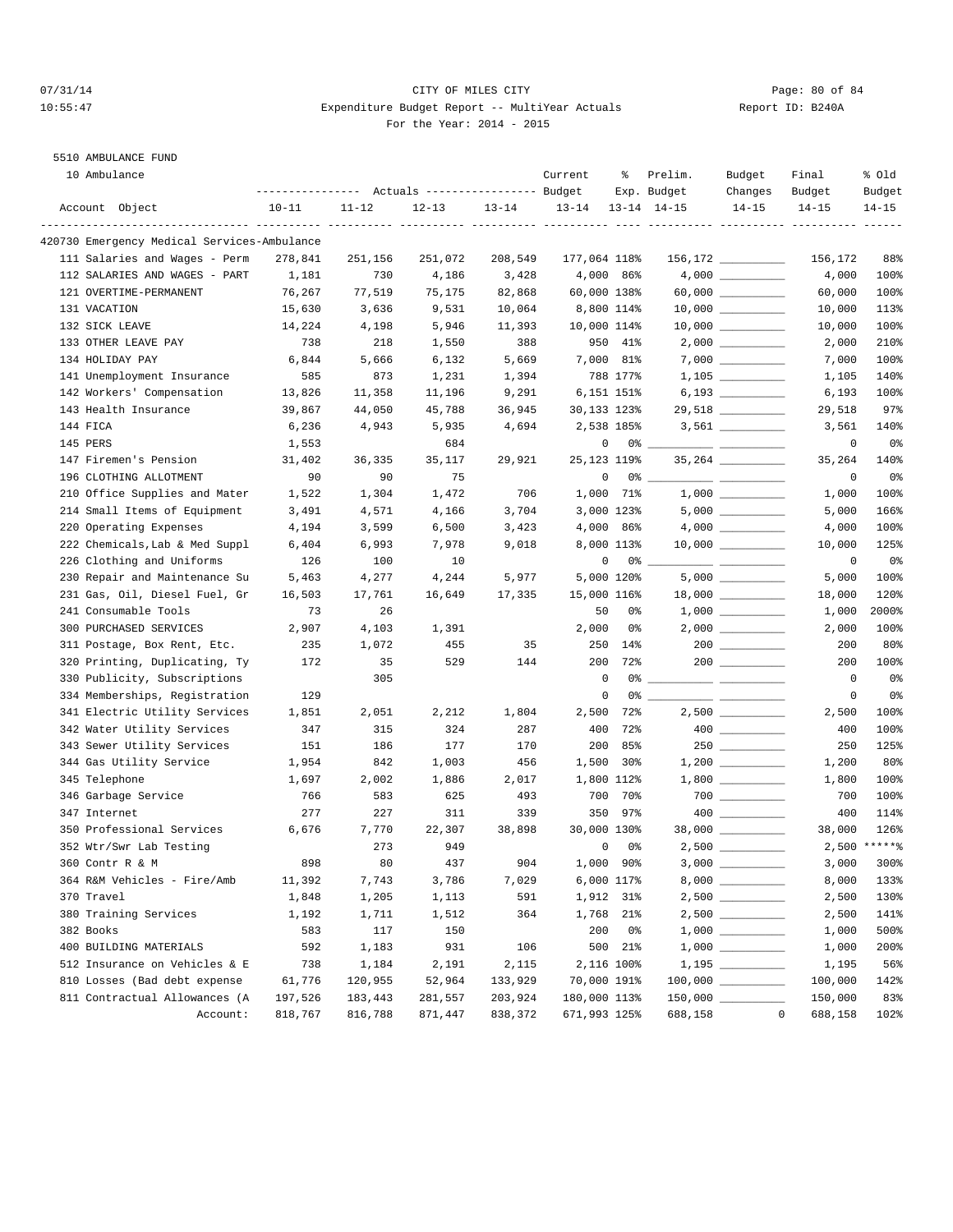5510 AMBULANCE FUND

## 07/31/14 Page: 81 of 84 10:55:47 Expenditure Budget Report -- MultiYear Actuals Report ID: B240A For the Year: 2014 - 2015

| 10 Ambulance                                                       |                                                |    |       |       |     | Current | % Prelim.<br>Exp. Budget                                             | Budget<br>Changes | Final<br>Budget           | % old<br>Budget |
|--------------------------------------------------------------------|------------------------------------------------|----|-------|-------|-----|---------|----------------------------------------------------------------------|-------------------|---------------------------|-----------------|
| Account Object                                                     | $10 - 11$                                      |    |       |       |     |         | $11-12$ $12-13$ $13-14$ $13-14$ $13-14$ $14-15$ $14-15$              |                   | $14 - 15$                 | $14 - 15$       |
| 490500 Other Debt Service Payments                                 |                                                |    |       |       |     |         |                                                                      |                   |                           |                 |
| 602 Prpl-Ambulance                                                 |                                                |    |       |       |     |         | 26,161 0% 25,815 2001 25,815                                         |                   |                           | 98%             |
| 629 Interest-Ambulance $21$ 1,421 1,366 843 843 100% 589 _________ |                                                |    |       |       |     |         |                                                                      |                   | 589                       | 69%             |
|                                                                    | Account:                                       | 21 | 1,421 | 1,366 | 843 |         | 27,004 3% 26,404 0                                                   |                   | 26,404                    | 97%             |
| 510330 Comprehensive Liability Insurance                           |                                                |    |       |       |     |         |                                                                      |                   |                           |                 |
| 513 Liability                                                      |                                                |    |       |       |     |         | $13,231$ $12,977$ $12,378$ $8,434$ $8,434$ $100\%$ $2,942$ _________ |                   | 2,942                     | 34%             |
|                                                                    | Account: 13,231 12,977 12,378 8,434 8,434 100% |    |       |       |     |         |                                                                      | $2,942$ 0         | 2,942                     | 34%             |
| 521000 Interfund Operating Transfers Out                           |                                                |    |       |       |     |         |                                                                      |                   |                           |                 |
| 820 Transfers to Other Funds 30,515                                |                                                |    |       |       |     |         | $70,932$ $34,574$ $34,716$ $34,716$ $100\%$ $33,404$ $33,404$        |                   |                           | 96%             |
| Adm fees updated 7/30/14 @ \$23404                                 |                                                |    |       |       |     |         |                                                                      |                   |                           |                 |
| 10K to Dispatch                                                    |                                                |    |       |       |     |         |                                                                      |                   |                           |                 |
|                                                                    |                                                |    |       |       |     |         | Account: 30,515 70,932 34,574 34,716 34,716 100% 33,404              |                   | $0 \t33,404$              | 96%             |
|                                                                    | Orem:                                          |    |       |       |     |         | 862,534 902,118 919,765 882,365 742,147-119% 750,908                 |                   | $\Omega$<br>750,908       | 101%            |
|                                                                    |                                                |    |       |       |     |         |                                                                      |                   |                           | $\approx$       |
|                                                                    |                                                |    |       |       |     |         |                                                                      |                   |                           |                 |
|                                                                    | Fund:                                          |    |       |       |     |         | 862,534 902,118 919,765 882,365 742,147 119% 750,908                 |                   | $\overline{0}$<br>750,908 | 101%            |
|                                                                    |                                                |    |       |       |     |         |                                                                      |                   |                           | $\sim$          |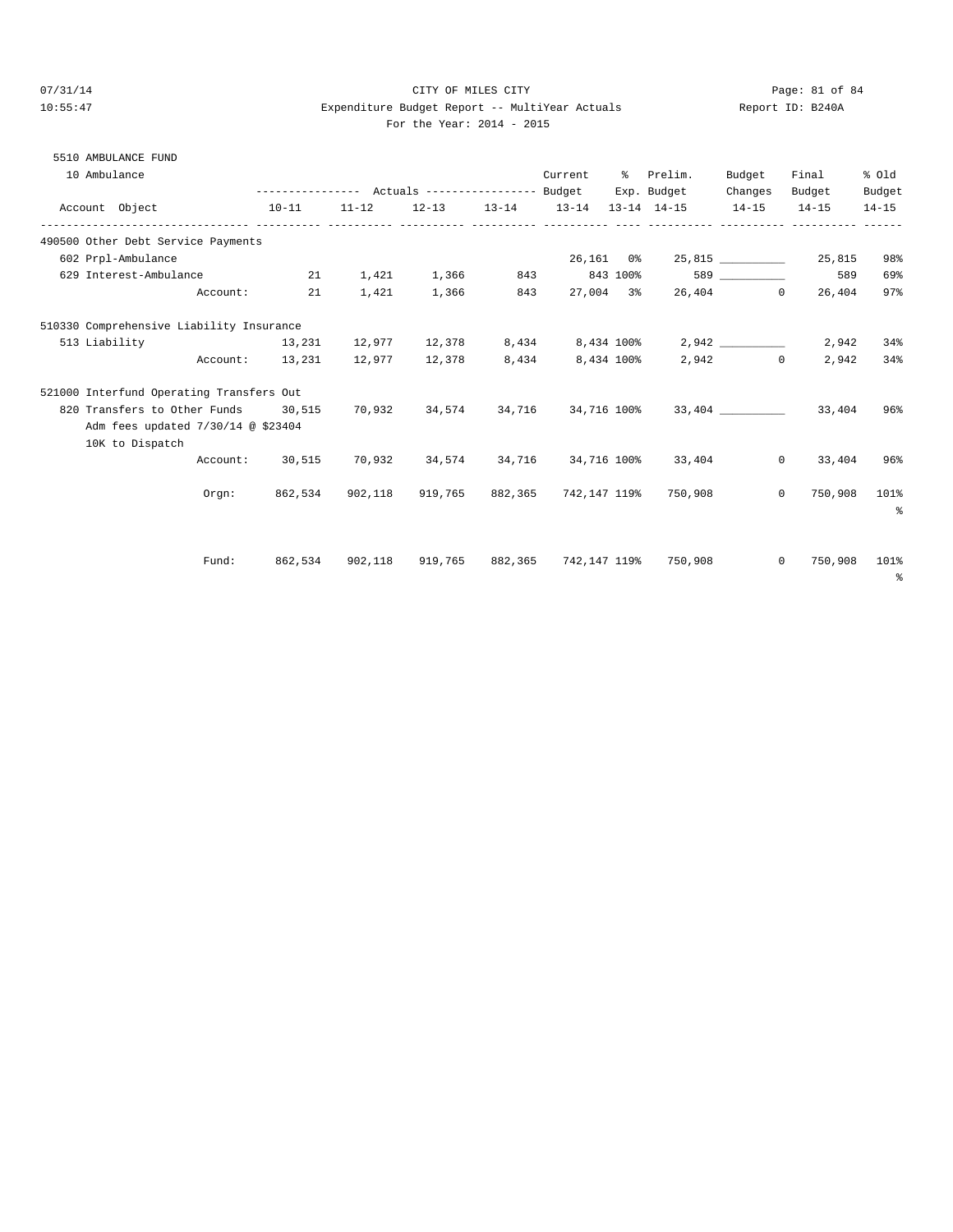### 07/31/14 Page: 82 of 84 10:55:47 Expenditure Budget Report -- MultiYear Actuals Report ID: B240A For the Year: 2014 - 2015

# 5610 AIRPORT OPERATING

| 87 Airport                    |           |           | Actuals ----------------- Budget |           | Current             | ႜ              | Prelim.<br>Exp. Budget          | Budget<br>Changes                                                                                                                                                                                                                                                                                                                                                                                                                                                          | Final<br>Budget | % Old<br>Budget |
|-------------------------------|-----------|-----------|----------------------------------|-----------|---------------------|----------------|---------------------------------|----------------------------------------------------------------------------------------------------------------------------------------------------------------------------------------------------------------------------------------------------------------------------------------------------------------------------------------------------------------------------------------------------------------------------------------------------------------------------|-----------------|-----------------|
| Account Object                | $10 - 11$ | $11 - 12$ | $12 - 13$                        | $13 - 14$ | $13 - 14$           |                | $13 - 14$ $14 - 15$             | $14 - 15$                                                                                                                                                                                                                                                                                                                                                                                                                                                                  | $14 - 15$       | $14 - 15$       |
| 430220 Operations             |           |           |                                  |           |                     |                |                                 |                                                                                                                                                                                                                                                                                                                                                                                                                                                                            |                 |                 |
| 110 Salaries and Wages-Comp A |           | 1,396     |                                  |           | 0                   |                | $0\%$ __                        |                                                                                                                                                                                                                                                                                                                                                                                                                                                                            | 0               | 0%              |
| Account:                      |           | 1,396     |                                  |           |                     | $0$ ****       | $\mathbf 0$                     | $\mathbf 0$                                                                                                                                                                                                                                                                                                                                                                                                                                                                | $\mathsf 0$     | 0%              |
| 430300 Airport(87)            |           |           |                                  |           |                     |                |                                 |                                                                                                                                                                                                                                                                                                                                                                                                                                                                            |                 |                 |
| 111 Salaries and Wages - Perm | 71,040    | 68,930    | 70,239                           | 102,431   | 123,824 83%         |                |                                 |                                                                                                                                                                                                                                                                                                                                                                                                                                                                            | 70,604          | 57%             |
| 121 OVERTIME-PERMANENT        | 3,377     | 5,556     | 18,331                           | 2,902     | 4,511 64%           |                |                                 |                                                                                                                                                                                                                                                                                                                                                                                                                                                                            | 5,000           | 110%            |
| 131 VACATION                  | 5,055     | 9,516     | 2,281                            | 9,930     |                     | $0***$         |                                 |                                                                                                                                                                                                                                                                                                                                                                                                                                                                            |                 | 10,000 ******   |
| 132 SICK LEAVE                | 358       | 6,673     | 456                              | 3,805     |                     | $0***8$        |                                 |                                                                                                                                                                                                                                                                                                                                                                                                                                                                            |                 | $6,000$ *****%  |
| 133 OTHER LEAVE PAY           |           | 947       |                                  | 249       | 4,498               | 6%             |                                 |                                                                                                                                                                                                                                                                                                                                                                                                                                                                            | 3,420           | 76%             |
| 134 HOLIDAY PAY               |           |           | 577                              | 2,608     |                     | $0***8$        |                                 |                                                                                                                                                                                                                                                                                                                                                                                                                                                                            |                 | $3,000$ *****%  |
| 141 Unemployment Insurance    | 119       | 231       | 322                              | 550       |                     | 598 92%        |                                 |                                                                                                                                                                                                                                                                                                                                                                                                                                                                            | 495             | 82%             |
| 142 Workers' Compensation     | 4,904     | 4,833     | 4,658                            | 6,285     | 6,327 99%           |                |                                 |                                                                                                                                                                                                                                                                                                                                                                                                                                                                            | 5,761           | 91%             |
| 143 Health Insurance          | 12,780    | 12,489    | 11,511                           | 12,367    | 14,844 83%          |                |                                 |                                                                                                                                                                                                                                                                                                                                                                                                                                                                            | 15,060          | 101%            |
| 144 FICA                      | 6,040     | 7,064     | 7,041                            | 9,356     | 10,162 92%          |                |                                 |                                                                                                                                                                                                                                                                                                                                                                                                                                                                            | 8,417           | 82%             |
| 145 PERS                      | 5,424     | 6,301     | 5,584                            | 9,655     | 9,558 101%          |                |                                 |                                                                                                                                                                                                                                                                                                                                                                                                                                                                            | 8,989           | 94%             |
| 196 CLOTHING ALLOTMENT        | 150       |           | 150                              | 375       |                     | 300 125%       |                                 |                                                                                                                                                                                                                                                                                                                                                                                                                                                                            | 300             | 100%            |
| 210 Office Supplies and Mater | 890       | 1,018     | 596                              | 2,705     |                     | 700 386%       |                                 |                                                                                                                                                                                                                                                                                                                                                                                                                                                                            | 700             | 100%            |
| 214 Small Items of Equipment  | 342       | 658       | 924                              | 568       | 2,000 28%           |                |                                 |                                                                                                                                                                                                                                                                                                                                                                                                                                                                            | 2,000           | 100%            |
| 220 Operating Expenses        | 1,171     | 2,486     | 19,584                           | 2,078     | $3,000$ 69%         |                |                                 |                                                                                                                                                                                                                                                                                                                                                                                                                                                                            | 3,000           | 100%            |
| 230 Repair and Maintenance Su | 10,236    | 11,451    | 13,824                           | 10,142    | 18,000 56%          |                |                                 |                                                                                                                                                                                                                                                                                                                                                                                                                                                                            | 10,000          | 55%             |
| 231 Gas, Oil, Diesel Fuel, Gr | 8,508     | 3,982     | 7,990                            | 12,409    | 8,000 155%          |                |                                 |                                                                                                                                                                                                                                                                                                                                                                                                                                                                            | 8,000           | 100%            |
| 237 Aviation Fuel             | 220,981   | 434,563   | 639,669                          | 297,930   | 300,000 99%         |                |                                 |                                                                                                                                                                                                                                                                                                                                                                                                                                                                            | 420,000         | 140%            |
| 239 Tires, Tubes Etc.         | 1,498     |           | 374                              | 2,180     | 2,000 109%          |                |                                 |                                                                                                                                                                                                                                                                                                                                                                                                                                                                            | 2,000           | 100%            |
| 250 Supplies for Resale       | 395       | 264       |                                  | 316       | 1,000 32%           |                |                                 | $1,000$ __________                                                                                                                                                                                                                                                                                                                                                                                                                                                         | 1,000           | 100%            |
| 311 Postage, Box Rent, Etc.   | 253       | 185       | 143                              | 292       |                     | 250 117%       |                                 |                                                                                                                                                                                                                                                                                                                                                                                                                                                                            | 250             | 100%            |
| 317 Vehicle Tow-in Services   | 15        |           |                                  |           | $\circ$             |                | 0 %                             | $\frac{1}{2} \left( \frac{1}{2} \right) \left( \frac{1}{2} \right) \left( \frac{1}{2} \right) \left( \frac{1}{2} \right) \left( \frac{1}{2} \right) \left( \frac{1}{2} \right) \left( \frac{1}{2} \right) \left( \frac{1}{2} \right) \left( \frac{1}{2} \right) \left( \frac{1}{2} \right) \left( \frac{1}{2} \right) \left( \frac{1}{2} \right) \left( \frac{1}{2} \right) \left( \frac{1}{2} \right) \left( \frac{1}{2} \right) \left( \frac{1}{2} \right) \left( \frac$ | $\mathbb O$     | 0%              |
| 319 Other Communication and T | 160       | 358       | 332                              | 420       |                     | 350 120%       |                                 |                                                                                                                                                                                                                                                                                                                                                                                                                                                                            | 350             | 100%            |
| 320 Printing, Duplicating, Ty |           |           | 9                                |           | 0                   | 0%             | <u> Alexandria (Alexandria)</u> |                                                                                                                                                                                                                                                                                                                                                                                                                                                                            | 0               | 0 <sub>8</sub>  |
| 330 Publicity, Subscriptions  | 422       | 91        | 60                               | 50        | 100                 | 50%            |                                 |                                                                                                                                                                                                                                                                                                                                                                                                                                                                            | 100             | 100%            |
| 334 Memberships, Registration |           |           |                                  | 180       |                     | 250 72%        |                                 |                                                                                                                                                                                                                                                                                                                                                                                                                                                                            | 250             | 100%            |
| 341 Electric Utility Services | 9,753     | 9,006     | 8,605                            | 10,986    | 11,000 100%         |                |                                 |                                                                                                                                                                                                                                                                                                                                                                                                                                                                            | 11,000          | 100%            |
| 344 Gas Utility Service       | 4,176     | 3,203     | 4,100                            | 7,493     | 5,000 150%          |                |                                 |                                                                                                                                                                                                                                                                                                                                                                                                                                                                            | 5,000           | 100%            |
| 345 Telephone                 | 2,235     | 2,314     | 2,791                            | 2,410     | $3,000$ 80%         |                |                                 |                                                                                                                                                                                                                                                                                                                                                                                                                                                                            | 3,000           | 100%            |
| 347 Internet                  | 451       | 445       | 412                              | 469       |                     | 450 104%       |                                 | $450$ ___________                                                                                                                                                                                                                                                                                                                                                                                                                                                          | 450             | 100%            |
| 350 Professional Services     | 2,283     | 1,373     | 12,936                           | 275,462   | 193,900 142%        |                |                                 |                                                                                                                                                                                                                                                                                                                                                                                                                                                                            | 2,000           | 1 <sup>°</sup>  |
| 360 Contr R & M               | 660       |           | 3,375                            | 5,245     | 4,000 131%          |                |                                 |                                                                                                                                                                                                                                                                                                                                                                                                                                                                            | 4,000           | 100%            |
| 363 R&M Vehicles/Equip/Labor- | 420       | 1,277     | 117                              | 2,260     | 2,000 113%          |                |                                 |                                                                                                                                                                                                                                                                                                                                                                                                                                                                            | 2,000           | 100%            |
| 367 Plumbing, Heating, Electr | 3,659     | 516       | 434                              | 1,469     |                     | $3,500$ 42%    |                                 |                                                                                                                                                                                                                                                                                                                                                                                                                                                                            | 3,500           | 100%            |
| 370 Travel                    | 326       | 266       | 3,767                            | 1,005     |                     | $0***8$        |                                 |                                                                                                                                                                                                                                                                                                                                                                                                                                                                            | $\mathsf 0$     | 0 <sup>o</sup>  |
| 380 Training Services         |           |           |                                  |           | 500                 | 0 <sup>8</sup> |                                 |                                                                                                                                                                                                                                                                                                                                                                                                                                                                            | 500             | 100%            |
| 511 Insurance on Buildings    | 3,505     | 3,629     | 3,319                            | 2,813     | 2,813 100%          |                |                                 |                                                                                                                                                                                                                                                                                                                                                                                                                                                                            | 3,182           | 113%            |
| 512 Insurance on Vehicles & E | 1,034     | 1,062     | 1,908                            | 1,768     | 1,768 100%          |                |                                 |                                                                                                                                                                                                                                                                                                                                                                                                                                                                            | 1,833           | 103%            |
| 513 Liability                 |           |           | 5,278                            | 4,500     |                     | $0***$ $*$     |                                 |                                                                                                                                                                                                                                                                                                                                                                                                                                                                            | $\mathbf 0$     | 0 <sub>8</sub>  |
| 530 Rent                      |           | 59        | 311                              | 18,500    | 22,000 84%          |                |                                 |                                                                                                                                                                                                                                                                                                                                                                                                                                                                            | 22,000          | 100%            |
| 940 Machinery & Equipment     |           |           |                                  |           | $15,000$ $0\%$ $\_$ |                |                                 |                                                                                                                                                                                                                                                                                                                                                                                                                                                                            | $\mathsf 0$     | 0%              |
| Account:                      | 382,620   | 600,746   | 852,008                          | 824,163   | 775,203 106%        |                | 643,161                         | $\mathbb O$                                                                                                                                                                                                                                                                                                                                                                                                                                                                | 643,161         | 82%             |
|                               |           |           |                                  |           |                     |                |                                 |                                                                                                                                                                                                                                                                                                                                                                                                                                                                            |                 |                 |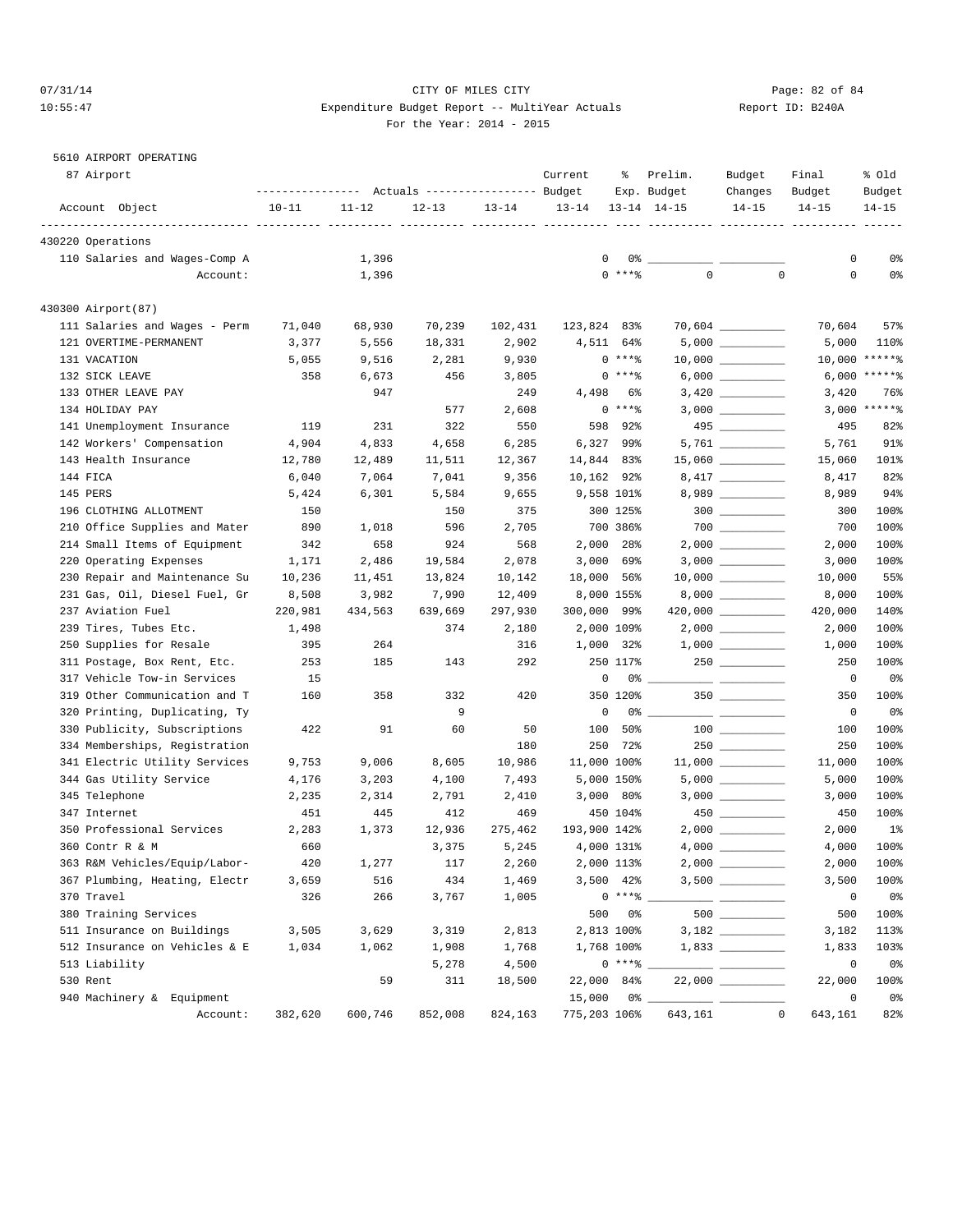## 07/31/14 Page: 83 of 84 10:55:47 Expenditure Budget Report -- MultiYear Actuals For the Year: 2014 - 2015

| Report ID: B240A |  |
|------------------|--|
|                  |  |

|  | 5610 AIRPORT OPERATING |
|--|------------------------|
|  |                        |

| 87 Airport                               |         |           |                               |         | Current      | ိ   | Prelim.<br>Exp. Budget    | Budget<br>Changes       | Final<br>Budget            | % old<br>Budget |
|------------------------------------------|---------|-----------|-------------------------------|---------|--------------|-----|---------------------------|-------------------------|----------------------------|-----------------|
| Account Object<br>$10-11$                |         | $11 - 12$ | 12-13 13-14 13-14 13-14 14-15 |         |              |     |                           | $14 - 15$               | $14 - 15$                  | $14 - 15$       |
| 490500 Other Debt Service Payments       |         |           |                               |         |              |     |                           |                         |                            |                 |
| 641 Principal - Aeronautics L            |         |           |                               |         |              |     | $4,921$ 0%                |                         | 4,921                      | 100%            |
| 642 Interest - Aeronautics Lo            | 1,427   | 1,249     | 1,070                         | 892     |              |     |                           |                         | 714                        | 80%             |
| Account:                                 | 1,427   | 1,249     | 1,070                         | 892     | 5,813 15%    |     |                           | 5,635                   | $0 \qquad \qquad$<br>5,635 | 96%             |
| 510330 Comprehensive Liability Insurance |         |           |                               |         |              |     |                           |                         |                            |                 |
| 513 Liability                            | 5,278   | 5,278     |                               |         | 5,800        | 0 % |                           | 4,500                   | 4,500                      | 77%             |
| Account:                                 | 5,278   | 5,278     |                               |         | 5,800        | 0 응 |                           | 4,500<br>$\overline{0}$ | 4,500                      | 77%             |
| 521000 Interfund Operating Transfers Out |         |           |                               |         |              |     |                           |                         |                            |                 |
| 820 Transfers to Other Funds             | 11,675  | 12,266    | 14,961                        | 15,368  | 15,368 100%  |     |                           |                         | 17,222                     | 112%            |
| Adm Fees updated 7/30/14                 |         |           |                               |         |              |     |                           |                         |                            |                 |
| Account:                                 | 11,675  |           | 12,266 14,961                 |         |              |     | 15,368 15,368 100% 17,222 |                         | $\circ$<br>17,222          | 112%            |
| Orem:                                    | 401,000 | 620,935   | 868,039                       | 840,423 |              |     | 802,184 105% 670,518      |                         | $\mathbf{0}$<br>670,518    | 83%             |
|                                          |         |           |                               |         |              |     |                           |                         |                            | $\epsilon$      |
|                                          |         |           |                               |         |              |     |                           |                         |                            |                 |
| Fund:                                    | 401,000 | 620,935   | 868,039                       | 840,423 | 802,184 105% |     | 670,518                   |                         | $\mathbf{0}$<br>670,518    | 83%             |
|                                          |         |           |                               |         |              |     |                           |                         |                            | $^{\circ}$      |